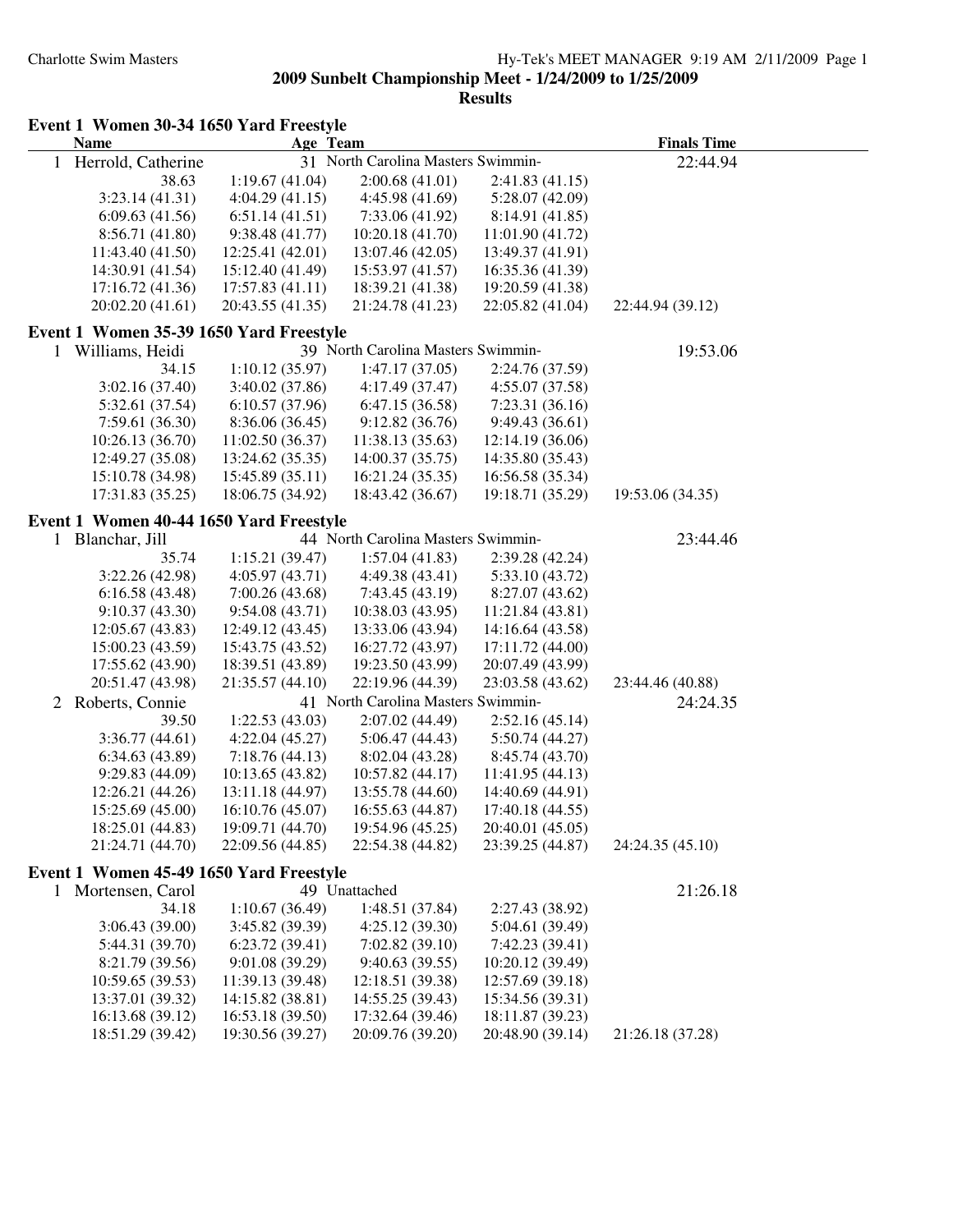|  |  |  |  |  | (Event 1 Women 45-49 1650 Yard Freestyle) |
|--|--|--|--|--|-------------------------------------------|
|--|--|--|--|--|-------------------------------------------|

| 2 | Montgomery, Victoria                    |                  | 48 North Carolina Masters Swimmin- |                  | 23:57.80         |
|---|-----------------------------------------|------------------|------------------------------------|------------------|------------------|
|   | 38.91                                   | 1:21.89(42.98)   | 2:05.65(43.76)                     | 2:49.70 (44.05)  |                  |
|   | 3:33.78 (44.08)                         | 4:18.31(44.53)   | 5:02.87(44.56)                     | 5:47.66 (44.79)  |                  |
|   | 6:32.40(44.74)                          | 7:16.81(44.41)   | 8:00.65(43.84)                     | 8:44.00 (43.35)  |                  |
|   | 9:27.56(43.56)                          | 10:11.39(43.83)  | 10:55.76 (44.37)                   | 11:39.83 (44.07) |                  |
|   | 12:23.84 (44.01)                        | 13:07.67 (43.83) | 13:51.13 (43.46)                   | 14:34.49 (43.36) |                  |
|   | 15:17.86 (43.37)                        | 16:01.00 (43.14) | 16:44.07 (43.07)                   | 17:27.28 (43.21) |                  |
|   | 18:10.63 (43.35)                        | 18:54.35 (43.72) | 19:37.92 (43.57)                   | 20:21.85 (43.93) |                  |
|   | 21:05.65 (43.80)                        | 21:49.09 (43.44) | 22:32.25 (43.16)                   | 23:15.35 (43.10) | 23:57.80 (42.45) |
| 3 | Fahnline, Kathryn                       |                  | 45 Team Greenville Masters-55      |                  | 27:45.62         |
|   | 44.61                                   | 1:33.49 (48.88)  | 2:22.42 (48.93)                    | 3:11.73(49.31)   |                  |
|   | 4:01.86(50.13)                          | 4:52.04(50.18)   | 5:42.16(50.12)                     | 6:32.83(50.67)   |                  |
|   | 7:22.48(49.65)                          | 8:13.06 (50.58)  | 9:04.10(51.04)                     | 9:55.05(50.95)   |                  |
|   | 10:44.84 (49.79)                        | 11:35.07(50.23)  | 12:26.14(51.07)                    | 13:16.73 (50.59) |                  |
|   | 14:07.73 (51.00)                        | 14:58.52 (50.79) | 15:49.40 (50.88)                   | 16:39.85 (50.45) |                  |
|   | 17:30.06 (50.21)                        | 18:20.80 (50.74) | 19:11.37 (50.57)                   | 20:02.18 (50.81) |                  |
|   | 20:53.22 (51.04)                        | 21:44.21 (50.99) | 22:36.00 (51.79)                   | 23:27.56 (51.56) |                  |
|   | 24:18.78 (51.22)                        | 25:10.85 (52.07) | 26:02.77 (51.92)                   | 26:54.41 (51.64) | 27:45.62 (51.21) |
|   |                                         |                  |                                    |                  |                  |
|   | Event 1 Women 50-54 1650 Yard Freestyle |                  |                                    |                  |                  |
|   | 1 Duffy, Lisa                           |                  | 50 North Carolina Masters Swimmin- |                  | 29:22.45         |
|   | 49.55                                   | 1:41.20(51.65)   | 2:33.18 (51.98)                    | 3:25.81 (52.63)  |                  |
|   | 4:19.18(53.37)                          | 5:12.59(53.41)   | 6:06.64(54.05)                     | 6:59.38(52.74)   |                  |
|   | 7:52.22(52.84)                          | 8:45.19 (52.97)  | 9:38.33(53.14)                     | 10:32.20 (53.87) |                  |
|   | 11:25.61 (53.41)                        | 12:18.98 (53.37) | 13:12.57 (53.59)                   | 14:06.25 (53.68) |                  |
|   | 14:59.92 (53.67)                        | 15:53.87 (53.95) | 16:48.14 (54.27)                   | 17:42.18 (54.04) |                  |
|   | 18:35.76 (53.58)                        | 19:29.19 (53.43) | 20:23.16 (53.97)                   | 21:16.98 (53.82) |                  |
|   | 22:11.07 (54.09)                        | 23:05.10 (54.03) | 23:59.07 (53.97)                   | 24:53.01 (53.94) |                  |
|   | 25:46.98 (53.97)                        | 26:41.13 (54.15) | 27:35.26 (54.13)                   | 28:29.49 (54.23) | 29:22.45 (52.96) |
| 2 | Sanders, Ann                            |                  | 51 North Carolina Masters Swimmin- |                  | 29:50.51         |
|   | 44.27                                   | 1:35.65(51.38)   | 2:29.25(53.60)                     | 3:23.86(54.61)   |                  |
|   | 4:18.57(54.71)                          | 5:12.66 (54.09)  | 6:07.04(54.38)                     | 7:01.99 (54.95)  |                  |
|   | 7:56.54(54.55)                          | 8:52.04 (55.50)  | 9:47.28 (55.24)                    | 10:43.19 (55.91) |                  |
|   | 11:38.08 (54.89)                        | 12:31.98 (53.90) | 13:27.57 (55.59)                   | 14:21.81 (54.24) |                  |
|   | 15:16.35 (54.54)                        | 16:11.16 (54.81) | 17:07.09 (55.93)                   | 18:00.94 (53.85) |                  |
|   | 18:56.90 (55.96)                        | 19:52.26 (55.36) | 20:45.22 (52.96)                   | 21:39.58 (54.36) |                  |
|   | 22:36.00 (56.42)                        | 23:30.82 (54.82) | 24:26.56 (55.74)                   | 25:21.50 (54.94) |                  |
|   | 26:19.93 (58.43)                        | 27:11.23 (51.30) | 28:05.35 (54.12)                   | 29:00.66 (55.31) | 29:50.51 (49.85) |
| 3 | Airheart, Susan                         |                  | 50 North Carolina Masters Swimmin- |                  | 30:03.39         |
|   | 45.11                                   | 1:35.53(50.42)   | 2:26.73(51.20)                     | 3:19.45 (52.72)  |                  |
|   | 4:13.72 (54.27)                         | 5:08.06 (54.34)  | 6:03.40(55.34)                     | 6:58.27(54.87)   |                  |
|   | 7:53.24 (54.97)                         | 8:47.81 (54.57)  | 9:42.02(54.21)                     | 10:37.42 (55.40) |                  |
|   | 11:32.74 (55.32)                        | 12:29.57 (56.83) | 13:24.32 (54.75)                   | 14:19.76 (55.44) |                  |
|   | 15:15.06 (55.30)                        | 16:12.00 (56.94) | 17:05.98 (53.98)                   | 18:02.66 (56.68) |                  |
|   | 18:58.24 (55.58)                        | 19:54.61 (56.37) | 20:50.81 (56.20)                   | 21:46.42 (55.61) |                  |
|   | 22:42.56 (56.14)                        | 23:39.88 (57.32) | 24:34.45 (54.57)                   | 25:29.93 (55.48) |                  |
|   | 26:25.51 (55.58)                        | 27:21.61 (56.10) | 28:15.44 (53.83)                   | 29:11.61 (56.17) | 30:03.39 (51.78) |
| 4 | Moseley, Kim                            |                  | 50 North Carolina Masters Swimmin- |                  | 30:36.22         |
|   | 46.85                                   | 1:40.35(53.50)   | 2:36.53(56.18)                     | 3:32.43 (55.90)  |                  |
|   | 4:29.16(56.73)                          | 5:25.40 (56.24)  | 6:21.98(56.58)                     | 7:18.46(56.48)   |                  |
|   | 8:14.30 (55.84)                         | 9:11.30(57.00)   | 10:07.38 (56.08)                   | 11:02.97 (55.59) |                  |
|   | 11:58.47 (55.50)                        | 12:53.87 (55.40) | 13:49.15 (55.28)                   | 14:45.32 (56.17) |                  |
|   | 15:40.63 (55.31)                        | 16:36.18(55.55)  | 17:32.20 (56.02)                   | 18:27.84 (55.64) |                  |
|   | 19:23.77 (55.93)                        | 20:19.27 (55.50) |                                    |                  |                  |
|   |                                         |                  | 21:15.93 (56.66)                   | 22:13.65 (57.72) |                  |
|   | 23:10.24 (56.59)                        | 24:05.06 (54.82) | 25:01.57 (56.51)                   | 25:59.88 (58.31) |                  |
|   | 26:56.28 (56.40)                        | 27:52.04 (55.76) | 28:46.75 (54.71)                   | 29:43.14 (56.39) | 30:36.22 (53.08) |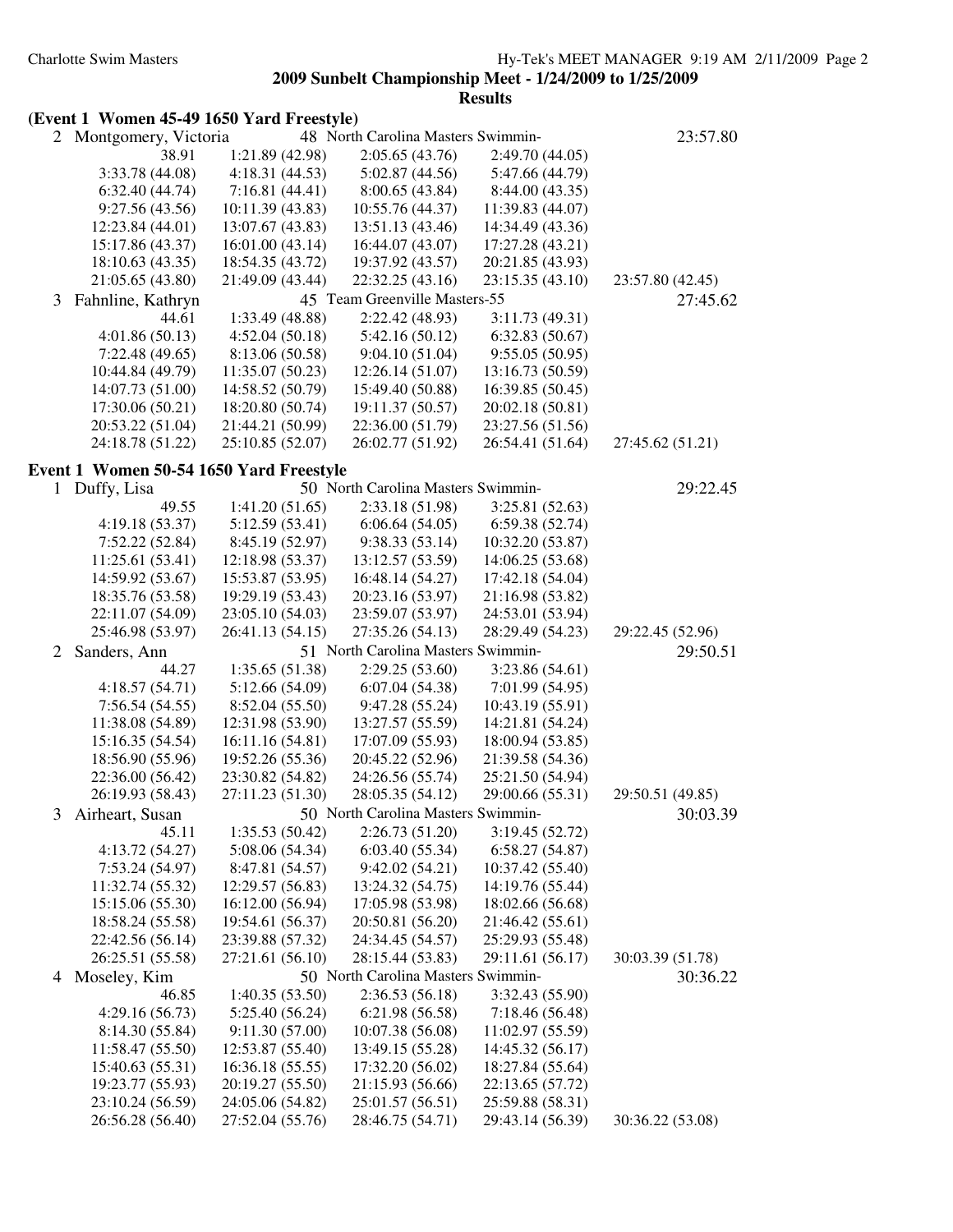**Results**

| Starnes, Rebecca | 55 North Carolina Masters Swimmin- | 27:34.88         |                  |                  |
|------------------|------------------------------------|------------------|------------------|------------------|
| 44.90            | 1:32.22(47.32)                     | 2:20.80(48.58)   | 3:10.15(49.35)   |                  |
| 3:59.34(49.19)   | 4:48.71 (49.37)                    | 5:39.06(50.35)   | 6:28.91(49.85)   |                  |
| 7:19.17(50.26)   | 8:09.42(50.25)                     | 9:00.85(51.43)   | 9:50.69(49.84)   |                  |
| 10:40.37(49.68)  | 11:31.10(50.73)                    | 12:20.93 (49.83) | 13:11.23(50.30)  |                  |
| 14:01.77 (50.54) | 14:51.44 (49.67)                   | 15:42.10 (50.66) | 16:33.23(51.13)  |                  |
| 17:24.99 (51.76) | 18:15.80 (50.81)                   | 19:06.14 (50.34) | 19:56.23 (50.09) |                  |
| 20:48.07 (51.84) | 21:39.67 (51.60)                   | 22:30.46 (50.79) | 23:20.39 (49.93) |                  |
| 24:12.53 (52.14) | 25:02.92 (50.39)                   | 25:53.63 (50.71) | 26:44.47 (50.84) | 27:34.88 (50.41) |

**Event 1 Women 55-59 1650 Yard Freestyle**

| Event 1 Women 60-64 1650 Yard Freestyle |                  |                                  |                  |                  |
|-----------------------------------------|------------------|----------------------------------|------------------|------------------|
| Barry, Marcia                           |                  | 60 Virginia Masters Swim Team-12 |                  | 22:36.59         |
| 36.83                                   | 1:16.85(40.02)   | 1:57.86(41.01)                   | 2:39.20(41.34)   |                  |
| 3:20.50(41.30)                          | 4:02.11(41.61)   | 4:43.33(41.22)                   | 5:24.78(41.45)   |                  |
| 6:06.14(41.36)                          | 6:47.59(41.45)   | 7:29.34(41.75)                   | 8:11.12(41.78)   |                  |
| 8:52.25(41.13)                          | 9:33.74(41.49)   | 10:15.23(41.49)                  | 10:56.71 (41.48) |                  |
| 11:38.09 (41.38)                        | 12:19.27(41.18)  | 13:00.72 (41.45)                 | 13:42.17 (41.45) |                  |
| 14:23.39 (41.22)                        | 15:04.56(41.17)  | 15:45.93 (41.37)                 | 16:27.42 (41.49) |                  |
| 17:08.83 (41.41)                        | 17:50.01(41.18)  | 18:31.17(41.16)                  | 19:12.19 (41.02) |                  |
| 19:53.38 (41.19)                        | 20:34.13 (40.75) | 21:15.06 (40.93)                 | 21:56.01 (40.95) | 22:36.59 (40.58) |

#### **Event 1 Men 18-24 1650 Yard Freestyle**

| 1 Wisthoff, Matthew |                  | 23 Wilmington-13 |                  | 17:55.52         |
|---------------------|------------------|------------------|------------------|------------------|
| 28.52               | 59.91 (31.39)    | 1:31.61(31.70)   | 2:03.76(32.15)   |                  |
| 2:36.23(32.47)      | 3:08.74(32.51)   | 3:41.42(32.68)   | 4:13.79(32.37)   |                  |
| 4:46.37(32.58)      | 5:18.69(32.32)   | 5:50.83(32.14)   | 6:23.63(32.80)   |                  |
| 6:56.56(32.93)      | 7:29.54 (32.98)  | 8:02.25(32.71)   | 8:35.14 (32.89)  |                  |
| 9:08.31(33.17)      | 9:41.36(33.05)   | 10:14.55(33.19)  | 10:47.65(33.10)  |                  |
| 11:20.36(32.71)     | 11:53.74 (33.38) | 12:27.04 (33.30) | 13:00.35(33.31)  |                  |
| 13:33.55 (33.20)    | 14:06.50 (32.95) | 14:39.71 (33.21) | 15:13.09 (33.38) |                  |
| 15:46.00 (32.91)    | 16:18.95 (32.95) | 16:51.68 (32.73) | 17:24.25 (32.57) | 17:55.52 (31.27) |

#### **Event 1 Men 30-34 1650 Yard Freestyle**

| 1 | Wind, Thys        | 32 North Carolina Masters Swimmin- |                  |                  | 19:52.02         |
|---|-------------------|------------------------------------|------------------|------------------|------------------|
|   | 31.91             | 1:07.73(35.82)                     | 1:44.45(36.72)   | 2:21.57(37.12)   |                  |
|   | 2:59.38(37.81)    | 3:36.98(37.60)                     | 4:14.52(37.54)   | 4:51.79 (37.27)  |                  |
|   | 5:29.42 (37.63)   | 6:06.81(37.39)                     | 6:43.93(37.12)   | 7:20.81 (36.88)  |                  |
|   | 7:57.87 (37.06)   | 8:34.83 (36.96)                    | 9:11.22(36.39)   | 9:47.58(36.36)   |                  |
|   | 10:24.02 (36.44)  | 11:00.26(36.24)                    | 11:36.37(36.11)  | 12:12.11 (35.74) |                  |
|   | 12:48.00 (35.89)  | 13:23.65(35.65)                    | 13:59.29 (35.64) | 14:35.03 (35.74) |                  |
|   | 15:10.61 (35.58)  | 15:45.98 (35.37)                   | 16:21.24 (35.26) | 16:56.67 (35.43) |                  |
|   | 17:32.04 (35.37)  | 18:07.46 (35.42)                   | 18:43.11 (35.65) | 19:17.96 (34.85) | 19:52.02 (34.06) |
|   | 2 Millican, Jacob |                                    | 31 Unattached    |                  | 21:06.40         |
|   | 30.56             | 1:05.27(34.71)                     | 1:40.53(35.26)   | 2:17.13(36.60)   |                  |
|   | 2:54.56(37.43)    | 3:33.40(38.84)                     | 4:11.63(38.23)   | 4:49.75(38.12)   |                  |
|   | 5:28.00(38.25)    | 6:05.98(37.98)                     | 6:44.30(38.32)   | 7:22.81(38.51)   |                  |
|   | 8:00.38 (37.57)   | 8:39.38 (39.00)                    | 9:18.43(39.05)   | 9:57.00(38.57)   |                  |
|   | 10:35.58 (38.58)  | 11:14.03(38.45)                    | 11:53.31 (39.28) | 12:32.36 (39.05) |                  |
|   | 13:11.75 (39.39)  | 13:51.27 (39.52)                   | 14:31.32 (40.05) | 15:11.10 (39.78) |                  |
|   | 15:50.49 (39.39)  | 16:30.38 (39.89)                   | 17:10.26 (39.88) | 17:50.18 (39.92) |                  |
|   | 18:29.77 (39.59)  | 19:09.33 (39.56)                   | 19:48.71 (39.38) | 20:27.84 (39.13) | 21:06.40 (38.56) |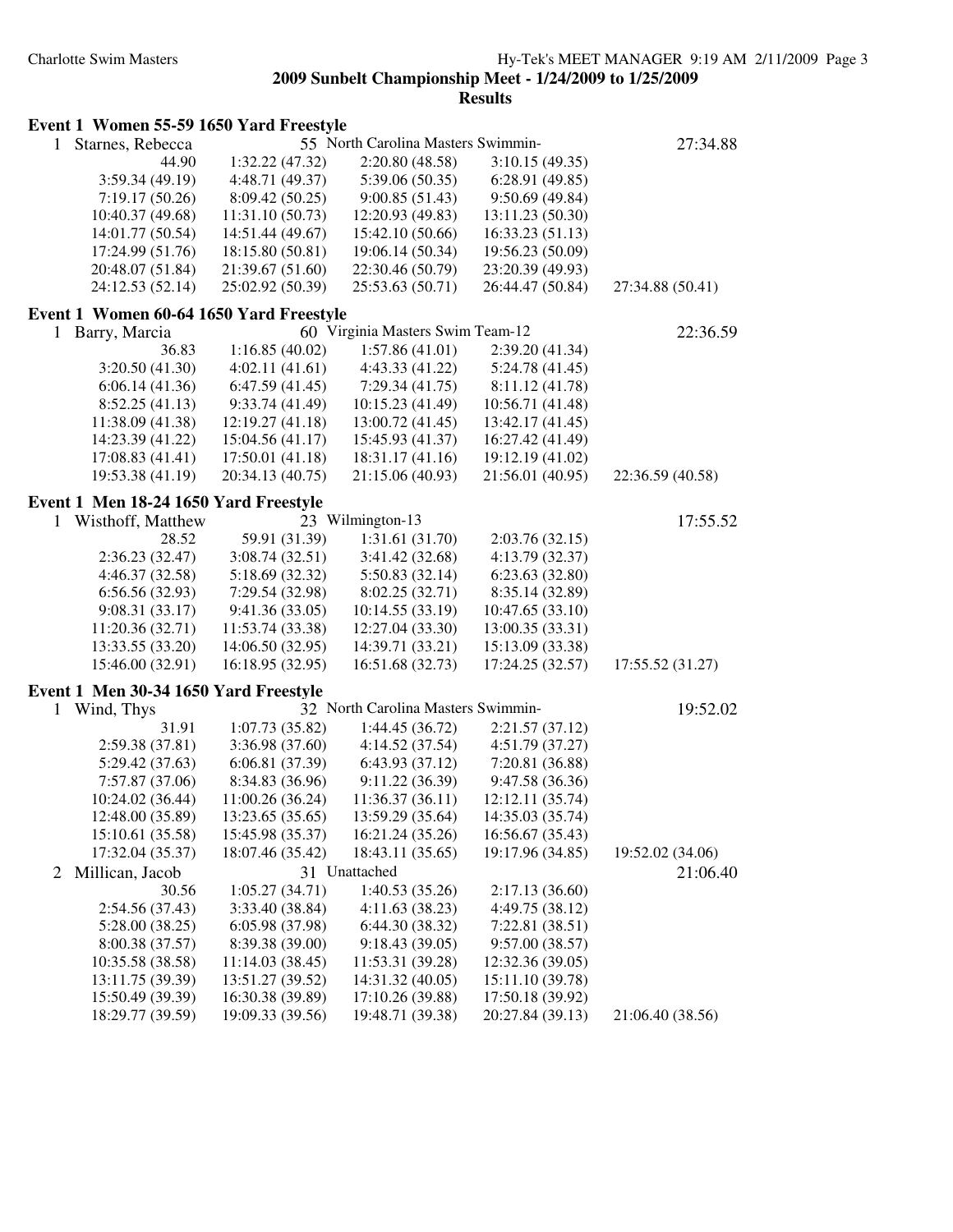**Results**

#### **Event 1 Men 40-44 1650 Yard Freestyle**

| $\mathbf{1}$ | Pistorio, Anthony                     |                    | 43 North Carolina Masters Swimmin- |                    | 18:53.92           |
|--------------|---------------------------------------|--------------------|------------------------------------|--------------------|--------------------|
|              | 31.11                                 | 1:04.87(33.76)     | 1:39.36 (34.49)                    | 2:14.31 (34.95)    |                    |
|              | 2:49.39 (35.08)                       | 3:24.43 (35.04)    | 3:59.25(34.82)                     | 4:33.85 (34.60)    |                    |
|              | 5:08.47(34.62)                        | 5:42.93 (34.46)    | 6:17.27(34.34)                     | 6:51.91(34.64)     |                    |
|              | 7:26.61 (34.70)                       | 8:01.05 (34.44)    | 8:35.31 (34.26)                    | 9:10.04 (34.73)    |                    |
|              | 9:44.40(34.36)                        | 10:18.87 (34.47)   | 10:53.52(34.65)                    | 11:27.83 (34.31)   |                    |
|              | 12:02.21 (34.38)                      | 12:36.49 (34.28)   | 13:10.63 (34.14)                   | 13:44.83 (34.20)   |                    |
|              | 14:18.85 (34.02)                      | 14:52.91 (34.06)   | 15:27.20 (34.29)                   | 16:01.52 (34.32)   |                    |
|              | 16:35.95 (34.43)                      | 17:10.61 (34.66)   | 17:45.61 (35.00)                   | 18:20.49 (34.88)   | 18:53.92 (33.43)   |
| 2            | Jewett, Russell                       |                    | 42 North Carolina Masters Swimmin- |                    | 21:39.99           |
|              | 32.03                                 | 1:08.14(36.11)     | 1:45.92 (37.78)                    | 2:24.85 (38.93)    |                    |
|              | 3:04.55(39.70)                        | 3:44.66(40.11)     | 4:24.94 (40.28)                    | 5:04.89 (39.95)    |                    |
|              | 5:44.62(39.73)                        | 6:25.11(40.49)     | 7:05.05(39.94)                     | 7:44.90 (39.85)    |                    |
|              | 8:24.47 (39.57)                       | 9:04.80(40.33)     | 9:44.92(40.12)                     | 10:24.39 (39.47)   |                    |
|              | 11:05.05(40.66)                       | 11:44.12 (39.07)   | 12:23.81 (39.69)                   | 13:03.83 (40.02)   |                    |
|              | 13:43.75 (39.92)                      | 14:22.67 (38.92)   | 15:03.44 (40.77)                   | 15:43.81 (40.37)   |                    |
|              | 16:23.51 (39.70)                      | 17:03.70 (40.19)   | 17:43.64 (39.94)                   | 18:23.17 (39.53)   |                    |
|              | 19:02.97 (39.80)                      | 19:43.30 (40.33)   | 20:23.22 (39.92)                   | 21:01.05 (37.83)   | 21:39.99 (38.94)   |
|              | Event 1 Men 50-54 1650 Yard Freestyle |                    |                                    |                    |                    |
|              | 1 Miller, Richard                     |                    | 54 North Carolina Masters Swimmin- |                    | 22:53.01           |
|              | 34.73                                 | 1:14.29(39.56)     | 1:55.15(40.86)                     | 2:36.05(40.90)     |                    |
|              | 3:18.10(42.05)                        | 4:00.10(42.00)     | 4:42.44(42.34)                     | 5:25.10(42.66)     |                    |
|              | 6:07.45(42.35)                        | 6:49.71(42.26)     | 7:32.08(42.37)                     | 8:13.77 (41.69)    |                    |
|              | 8:56.03(42.26)                        | 9:38.00(41.97)     | 10:20.11(42.11)                    | 11:02.30 (42.19)   |                    |
|              | 11:44.49 (42.19)                      | 12:26.44 (41.95)   | 13:08.71 (42.27)                   | 13:50.78 (42.07)   |                    |
|              | 14:33.40 (42.62)                      | 15:15.62 (42.22)   | 15:57.43 (41.81)                   | 16:39.17 (41.74)   |                    |
|              | 17:20.69 (41.52)                      | 18:02.56 (41.87)   | 18:44.33 (41.77)                   | 19:26.32 (41.99)   |                    |
|              | 20:07.88 (41.56)                      | 20:50.03 (42.15)   | 21:32.07 (42.04)                   | 22:13.55 (41.48)   | 22:53.01 (39.46)   |
| 2            | Acheson, Scott                        |                    | 50 North Carolina Masters Swimmin- |                    | 24:58.77           |
|              | 41.97                                 | 1:24.52(42.55)     | 2:08.16(43.64)                     | 2:53.13(44.97)     |                    |
|              | 3:38.46 (45.33)                       | 4:23.89(45.43)     | 5:09.26(45.37)                     | 5:54.32 (45.06)    |                    |
|              | 6:39.78(45.46)                        | 7:25.53(45.75)     | 8:11.76 (46.23)                    | 8:58.34 (46.58)    |                    |
|              | 9:45.27 (46.93)                       | 10:31.48 (46.21)   | 11:17.26(45.78)                    | 12:03.34 (46.08)   |                    |
|              | 12:49.06 (45.72)                      | 13:35.43 (46.37)   | 14:22.13 (46.70)                   | 15:08.85 (46.72)   |                    |
|              | 15:54.47 (45.62)                      | 16:40.01 (45.54)   | 17:25.89 (45.88)                   | 18:12.18 (46.29)   |                    |
|              | 18:58.69 (46.51)                      | 19:45.48 (46.79)   | 20:30.86 (45.38)                   | 21:16.52 (45.66)   |                    |
|              | 22:01.90 (45.38)                      | 22:47.17 (45.27)   | 23:32.38 (45.21)                   | 24:17.77 (45.39)   | 24:58.77 (41.00)   |
| 3            | Miller, Jamie                         |                    | 54 Unattached                      |                    | 32:39.34           |
|              | 47.73                                 | 1:43.17(55.44)     | 2:40.78(57.61)                     | 3:39.31 (58.53)    |                    |
|              | 4:40.22 (1:00.91)                     | 5:39.45 (59.23)    | 6:40.40(1:00.95)                   | 7:38.47 (58.07)    |                    |
|              | 8:39.04 (1:00.57)                     | 9:39.62 (1:00.58)  | 10:41.48 (1:01.86)                 | 11:38.51 (57.03)   |                    |
|              | 12:38.65 (1:00.14)                    | 13:40.54 (1:01.89) | 14:42.44 (1:01.90)                 | 15:41.30 (58.86)   |                    |
|              | 16:40.34 (59.04)                      | 17:41.13 (1:00.79) | 18:43.66 (1:02.53)                 | 19:43.55 (59.89)   |                    |
|              | 20:42.01 (58.46)                      | 21:41.25 (59.24)   | 22:35.47 (54.22)                   | 23:36.79 (1:01.32) |                    |
|              | 24:37.37 (1:00.58)                    | 25:39.95 (1:02.58) | 26:42.12 (1:02.17)                 | 27:41.16 (59.04)   |                    |
|              | 28:40.34 (59.18)                      | 29:41.36 (1:01.02) | 30:38.87 (57.51)                   | 31:38.26 (59.39)   | 32:39.34 (1:01.08) |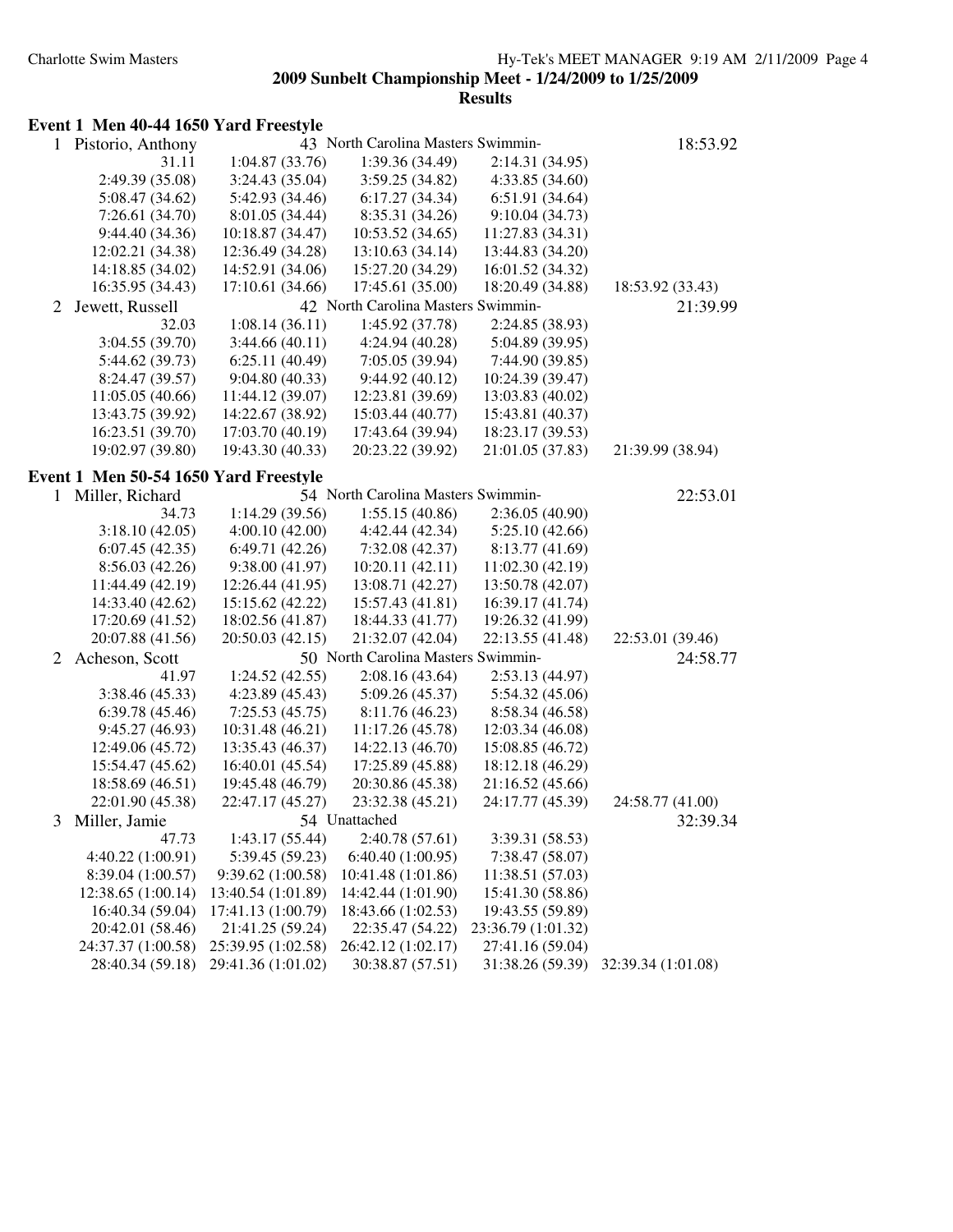**Results**

#### **Event 1 Men 55-59 1650 Yard Freestyle**

| $\mathbf{1}$ | Self, Howard                          |                    | 55 Charleston Family YMCA-12       |                    | 22:22.35           |
|--------------|---------------------------------------|--------------------|------------------------------------|--------------------|--------------------|
|              | 38.21                                 | 1:17.29 (39.08)    | 1:58.45(41.16)                     | 2:39.77 (41.32)    |                    |
|              | 3:21.42(41.65)                        | 4:02.87(41.45)     | 4:45.06(42.19)                     | 5:26.64(41.58)     |                    |
|              | 6:08.21(41.57)                        | 6:49.52(41.31)     | 7:31.16(41.64)                     | 8:12.43 (41.27)    |                    |
|              | 8:53.61 (41.18)                       | 9:34.84(41.23)     | 10:15.74 (40.90)                   | 10:57.05(41.31)    |                    |
|              | 11:38.23 (41.18)                      | 12:19.30 (41.07)   | 13:00.43 (41.13)                   | 13:41.36 (40.93)   |                    |
|              | 14:22.53 (41.17)                      | 15:03.23 (40.70)   | 15:44.43 (41.20)                   | 16:25.18 (40.75)   |                    |
|              | 17:06.10 (40.92)                      | 17:47.01 (40.91)   | 18:27.51 (40.50)                   | 19:08.52 (41.01)   |                    |
|              | 19:48.54 (40.02)                      | 20:28.32 (39.78)   | 21:07.88 (39.56)                   | 21:47.80 (39.92)   | 22:22.35 (34.55)   |
| 2            | Boder, Robert                         |                    | 57 Charleston Family YMCA-12       |                    | 24:34.46           |
|              | 39.31                                 | 1:22.03(42.72)     | 2:10.29(48.26)                     | 2:55.70(45.41)     |                    |
|              | 3:40.04 (44.34)                       | 4:24.24 (44.20)    | 5:08.81 (44.57)                    | 6:00.45(51.64)     |                    |
|              | 6:44.28(43.83)                        | 7:28.00(43.72)     | 8:12.21 (44.21)                    | 8:57.10 (44.89)    |                    |
|              | 9:41.97 (44.87)                       | 10:26.23 (44.26)   | 11:10.87 (44.64)                   | 11:55.91 (45.04)   |                    |
|              | 12:41.24 (45.33)                      | 13:25.91 (44.67)   | 14:09.83 (43.92)                   | 14:54.68 (44.85)   |                    |
|              | 15:39.24 (44.56)                      | 16:24.01 (44.77)   | 17:09.41 (45.40)                   | 17:54.35 (44.94)   |                    |
|              | 18:39.57 (45.22)                      | 19:24.45 (44.88)   | 20:09.08 (44.63)                   | 20:54.44 (45.36)   |                    |
|              |                                       |                    |                                    |                    |                    |
|              | 21:39.17 (44.73)                      | 22:23.57 (44.40)   | 23:08.11 (44.54)                   | 23:52.47 (44.36)   | 24:34.46 (41.99)   |
|              | Event 1 Men 65-69 1650 Yard Freestyle |                    |                                    |                    |                    |
| 1            | McGillivray, Alan                     |                    | 66 North Carolina Masters Swimmin- |                    | 36:11.29           |
|              | 50.10                                 | 1:48.75(58.65)     | 2:51.92(1:03.17)                   | 3:56.23(1:04.31)   |                    |
|              | 5:07.31 (1:11.08)                     | 6:11.07(1:03.76)   | 7:12.94(1:01.87)                   | 8:18.79 (1:05.85)  |                    |
|              | 9:24.57(1:05.78)                      | 10:30.53 (1:05.96) | 11:37.99 (1:07.46)                 | 12:43.89 (1:05.90) |                    |
|              | 13:49.57 (1:05.68)                    | 14:56.80 (1:07.23) | 16:01.29 (1:04.49)                 | 17:09.79 (1:08.50) |                    |
|              | 18:15.73 (1:05.94)                    | 19:23.76 (1:08.03) | 20:28.78 (1:05.02)                 | 21:33.46 (1:04.68) |                    |
|              | 22:41.39 (1:07.93)                    | 23:50.50 (1:09.11) | 24:58.84 (1:08.34)                 | 26:07.20 (1:08.36) |                    |
|              | 27:14.12 (1:06.92)                    | 28:20.23 (1:06.11) | 29:35.24 (1:15.01)                 | 30:40.81 (1:05.57) |                    |
|              | 31:48.69 (1:07.88)                    | 32:55.84 (1:07.15) | 34:02.19 (1:06.35)                 | 35:07.66 (1:05.47) | 36:11.29 (1:03.63) |
|              | Event 1 Men 75-79 1650 Yard Freestyle |                    |                                    |                    |                    |
|              |                                       |                    | 79 Georgia Masters-45              |                    | 27:59.95           |
| $\mathbf{1}$ | Stoltz, Irwin                         |                    |                                    |                    |                    |
|              | 43.55                                 | 1:31.83 (48.28)    | 2:21.96(50.13)                     | 3:11.58(49.62)     |                    |
|              | 4:01.96 (50.38)                       | 4:52.14(50.18)     | 5:43.34 (51.20)                    | 6:34.71(51.37)     |                    |
|              | 7:26.01(51.30)                        | 8:18.05(52.04)     | 9:09.86(51.81)                     | 10:01.49(51.63)    |                    |
|              | 10:53.18 (51.69)                      | 11:44.76 (51.58)   | 12:35.94 (51.18)                   | 13:27.72 (51.78)   |                    |
|              | 14:19.75 (52.03)                      | 15:11.77 (52.02)   | 16:03.74 (51.97)                   | 16:55.29 (51.55)   |                    |
|              | 17:46.82 (51.53)                      | 18:38.72 (51.90)   | 19:30.06 (51.34)                   | 20:21.59 (51.53)   |                    |
|              | 21:13.28 (51.69)                      | 22:05.05 (51.77)   | 22:56.40 (51.35)                   | 23:47.81 (51.41)   |                    |
|              | 24:38.39 (50.58)                      | 25:29.54 (51.15)   | 26:20.31 (50.77)                   | 27:11.66 (51.35)   | 27:59.95 (48.29)   |
| 2            | DePaul, Donald                        |                    | 75 North Carolina Masters Swimmin- |                    | 45:08.76           |
|              | 1:12.55                               | 2:32.73 (1:20.18)  | 3:54.16 (1:21.43)                  | 5:06.92(1:12.76)   |                    |
|              | 6:29.60(1:22.68)                      | 7:43.74(1:14.14)   | 9:09.76(1:26.02)                   | 10:24.73 (1:14.97) |                    |
|              | 11:47.34 (1:22.61)                    | 13:00.18 (1:12.84) | 14:25.17 (1:24.99)                 | 15:41.17 (1:16.00) |                    |
|              | 17:08.90 (1:27.73)                    | 18:30.55 (1:21.65) | 21:13.02 (2:42.47)                 | 22:25.30 (1:12.28) |                    |
|              | 23:51.42 (1:26.12)                    | 25:04.78 (1:13.36) | 26:30.60 (1:25.82)                 | 27:46.10 (1:15.50) |                    |
|              | 29:12.29 (1:26.19)                    | 30:26.50 (1:14.21) | 31:52.90 (1:26.40)                 | 33:06.53 (1:13.63) |                    |
|              | 34:31.97 (1:25.44)                    | 35:48.74 (1:16.77) | 37:14.57 (1:25.83)                 | 38:30.36 (1:15.79) |                    |
|              | 39:56.47 (1:26.11)                    | 41:10.81 (1:14.34) | 42:36.56 (1:25.75)                 | 43:52.99 (1:16.43) | 45:08.76 (1:15.77) |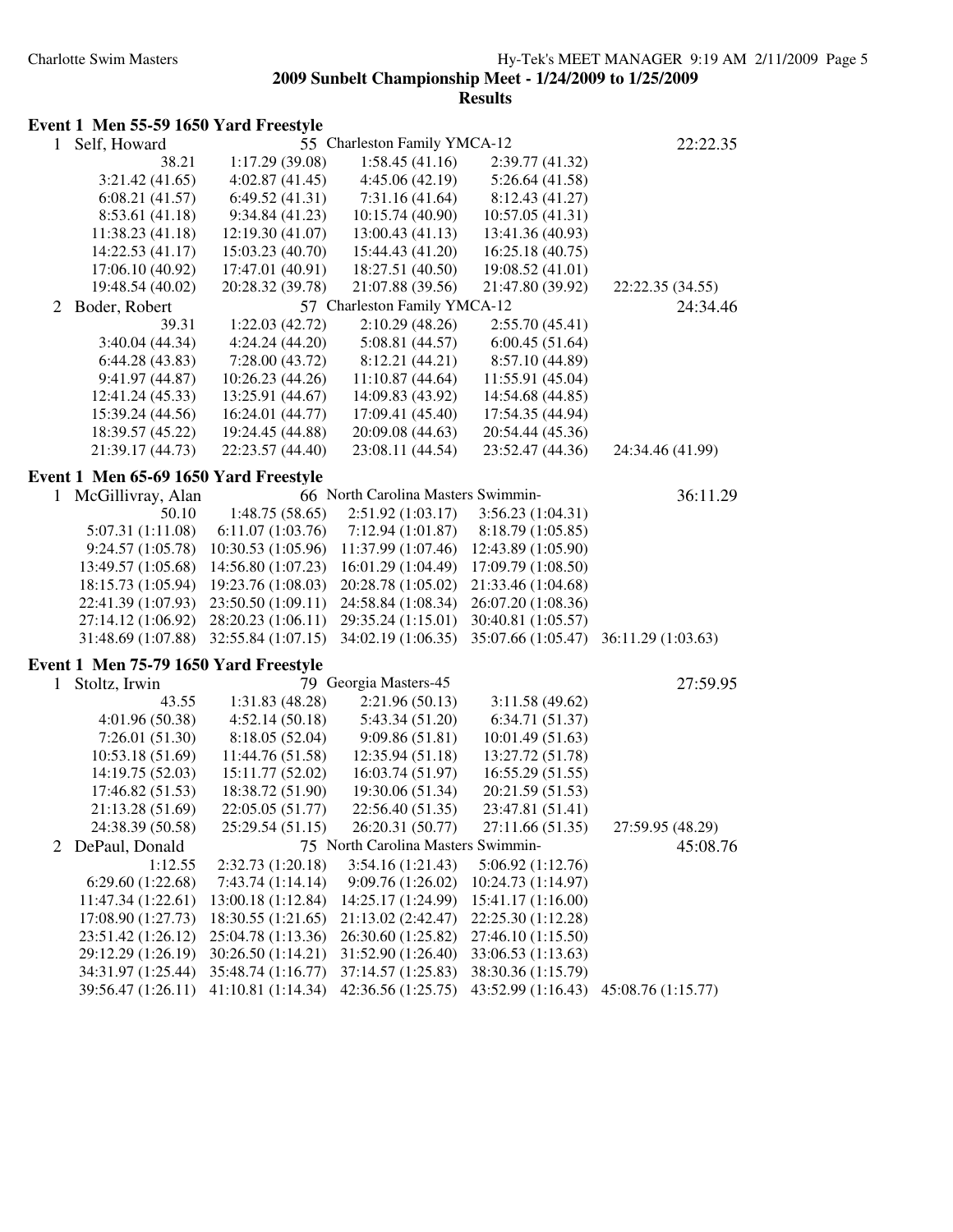| Event 2 Women 18-24 1000 Yard Freestyle |                  |                                    |                    |          |
|-----------------------------------------|------------------|------------------------------------|--------------------|----------|
| 1 Angermeier, Mary                      |                  | 24 North Carolina Masters Swimmin- |                    | 14:19.66 |
| 38.02                                   | 1:19.25(41.23)   | 2:02.19 (42.94)                    | 2:45.39(43.20)     |          |
| 3:29.11(43.72)                          | 4:12.62(43.51)   | 4:56.77(44.15)                     | 5:40.79 (44.02)    |          |
| 6:24.49(43.70)                          | 7:08.44(43.95)   | 7:52.04(43.60)                     | 8:35.66 (43.62)    |          |
| 9:19.50 (43.84)                         | 10:03.67(44.17)  | 10:47.66 (43.99)                   | 11:31.71 (44.05)   |          |
| 12:14.31 (42.60)                        | 12:56.60 (42.29) | 13:39.27 (42.67)                   | 14:19.66 (40.39)   |          |
| Event 2 Women 25-29 1000 Yard Freestyle |                  |                                    |                    |          |
| $\mathbf{1}$                            |                  | 28 North Carolina Masters Swimmin- |                    | 13:37.66 |
| Hawley, Kate<br>36.10                   | 1:19.27(43.17)   | 2:00.11(40.84)                     | 2:41.50 (41.39)    |          |
| 3:23.09 (41.59)                         | 4:04.09(41.00)   | 4:45.37(41.28)                     | 5:27.33 (41.96)    |          |
|                                         | 6:50.71(41.80)   |                                    |                    |          |
| 6:08.91(41.58)                          |                  | 7:32.83(42.12)                     | 8:14.15(41.32)     |          |
| 8:55.33(41.18)                          | 9:36.34(41.01)   | 10:17.38 (41.04)                   | 10:58.36 (40.98)   |          |
| 11:39.33 (40.97)                        | 12:19.42 (40.09) | 12:59.66 (40.24)                   | 13:37.66 (38.00)   |          |
| Event 2 Women 35-39 1000 Yard Freestyle |                  |                                    |                    |          |
| 1 Williams, Heidi                       |                  | 39 North Carolina Masters Swimmin- |                    | 11:59.45 |
| 33.45                                   | 1:10.61(37.16)   | 1:47.97 (37.36)                    | 2:25.51 (37.54)    |          |
| 3:03.37 (37.86)                         | 3:41.02(37.65)   | 4:18.65(37.63)                     | 4:56.17(37.52)     |          |
| 5:33.18 (37.01)                         | 6:10.19(37.01)   | 6:45.17 (34.98)                    | 7:20.25(35.08)     |          |
| 7:55.19 (34.94)                         | 8:30.43 (35.24)  | 9:05.26(34.83)                     | 9:40.29 (35.03)    |          |
| 10:15.77 (35.48)                        | 10:51.01 (35.24) | 11:25.63 (34.62)                   | 11:59.45 (33.82)   |          |
| Event 2 Women 45-49 1000 Yard Freestyle |                  |                                    |                    |          |
| 1 Dore, Mary                            |                  | 45 North Carolina Masters Swimmin- |                    | 12:47.75 |
| 34.35                                   | 1:12.36 (38.01)  | 1:51.79(39.43)                     | 2:31.07 (39.28)    |          |
| 3:10.67(39.60)                          | 3:49.87 (39.20)  | 4:28.83 (38.96)                    | 5:08.02 (39.19)    |          |
| 5:47.15 (39.13)                         | 6:26.21(39.06)   | 7:05.05(38.84)                     | 7:43.64 (38.59)    |          |
| 8:22.11 (38.47)                         | 9:00.58 (38.47)  | 9:38.81 (38.23)                    | 10:17.43 (38.62)   |          |
| 10:55.10 (37.67)                        | 11:32.99 (37.89) | 12:11.22 (38.23)                   | 12:47.75 (36.53)   |          |
|                                         |                  |                                    |                    |          |
| Event 2 Women 50-54 1000 Yard Freestyle |                  |                                    |                    |          |
| Smith, Alison<br>1                      |                  | 54 Ncmsunat                        |                    | 16:41.12 |
| 45.32                                   | 1:34.24 (48.92)  | 2:23.86 (49.62)                    | 3:14.24(50.38)     |          |
| 4:04.73 (50.49)                         | 4:55.08(50.35)   | 5:45.43 (50.35)                    | 6:35.73(50.30)     |          |
| 7:26.18(50.45)                          | 8:16.42(50.24)   | 9:06.87(50.45)                     | 9:57.05(50.18)     |          |
| 10:47.39 (50.34)                        | 11:37.89 (50.50) | 12:28.64 (50.75)                   | 13:19.66 (51.02)   |          |
| 14:10.45 (50.79)                        | 15:02.01 (51.56) | 15:52.29 (50.28)                   | 16:41.12 (48.83)   |          |
| Norris, Melonie<br>2                    |                  | 53 North Carolina Masters Swimmin- |                    | 17:03.24 |
| 41.31                                   | 1:29.50(48.19)   | 2:19.97 (50.47)                    | 3:12.09(52.12)     |          |
| 4:04.79 (52.70)                         | 4:57.72 (52.93)  | 5:50.88 (53.16)                    | 6:44.80 (53.92)    |          |
| 7:37.13(52.33)                          | 8:30.01 (52.88)  | 9:21.55(51.54)                     | 10:12.02 (50.47)   |          |
| 11:03.31 (51.29)                        | 11:53.98 (50.67) | 12:45.33 (51.35)                   | 13:36.53 (51.20)   |          |
|                                         | 14:28.12()       | 15:19.60 (51.48)                   | 17:03.24 (1:43.64) |          |
| Event 2 Women 55-59 1000 Yard Freestyle |                  |                                    |                    |          |
| Starnes, Rebecca<br>$\mathbf{1}$        |                  | 55 North Carolina Masters Swimmin- |                    | 16:51.51 |
| 45.13                                   | 1:32.70 (47.57)  | 2:22.11 (49.41)                    | 3:12.35(50.24)     |          |
| 4:02.61(50.26)                          | 4:52.42 (49.81)  | 5:44.27(51.85)                     | 6:35.01(50.74)     |          |
| 7:25.63(50.62)                          | 8:18.01 (52.38)  | 9:07.64(49.63)                     | 9:57.59(49.95)     |          |
| 10:48.50 (50.91)                        | 11:39.37 (50.87) | 12:30.50 (51.13)                   | 13:23.87 (53.37)   |          |
| 14:15.06 (51.19)                        | 15:07.61 (52.55) | 15:59.97 (52.36)                   | 16:51.51 (51.54)   |          |
|                                         |                  |                                    |                    |          |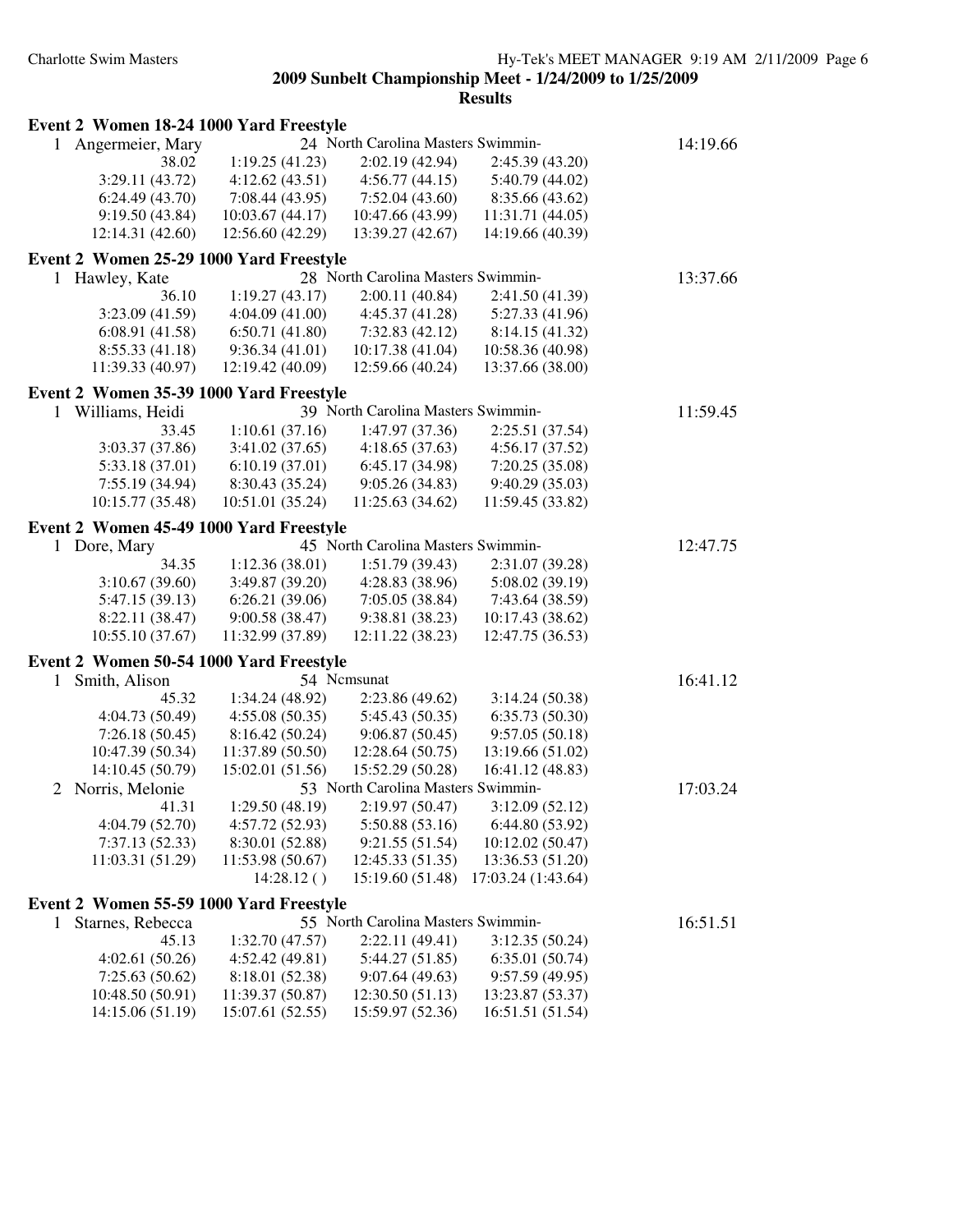| Event 2 Women 60-64 1000 Yard Freestyle                                      | 16:31.76 |
|------------------------------------------------------------------------------|----------|
| 1 Van Meeteren, Greta<br>62 North Carolina Masters Swimmin-                  |          |
| 2:27.33(50.85)<br>3:18.02(50.69)<br>45.78<br>1:36.48(50.70)                  |          |
| 4:08.61(50.59)<br>4:59.17(50.56)<br>5:49.61 (50.44)<br>6:39.73(50.12)        |          |
| 7:29.37 (49.64)<br>8:18.94 (49.57)<br>9:08.04(49.10)<br>9:58.15(50.11)       |          |
| 10:47.95 (49.80)<br>11:37.57 (49.62)<br>12:26.26 (48.69)<br>13:16.12 (49.86) |          |
| 14:05.56 (49.44)<br>14:54.41 (48.85)<br>15:43.52 (49.11)<br>16:31.76 (48.24) |          |
| Event 2 Men 25-29 1000 Yard Freestyle                                        |          |
| 1 Bowker, Chris<br>25 North Carolina Masters Swimmin-                        | 10:57.53 |
| 1:00.48(31.39)<br>1:32.11(31.63)<br>29.09<br>2:04.05 (31.94)                 |          |
| 2:36.48(32.43)<br>3:08.87 (32.39)<br>3:41.98 (33.11)<br>4:15.05(33.07)       |          |
| 4:48.27 (33.22)<br>5:54.91 (33.06)<br>6:27.94(33.03)<br>5:21.85 (33.58)      |          |
| 7:00.58(32.64)<br>7:34.66 (34.08)<br>8:08.60 (33.94)<br>8:42.44 (33.84)      |          |
| 9:16.49(34.05)<br>9:50.33 (33.84)<br>10:23.86 (33.53)<br>10:57.53 (33.67)    |          |
| Event 2 Men 30-34 1000 Yard Freestyle                                        |          |
| 31 Unattached<br>Millican, Jacob<br>1                                        | 12:33.92 |
| 32.26<br>1:09.28(37.02)<br>1:47.12 (37.84)<br>2:25.58 (38.46)                |          |
| 3:03.90 (38.32)<br>3:42.35(38.45)<br>4:21.17(38.82)<br>4:58.99 (37.82)       |          |
| 5:37.24 (38.25)<br>6:15.78(38.54)<br>6:53.83(38.05)<br>7:31.60 (37.77)       |          |
| 8:10.02 (38.42)<br>8:48.98 (38.96)<br>9:27.75 (38.77)<br>10:05.55 (37.80)    |          |
| 10:43.17 (37.62)<br>11:19.96 (36.79)<br>11:56.87 (36.91)<br>12:33.92 (37.05) |          |
| Event 2 Men 35-39 1000 Yard Freestyle                                        |          |
| 36 North Carolina Masters Swimmin-<br>1 Davis, Matthew                       | 13:49.98 |
| 1:12.06(36.97)<br>1:49.41 (37.35)<br>2:27.28 (37.87)<br>35.09                |          |
| 3:05.37 (38.09)<br>3:43.81 (38.44)<br>5:40.89 (1:57.08)<br>6:58.31 (1:17.42) |          |
| 8:16.76(1:18.45)<br>9:34.62(1:17.86)<br>10:13.63(39.01)<br>10:52.38 (38.75)  |          |
| 11:31.44 (39.06)<br>12:09.65 (38.21)<br>12:45.83 (36.18)<br>13:08.48 (22.65) |          |
| 13:49.98 (41.50)                                                             |          |
| Event 2 Men 40-44 1000 Yard Freestyle                                        |          |
| 41 North Carolina Masters Swimmin-<br>Davis, William<br>1                    | 11:14.80 |
| 30.13<br>1:03.04(32.91)<br>1:36.20(33.16)<br>2:09.74 (33.54)                 |          |
| 2:43.35 (33.61)<br>3:17.91 (34.56)<br>3:52.44 (34.53)<br>4:26.61(34.17)      |          |
| 5:01.02(34.41)<br>5:35.32 (34.30)<br>6:09.56 (34.24)<br>6:43.77(34.21)       |          |
| 7:17.96 (34.19)<br>7:52.21 (34.25)<br>8:26.34 (34.13)<br>9:00.73 (34.39)     |          |
| 9:34.73 (34.00)<br>10:08.75 (34.02)<br>10:42.50 (33.75)<br>11:14.80 (32.30)  |          |
| 44 North Carolina Masters Swimmin-<br>Hilgen, Thomas<br>2                    | 11:33.74 |
| 1:05.21(34.02)<br>1:39.33(34.12)<br>2:13.70 (34.37)<br>31.19                 |          |
| 3:23.54 (35.04)<br>3:58.24 (34.70)<br>4:33.19 (34.95)<br>2:48.50(34.80)      |          |
| 5:07.99 (34.80)<br>5:42.56 (34.57)<br>6:17.19(34.63)<br>6:52.00(34.81)       |          |
| 7:27.35(35.35)<br>8:02.48 (35.13)<br>8:37.88 (35.40)<br>9:13.51(35.63)       |          |
| 9:49.04 (35.53)<br>10:24.95(35.91)<br>11:00.22(35.27)<br>11:33.74 (33.52)    |          |
| 44 North Carolina Masters Swimmin-<br>Smith, Stratton<br>3                   | 12:01.48 |
| 1:36.98 (33.70)<br>2:11.56 (34.58)<br>30.74<br>1:03.28(32.54)                |          |
| 4:00.22 (36.91)<br>4:37.30 (37.08)<br>2:46.89 (35.33)<br>3:23.31 (36.42)     |          |
| 5:14.26 (36.96)<br>5:51.54 (37.28)<br>6:28.95(37.41)<br>7:06.19 (37.24)      |          |
| 7:43.51 (37.32)<br>8:20.48 (36.97)<br>8:57.78 (37.30)<br>9:34.91 (37.13)     |          |
| 10:12.17 (37.26)<br>10:49.11 (36.94)<br>11:25.91 (36.80)<br>12:01.48 (35.57) |          |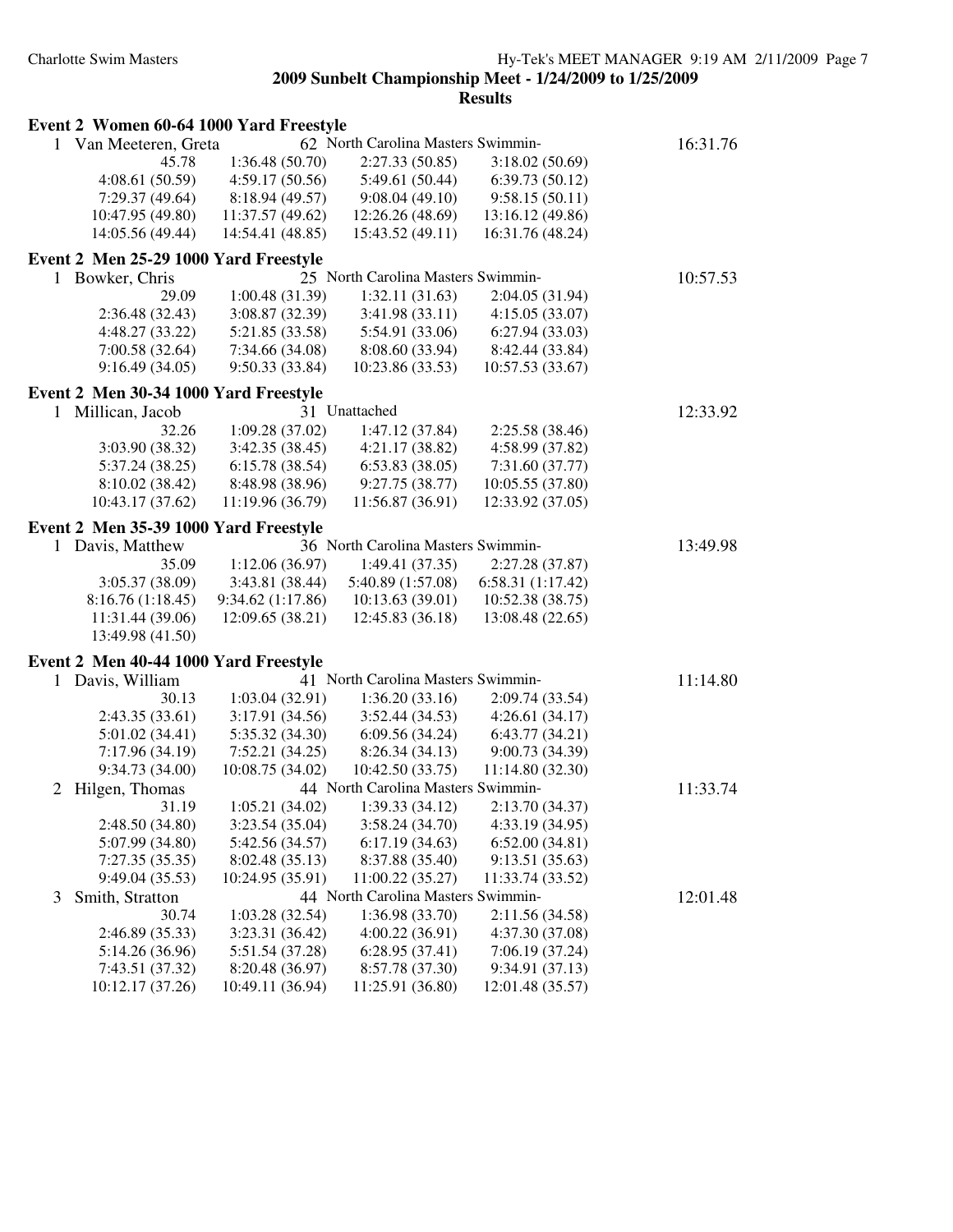|              | Event 2 Men 45-49 1000 Yard Freestyle |                    |                                    |                    |          |
|--------------|---------------------------------------|--------------------|------------------------------------|--------------------|----------|
|              | 1 Doyle, G. Mark                      |                    | 49 North Carolina Masters Swimmin- |                    | 12:14.19 |
|              | 33.50                                 | 1:10.91(37.41)     | 1:48.82(37.91)                     | 2:26.35 (37.53)    |          |
|              | 3:04.05 (37.70)                       | 3:41.67(37.62)     | 4:19.15(37.48)                     | 4:56.20(37.05)     |          |
|              | 5:33.45 (37.25)                       | 6:10.39(36.94)     | 6:47.17(36.78)                     | 7:23.39(36.22)     |          |
|              | 7:59.81 (36.42)                       | 8:36.69 (36.88)    | 9:13.52(36.83)                     | 9:50.41 (36.89)    |          |
|              | 10:26.81 (36.40)                      | 11:03.46(36.65)    | 11:39.69 (36.23)                   | 12:14.19 (34.50)   |          |
| 2            | Holshouser, Boyce Jay                 |                    | 46 North Carolina Masters Swimmin- |                    | 14:30.30 |
|              | 36.92                                 | 1:17.40(40.48)     | 2:00.33(42.93)                     | 2:43.16(42.83)     |          |
|              | 3:26.76(43.60)                        | 4:09.95(43.19)     | 4:53.80(43.85)                     | 5:38.30(44.50)     |          |
|              | 6:22.82(44.52)                        | 7:07.24 (44.42)    | 7:52.18 (44.94)                    | 8:37.09 (44.91)    |          |
|              | 9:21.94(44.85)                        | 10:06.60(44.66)    | 10:51.08 (44.48)                   | 11:34.98 (43.90)   |          |
|              | 12:19.54 (44.56)                      | 13:04.08 (44.54)   | 13:48.58 (44.50)                   | 14:30.30 (41.72)   |          |
|              | Event 2 Men 50-54 1000 Yard Freestyle |                    |                                    |                    |          |
|              | 1 Lucas, Jeff                         |                    | 51 Charleston Family YMCA-12       |                    | 16:30.86 |
|              | 38.31                                 | 1:22.26(43.95)     | 2:07.66(45.40)                     | 2:54.65 (46.99)    |          |
|              | 3:40.93 (46.28)                       | 4:27.29(46.36)     | 5:13.99(46.70)                     | 6:00.84(46.85)     |          |
|              | 6:46.69(45.85)                        | 7:33.92(47.23)     | 8:29.40 (55.48)                    | 9:23.63(54.23)     |          |
|              | 10:17.27(53.64)                       | 11:09.55 (52.28)   | 12:02.70(53.15)                    | 12:56.77 (54.07)   |          |
|              | 13:50.14 (53.37)                      | 14:44.77 (54.63)   | 15:38.53 (53.76)                   | 16:30.86 (52.33)   |          |
|              |                                       |                    |                                    |                    |          |
|              | Event 2 Men 55-59 1000 Yard Freestyle |                    |                                    |                    |          |
| 1            | Self, Howard                          |                    | 55 Charleston Family YMCA-12       |                    | 13:14.38 |
|              | 36.02                                 | 1:15.49(39.47)     | 1:55.86(40.37)                     | 2:36.68 (40.82)    |          |
|              | 3:17.98(41.30)                        | 3:59.65(41.67)     | 4:41.04 (41.39)                    | 5:22.45(41.41)     |          |
|              | 6:03.41(40.96)                        | 6:44.19(40.78)     | 7:24.31(40.12)                     | 8:04.61 (40.30)    |          |
|              | 8:44.73 (40.12)                       | 9:24.81 (40.08)    | 10:04.80 (39.99)                   | 10:44.07 (39.27)   |          |
|              | 11:23.56 (39.49)                      | 12:03.14 (39.58)   | 12:41.80 (38.66)                   | 13:14.38 (32.58)   |          |
| 2            | Glass, Ernie                          |                    | 59 North Carolina Masters Swimmin- |                    | 13:27.53 |
|              | 34.13                                 | 1:13.53(39.40)     | 1:54.46(40.93)                     | 2:35.67(41.21)     |          |
|              | 3:16.58(40.91)                        | 3:57.35(40.77)     | 4:38.38(41.03)                     | 5:19.64(41.26)     |          |
|              | 6:00.85(41.21)                        | 6:41.84(40.99)     | 7:23.27(41.43)                     | 8:04.46 (41.19)    |          |
|              | 8:45.97 (41.51)                       | 9:27.30(41.33)     | 10:08.72 (41.42)                   | 10:49.83(41.11)    |          |
|              | 11:29.68 (39.85)                      | 12:09.88 (40.20)   | 12:49.33 (39.45)                   | 13:27.53 (38.20)   |          |
| 3            | Rensink, Rick                         |                    | 56 North Carolina Masters Swimmin- |                    | 14:55.90 |
|              | 37.71                                 | 1:20.70(42.99)     | 2:06.88(46.18)                     | 2:53.77 (46.89)    |          |
|              | 3:39.66 (45.89)                       | 4:26.07(46.41)     | 5:12.15(46.08)                     | 5:57.85 (45.70)    |          |
|              | 6:44.21(46.36)                        | 7:29.88(45.67)     | 8:15.80(45.92)                     | 9:01.39 (45.59)    |          |
|              | 9:46.59 (45.20)                       | 10:31.83 (45.24)   | 11:16.95 (45.12)                   | 12:02.04 (45.09)   |          |
|              | 12:46.18 (44.14)                      |                    | 14:14.95()                         | 14:55.90 (40.95)   |          |
|              | Event 2 Men 60-64 1000 Yard Freestyle |                    |                                    |                    |          |
|              | 1 Kute, Tim                           |                    | 63 North Carolina Masters Swimmin- |                    | 14:00.42 |
|              | 35.12                                 | 1:13.20(38.08)     | 1:52.96 (39.76)                    | 2:33.52(40.56)     |          |
|              | 3:15.48(41.96)                        | 3:56.91(41.43)     | 4:38.62(41.71)                     | 5:21.52 (42.90)    |          |
|              | 6:04.19(42.67)                        | 6:46.73(42.54)     | 7:29.54(42.81)                     | 8:12.79 (43.25)    |          |
|              | 8:56.31 (43.52)                       | 9:39.67 (43.36)    | 10:23.54 (43.87)                   | 11:06.63 (43.09)   |          |
|              | 11:50.42 (43.79)                      | 12:33.77 (43.35)   | 13:17.38 (43.61)                   | 14:00.42 (43.04)   |          |
| $\mathbf{2}$ | Davenport, John                       |                    | 64 North Carolina Masters Swimmin- |                    | 20:07.38 |
|              | 47.20                                 | 1:43.20(56.00)     | 2:42.58 (59.38)                    | 3:43.70 (1:01.12)  |          |
|              | 4:45.29 (1:01.59)                     | 5:47.70 (1:02.41)  | 6:49.43 (1:01.73)                  | 7:52.79 (1:03.36)  |          |
|              | 8:55.00(1:02.21)                      | 9:57.04(1:02.04)   | 10:59.61 (1:02.57)                 | 12:00.93 (1:01.32) |          |
|              | 13:03.64 (1:02.71)                    | 14:07.33 (1:03.69) | 15:09.38 (1:02.05)                 | 16:10.61 (1:01.23) |          |
|              | 17:11.35 (1:00.74)                    | 18:11.69 (1:00.34) | 19:13.12 (1:01.43)                 | 20:07.38 (54.26)   |          |
|              |                                       |                    |                                    |                    |          |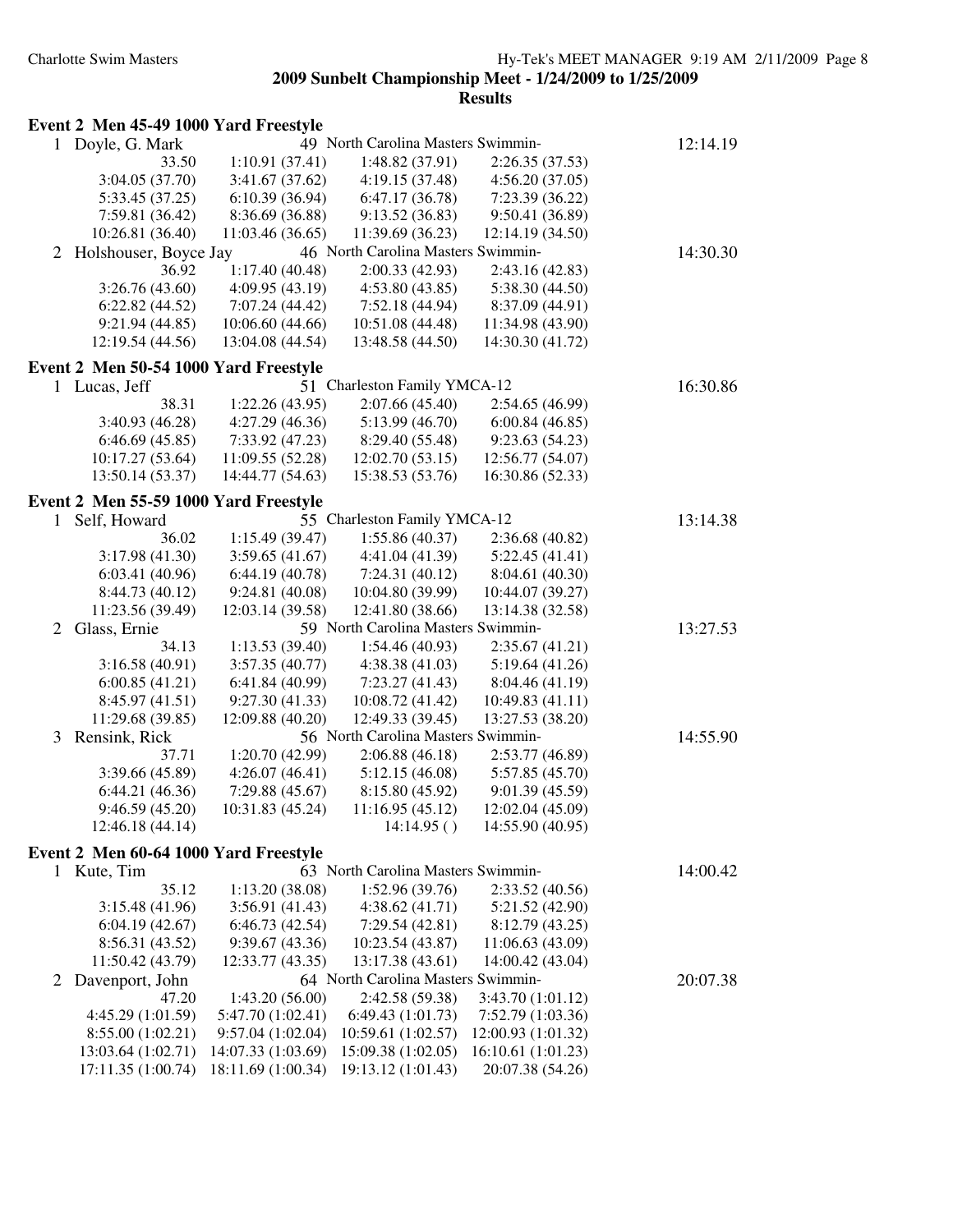|              | Event 2 Men 65-69 1000 Yard Freestyle  |                                                                                                                     |          |
|--------------|----------------------------------------|---------------------------------------------------------------------------------------------------------------------|----------|
|              | 1 Wilson, Robin                        | 66 Charleston Family YMCA-12                                                                                        | 16:10.17 |
|              | 41.25                                  | 1:27.88(46.63)<br>2:17.29(49.41)<br>3:07.53(50.24)                                                                  |          |
|              | 3:56.34(48.81)                         | 4:46.64(50.30)<br>5:36.38(49.74)<br>6:24.81(48.43)                                                                  |          |
|              | 7:15.21(50.40)                         | 8:04.47 (49.26)<br>8:54.32 (49.85)<br>9:44.54(50.22)                                                                |          |
|              | 10:34.62 (50.08)                       | 11:22.93 (48.31)<br>12:13.21 (50.28)<br>13:01.77 (48.56)                                                            |          |
|              | 13:51.31 (49.54)                       | 14:41.05 (49.74)<br>15:26.97 (45.92)<br>16:10.17 (43.20)                                                            |          |
|              | 2 Fletcher, Doug                       | 66 North Carolina Masters Swimmin-                                                                                  | 16:47.58 |
|              | 43.15                                  | 2:20.45(49.40)<br>3:11.50(51.05)<br>1:31.05(47.90)                                                                  |          |
|              | 4:02.36(50.86)                         | 4:53.54(51.18)<br>5:44.80(51.26)<br>6:35.03(50.23)                                                                  |          |
|              | 7:26.37(51.34)                         | 8:19.17 (52.80)<br>9:09.64(50.47)<br>10:01.93 (52.29)                                                               |          |
|              | 10:53.63(51.70)<br>14:16.85 (50.27)    | 11:44.45 (50.82)<br>12:35.72(51.27)<br>13:26.58 (50.86)<br>15:09.16 (52.31)<br>15:59.91 (50.75)<br>16:47.58 (47.67) |          |
|              |                                        |                                                                                                                     |          |
|              | Event 2 Men 85-89 1000 Yard Freestyle  |                                                                                                                     |          |
|              | 1 Larson, E Ole                        | 87 Nemsnems                                                                                                         | 21:17.10 |
|              | 56.53                                  | 1:59.21(1:02.68)<br>3:03.48(1:04.27)<br>6:18.09(3:14.61)                                                            |          |
|              |                                        | 15:59.65 () 19:12.87 (3:13.22) 21:17.10 (2:04.23)                                                                   |          |
|              | Event 3 Women 18-24 100 Yard Butterfly |                                                                                                                     |          |
|              | 1 Walker, Sarah                        | 20 North Carolina Masters Swimmin-                                                                                  | 1:06.77  |
|              | 31.54                                  | 1:06.77(35.23)                                                                                                      |          |
|              | 2 Fischer, Amy                         | 22 North Carolina Masters Swimmin-                                                                                  | 1:23.47  |
|              | 38.01                                  | 1:23.47(45.46)                                                                                                      |          |
| 3            | Greene, Julie                          | 24 North Carolina Masters Swimmin-                                                                                  | 1:24.98  |
|              | Event 3 Women 25-29 100 Yard Butterfly |                                                                                                                     |          |
| 1            | Kleber, Shaynah                        | 26 North Carolina Masters Swimmin-                                                                                  | 1:09.03  |
|              | 31.82                                  | 1:09.03(37.21)                                                                                                      |          |
|              | Event 3 Women 30-34 100 Yard Butterfly |                                                                                                                     |          |
|              | 1 Uhl, Alicia                          | 32 Wilmington-13                                                                                                    | 1:08.55  |
|              | 32.08                                  | 1:08.55(36.47)                                                                                                      |          |
|              |                                        |                                                                                                                     |          |
|              | Event 3 Women 35-39 100 Yard Butterfly | 36 North Carolina Masters Swimmin-                                                                                  |          |
|              | 1 Braun, Erika<br>28.61                | 1:02.60(33.99)                                                                                                      | 1:02.60  |
|              |                                        |                                                                                                                     |          |
|              | Event 3 Women 40-44 100 Yard Butterfly |                                                                                                                     |          |
|              | 1 Gillman, Regina                      | 43 North Carolina Masters Swimmin-                                                                                  | 1:12.61  |
|              | 33.39                                  | 1:12.61(39.22)                                                                                                      |          |
|              | Event 3 Women 45-49 100 Yard Butterfly |                                                                                                                     |          |
|              | 1 Fisher, Barbie                       | 49 North Carolina Masters Swimmin-                                                                                  | 1:17.50  |
|              | 35.21                                  | 1:17.50(42.29)                                                                                                      |          |
|              | 2 Whalen, Marie                        | 46 North Carolina Masters Swimmin-                                                                                  | 1:32.35  |
|              | 40.86                                  | 1:32.35 (51.49)                                                                                                     |          |
|              | Event 3 Women 55-59 100 Yard Butterfly |                                                                                                                     |          |
|              | 1 Fitzgerald, Cheryl                   | 56 North Carolina Masters Swimmin-                                                                                  | 1:19.43  |
|              | 36.78                                  | 1:19.43(42.65)                                                                                                      |          |
|              | Event 4 Men 18-24 100 Yard Butterfly   |                                                                                                                     |          |
|              |                                        | 22 Unattached                                                                                                       | 54.99    |
|              | 1 Moran, Brian<br>25.63                | 54.99 (29.36)                                                                                                       |          |
|              |                                        |                                                                                                                     |          |
|              | Event 4 Men 25-29 100 Yard Butterfly   |                                                                                                                     |          |
| $\mathbf{1}$ | Miller, Christopher                    | 27 North Carolina Masters Swimmin-                                                                                  | 55.78    |
|              | 25.90                                  | 55.78 (29.88)                                                                                                       |          |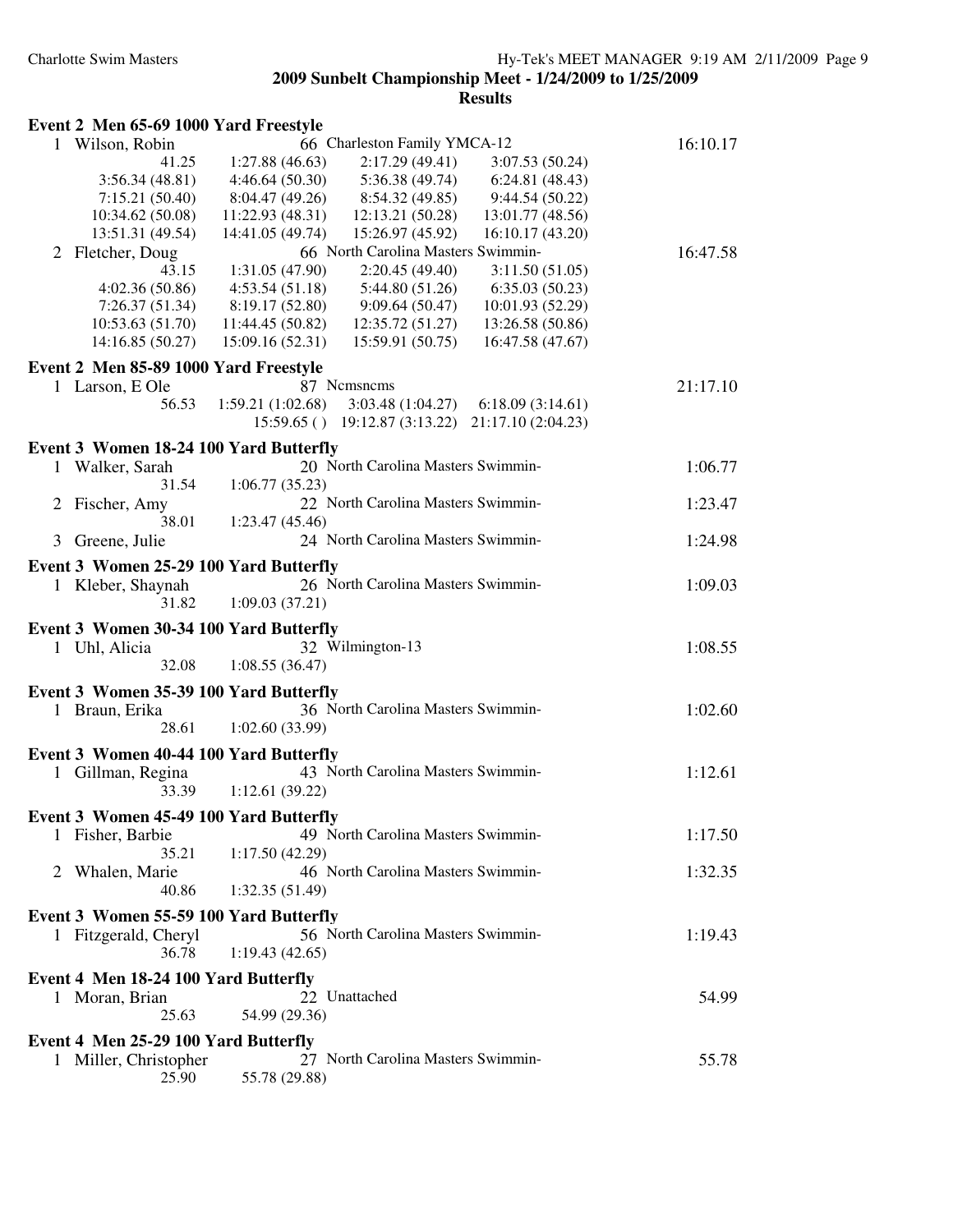| 25 North Carolina Masters Swimmin-<br>56.57<br>2 Bowker, Chris<br>56.57 (30.11)<br>26.46<br>25 North Carolina Masters Swimmin-<br>57.33<br>Gentile, Anthony<br>3<br>25.93<br>57.33 (31.40)<br>27 North Carolina Masters Swimmin-<br>57.99<br>Squires, Jacob<br>4<br>27.14<br>57.99 (30.85)<br>Event 4 Men 30-34 100 Yard Butterfly<br>57.95<br>32 North Carolina Masters Swimmin-<br>1 Terndrup, Seth<br>57.95 (30.41)<br>27.54<br>31 North Carolina Masters Swimmin-<br>Ferris, Michael<br>1:00.10<br>2<br>28.02<br>1:00.10(32.08)<br>33 North Carolina Masters Swimmin-<br>Mask, Jason<br>1:10.91<br>3<br>31.73<br>1:10.91(39.18)<br>Event 4 Men 35-39 100 Yard Butterfly<br>39 North Carolina Masters Swimmin-<br>52.67<br>Murray, Jeff<br>$\mathbf{1}$<br>24.38<br>52.67 (28.29)<br>38 North Carolina Masters Swimmin-<br>Andersen, Morten<br>54.62<br>2<br>25.65<br>54.62 (28.97)<br>38 Wilmington-13<br>Pletcher, Todd<br>54.70<br>3<br>24.89<br>54.70 (29.81)<br>36 North Carolina Masters Swimmin-<br>58.70<br>Butcher, Rob<br>4<br>26.69<br>58.70 (32.01)<br>39 North Carolina Masters Swimmin-<br>58.79<br>Hunter, Ralph<br>5<br>27.71<br>58.79 (31.08)<br>38 North Carolina Masters Swimmin-<br>59.69<br>Robling, Steve<br>6<br>27.82<br>59.69 (31.87)<br>38 North Carolina Masters Swimmin-<br>1:16.28<br>Parrish, Christopher<br>7<br>34.58<br>1:16.28(41.70)<br>Event 4 Men 40-44 100 Yard Butterfly<br>56.15<br>40 North Carolina Masters Swimmin-<br>1 Brewick, Noel<br>26.04<br>56.15 (30.11)<br>40 Charleston Family YMCA-12<br>56.50<br>St Jean, Rob<br>2<br>26.63<br>56.50 (29.87)<br>43 North Carolina Masters Swimmin-<br>58.06<br>Schultz, Norman<br>3<br>58.06 (31.19)<br>26.87<br>41 Team Greenville Masters-55<br>59.60<br>4 Gantt, Rick<br>27.56<br>59.60 (32.04)<br>42 Team Greenville Masters-55<br>5 Dudley, Thomas<br>1:07.08<br>30.57<br>1:07.08(36.51)<br>Event 4 Men 45-49 100 Yard Butterfly<br>45 North Carolina Masters Swimmin-<br>1:00.31<br>Smith, Jeffrey<br>1<br>28.10<br>1:00.31(32.21)<br>48 North Carolina Masters Swimmin-<br>Johnson, Steven<br>1:04.10<br>2<br>30.13<br>1:04.10(33.97)<br>47 Georgia Masters-45<br>1:04.59<br>Breen, James<br>3<br>28.68<br>1:04.59(35.91)<br>49 North Carolina Masters Swimmin-<br>1:06.54<br>Hartley, Larry<br>4<br>31.31<br>1:06.54(35.23)<br>45 North Carolina Masters Swimmin-<br>1:07.32<br>Arnholt, Alan<br>5 | (Event 4 Men 25-29 100 Yard Butterfly) |                |  |
|------------------------------------------------------------------------------------------------------------------------------------------------------------------------------------------------------------------------------------------------------------------------------------------------------------------------------------------------------------------------------------------------------------------------------------------------------------------------------------------------------------------------------------------------------------------------------------------------------------------------------------------------------------------------------------------------------------------------------------------------------------------------------------------------------------------------------------------------------------------------------------------------------------------------------------------------------------------------------------------------------------------------------------------------------------------------------------------------------------------------------------------------------------------------------------------------------------------------------------------------------------------------------------------------------------------------------------------------------------------------------------------------------------------------------------------------------------------------------------------------------------------------------------------------------------------------------------------------------------------------------------------------------------------------------------------------------------------------------------------------------------------------------------------------------------------------------------------------------------------------------------------------------------------------------------------------------------------------------------------------------------------------------------------------------------------------------------------------------------------------------------------------------------------------------------------------------------------------------------------------------------------------------------------------------------------------------------------------------------------------------------------------------|----------------------------------------|----------------|--|
|                                                                                                                                                                                                                                                                                                                                                                                                                                                                                                                                                                                                                                                                                                                                                                                                                                                                                                                                                                                                                                                                                                                                                                                                                                                                                                                                                                                                                                                                                                                                                                                                                                                                                                                                                                                                                                                                                                                                                                                                                                                                                                                                                                                                                                                                                                                                                                                                      |                                        |                |  |
|                                                                                                                                                                                                                                                                                                                                                                                                                                                                                                                                                                                                                                                                                                                                                                                                                                                                                                                                                                                                                                                                                                                                                                                                                                                                                                                                                                                                                                                                                                                                                                                                                                                                                                                                                                                                                                                                                                                                                                                                                                                                                                                                                                                                                                                                                                                                                                                                      |                                        |                |  |
|                                                                                                                                                                                                                                                                                                                                                                                                                                                                                                                                                                                                                                                                                                                                                                                                                                                                                                                                                                                                                                                                                                                                                                                                                                                                                                                                                                                                                                                                                                                                                                                                                                                                                                                                                                                                                                                                                                                                                                                                                                                                                                                                                                                                                                                                                                                                                                                                      |                                        |                |  |
|                                                                                                                                                                                                                                                                                                                                                                                                                                                                                                                                                                                                                                                                                                                                                                                                                                                                                                                                                                                                                                                                                                                                                                                                                                                                                                                                                                                                                                                                                                                                                                                                                                                                                                                                                                                                                                                                                                                                                                                                                                                                                                                                                                                                                                                                                                                                                                                                      |                                        |                |  |
|                                                                                                                                                                                                                                                                                                                                                                                                                                                                                                                                                                                                                                                                                                                                                                                                                                                                                                                                                                                                                                                                                                                                                                                                                                                                                                                                                                                                                                                                                                                                                                                                                                                                                                                                                                                                                                                                                                                                                                                                                                                                                                                                                                                                                                                                                                                                                                                                      |                                        |                |  |
|                                                                                                                                                                                                                                                                                                                                                                                                                                                                                                                                                                                                                                                                                                                                                                                                                                                                                                                                                                                                                                                                                                                                                                                                                                                                                                                                                                                                                                                                                                                                                                                                                                                                                                                                                                                                                                                                                                                                                                                                                                                                                                                                                                                                                                                                                                                                                                                                      |                                        |                |  |
|                                                                                                                                                                                                                                                                                                                                                                                                                                                                                                                                                                                                                                                                                                                                                                                                                                                                                                                                                                                                                                                                                                                                                                                                                                                                                                                                                                                                                                                                                                                                                                                                                                                                                                                                                                                                                                                                                                                                                                                                                                                                                                                                                                                                                                                                                                                                                                                                      |                                        |                |  |
|                                                                                                                                                                                                                                                                                                                                                                                                                                                                                                                                                                                                                                                                                                                                                                                                                                                                                                                                                                                                                                                                                                                                                                                                                                                                                                                                                                                                                                                                                                                                                                                                                                                                                                                                                                                                                                                                                                                                                                                                                                                                                                                                                                                                                                                                                                                                                                                                      |                                        |                |  |
|                                                                                                                                                                                                                                                                                                                                                                                                                                                                                                                                                                                                                                                                                                                                                                                                                                                                                                                                                                                                                                                                                                                                                                                                                                                                                                                                                                                                                                                                                                                                                                                                                                                                                                                                                                                                                                                                                                                                                                                                                                                                                                                                                                                                                                                                                                                                                                                                      |                                        |                |  |
|                                                                                                                                                                                                                                                                                                                                                                                                                                                                                                                                                                                                                                                                                                                                                                                                                                                                                                                                                                                                                                                                                                                                                                                                                                                                                                                                                                                                                                                                                                                                                                                                                                                                                                                                                                                                                                                                                                                                                                                                                                                                                                                                                                                                                                                                                                                                                                                                      |                                        |                |  |
|                                                                                                                                                                                                                                                                                                                                                                                                                                                                                                                                                                                                                                                                                                                                                                                                                                                                                                                                                                                                                                                                                                                                                                                                                                                                                                                                                                                                                                                                                                                                                                                                                                                                                                                                                                                                                                                                                                                                                                                                                                                                                                                                                                                                                                                                                                                                                                                                      |                                        |                |  |
|                                                                                                                                                                                                                                                                                                                                                                                                                                                                                                                                                                                                                                                                                                                                                                                                                                                                                                                                                                                                                                                                                                                                                                                                                                                                                                                                                                                                                                                                                                                                                                                                                                                                                                                                                                                                                                                                                                                                                                                                                                                                                                                                                                                                                                                                                                                                                                                                      |                                        |                |  |
|                                                                                                                                                                                                                                                                                                                                                                                                                                                                                                                                                                                                                                                                                                                                                                                                                                                                                                                                                                                                                                                                                                                                                                                                                                                                                                                                                                                                                                                                                                                                                                                                                                                                                                                                                                                                                                                                                                                                                                                                                                                                                                                                                                                                                                                                                                                                                                                                      |                                        |                |  |
|                                                                                                                                                                                                                                                                                                                                                                                                                                                                                                                                                                                                                                                                                                                                                                                                                                                                                                                                                                                                                                                                                                                                                                                                                                                                                                                                                                                                                                                                                                                                                                                                                                                                                                                                                                                                                                                                                                                                                                                                                                                                                                                                                                                                                                                                                                                                                                                                      |                                        |                |  |
|                                                                                                                                                                                                                                                                                                                                                                                                                                                                                                                                                                                                                                                                                                                                                                                                                                                                                                                                                                                                                                                                                                                                                                                                                                                                                                                                                                                                                                                                                                                                                                                                                                                                                                                                                                                                                                                                                                                                                                                                                                                                                                                                                                                                                                                                                                                                                                                                      |                                        |                |  |
|                                                                                                                                                                                                                                                                                                                                                                                                                                                                                                                                                                                                                                                                                                                                                                                                                                                                                                                                                                                                                                                                                                                                                                                                                                                                                                                                                                                                                                                                                                                                                                                                                                                                                                                                                                                                                                                                                                                                                                                                                                                                                                                                                                                                                                                                                                                                                                                                      |                                        |                |  |
|                                                                                                                                                                                                                                                                                                                                                                                                                                                                                                                                                                                                                                                                                                                                                                                                                                                                                                                                                                                                                                                                                                                                                                                                                                                                                                                                                                                                                                                                                                                                                                                                                                                                                                                                                                                                                                                                                                                                                                                                                                                                                                                                                                                                                                                                                                                                                                                                      |                                        |                |  |
|                                                                                                                                                                                                                                                                                                                                                                                                                                                                                                                                                                                                                                                                                                                                                                                                                                                                                                                                                                                                                                                                                                                                                                                                                                                                                                                                                                                                                                                                                                                                                                                                                                                                                                                                                                                                                                                                                                                                                                                                                                                                                                                                                                                                                                                                                                                                                                                                      |                                        |                |  |
|                                                                                                                                                                                                                                                                                                                                                                                                                                                                                                                                                                                                                                                                                                                                                                                                                                                                                                                                                                                                                                                                                                                                                                                                                                                                                                                                                                                                                                                                                                                                                                                                                                                                                                                                                                                                                                                                                                                                                                                                                                                                                                                                                                                                                                                                                                                                                                                                      |                                        |                |  |
|                                                                                                                                                                                                                                                                                                                                                                                                                                                                                                                                                                                                                                                                                                                                                                                                                                                                                                                                                                                                                                                                                                                                                                                                                                                                                                                                                                                                                                                                                                                                                                                                                                                                                                                                                                                                                                                                                                                                                                                                                                                                                                                                                                                                                                                                                                                                                                                                      |                                        |                |  |
|                                                                                                                                                                                                                                                                                                                                                                                                                                                                                                                                                                                                                                                                                                                                                                                                                                                                                                                                                                                                                                                                                                                                                                                                                                                                                                                                                                                                                                                                                                                                                                                                                                                                                                                                                                                                                                                                                                                                                                                                                                                                                                                                                                                                                                                                                                                                                                                                      |                                        |                |  |
|                                                                                                                                                                                                                                                                                                                                                                                                                                                                                                                                                                                                                                                                                                                                                                                                                                                                                                                                                                                                                                                                                                                                                                                                                                                                                                                                                                                                                                                                                                                                                                                                                                                                                                                                                                                                                                                                                                                                                                                                                                                                                                                                                                                                                                                                                                                                                                                                      |                                        |                |  |
|                                                                                                                                                                                                                                                                                                                                                                                                                                                                                                                                                                                                                                                                                                                                                                                                                                                                                                                                                                                                                                                                                                                                                                                                                                                                                                                                                                                                                                                                                                                                                                                                                                                                                                                                                                                                                                                                                                                                                                                                                                                                                                                                                                                                                                                                                                                                                                                                      |                                        |                |  |
|                                                                                                                                                                                                                                                                                                                                                                                                                                                                                                                                                                                                                                                                                                                                                                                                                                                                                                                                                                                                                                                                                                                                                                                                                                                                                                                                                                                                                                                                                                                                                                                                                                                                                                                                                                                                                                                                                                                                                                                                                                                                                                                                                                                                                                                                                                                                                                                                      |                                        |                |  |
|                                                                                                                                                                                                                                                                                                                                                                                                                                                                                                                                                                                                                                                                                                                                                                                                                                                                                                                                                                                                                                                                                                                                                                                                                                                                                                                                                                                                                                                                                                                                                                                                                                                                                                                                                                                                                                                                                                                                                                                                                                                                                                                                                                                                                                                                                                                                                                                                      |                                        |                |  |
|                                                                                                                                                                                                                                                                                                                                                                                                                                                                                                                                                                                                                                                                                                                                                                                                                                                                                                                                                                                                                                                                                                                                                                                                                                                                                                                                                                                                                                                                                                                                                                                                                                                                                                                                                                                                                                                                                                                                                                                                                                                                                                                                                                                                                                                                                                                                                                                                      |                                        |                |  |
|                                                                                                                                                                                                                                                                                                                                                                                                                                                                                                                                                                                                                                                                                                                                                                                                                                                                                                                                                                                                                                                                                                                                                                                                                                                                                                                                                                                                                                                                                                                                                                                                                                                                                                                                                                                                                                                                                                                                                                                                                                                                                                                                                                                                                                                                                                                                                                                                      |                                        |                |  |
|                                                                                                                                                                                                                                                                                                                                                                                                                                                                                                                                                                                                                                                                                                                                                                                                                                                                                                                                                                                                                                                                                                                                                                                                                                                                                                                                                                                                                                                                                                                                                                                                                                                                                                                                                                                                                                                                                                                                                                                                                                                                                                                                                                                                                                                                                                                                                                                                      |                                        |                |  |
|                                                                                                                                                                                                                                                                                                                                                                                                                                                                                                                                                                                                                                                                                                                                                                                                                                                                                                                                                                                                                                                                                                                                                                                                                                                                                                                                                                                                                                                                                                                                                                                                                                                                                                                                                                                                                                                                                                                                                                                                                                                                                                                                                                                                                                                                                                                                                                                                      |                                        |                |  |
|                                                                                                                                                                                                                                                                                                                                                                                                                                                                                                                                                                                                                                                                                                                                                                                                                                                                                                                                                                                                                                                                                                                                                                                                                                                                                                                                                                                                                                                                                                                                                                                                                                                                                                                                                                                                                                                                                                                                                                                                                                                                                                                                                                                                                                                                                                                                                                                                      |                                        |                |  |
|                                                                                                                                                                                                                                                                                                                                                                                                                                                                                                                                                                                                                                                                                                                                                                                                                                                                                                                                                                                                                                                                                                                                                                                                                                                                                                                                                                                                                                                                                                                                                                                                                                                                                                                                                                                                                                                                                                                                                                                                                                                                                                                                                                                                                                                                                                                                                                                                      |                                        |                |  |
|                                                                                                                                                                                                                                                                                                                                                                                                                                                                                                                                                                                                                                                                                                                                                                                                                                                                                                                                                                                                                                                                                                                                                                                                                                                                                                                                                                                                                                                                                                                                                                                                                                                                                                                                                                                                                                                                                                                                                                                                                                                                                                                                                                                                                                                                                                                                                                                                      |                                        |                |  |
|                                                                                                                                                                                                                                                                                                                                                                                                                                                                                                                                                                                                                                                                                                                                                                                                                                                                                                                                                                                                                                                                                                                                                                                                                                                                                                                                                                                                                                                                                                                                                                                                                                                                                                                                                                                                                                                                                                                                                                                                                                                                                                                                                                                                                                                                                                                                                                                                      |                                        |                |  |
|                                                                                                                                                                                                                                                                                                                                                                                                                                                                                                                                                                                                                                                                                                                                                                                                                                                                                                                                                                                                                                                                                                                                                                                                                                                                                                                                                                                                                                                                                                                                                                                                                                                                                                                                                                                                                                                                                                                                                                                                                                                                                                                                                                                                                                                                                                                                                                                                      |                                        |                |  |
|                                                                                                                                                                                                                                                                                                                                                                                                                                                                                                                                                                                                                                                                                                                                                                                                                                                                                                                                                                                                                                                                                                                                                                                                                                                                                                                                                                                                                                                                                                                                                                                                                                                                                                                                                                                                                                                                                                                                                                                                                                                                                                                                                                                                                                                                                                                                                                                                      |                                        |                |  |
|                                                                                                                                                                                                                                                                                                                                                                                                                                                                                                                                                                                                                                                                                                                                                                                                                                                                                                                                                                                                                                                                                                                                                                                                                                                                                                                                                                                                                                                                                                                                                                                                                                                                                                                                                                                                                                                                                                                                                                                                                                                                                                                                                                                                                                                                                                                                                                                                      |                                        |                |  |
|                                                                                                                                                                                                                                                                                                                                                                                                                                                                                                                                                                                                                                                                                                                                                                                                                                                                                                                                                                                                                                                                                                                                                                                                                                                                                                                                                                                                                                                                                                                                                                                                                                                                                                                                                                                                                                                                                                                                                                                                                                                                                                                                                                                                                                                                                                                                                                                                      |                                        |                |  |
|                                                                                                                                                                                                                                                                                                                                                                                                                                                                                                                                                                                                                                                                                                                                                                                                                                                                                                                                                                                                                                                                                                                                                                                                                                                                                                                                                                                                                                                                                                                                                                                                                                                                                                                                                                                                                                                                                                                                                                                                                                                                                                                                                                                                                                                                                                                                                                                                      |                                        |                |  |
|                                                                                                                                                                                                                                                                                                                                                                                                                                                                                                                                                                                                                                                                                                                                                                                                                                                                                                                                                                                                                                                                                                                                                                                                                                                                                                                                                                                                                                                                                                                                                                                                                                                                                                                                                                                                                                                                                                                                                                                                                                                                                                                                                                                                                                                                                                                                                                                                      |                                        |                |  |
|                                                                                                                                                                                                                                                                                                                                                                                                                                                                                                                                                                                                                                                                                                                                                                                                                                                                                                                                                                                                                                                                                                                                                                                                                                                                                                                                                                                                                                                                                                                                                                                                                                                                                                                                                                                                                                                                                                                                                                                                                                                                                                                                                                                                                                                                                                                                                                                                      |                                        |                |  |
|                                                                                                                                                                                                                                                                                                                                                                                                                                                                                                                                                                                                                                                                                                                                                                                                                                                                                                                                                                                                                                                                                                                                                                                                                                                                                                                                                                                                                                                                                                                                                                                                                                                                                                                                                                                                                                                                                                                                                                                                                                                                                                                                                                                                                                                                                                                                                                                                      | 30.72                                  | 1:07.32(36.60) |  |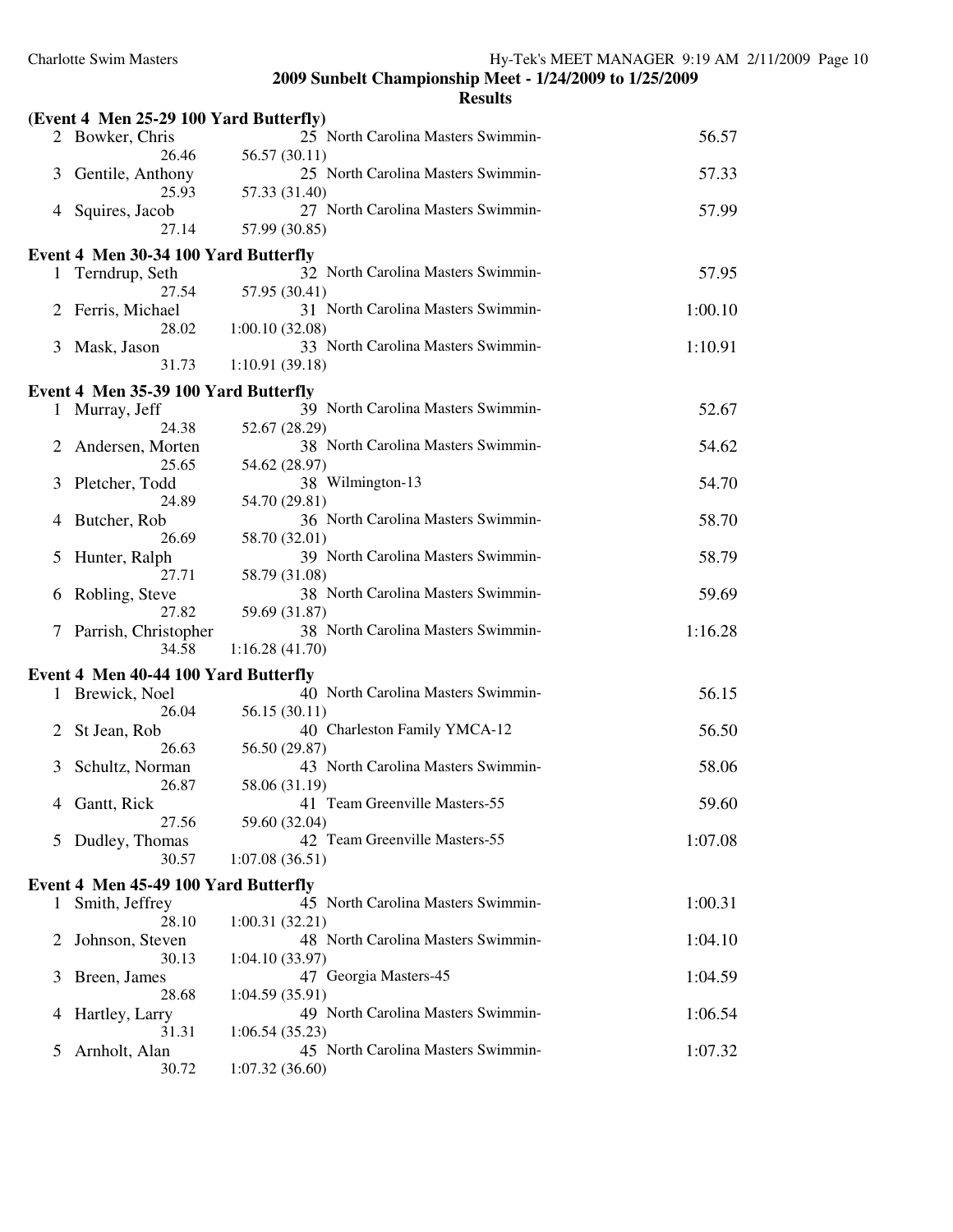|                                          | <b>Results</b>                                 |         |
|------------------------------------------|------------------------------------------------|---------|
| (Event 4 Men 45-49 100 Yard Butterfly)   |                                                |         |
| 6 Tucker, David                          | 45 North Carolina Masters Swimmin-             | 1:08.21 |
| 30.03                                    | 1:08.21(38.18)                                 |         |
| Event 4 Men 50-54 100 Yard Butterfly     |                                                |         |
| 1 Phillips, John M                       | 51 North Carolina Masters Swimmin-             | 1:00.07 |
| 28.40                                    | 1:00.07(31.67)                                 |         |
| Gilchrist, Donald<br>2                   | 54 North Carolina Masters Swimmin-             | 1:02.10 |
| 28.81                                    | 1:02.10(33.29)                                 |         |
| Event 4 Men 55-59 100 Yard Butterfly     |                                                |         |
| 1 Conover, Steven                        | 59 Unattached                                  | 1:27.79 |
| 40.72                                    | 1:27.79(47.07)                                 |         |
|                                          |                                                |         |
| Event 4 Men 60-64 100 Yard Butterfly     |                                                |         |
| 1 Richelson, Andrew                      | 61 North Carolina Masters Swimmin-             | 1:15.29 |
| 34.79                                    | 1:15.29(40.50)                                 |         |
| 2<br>Zeigler, John<br>1:26.82            | 63 Georgia Masters-45<br>1:26.87(0.05)         | 1:26.87 |
| Van Meeteren, Hans<br>3                  | 64 North Carolina Masters Swimmin-             | 1:41.36 |
| 50.11                                    | 1:41.36(51.25)                                 |         |
|                                          |                                                |         |
| Event 4 Men 65-69 100 Yard Butterfly     |                                                |         |
| 1 White, Bernard                         | 65 North Carolina Masters Swimmin-             | 1:16.61 |
| 36.76                                    | 1:16.61(39.85)                                 |         |
| Wilson, Robin<br>2<br>45.26              | 66 Charleston Family YMCA-12<br>1:40.22(54.96) | 1:40.22 |
|                                          |                                                |         |
| Event 4 Men 75-79 100 Yard Butterfly     |                                                |         |
| 1 DePaul, Donald                         | 75 North Carolina Masters Swimmin-             | 3:22.47 |
| Event 5 Women 18-24 50 Yard Breaststroke |                                                |         |
| 1 Cheetham, Meredith                     | 22 North Carolina Masters Swimmin-             | 35.53   |
| 2 Fischer, Amy                           | 22 North Carolina Masters Swimmin-             | 40.63   |
| Event 5 Women 25-29 50 Yard Breaststroke |                                                |         |
| 1 Lawrence, Kari                         | 27 North Carolina Masters Swimmin-             | 34.96   |
| 2 Russo, Claire                          | 25 North Carolina Masters Swimmin-             | 35.44   |
| Pollock, Julia<br>3                      | 28 North Carolina Masters Swimmin-             | 36.05   |
| Hester, Heidi<br>4                       | 28 Unattached                                  | 37.91   |
| 5 Hawley, Kate                           | 28 North Carolina Masters Swimmin-             | 43.12   |
| 6 Mendez, Katie                          | 25 Team Greenville Masters-55                  | 45.06   |
| Vogel, Melissa<br>7                      | 27 North Carolina Masters Swimmin-             | 45.89   |
| Koontz, Lani<br>8                        | 26 North Carolina Masters Swimmin-             | 51.03   |
| Event 5 Women 30-34 50 Yard Breaststroke |                                                |         |
|                                          | 31 North Carolina Masters Swimmin-             | 33.57   |
| Caldas, Hannah<br>1                      |                                                |         |
| Event 5 Women 35-39 50 Yard Breaststroke |                                                |         |
| 1 Lane, Tanya                            | 37 North Carolina Masters Swimmin-             | 32.91   |
| St Jean, Rebecca<br>2                    | 38 Charleston Family YMCA-12                   | 37.96   |
| 3<br>Mensh, Reedy                        | 35 North Carolina Masters Swimmin-             | 41.91   |
| Event 5 Women 40-44 50 Yard Breaststroke |                                                |         |
| Bear, Shelley                            | 41 North Carolina Masters Swimmin-             | 38.89   |
| Blanchar, Jill<br>2                      | 44 North Carolina Masters Swimmin-             | 42.46   |
| Hamilton, April<br>3                     | 41 Charleston Family YMCA-12                   | 43.61   |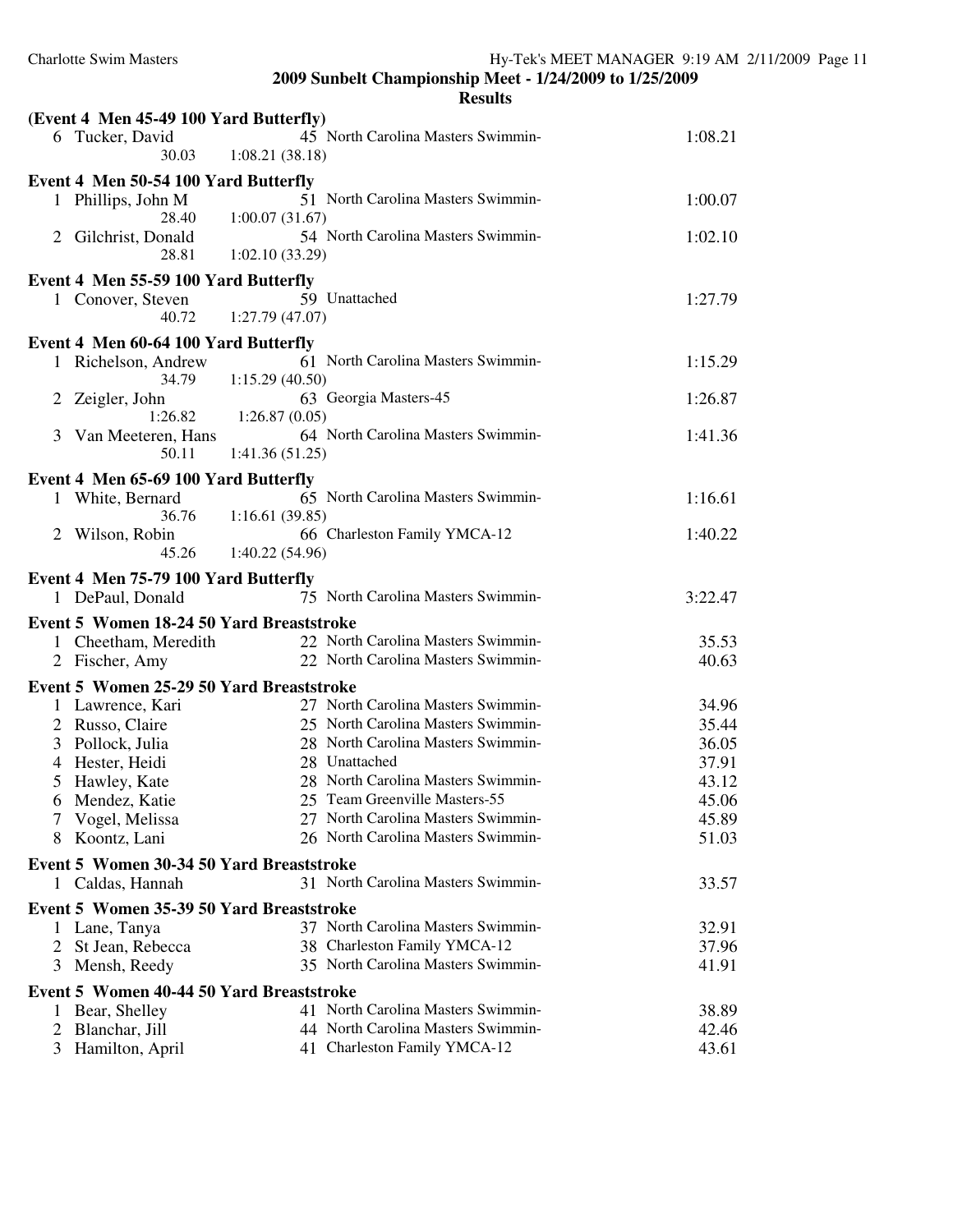|                | Event 5 Women 45-49 50 Yard Breaststroke |  |                                    |         |  |  |
|----------------|------------------------------------------|--|------------------------------------|---------|--|--|
|                | 1 Battle, Ruth                           |  | 46 North Carolina Masters Swimmin- | 36.83   |  |  |
| $\overline{2}$ | Whalen, Marie                            |  | 46 North Carolina Masters Swimmin- | 40.95   |  |  |
| 3              | Roeth, Cynthia                           |  | 47 North Carolina Masters Swimmin- | 43.92   |  |  |
|                | 4 Fahnline, Kathryn                      |  | 45 Team Greenville Masters-55      | 46.63   |  |  |
|                | Event 5 Women 50-54 50 Yard Breaststroke |  |                                    |         |  |  |
|                | 1 Adams, Martita                         |  | 50 Charleston Family YMCA-12       | 43.17   |  |  |
|                | 2 Hardison, Kathleen                     |  | 50 North Carolina Masters Swimmin- | 43.81   |  |  |
| 3              | Airheart, Susan                          |  | 50 North Carolina Masters Swimmin- | 46.23   |  |  |
|                | 4 Castro, Paige                          |  | 52 North Carolina Masters Swimmin- | 46.62   |  |  |
|                | 5 Williamson, Cile                       |  | 53 Team Greenville Masters-55      | 50.14   |  |  |
|                | Event 5 Women 60-64 50 Yard Breaststroke |  |                                    |         |  |  |
| $\mathbf{1}$   | Wingerter, Pamela                        |  | 64 Team Greenville Masters-55      | 43.10   |  |  |
|                | 2 Van Meeteren, Greta                    |  | 62 North Carolina Masters Swimmin- | 46.69   |  |  |
|                | Event 5 Women 70-74 50 Yard Breaststroke |  |                                    |         |  |  |
|                | 1 Vass, Mary Katherine                   |  | 72 North Carolina Masters Swimmin- | 1:06.17 |  |  |
|                | Event 5 Women 85-89 50 Yard Breaststroke |  |                                    |         |  |  |
|                | 1 Willard, Juanita                       |  | 88 North Carolina Masters Swimmin- | 2:13.16 |  |  |
|                |                                          |  |                                    |         |  |  |
|                | Event 6 Men 18-24 50 Yard Breaststroke   |  |                                    |         |  |  |
| $\mathbf{1}$   | Thompson, Jeff                           |  | 24 North Carolina Masters Swimmin- | 32.44   |  |  |
|                | Event 6 Men 25-29 50 Yard Breaststroke   |  |                                    |         |  |  |
| 1              | Joyce, Sean                              |  | 27 Georgia Masters-45              | 27.27   |  |  |
| $\overline{c}$ | Squires, Jacob                           |  | 27 North Carolina Masters Swimmin- | 30.06   |  |  |
| 3              | Black, Kevin                             |  | 25 North Carolina Masters Swimmin- | 30.20   |  |  |
| 4              | <b>Black, Douglas</b>                    |  | 25 North Carolina Masters Swimmin- | 30.39   |  |  |
| 5              | Faro, Aaron                              |  | 27 North Carolina Masters Swimmin- | 30.76   |  |  |
|                | 6 Houck, Andrew                          |  | 28 North Carolina Masters Swimmin- | 32.36   |  |  |
| 7              | Shuford, Adam                            |  | 27 North Carolina Masters Swimmin- | 33.56   |  |  |
| 8              | Susong, Matt                             |  | 27 North Carolina Masters Swimmin- | 33.75   |  |  |
|                | 9 Caruth, Joseph                         |  | 27 North Carolina Masters Swimmin- | 35.79   |  |  |
| 10             | Shue, Billy                              |  | 25 North Carolina Masters Swimmin- | 42.48   |  |  |
| 11             | Eudailey, Joshua                         |  | 26 North Carolina Masters Swimmin- | 43.17   |  |  |
|                | Event 6 Men 30-34 50 Yard Breaststroke   |  |                                    |         |  |  |
| 1              | Bathazi, Istvan                          |  | 30 North Carolina Masters Swimmin- | 28.29   |  |  |
| 2              | Terndrup, Seth                           |  | 32 North Carolina Masters Swimmin- | 29.13   |  |  |
| 3              | Green, Marcus                            |  | 33 North Carolina Masters Swimmin- | 30.36   |  |  |
| 4              | Parr, Derek                              |  | 34 North Carolina Masters Swimmin- | 31.19   |  |  |
| 5              | Vierling, Eric                           |  | 30 Wilmington-13                   | 33.40   |  |  |
| 6              | Dunn, Chris                              |  | 33 North Carolina Masters Swimmin- | 36.91   |  |  |
| 7              | Nino-Acosta, Hernan                      |  | 32 North Carolina Masters Swimmin- | 37.29   |  |  |
| 8              | Midgett, Todd                            |  | 31 Wilmington-13                   | 38.38   |  |  |
| 9              | Mask, Jason                              |  | 33 North Carolina Masters Swimmin- | 38.84   |  |  |
|                | Event 6 Men 35-39 50 Yard Breaststroke   |  |                                    |         |  |  |
| 1              | Butcher, Rob                             |  | 36 North Carolina Masters Swimmin- | 27.84   |  |  |
| 2              | Harper, Gregory                          |  | 36 North Carolina Masters Swimmin- | 31.37   |  |  |
| 3              | Jordan, Jason                            |  | 37 Unattached                      | 35.81   |  |  |
| $\overline{4}$ | Parrish, Christopher                     |  | 38 North Carolina Masters Swimmin- | 37.85   |  |  |
| 5              | Terada, Scott                            |  | 39 North Carolina Masters Swimmin- | 46.43   |  |  |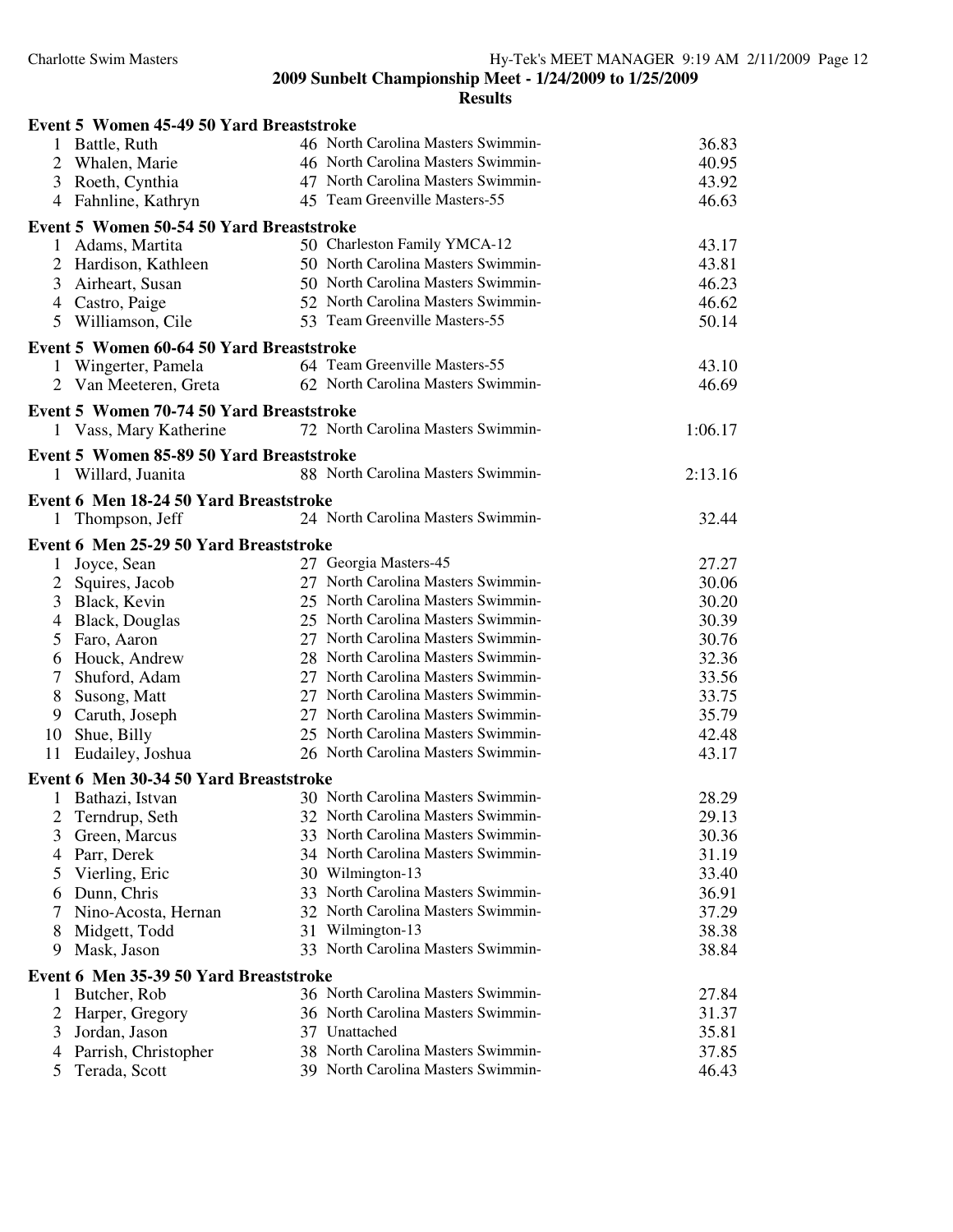| Event 6 Men 40-44 50 Yard Breaststroke                    |                                    |         |
|-----------------------------------------------------------|------------------------------------|---------|
| 1 Brewick, Noel                                           | 40 North Carolina Masters Swimmin- | 28.32   |
| $\overline{2}$<br>Finn, John                              | 40 North Carolina Masters Swimmin- | 28.94   |
| 3<br>St Jean, Rob                                         | 40 Charleston Family YMCA-12       | 30.94   |
| Curtis, Russ<br>4                                         | 42 North Carolina Masters Swimmin- | 32.12   |
| 5<br>Stuart, Steven                                       | 40 Team Greenville Masters-55      | 32.24   |
| Schultz, Norman<br>6                                      | 43 North Carolina Masters Swimmin- | 32.43   |
| Blake, Thomas<br>7                                        | 40 North Carolina Masters Swimmin- | 34.98   |
| Event 6 Men 45-49 50 Yard Breaststroke                    |                                    |         |
| Matysek, Jim<br>$\mathbf{1}$                              | 49 Movy Masters-28                 | 30.23   |
| $\overline{2}$<br>Smith, Jeffrey                          | 45 North Carolina Masters Swimmin- | 31.96   |
| 3<br>D'Englere, Paul                                      | 47 North Carolina Masters Swimmin- | 33.03   |
| Johnson, Steven<br>4                                      | 48 North Carolina Masters Swimmin- | 34.45   |
| 5<br>Holshouser, Boyce Jay                                | 46 North Carolina Masters Swimmin- | 35.41   |
| White, Jay<br>6                                           | 48 North Carolina Masters Swimmin- | 37.12   |
| 7<br>Ericson, David A                                     | 47 Unattached                      | 40.42   |
| Event 6 Men 50-54 50 Yard Breaststroke                    |                                    |         |
| 1 Dyer, Andy                                              | 50 Atlanta Water Jocks-45          | 29.06   |
| 2 Gilchrist, Donald                                       | 54 North Carolina Masters Swimmin- | 32.60   |
| 3<br>Lucas, Jeff                                          | 51 Charleston Family YMCA-12       | 32.62   |
| Stocksdale, Steve<br>4                                    | 54 North Carolina Masters Swimmin- | 33.04   |
| 5<br>Wolfe, Bill                                          | 51 North Carolina Masters Swimmin- | 33.84   |
| Lance, Robert<br>6                                        | 52 North Carolina Masters Swimmin- | 43.29   |
| Miller, Jamie<br>7                                        | 54 Unattached                      | 43.72   |
| Event 6 Men 55-59 50 Yard Breaststroke                    |                                    |         |
| Stone, Jeff<br>1                                          | 57 Team Greenville Masters-55      | 33.90   |
| Holbrook, Russell<br>2                                    | 57 North Carolina Masters Swimmin- | 37.61   |
| 3<br>Boder, Robert                                        | 57 Charleston Family YMCA-12       | 37.78   |
| Sesler, Richard<br>4                                      | 59 North Carolina Masters Swimmin- | 40.08   |
| Fumi, Leonard<br>5                                        | 59 North Carolina Masters Swimmin- | 43.95   |
| Conover, Steven<br>6                                      | 59 Unattached                      | 49.83   |
| Event 6 Men 60-64 50 Yard Breaststroke                    |                                    |         |
| Britt, James<br>1                                         | 62 North Carolina Masters Swimmin- | 37.51   |
| $\mathbf{2}$<br>Zeigler, John                             | 63 Georgia Masters-45              | 38.33   |
| 3<br>Van Meeteren, Hans                                   | 64 North Carolina Masters Swimmin- | 43.39   |
| 4 Davenport, John                                         | 64 North Carolina Masters Swimmin- | 48.55   |
| Event 6 Men 65-69 50 Yard Breaststroke                    |                                    |         |
| Gadol, Louis<br>1                                         | 67 North Carolina Masters Swimmin- | 39.07   |
| 2 Fletcher, Doug                                          | 66 North Carolina Masters Swimmin- | 40.85   |
| 3 Frogley, Chris S                                        | 65 Virginia Masters Swim Team-12   | 44.66   |
| Event 6 Men 70-74 50 Yard Breaststroke                    |                                    |         |
| Clark, Jerry<br>$\mathbf{I}$                              | 71 North Carolina Masters Swimmin- | 38.96   |
| Morvay, Rudolf<br>2                                       | 71 North Carolina Masters Swimmin- | 48.60   |
| Event 6 Men 75-79 50 Yard Breaststroke                    |                                    |         |
| DePaul, Donald                                            | 75 North Carolina Masters Swimmin- | 1:36.79 |
|                                                           |                                    |         |
| Event 6 Men 85-89 50 Yard Breaststroke<br>1 Larson, E Ole | 87 Nemsnems                        | 1:06.70 |
|                                                           |                                    |         |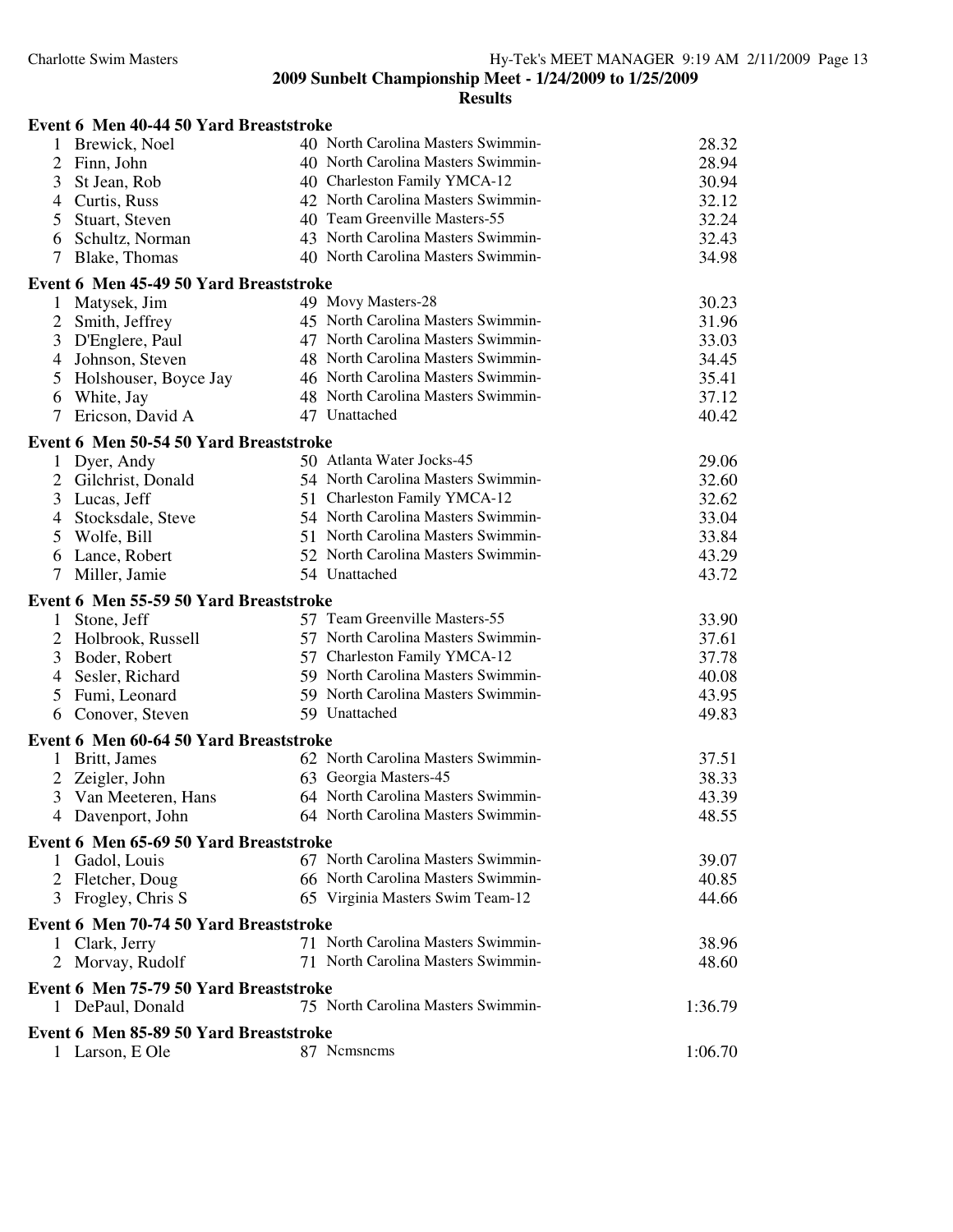# Charlotte Swim Masters Hy-Tek's MEET MANAGER 9:19 AM 2/11/2009 Page 14

**2009 Sunbelt Championship Meet - 1/24/2009 to 1/25/2009**

| Event 7 Women 18+200 Yard Medley Relay                                                         |                                               |                              |
|------------------------------------------------------------------------------------------------|-----------------------------------------------|------------------------------|
| 1 North Carolina Masters Swim<br>A                                                             |                                               | 2:11.93                      |
| 1) Proud, Jessica W27<br>2) Fritchie, Karen W31<br>33.87<br>$1:07.71(33.84)$ $1:43.75(36.04)$  | 3) Fischer, Amy W22<br>2:11.93(28.18)         | 4) Williams, Heidi W39       |
| North Carolina Masters Swim<br>$\mathbf{A}$<br>2                                               |                                               | 2:18.51                      |
| 1) Braun, Erika W36<br>2) Hawley, Kate W28<br>29.30<br>$1:11.45(42.15)$ $1:44.07(32.62)$       | 3) Cheetham, Meredith W22<br>2:18.51(34.44)   | 4) Angermeier, Mary W24      |
| North Carolina Masters Swim<br>$\mathbf{A}$<br>3                                               |                                               | 2:22.93                      |
| 2) Bear, Shelley W41<br>1) Vogel, Melissa W27<br>1:21.71(35.28)<br>1:51.72(30.01)<br>46.43     | 3) Walker, Sarah W20<br>2:22.93(31.21)        | 4) Koontz, Lani W26          |
| Event 7 Women 25+ 200 Yard Medley Relay                                                        |                                               |                              |
| 1 North Carolina Masters Swim<br>A                                                             |                                               | 2:14.88                      |
| 1) Rogers, Jennie W56<br>2) Pollock, Julia W28<br>40.44<br>1:16.21(35.77)<br>1:46.16(29.95)    | 3) Battle, Ruth W46<br>2:14.88(28.72)         | 4) Alston, Anne W40          |
| Team Greenville Masters-55<br>$\mathbf{A}$<br>2                                                |                                               | 2:36.11                      |
| 1) Fahnline, Kathryn W45<br>2) Mendez, Katie W25<br>1:31.41(43.50)<br>2:06.39(34.98)<br>47.91  | 3) Wingerter, Pamela W64<br>2:36.11(29.72)    | 4) Long, Ashley W27          |
| Event 7 Women 35+ 200 Yard Medley Relay                                                        |                                               |                              |
| 1 Charleston Family YMCA-12<br>A                                                               |                                               | 2:30.52                      |
| 2) St Jean, Rebecca W38<br>1) Adams, Martita W50<br>$1:19.46(42.98)$ $1:52.79(33.33)$<br>36.48 | 3) Hamilton, April W41<br>2:30.52(37.73)      | 4) Self, Tracy W53           |
| Event 7 Women 45+ 200 Yard Medley Relay                                                        |                                               |                              |
| 1 North Carolina Masters Swim<br>B                                                             |                                               | 2:28.16                      |
| 2) Airheart, Susan W50<br>1) Starnes, Rebecca W55<br>1:23.66(44.66)<br>1:55.97(32.31)<br>39.00 | 3) Casey, Peg W56<br>2:28.16(32.19)           | 4) Roeth, Cynthia W47        |
| Event 8 Men 18+200 Yard Medley Relay                                                           |                                               |                              |
| 1 North Carolina Masters Swim<br>A                                                             |                                               | 1:45.34                      |
| 2) Black, Kevin M25<br>1) Black, Douglas M25<br>1:22.00(24.86)<br>27.27<br>57.14 (29.87)       | 3) Gentile, Anthony M25<br>1:45.34(23.34)     | 4) Thompson, Jeff M24        |
| $\mathbf{A}$<br>Wilmington-13                                                                  |                                               | 1:50.83                      |
| 1) Pletcher, Todd M38<br>2) Carmine, Jay M31<br>26.83<br>$57.76(30.93)$ 1:23.71 (25.95)        | 3) Wisthoff, Matthew M23<br>1:50.83(27.12)    | 4) Midgett, Todd M31         |
| Event 8 Men 25+ 200 Yard Medley Relay                                                          |                                               |                              |
| 1 North Carolina Masters Swim<br>$\mathbf{A}$                                                  |                                               | 1:54.92                      |
| 1) Miller, Christopher M27<br>2) Parr, Derek M34<br>58.54 (31.60)<br>26.94<br>1:29.53(30.99)   | 3) Mask, Jason M33<br>1:54.92(25.39)          | 4) Caruth, Joseph M27        |
| North Carolina Masters Swim<br>A                                                               |                                               | 2:03.10                      |
| 1) Johnson, Steven M48<br>2) Wind, Thys M32<br>1:03.32(31.19)<br>1:32.84 (29.52)<br>32.13      | 3) Su, Billy M34<br>2:03.10(30.26)            | 4) Holshouser, Boyce Jay M46 |
| North Carolina Masters Swim<br>A<br>3                                                          |                                               | 2:21.76                      |
| 1) Blake, Thomas M40<br>2) Terada, Scott M39<br>32.71<br>1:19.47(46.76)<br>1:52.17(32.70)      | 3) Nino-Acosta, Hernan M32<br>2:21.76 (29.59) | 4) Holbrook, Russell M57     |
| Event 8 Men 35+200 Yard Medley Relay                                                           |                                               |                              |
| $\mathbf{A}$<br>1 North Carolina Masters Swim                                                  |                                               | 1:43.28                      |
| 2) Butcher, Rob M36<br>1) Murray, Jeff M39<br>28.48<br>55.91 (27.43)<br>1:20.65(24.74)         | 3) Andersen, Morten M38<br>1:43.28(22.63)     | 4) Schultz, Norman M43       |
| $\mathsf{C}$<br>North Carolina Masters Swim<br>2                                               |                                               | 1:50.86                      |
| 1) Smith, Stratton M44<br>2) Brewick, Noel M40<br>1:00.60(29.08)<br>31.52<br>1:26.64(26.04)    | 3) Pistorio, Anthony M43<br>1:50.86(24.22)    | 4) Robling, Steve M38        |
| D<br>North Carolina Masters Swim<br>3                                                          |                                               | 1:52.87                      |
| 1) Davis, William M41<br>2) Finn, John M40<br>29.93<br>1:00.01(30.08)<br>1:26.01(26.00)        | 3) Hunter, Ralph M39<br>1:52.87(26.86)        | 4) Jewett, Russell M42       |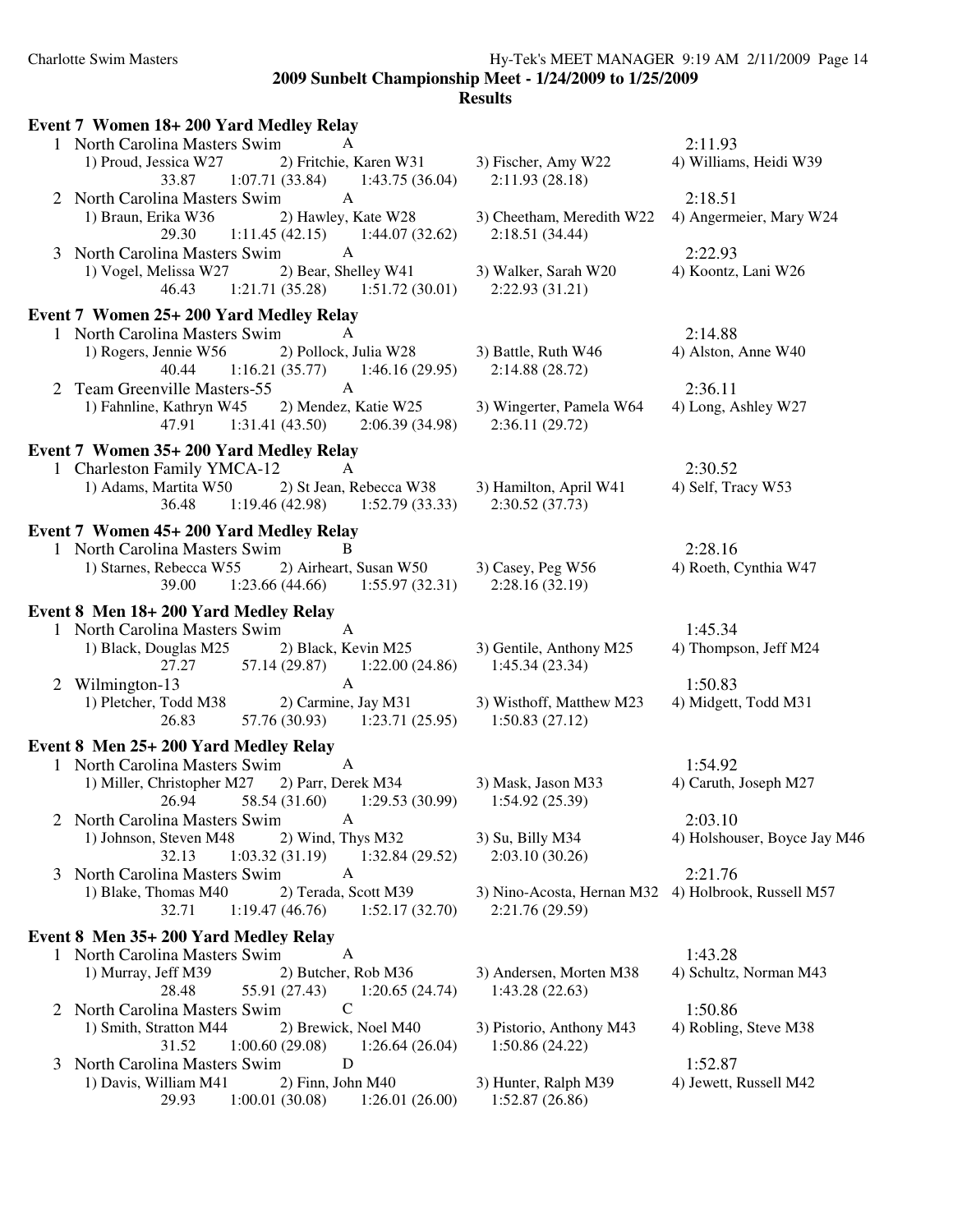|   | (Event 8 Men 35+ 200 Yard Medley Relay) |                                                      |                      |
|---|-----------------------------------------|------------------------------------------------------|----------------------|
|   | 4 Team Greenville Masters-55            | A                                                    | 1:56.27              |
|   | 1) Dudley, Thomas M42                   | 2) Stuart, Steven M40<br>3) Gantt, Rick M41          | 4) Long, Douglas M55 |
|   | 32.17                                   | 1:03.48(31.31)<br>$1:30.53(27.05)$ $1:56.27(25.74)$  |                      |
|   | Event 8 Men 55+ 200 Yard Medley Relay   |                                                      |                      |
|   | 1 Charleston Family YMCA-12             | A                                                    | 2:12.92              |
|   | 1) Turnbull, David M55                  | 2) Boder, Robert M57<br>3) Self, Howard M55          | 4) Wilson, Robin M66 |
|   | 33.38                                   | $1:10.47(37.09)$ $1:41.56(31.09)$<br>2:12.92(31.36)  |                      |
|   | Event 9 Women 18-24 100 Yard Backstroke |                                                      |                      |
|   | 1 Walker, Sarah                         | 20 North Carolina Masters Swimmin-                   | 1:09.14              |
|   | 34.04                                   | 1:09.14(35.10)                                       |                      |
|   | 2 Cheetham, Meredith                    | 22 North Carolina Masters Swimmin-                   | 1:15.14              |
|   | 36.93                                   | 1:15.14(38.21)                                       |                      |
| 3 | Greene, Julie                           | 24 North Carolina Masters Swimmin-                   | 1:21.47              |
|   | 39.95                                   | 1:21.47(41.52)<br>22 North Carolina Masters Swimmin- | 1:25.85              |
|   | 4 Fischer, Amy<br>42.25                 | 1:25.85(43.60)                                       |                      |
|   |                                         |                                                      |                      |
|   | Event 9 Women 25-29 100 Yard Backstroke |                                                      |                      |
|   | 1 Hester, Heidi                         | 28 Unattached                                        | 1:09.62              |
|   | 33.72                                   | 1:09.62(35.90)<br>25 North Carolina Masters Swimmin- |                      |
| 2 | Higgins, Nicole<br>35.06                | 1:12.38(37.32)                                       | 1:12.38              |
| 3 | Proud, Jessica                          | 27 North Carolina Masters Swimmin-                   | 1:12.42              |
|   | 35.45                                   | 1:12.42(36.97)                                       |                      |
| 4 | Kleber, Shaynah                         | 26 North Carolina Masters Swimmin-                   | 1:16.09              |
|   | 37.19                                   | 1:16.09(38.90)                                       |                      |
| 5 | Potochnik, Sarah                        | 25 North Carolina Masters Swimmin-                   | 1:19.26              |
|   | 37.50                                   | 1:19.26(41.76)                                       |                      |
| 6 | Mendez, Katie                           | 25 Team Greenville Masters-55                        | 1:24.24              |
|   | 43.43                                   | 1:24.24(40.81)                                       |                      |
|   | Event 9 Women 35-39 100 Yard Backstroke |                                                      |                      |
|   | 1 Lane, Tanya                           | 37 North Carolina Masters Swimmin-                   | 1:02.21              |
|   | 29.94                                   | 1:02.21(32.27)                                       |                      |
|   | 2 Williams, Heidi                       | 39 North Carolina Masters Swimmin-                   | 1:10.64              |
|   | 34.70                                   | 1:10.64(35.94)                                       |                      |
|   | 3 St Jean, Rebecca                      | 38 Charleston Family YMCA-12                         | 1:18.70              |
|   | 38.41                                   | 1:18.70(40.29)                                       |                      |
|   | Event 9 Women 40-44 100 Yard Backstroke |                                                      |                      |
|   | 1 Blanchar, Jill                        | 44 North Carolina Masters Swimmin-                   | 1:23.31              |
|   | 39.53                                   | 1:23.31(43.78)                                       |                      |
|   | Event 9 Women 45-49 100 Yard Backstroke |                                                      |                      |
|   | 1 Whalen, Marie                         | 46 North Carolina Masters Swimmin-                   | 1:22.36              |
|   | 39.29                                   | 1:22.36(43.07)                                       |                      |
|   | Event 9 Women 50-54 100 Yard Backstroke |                                                      |                      |
|   | 1 Goggin, Eimear                        | 51 North Carolina Masters Swimmin-                   | 1:24.91              |
|   | 41.67                                   | 1:24.91 (43.24)                                      |                      |
| 2 | Adams, Martita                          | 50 Charleston Family YMCA-12                         | 1:25.54              |
|   | 40.92                                   | 1:25.54(44.62)                                       |                      |
| 3 | Richardson, Anita                       | 53 Nemsnems                                          | 1:44.45              |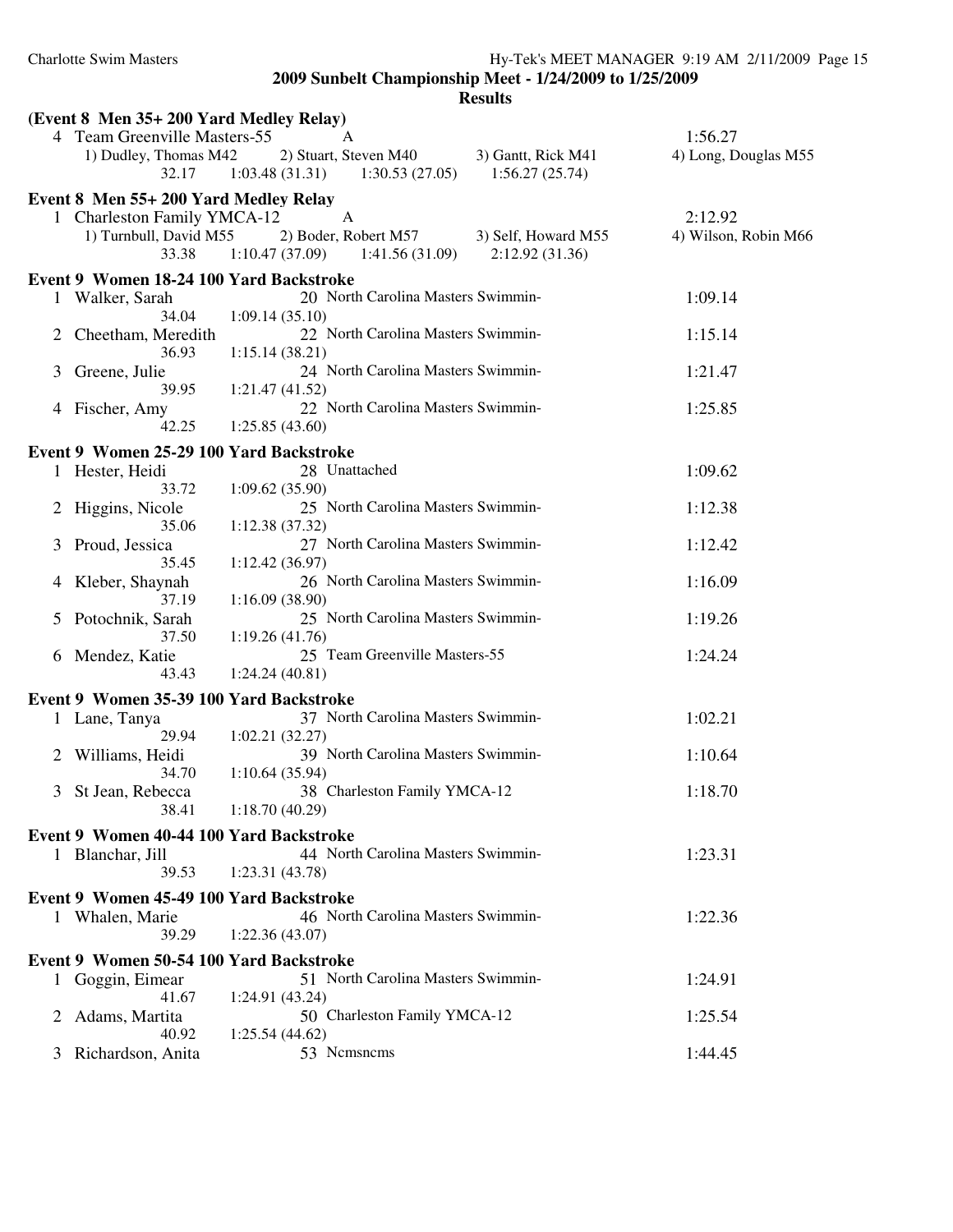|   |                                         | (Event 9 Women 50-54 100 Yard Backstroke)            |         |  |  |
|---|-----------------------------------------|------------------------------------------------------|---------|--|--|
|   | 4 Smith, Alison                         | 54 Nemsunat                                          | 1:56.58 |  |  |
|   | 56.49                                   | 1:56.58(1:00.09)<br>53 Team Greenville Masters-55    |         |  |  |
| 5 | Williamson, Cile<br>59.06               | 2:02.54(1:03.48)                                     | 2:02.54 |  |  |
|   | Event 9 Women 55-59 100 Yard Backstroke |                                                      |         |  |  |
|   | 1 Rogers, Jennie                        | 56 North Carolina Masters Swimmin-                   | 1:24.75 |  |  |
|   | 41.27                                   | 1:24.75(43.48)                                       |         |  |  |
| 2 | Starnes, Rebecca                        | 55 North Carolina Masters Swimmin-                   | 1:51.69 |  |  |
|   | 54.34                                   | 1:51.69(57.35)                                       |         |  |  |
|   | 3 Parsons, Donna<br>55.91               | 58 North Carolina Masters Swimmin-<br>1:55.24(59.33) | 1:55.24 |  |  |
|   |                                         |                                                      |         |  |  |
|   | Event 9 Women 60-64 100 Yard Backstroke | 60 Virginia Masters Swim Team-12                     |         |  |  |
|   | 1 Barry, Marcia<br>40.38                | 1:21.32(40.94)                                       | 1:21.32 |  |  |
|   | Event 9 Women 65-69 100 Yard Backstroke |                                                      |         |  |  |
|   | 1 Hovey, Mary Anna                      | 65 North Carolina Masters Swimmin-                   | 1:50.69 |  |  |
|   | 52.08                                   | 1:50.69(58.61)                                       |         |  |  |
|   | Event 9 Women 70-74 100 Yard Backstroke |                                                      |         |  |  |
|   | 1 Vass, Mary Katherine                  | 72 North Carolina Masters Swimmin-                   | 2:01.08 |  |  |
|   | 58.66                                   | 2:01.08(1:02.42)                                     |         |  |  |
|   | Event 10 Men 25-29 100 Yard Backstroke  |                                                      |         |  |  |
| 1 | Miller, Christopher                     | 27 North Carolina Masters Swimmin-                   | 1:00.62 |  |  |
|   | 29.16                                   | 1:00.62(31.46)<br>27 North Carolina Masters Swimmin- | 1:06.65 |  |  |
|   | 2 Faro, Aaron<br>32.45                  | 1:06.65(34.20)                                       |         |  |  |
| 3 | Caruth, Joseph                          | 27 North Carolina Masters Swimmin-                   | 1:13.28 |  |  |
|   | 36.38                                   | 1:13.28(36.90)                                       |         |  |  |
| 4 | Eudailey, Joshua                        | 26 North Carolina Masters Swimmin-                   | 1:23.16 |  |  |
|   | 39.42                                   | 1:23.16(43.74)                                       |         |  |  |
|   | Event 10 Men 30-34 100 Yard Backstroke  | 32 North Carolina Masters Swimmin-                   | 59.78   |  |  |
|   | 1 Terndrup, Seth<br>30.08               | 59.78 (29.70)                                        |         |  |  |
|   | 2 Carmine, Jay                          | 31 Wilmington-13                                     | 1:02.52 |  |  |
|   | 31.06                                   | 1:02.52 (31.46)                                      |         |  |  |
|   | 3 Ferris, Michael                       | 31 North Carolina Masters Swimmin-                   | 1:05.79 |  |  |
| 4 | 32.25<br>Su, Billy                      | 1:05.79(33.54)<br>34 North Carolina Masters Swimmin- | 1:10.29 |  |  |
|   | 35.11                                   | 1:10.29(35.18)                                       |         |  |  |
|   | Event 10 Men 35-39 100 Yard Backstroke  |                                                      |         |  |  |
|   | 1 Lane, Will                            | 37 North Carolina Masters Swimmin-                   | 55.62   |  |  |
|   | 27.18                                   | 55.62 (28.44)                                        |         |  |  |
| 2 | Hunter, Ralph                           | 39 North Carolina Masters Swimmin-                   | 1:03.13 |  |  |
|   | 31.23                                   | 1:03.13(31.90)<br>37 Unattached                      |         |  |  |
| 3 | Jordan, Jason<br>34.25                  | 1:09.82(35.57)                                       | 1:09.82 |  |  |
| 4 | Sturgis, Jason                          | 36 North Carolina Masters Swimmin-                   | 1:12.63 |  |  |
|   | 35.84                                   | 1:12.63(36.79)                                       |         |  |  |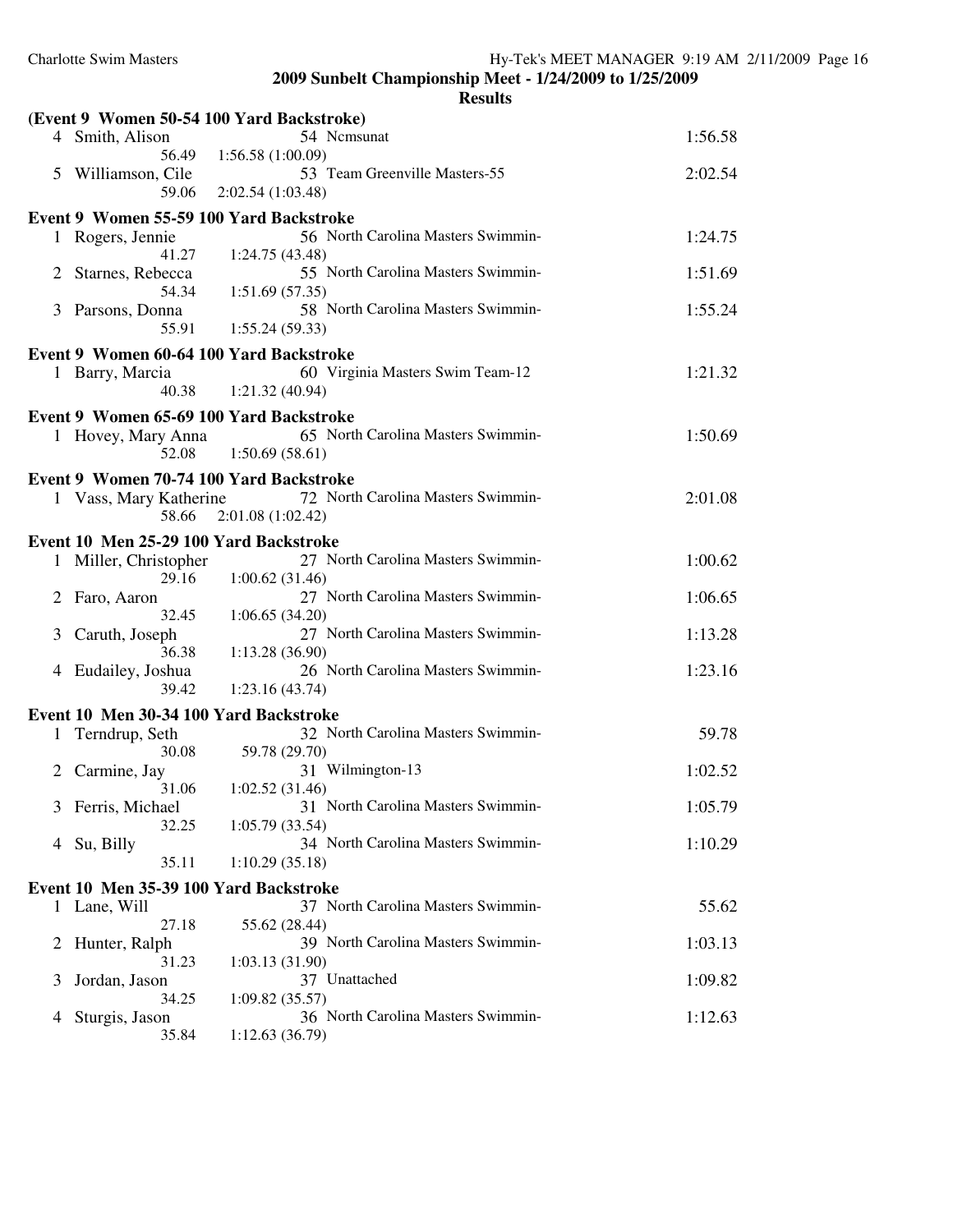|   | Event 10 Men 40-44 100 Yard Backstroke |                                                      |         |
|---|----------------------------------------|------------------------------------------------------|---------|
|   | 1 Gantt, Rick                          | 41 Team Greenville Masters-55                        | 1:04.73 |
|   | 31.71                                  | 1:04.73(33.02)                                       |         |
| 2 | Smith, Stratton                        | 44 North Carolina Masters Swimmin-                   | 1:05.88 |
|   | 31.85                                  | 1:05.88(34.03)                                       |         |
| 3 | Dudley, Thomas                         | 42 Team Greenville Masters-55                        | 1:09.18 |
|   | 33.93                                  | 1:09.18(35.25)                                       |         |
| 4 | Perers, Peter<br>34.67                 | 42 North Carolina Masters Swimmin-<br>1:11.26(36.59) | 1:11.26 |
|   |                                        |                                                      |         |
|   | Event 10 Men 45-49 100 Yard Backstroke |                                                      |         |
| 1 | Smith, Jeffrey                         | 45 North Carolina Masters Swimmin-                   | 1:02.74 |
|   | 30.70                                  | 1:02.74(32.04)<br>49 North Carolina Masters Swimmin- |         |
| 2 | Doyle, G. Mark<br>32.12                | 1:04.99 (32.87)                                      | 1:04.99 |
| 3 | D'Englere, Paul                        | 47 North Carolina Masters Swimmin-                   | 1:05.25 |
|   | 32.37                                  | 1:05.25(32.88)                                       |         |
| 4 | Williams, Ned                          | 48 North Carolina Masters Swimmin-                   | 1:06.85 |
|   | 33.11                                  | 1:06.85(33.74)                                       |         |
| 5 | Hartley, Larry                         | 49 North Carolina Masters Swimmin-                   | 1:07.46 |
|   | 33.10                                  | 1:07.46 (34.36)                                      |         |
| 6 | Cook, Gregory                          | 46 North Carolina Masters Swimmin-                   | 1:09.39 |
|   | 33.70                                  | 1:09.39 (35.69)                                      |         |
| 7 | Tucker, David                          | 45 North Carolina Masters Swimmin-                   | 1:09.63 |
|   | 33.29                                  | 1:09.63(36.34)                                       |         |
| 8 | White, Jay                             | 48 North Carolina Masters Swimmin-                   | 1:18.30 |
|   | Event 10 Men 50-54 100 Yard Backstroke |                                                      |         |
| 1 | Stocksdale, Steve                      | 54 North Carolina Masters Swimmin-                   | 1:07.65 |
|   | 33.31                                  | 1:07.65(34.34)                                       |         |
| 2 | Lance, Robert<br>43.05                 | 52 North Carolina Masters Swimmin-<br>1:26.78(43.73) | 1:26.78 |
| 3 | McWhorter, Will                        | 52 Unattached                                        | 1:42.48 |
|   | 47.39                                  | 1:42.48(55.09)                                       |         |
|   |                                        |                                                      |         |
|   | Event 10 Men 55-59 100 Yard Backstroke | 55 Team Greenville Masters-55                        | 1:07.21 |
|   | 1 Long, Douglas<br>32.75               | 1:07.21(34.46)                                       |         |
| 2 | Turnbull, David                        | 55 Charleston Family YMCA-12                         | 1:15.50 |
|   | 35.81                                  | 1:15.50(39.69)                                       |         |
|   | 3 Rensink, Rick                        | 56 North Carolina Masters Swimmin-                   | 1:22.42 |
|   | 39.56                                  | 1:22.42(42.86)                                       |         |
| 4 | Boder, Robert                          | 57 Charleston Family YMCA-12                         | 1:33.21 |
|   | 46.00                                  | 1:33.21(47.21)                                       |         |
| 5 | Conover, Steven                        | 59 Unattached                                        | 1:34.75 |
|   | 46.61                                  | 1:34.75(48.14)                                       |         |
|   | Event 10 Men 60-64 100 Yard Backstroke |                                                      |         |
|   | 1 Kute, Tim                            | 63 North Carolina Masters Swimmin-                   | 1:16.11 |
|   | 36.24                                  | 1:16.11(39.87)                                       |         |
| 2 | McDonald, Mike                         | 64 North Carolina Masters Swimmin-                   | 1:19.08 |
|   | 37.69                                  | 1:19.08(41.39)<br>64 North Carolina Masters Swimmin- |         |
| 3 | Davenport, John                        |                                                      | 1:50.26 |
|   | Event 10 Men 70-74 100 Yard Backstroke |                                                      |         |
|   | 1 Robertson, William                   | 72 Team Greenville Masters-55                        | 1:33.12 |
|   | 44.38                                  | 1:33.12(48.74)                                       |         |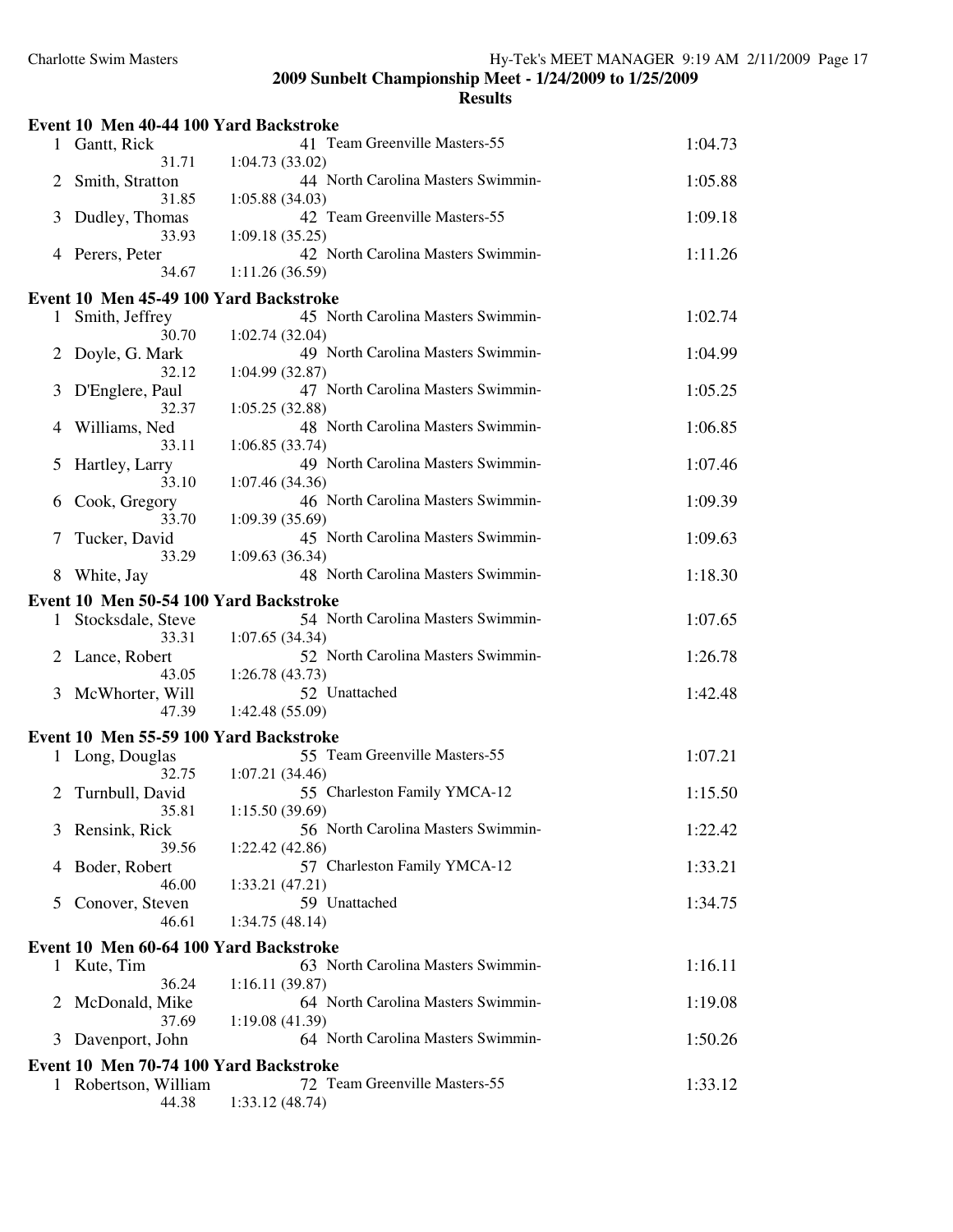|              | (Event 10 Men 70-74 100 Yard Backstroke) |                 |                                    |                 |         |
|--------------|------------------------------------------|-----------------|------------------------------------|-----------------|---------|
|              | 2 Morvay, Rudolf<br>52.26                | 1:48.88(56.62)  | 71 North Carolina Masters Swimmin- |                 | 1:48.88 |
|              | Event 10 Men 75-79 100 Yard Backstroke   |                 |                                    |                 |         |
|              | 1 Mitchell, Clarke                       |                 | 76 North Carolina Masters Swimmin- |                 | 1:21.33 |
|              | 39.74                                    | 1:21.33(41.59)  |                                    |                 |         |
|              | Event 11 Women 18-24 400 Yard IM         |                 |                                    |                 |         |
|              | 1 Greene, Julie                          |                 | 24 North Carolina Masters Swimmin- |                 | 6:20.97 |
|              | 41.87                                    | 1:31.13(49.26)  | 2:18.54(47.41)                     | 3:06.55(48.01)  |         |
|              | 4:00.24(53.69)                           | 4:54.29(54.05)  | 5:39.40(45.11)                     | 6:20.97(41.57)  |         |
|              | <b>Event 11 Women 30-34 400 Yard IM</b>  |                 |                                    |                 |         |
|              | 1 Fritchie, Karen                        |                 | 31 North Carolina Masters Swimmin- |                 | 4:54.71 |
|              | 31.51                                    | 1:07.16(35.65)  | 1:46.44(39.28)                     | 2:24.92 (38.48) |         |
|              | 3:05.34(40.42)                           | 3:46.91(41.57)  | 4:21.40(34.49)                     | 4:54.71(33.31)  |         |
|              | Event 11 Women 40-44 400 Yard IM         |                 |                                    |                 |         |
|              | 1 Roberts, Connie                        |                 | 41 North Carolina Masters Swimmin- |                 | 6:30.51 |
|              | 45.99                                    | 1:37.25(51.26)  | 2:28.95(51.70)                     | 3:19.84(50.89)  |         |
|              | 4:12.11(52.27)                           | 5:04.73(52.62)  | 5:48.10(43.37)                     | 6:30.51(42.41)  |         |
|              | 2 Hamilton, April                        |                 | 41 Charleston Family YMCA-12       |                 | 6:48.35 |
|              | 41.78                                    | 1:34.76 (52.98) | 2:29.85(55.09)                     | 3:22.73 (52.88) |         |
|              | 4:19.48(56.75)                           | 5:17.47 (57.99) | 6:04.56(47.09)                     | 6:48.35(43.79)  |         |
|              | Event 11 Women 45-49 400 Yard IM         |                 |                                    |                 |         |
| $\mathbf{1}$ | Dore, Mary                               |                 | 45 North Carolina Masters Swimmin- |                 | 5:48.24 |
|              | 36.84                                    | 1:19.17(42.33)  | 2:05.78(46.61)                     | 2:50.95(45.17)  |         |
|              | 3:42.07(51.12)                           | 4:31.99 (49.92) | 5:10.77(38.78)                     | 5:48.24 (37.47) |         |
| 2            | Fahnline, Kathryn                        |                 | 45 Team Greenville Masters-55      |                 | 7:12.61 |
|              | 48.83                                    | 1:45.68(56.85)  | 2:42.52(56.84)                     | 3:39.22(56.70)  |         |
|              | 4:35.34(56.12)                           | 5:30.74(55.40)  | 6:22.84(52.10)                     | 7:12.61(49.77)  |         |
|              | Event 11 Women 55-59 400 Yard IM         |                 |                                    |                 |         |
|              | 1 Fitzgerald, Cheryl                     |                 | 56 North Carolina Masters Swimmin- |                 | 6:12.11 |
|              | 39.05                                    | 1:26.64(47.59)  | 2:16.11(49.47)                     | 3:05.39(49.28)  |         |
|              | 3:59.18 (53.79)                          | 4:53.74(54.56)  | 5:34.09(40.35)                     | 6:12.11(38.02)  |         |
|              | 2 Rogers, Jennie                         |                 | 56 North Carolina Masters Swimmin- |                 | 6:52.74 |
|              | 47.64                                    | 1:46.16(58.52)  | 2:36.25(50.09)                     | 3:25.06(48.81)  |         |
|              | 4:23.29 (58.23)                          | 5:22.46(59.17)  | 6:08.86(46.40)                     | 6:52.74(43.88)  |         |
|              | Event 11 Men 18-24 400 Yard IM           |                 |                                    |                 |         |
|              | 1 Wisthoff, Matthew                      |                 | 23 Wilmington-13                   |                 | 4:35.29 |
|              | 28.74                                    | 1:01.46(32.72)  | 1:37.22(35.76)                     | 2:10.91 (33.69) |         |
|              | 2:52.25(41.34)                           | 3:33.67(41.42)  | 4:05.57(31.90)                     | 4:35.29(29.72)  |         |
|              | Event 11 Men 30-34 400 Yard IM           |                 |                                    |                 |         |
|              | 1 Bathazi, Istvan                        |                 | 30 North Carolina Masters Swimmin- |                 | 4:05.47 |
|              | 26.09                                    | 56.66 (30.57)   | 1:29.62(32.96)                     | 2:00.99 (31.37) |         |
|              | 2:35.16(34.17)                           | 3:10.01(34.85)  | 3:38.60(28.59)                     | 4:05.47(26.87)  |         |
|              | Event 11 Men 35-39 400 Yard IM           |                 |                                    |                 |         |
| 1            | Andersen, Morten                         |                 | 38 North Carolina Masters Swimmin- |                 | 4:36.59 |
|              | 28.00                                    | 1:00.52(32.52)  | 1:37.34 (36.82)                    | 2:14.59(37.25)  |         |
|              | 2:53.09 (38.50)                          | 3:32.13 (39.04) | 4:05.09 (32.96)                    | 4:36.59(31.50)  |         |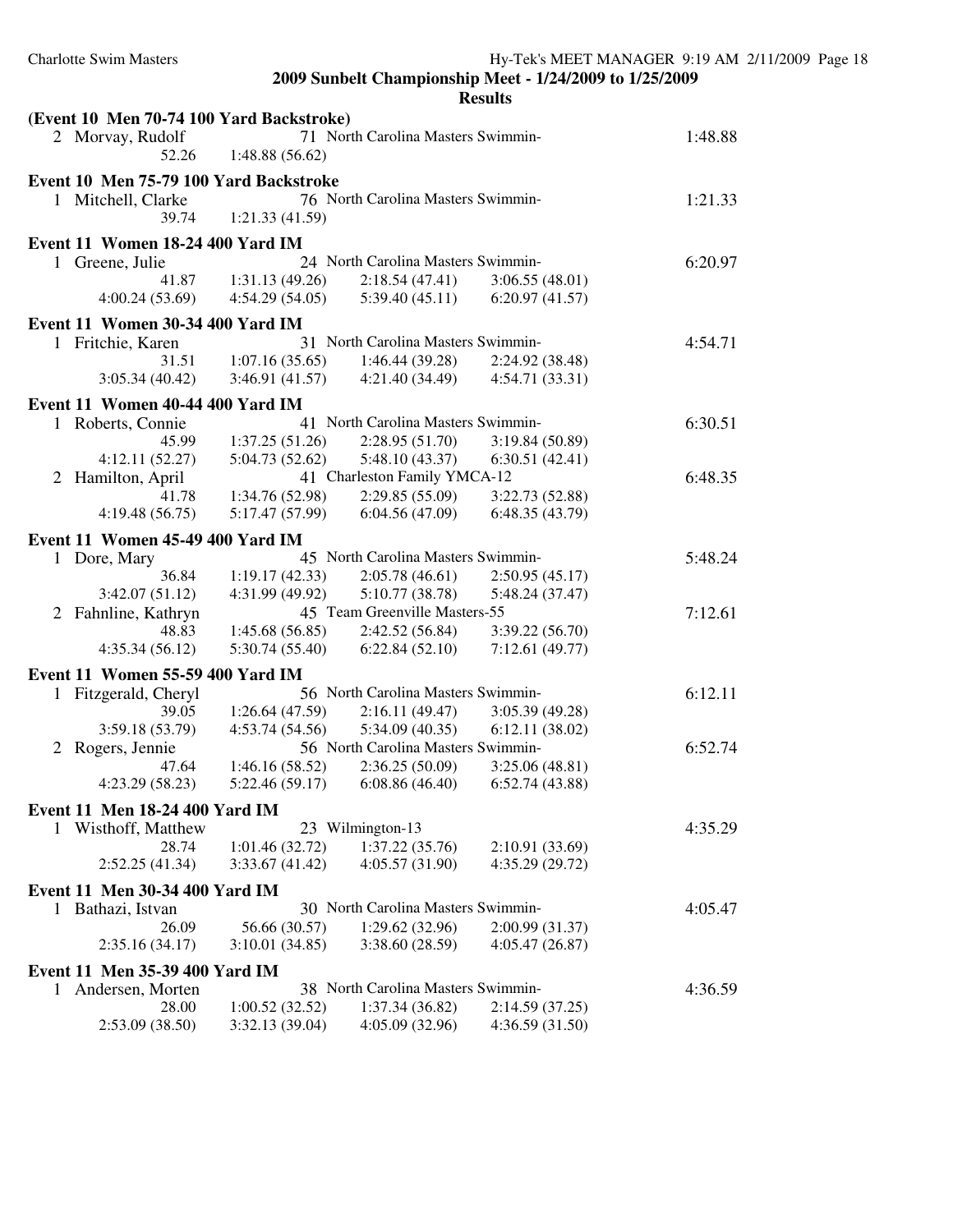| Event 11 Men 40-44 400 Yard IM |  |  |  |  |  |
|--------------------------------|--|--|--|--|--|
|--------------------------------|--|--|--|--|--|

| $\mathbf{1}$ | St Jean, Rob                           | 40 Charleston Family YMCA-12                          | 4:31.29 |
|--------------|----------------------------------------|-------------------------------------------------------|---------|
|              | 28.06                                  | 1:34.32 (33.99)<br>1:00.33(32.27)<br>2:07.11 (32.79)  |         |
|              | 2:47.51 (40.40)                        | 3:28.49 (40.98)<br>4:00.85(32.36)<br>4:31.29 (30.44)  |         |
| 2            | Schultz, Norman                        | 43 North Carolina Masters Swimmin-                    | 4:49.63 |
|              | 30.70                                  | 1:06.43(35.73)<br>1:46.94(40.51)<br>2:25.18 (38.24)   |         |
|              | 3:05.90 (40.72)                        | 3:46.61(40.71)<br>4:19.52 (32.91)<br>4:49.63(30.11)   |         |
| 3            | Stuart, Steven                         | 40 Team Greenville Masters-55                         | 5:16.47 |
|              | 32.30                                  | 1:11.88(39.58)<br>1:55.23(43.35)<br>2:36.75(41.52)    |         |
|              | 3:19.21(42.46)                         | 4:01.09(41.88)<br>4:39.89 (38.80)<br>5:16.47 (36.58)  |         |
| 4            | Jewett, Russell                        | 42 North Carolina Masters Swimmin-                    | 5:41.16 |
|              | 35.23                                  | 1:19.33(44.10)<br>2:05.17(45.84)<br>2:49.92 (44.75)   |         |
|              | 3:39.01 (49.09)                        | 4:26.58(47.57)<br>5:05.08 (38.50)<br>5:41.16 (36.08)  |         |
|              | <b>Event 11 Men 45-49 400 Yard IM</b>  |                                                       |         |
| $\mathbf{1}$ | Matysek, Jim                           | 49 Movy Masters-28                                    | 4:49.62 |
|              | 31.53                                  | 1:08.62(37.09)<br>1:48.31 (39.69)<br>2:26.86 (38.55)  |         |
|              | 3:06.49(39.63)                         | 3:46.59(40.10)<br>4:19.43 (32.84)<br>4:49.62 (30.19)  |         |
| 2            | Breen, James                           | 47 Georgia Masters-45                                 | 5:04.13 |
|              | 32.26                                  | 1:47.32 (39.04)<br>1:08.28(36.02)<br>2:27.69 (40.37)  |         |
|              | 3:10.79(43.10)                         | 4:30.04 (35.29)<br>3:54.75 (43.96)<br>5:04.13 (34.09) |         |
| 3            | Holshouser, Boyce Jay                  | 46 North Carolina Masters Swimmin-                    | 6:13.80 |
|              | 41.05                                  | 1:27.45(46.40)<br>2:19.44 (51.99)<br>3:08.91 (49.47)  |         |
|              | 3:57.67(48.76)                         | 4:47.68(50.01)<br>5:32.61 (44.93)<br>6:13.80(41.19)   |         |
|              |                                        |                                                       |         |
|              | <b>Event 11 Men 50-54 400 Yard IM</b>  |                                                       |         |
|              | 1 Lucas, Jeff                          | 51 Charleston Family YMCA-12                          | 6:50.13 |
|              | 41.30                                  | 1:30.40(49.10)<br>2:23.49 (53.09)<br>3:19.85 (56.36)  |         |
|              | 4:14.44 (54.59)                        | 5:08.86 (54.42)<br>6:01.57(52.71)<br>6:50.13(48.56)   |         |
|              | Event 11 Men 55-59 400 Yard IM         |                                                       |         |
| $\mathbf{I}$ | Conover, Steven                        | 59 Unattached                                         | 6:52.82 |
|              | 42.52                                  | 1:33.22(50.70)<br>2:27.05(53.83)<br>3:20.69(53.64)    |         |
|              | 4:22.70 (1:02.01)                      | 6:10.61(44.73)<br>5:25.88(1:03.18)<br>6:52.82(42.21)  |         |
|              |                                        |                                                       |         |
|              | <b>Event 11 Men 60-64 400 Yard IM</b>  |                                                       |         |
| 1            | Zeigler, John                          | 63 Georgia Masters-45                                 | 6:11.57 |
|              | 41.09                                  | 1:30.38(49.29)<br>2:22.72 (52.34)<br>3:10.92(48.20)   |         |
|              | 4:00.94(50.02)                         | 4:49.95(49.01)<br>5:32.94 (42.99)<br>6:11.57(38.63)   |         |
| 2            | Van Meeteren, Hans                     | 64 North Carolina Masters Swimmin-                    | 7:28.48 |
|              | 52.82                                  | 1:49.57(56.75)<br>2:48.34(58.77)<br>3:49.48 (1:01.14) |         |
|              | 4:47.25 (57.77)                        | $5:42.93(55.68)$ $6:37.10(54.17)$<br>7:28.48 (51.38)  |         |
|              | Event 12 Women 18-24 50 Yard Freestyle |                                                       |         |
| L            | Cheetham, Meredith                     | 22 North Carolina Masters Swimmin-                    | 28.43   |
|              | 2 Walker, Sarah                        | 20 North Carolina Masters Swimmin-                    | 29.10   |
| 3            | Fischer, Amy                           | 22 North Carolina Masters Swimmin-                    | 33.38   |
|              |                                        |                                                       |         |
|              | Event 12 Women 25-29 50 Yard Freestyle |                                                       |         |
| 1            | Pollock, Julia                         | 28 North Carolina Masters Swimmin-                    | 27.15   |
| 2            | Hester, Heidi                          | 28 Unattached                                         | 27.16   |
| 3            | Russo, Claire                          | 25 North Carolina Masters Swimmin-                    | 27.54   |
| 4            | Higgins, Nicole                        | 25 North Carolina Masters Swimmin-                    | 28.50   |
| 5            | Proud, Jessica                         | 27 North Carolina Masters Swimmin-                    | 28.62   |
| 6            | Long, Ashley                           | 27 Team Greenville Masters-55                         | 30.17   |
| 7            | Koontz, Lani                           | 26 North Carolina Masters Swimmin-                    | 30.41   |
| 8            | Potochnik, Sarah                       | 25 North Carolina Masters Swimmin-                    | 30.71   |
|              |                                        |                                                       |         |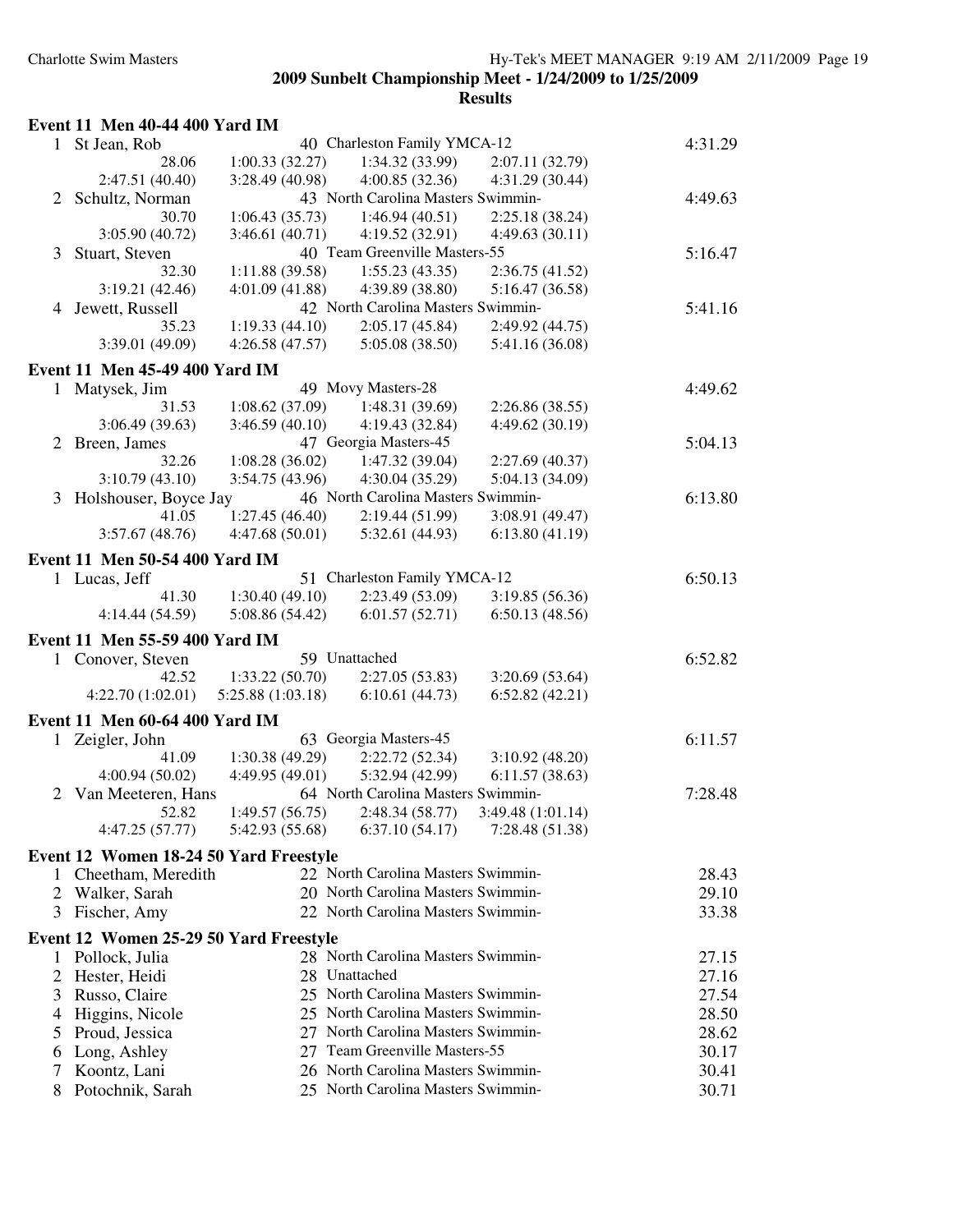| (Event 12 Women 25-29 50 Yard Freestyle)                  |                                    |         |
|-----------------------------------------------------------|------------------------------------|---------|
| 9 Mendez, Katie                                           | 25 Team Greenville Masters-55      | 31.17   |
| 10 Hawley, Kate                                           | 28 North Carolina Masters Swimmin- | 31.89   |
| 11 Gangloff, Karen                                        | 26 North Carolina Masters Swimmin- | 32.75   |
| 13 Vogel, Melissa                                         | 27 North Carolina Masters Swimmin- | 35.67   |
| Event 12 Women 30-34 50 Yard Freestyle                    |                                    |         |
| 1 Uhl, Alicia                                             | 32 Wilmington-13                   | 26.74   |
| 12 Kennedy, Katie                                         | 30 North Carolina Masters Swimmin- | 34.78   |
| Event 12 Women 35-39 50 Yard Freestyle                    |                                    |         |
| 1 Braun, Erika                                            | 36 North Carolina Masters Swimmin- | 24.79   |
| 2 Holland, Amy                                            | 37 North Carolina Masters Swimmin- | 25.88   |
| 3 Williams, Heidi                                         | 39 North Carolina Masters Swimmin- | 28.22   |
| 4 St Jean, Rebecca                                        | 38 Charleston Family YMCA-12       | 28.78   |
| 5 Mensh, Reedy                                            | 35 North Carolina Masters Swimmin- | 33.86   |
| 6 Manassah, Susan                                         | 37 North Carolina Masters Swimmin- | 34.27   |
| Event 12 Women 40-44 50 Yard Freestyle                    |                                    |         |
| 1 Alston, Anne                                            | 40 North Carolina Masters Swimmin- | 28.79   |
| 2 Bear, Shelley                                           | 41 North Carolina Masters Swimmin- | 30.86   |
| 3 Blanchar, Jill                                          | 44 North Carolina Masters Swimmin- | 31.58   |
| 4 Hamilton, April                                         | 41 Charleston Family YMCA-12       | 32.01   |
| Event 12 Women 45-49 50 Yard Freestyle                    |                                    |         |
| 1 Dore, Mary                                              | 45 North Carolina Masters Swimmin- | 29.85   |
| 2 Roeth, Cynthia                                          | 47 North Carolina Masters Swimmin- | 33.89   |
| Gilchrist, Eleanor<br>3                                   | 48 Middle Tennessee Masters Swim-1 | 46.69   |
| Event 12 Women 50-54 50 Yard Freestyle                    |                                    |         |
| Adams, Martita<br>$\mathbf{1}$                            | 50 Charleston Family YMCA-12       | 28.98   |
| 2 Hardison, Kathleen                                      | 50 North Carolina Masters Swimmin- | 34.49   |
| 3 Castro, Paige                                           | 52 North Carolina Masters Swimmin- | 35.38   |
| 4 Ruebel, Deb                                             | 52 North Carolina Masters Swimmin- | 36.31   |
| Richardson, Anita<br>5                                    | 53 Nemsnems                        | 44.87   |
|                                                           |                                    |         |
| Event 12 Women 60-64 50 Yard Freestyle<br>1 Barry, Marcia | 60 Virginia Masters Swim Team-12   | 31.74   |
| 2 Wingerter, Pamela                                       | 64 Team Greenville Masters-55      | 34.16   |
| Klotz, Camille<br>3                                       | 63 North Carolina Masters Swimmin- | 51.77   |
|                                                           |                                    |         |
| Event 12 Women 70-74 50 Yard Freestyle                    |                                    |         |
| Vass, Mary Katherine                                      | 72 North Carolina Masters Swimmin- | 50.80   |
| Event 12 Women 80-84 50 Yard Freestyle                    |                                    |         |
| 1 Derr, Carolyn                                           | 80 North Carolina Masters Swimmin- | 52.46   |
| Event 12 Women 85-89 50 Yard Freestyle                    |                                    |         |
| 1 Willard, Juanita                                        | 88 North Carolina Masters Swimmin- | 1:18.73 |
| Event 13 Men 18-24 50 Yard Freestyle                      |                                    |         |
| Moran, Brian<br>1                                         | 22 Unattached                      | 23.02   |
| Thompson, Jeff<br>2                                       | 24 North Carolina Masters Swimmin- | 23.72   |
| Event 13 Men 25-29 50 Yard Freestyle                      |                                    |         |
| Squires, Jacob                                            | 27 North Carolina Masters Swimmin- | 22.93   |
| Miller, Christopher<br>2                                  | 27 North Carolina Masters Swimmin- | 23.09   |
|                                                           |                                    |         |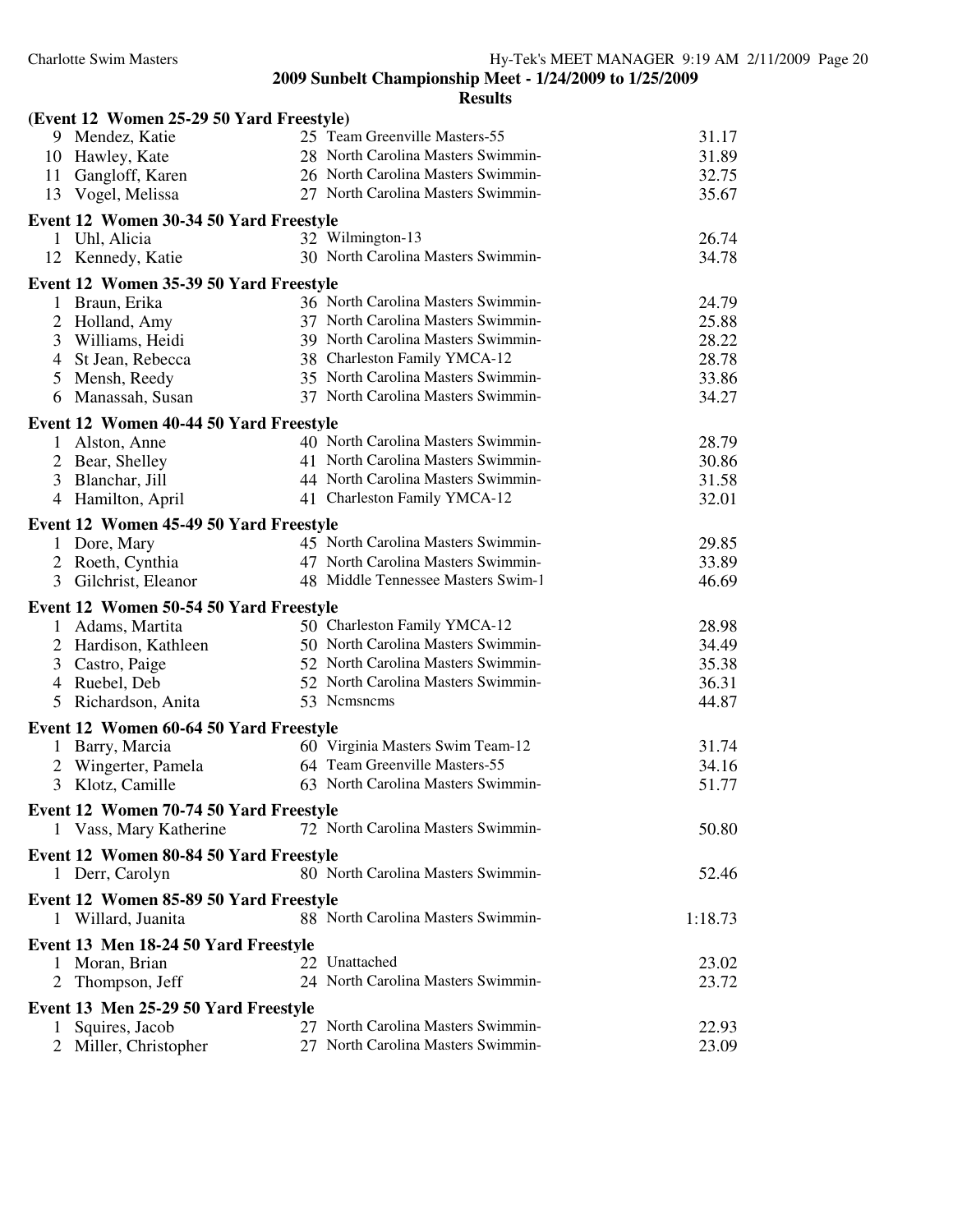| (Event 13 Men 25-29 50 Yard Freestyle) |  |  |  |  |  |  |
|----------------------------------------|--|--|--|--|--|--|
|----------------------------------------|--|--|--|--|--|--|

| 3        | Gentile, Anthony                     | 25 North Carolina Masters Swimmin-                                       | 23.23 |
|----------|--------------------------------------|--------------------------------------------------------------------------|-------|
| $*4$     | Black, Kevin                         | 25 North Carolina Masters Swimmin-                                       | 23.30 |
| $*4$     | Faro, Aaron                          | 27 North Carolina Masters Swimmin-                                       | 23.30 |
| 6        | Bowker, Chris                        | 25 North Carolina Masters Swimmin-                                       | 23.53 |
| 7        | Shuford, Adam                        | 27 North Carolina Masters Swimmin-                                       | 24.08 |
| 8        | Houck, Andrew                        | 28 North Carolina Masters Swimmin-                                       | 24.70 |
| 9        | Caruth, Joseph                       | 27 North Carolina Masters Swimmin-                                       | 25.54 |
| 10       | Susong, Matt                         | 27 North Carolina Masters Swimmin-                                       | 27.30 |
| 11       | Eudailey, Joshua                     | 26 North Carolina Masters Swimmin-                                       | 29.69 |
| 12       | Shue, Billy                          | 25 North Carolina Masters Swimmin-                                       | 35.32 |
|          | Event 13 Men 30-34 50 Yard Freestyle |                                                                          |       |
| $\bf{l}$ | Terndrup, Seth                       | 32 North Carolina Masters Swimmin-                                       | 23.06 |
| 2        | Carmine, Jay                         | 31 Wilmington-13                                                         | 23.88 |
| 3        | Ferris, Michael                      | 31 North Carolina Masters Swimmin-                                       | 24.59 |
| 4        | Parr, Derek                          | 34 North Carolina Masters Swimmin-                                       | 25.13 |
| 5        | Vierling, Eric                       | 30 Wilmington-13                                                         | 25.91 |
| 6        | Dunn, Chris                          | 33 North Carolina Masters Swimmin-                                       | 26.37 |
| 7        | Su, Billy                            | 34 North Carolina Masters Swimmin-                                       | 26.45 |
| 8        | Midgett, Todd                        | 31 Wilmington-13                                                         | 27.09 |
| 9        | Mask, Jason                          | 33 North Carolina Masters Swimmin-                                       | 27.43 |
| 10       | Nino-Acosta, Hernan                  | 32 North Carolina Masters Swimmin-                                       | 29.25 |
|          | Event 13 Men 35-39 50 Yard Freestyle |                                                                          |       |
|          | 1 Murray, Jeff                       | 39 North Carolina Masters Swimmin-                                       | 21.98 |
| 2        | Pletcher, Todd                       | 38 Wilmington-13                                                         | 22.51 |
| 3        | Butcher, Rob                         | 36 North Carolina Masters Swimmin-                                       | 22.71 |
| 4        | Lane, Will                           | 37 North Carolina Masters Swimmin-                                       | 22.74 |
| 5        | Harper, Gregory                      | 36 North Carolina Masters Swimmin-                                       | 23.53 |
| 6        | Hunter, Ralph                        | 39 North Carolina Masters Swimmin-                                       | 24.17 |
| 7        | Robling, Steve                       | 38 North Carolina Masters Swimmin-                                       | 24.41 |
| 8        | Jordan, Jason                        | 37 Unattached                                                            | 24.63 |
| 9        | Sturgis, Jason                       | 36 North Carolina Masters Swimmin-                                       | 26.46 |
| 10       | Parrish, Christopher                 | 38 North Carolina Masters Swimmin-                                       | 28.19 |
| 11       | Terada, Scott                        | 39 North Carolina Masters Swimmin-                                       | 35.94 |
|          | Event 13 Men 40-44 50 Yard Freestyle |                                                                          |       |
| 1        | Schultz, Norman                      | 43 North Carolina Masters Swimmin-                                       | 22.76 |
|          | 2 Brewick, Noel                      | 40 North Carolina Masters Swimmin-                                       | 23.27 |
| 3        | Pistorio, Anthony                    | 43 North Carolina Masters Swimmin-                                       | 23.87 |
| 4        | Finn, John                           | 40 North Carolina Masters Swimmin-                                       | 24.06 |
| 5        | St Jean, Rob                         | 40 Charleston Family YMCA-12                                             | 24.31 |
|          | *6 Curtis, Russ                      | 42 North Carolina Masters Swimmin-                                       | 24.95 |
| *6       | Davis, William                       | 41 North Carolina Masters Swimmin-                                       | 24.95 |
| 8        | Fawcett, Frank                       | 44 Unattached                                                            | 25.80 |
| 9        | Perers, Peter                        | 42 North Carolina Masters Swimmin-<br>40 North Carolina Masters Swimmin- | 26.08 |
| 10       | Blake, Thomas                        |                                                                          | 26.23 |
| 11       | Dudley, Thomas                       | 42 Team Greenville Masters-55                                            | 26.42 |
| 12       | Tomlinson, Scott                     | 42 North Carolina Masters Swimmin-                                       | 26.88 |
|          | Event 13 Men 45-49 50 Yard Freestyle |                                                                          |       |
| 1        | Smith, Jeffrey                       | 45 North Carolina Masters Swimmin-                                       | 24.90 |
| 2        | Cole, Robert                         | 47 North Carolina Masters Swimmin-                                       | 25.20 |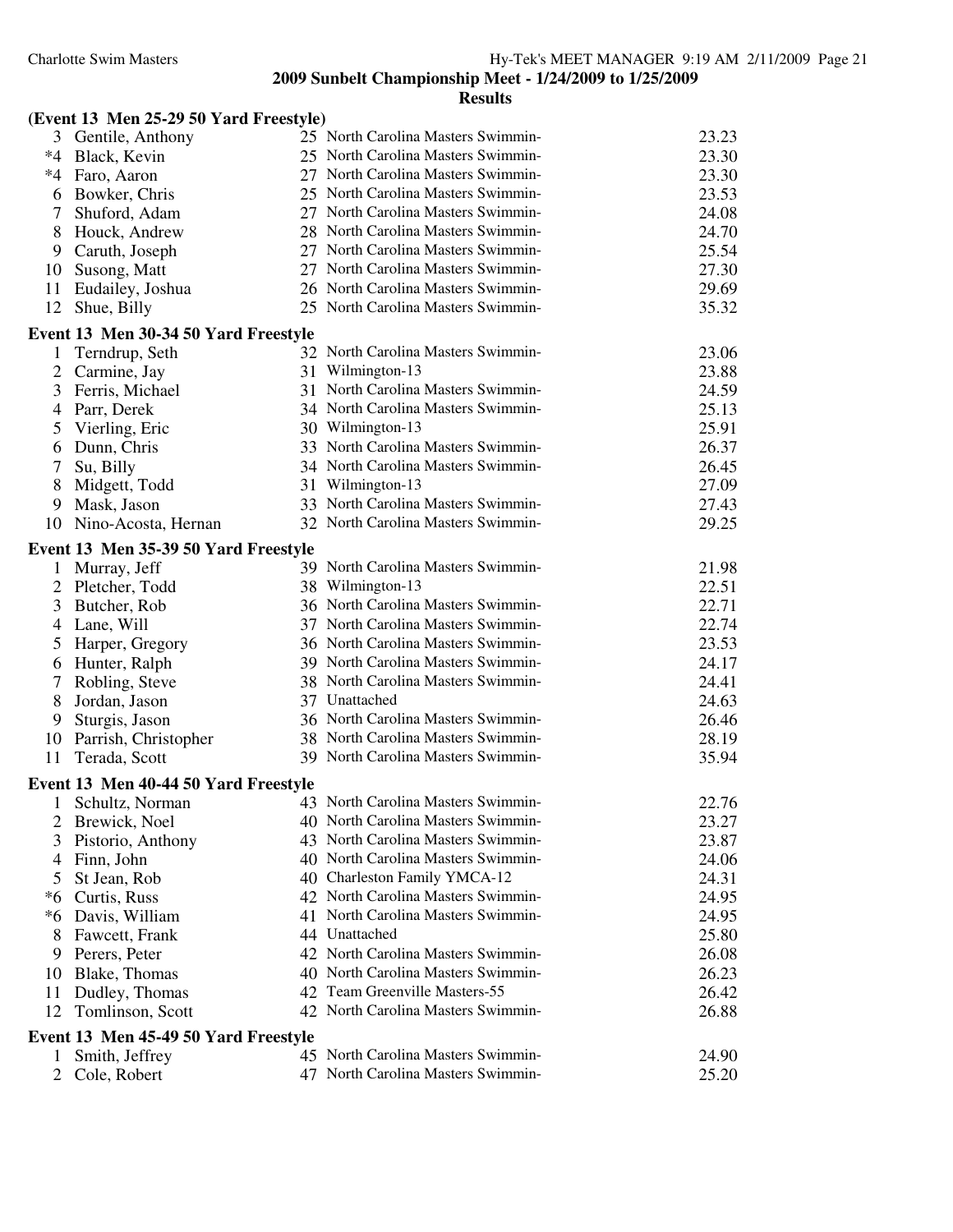|                                     | (Event 13 Men 45-49 50 Yard Freestyle) |                                    |       |
|-------------------------------------|----------------------------------------|------------------------------------|-------|
| 3 Arnholt, Alan                     |                                        | 45 North Carolina Masters Swimmin- | 25.33 |
| D'Englere, Paul<br>4                |                                        | 47 North Carolina Masters Swimmin- | 25.76 |
| 5<br>Williams, Ned                  |                                        | 48 North Carolina Masters Swimmin- | 25.87 |
| 6<br>Johnson, Steven                |                                        | 48 North Carolina Masters Swimmin- | 25.88 |
| 7<br>Tucker, David                  |                                        | 45 North Carolina Masters Swimmin- | 26.51 |
| 8<br>Haller, Fritz                  |                                        | 49 Unattached                      | 27.12 |
| Ericson, David A<br>9               |                                        | 47 Unattached                      | 29.50 |
| White, Jay<br>10                    |                                        | 48 North Carolina Masters Swimmin- | 30.20 |
|                                     | Event 13 Men 50-54 50 Yard Freestyle   |                                    |       |
| 1<br>Dyer, Andy                     |                                        | 50 Atlanta Water Jocks-45          | 24.39 |
| $\overline{2}$<br>Stocksdale, Steve |                                        | 54 North Carolina Masters Swimmin- | 26.65 |
| 3<br>Miller, Richard                |                                        | 54 North Carolina Masters Swimmin- | 27.28 |
| King, Edward<br>$\overline{4}$      |                                        | 53 Grand Strand Masters Swimming-  | 28.45 |
| 5<br>Lance, Robert                  |                                        | 52 North Carolina Masters Swimmin- | 29.65 |
| Wolfe, Bill<br>6                    |                                        | 51 North Carolina Masters Swimmin- | 30.14 |
| $\tau$<br>Acheson, Scott            |                                        | 50 North Carolina Masters Swimmin- | 31.89 |
| 8<br>McWhorter, Will                |                                        | 52 Unattached                      | 33.09 |
| 9<br>Miller, Jamie                  |                                        | 54 Unattached                      | 33.89 |
|                                     | Event 13 Men 55-59 50 Yard Freestyle   |                                    |       |
| 1 Self, Howard                      |                                        | 55 Charleston Family YMCA-12       | 25.31 |
| 2<br>Long, Douglas                  |                                        | 55 Team Greenville Masters-55      | 26.20 |
| 3<br>Glass, Ernie                   |                                        | 59 North Carolina Masters Swimmin- | 26.48 |
| Turnbull, David<br>4                |                                        | 55 Charleston Family YMCA-12       | 27.94 |
| 5<br>Boder, Robert                  |                                        | 57 Charleston Family YMCA-12       | 29.02 |
| Sesler, Richard<br>6                |                                        | 59 North Carolina Masters Swimmin- | 29.23 |
| 7<br>Holbrook, Russell              |                                        | 57 North Carolina Masters Swimmin- | 29.29 |
| 8<br>Conover, Steven                |                                        | 59 Unattached                      | 32.88 |
| 9<br>Fumi, Leonard                  |                                        | 59 North Carolina Masters Swimmin- | 37.48 |
|                                     | Event 13 Men 60-64 50 Yard Freestyle   |                                    |       |
| 1                                   | Richelson, Andrew                      | 61 North Carolina Masters Swimmin- | 28.39 |
| 2<br>McDonald, Mike                 |                                        | 64 North Carolina Masters Swimmin- | 28.57 |
| Calandro, James<br>3                |                                        | 62 North Carolina Masters Swimmin- | 29.27 |
| 4<br>Britt, James                   |                                        | 62 North Carolina Masters Swimmin- | 31.18 |
| Davenport, John<br>5                |                                        | 64 North Carolina Masters Swimmin- | 40.62 |
|                                     | Event 13 Men 65-69 50 Yard Freestyle   |                                    |       |
| White, Bernard<br>1                 |                                        | 65 North Carolina Masters Swimmin- | 29.51 |
| 2<br>Gadol, Louis                   |                                        | 67 North Carolina Masters Swimmin- | 30.64 |
| 3<br>Frogley, Chris S               |                                        | 65 Virginia Masters Swim Team-12   | 31.66 |
| Wilson, Robin<br>4                  |                                        | 66 Charleston Family YMCA-12       | 32.49 |
| Leen, Walter<br>5                   |                                        | 66 Georgia Masters-45              | 44.12 |
|                                     |                                        |                                    |       |
| Clark, Jerry<br>$\mathbf{1}$        | Event 13 Men 70-74 50 Yard Freestyle   | 71 North Carolina Masters Swimmin- | 27.52 |
| 2                                   | Robertson, William                     | 72 Team Greenville Masters-55      | 30.28 |
| Morvay, Rudolf<br>3                 |                                        | 71 North Carolina Masters Swimmin- | 45.53 |
|                                     |                                        |                                    |       |
|                                     | Event 13 Men 75-79 50 Yard Freestyle   |                                    |       |
| Stoltz, Irwin<br>T.                 |                                        | 79 Georgia Masters-45              | 36.25 |
| DePaul, Donald<br>2                 |                                        | 75 North Carolina Masters Swimmin- | 59.21 |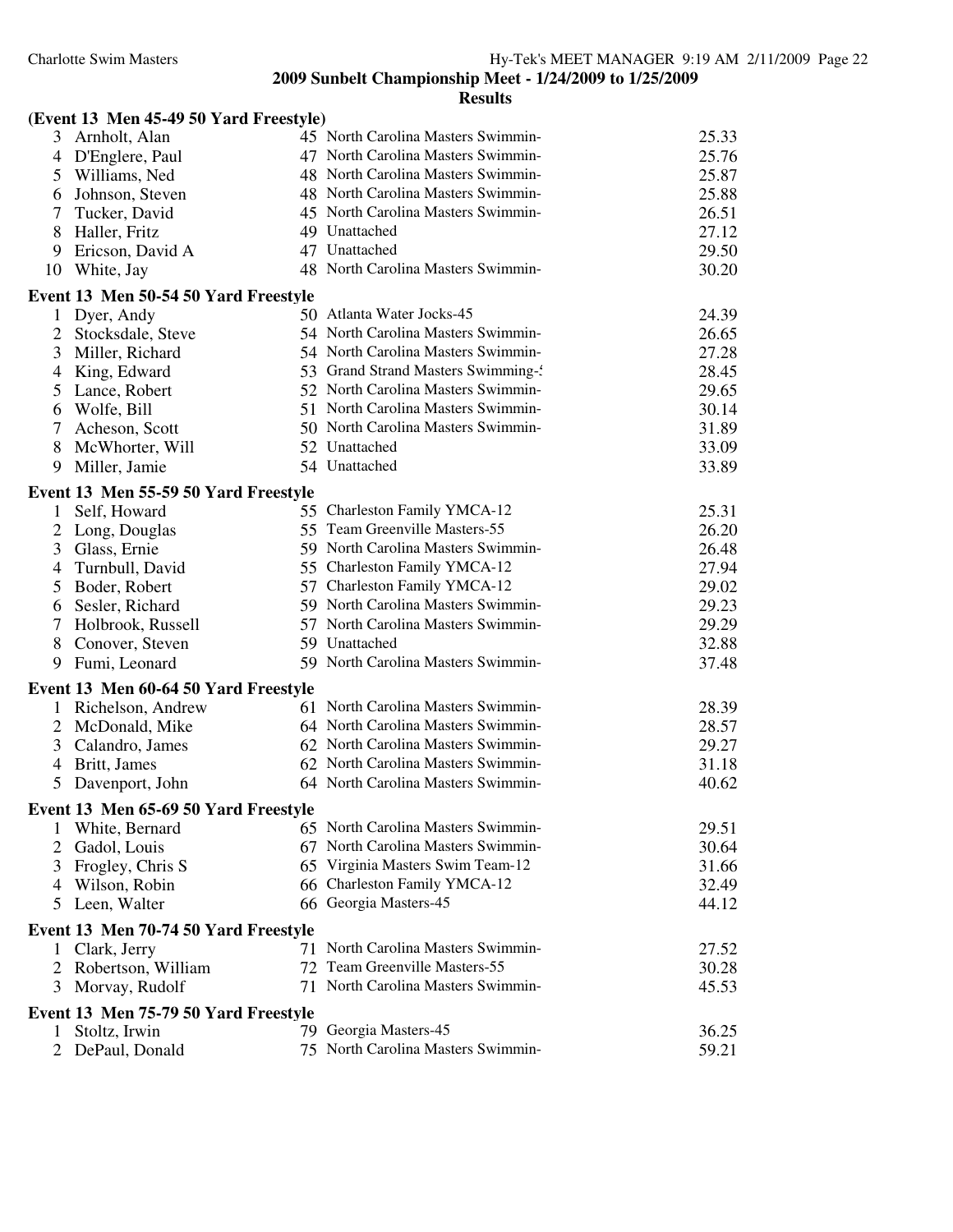|              |                                          | Event 14 Women 30-34 200 Yard Breaststroke                |         |
|--------------|------------------------------------------|-----------------------------------------------------------|---------|
|              | 1 Fritchie, Karen                        | 31 North Carolina Masters Swimmin-                        | 2:34.23 |
|              | 37.38                                    | $1:17.56(40.18)$ $1:56.01(38.45)$<br>2:34.23 (38.22)      |         |
|              | 2 Caldas, Hannah                         | 31 North Carolina Masters Swimmin-                        | 2:42.85 |
|              | 36.45                                    | $1:16.31(39.86)$ $1:58.14(41.83)$ $2:42.85(44.71)$        |         |
|              |                                          | Event 14 Women 35-39 200 Yard Breaststroke                |         |
|              |                                          | 37 North Carolina Masters Swimmin-                        | 2:36.21 |
|              | 1 Lane, Tanya<br>35.05                   | $1:14.66(39.61)$ $1:55.00(40.34)$                         |         |
|              |                                          | 2:36.21(41.21)<br>35 North Carolina Masters Swimmin-      |         |
|              | 2 Mensh, Reedy                           |                                                           | 3:14.55 |
|              | 43.57                                    | $1:32.80(49.23)$ $2:23.21(50.41)$ $3:14.55(51.34)$        |         |
|              |                                          | Event 14 Women 40-44 200 Yard Breaststroke                |         |
|              | 1 Gillman, Regina                        | 43 North Carolina Masters Swimmin-                        | 2:50.89 |
|              | 38.21                                    | 1:20.39(42.18)<br>2:04.38 (43.99)<br>2:50.89(46.51)       |         |
| 2            | Hamilton, April                          | 41 Charleston Family YMCA-12                              | 3:30.30 |
|              | 47.04                                    | $1:40.27(53.23)$ $2:37.41(57.14)$ $3:30.30(52.89)$        |         |
|              |                                          | Event 14 Women 45-49 200 Yard Breaststroke                |         |
|              | 1 Whalen, Marie                          | 46 North Carolina Masters Swimmin-                        | 3:26.80 |
|              | 43.74                                    | 1:33.75(50.01)<br>2:29.95(56.20)<br>3:26.80(56.85)        |         |
|              | 2 Fahnline, Kathryn                      | 45 Team Greenville Masters-55                             | 3:30.78 |
|              | 49.41                                    | $1:42.81(53.40)$ $2:37.38(54.57)$ $3:30.78(53.40)$        |         |
|              |                                          |                                                           |         |
|              |                                          | Event 14 Women 50-54 200 Yard Breaststroke                |         |
|              | 1 Smith, Alison                          | 54 Nemsunat                                               | 4:18.75 |
|              | 1:00.69                                  | 2:06.71(1:06.02)<br>3:13.69(1:06.98)<br>4:18.75(1:05.06)  |         |
|              | 2 Williamson, Cile                       | 53 Team Greenville Masters-55                             | 4:20.72 |
|              | 57.35                                    | $2:04.81(1:07.46)$ $3:14.15(1:09.34)$<br>4:20.72(1:06.57) |         |
|              |                                          | Event 14 Women 55-59 200 Yard Breaststroke                |         |
|              | 1 Starnes, Rebecca                       | 55 North Carolina Masters Swimmin-                        | 3:53.07 |
|              | 53.89                                    | $1:52.33(58.44)$ $2:52.53(1:00.20)$<br>3:53.07(1:00.54)   |         |
|              |                                          | Event 14 Women 60-64 200 Yard Breaststroke                |         |
|              |                                          | 62 North Carolina Masters Swimmin-                        |         |
|              | 1 Van Meeteren, Greta<br>51.97           | $1:50.52(58.55)$ $2:49.37(58.85)$<br>3:49.20(59.83)       | 3:49.20 |
|              |                                          |                                                           |         |
|              | Event 15 Men 25-29 200 Yard Breaststroke |                                                           |         |
|              | 1 Joyce, Sean                            | 27 Georgia Masters-45                                     | 2:15.25 |
|              | 28.38                                    | 1:38.96(36.10)<br>1:02.86(34.48)<br>2:15.25(36.29)        |         |
|              | 2 Susong, Matt                           | 27 North Carolina Masters Swimmin-                        | 2:50.75 |
|              | 36.06                                    | 1:18.61(42.55)<br>2:03.84(45.23)<br>2:50.75(46.91)        |         |
| 3            | Shue, Billy                              | 25 North Carolina Masters Swimmin-                        | 3:31.94 |
|              | 45.46                                    | 1:38.96 (53.50)<br>2:35.51(56.55)<br>3:31.94 (56.43)      |         |
|              | Event 15 Men 30-34 200 Yard Breaststroke |                                                           |         |
|              | 1 Wind, Thys                             | 32 North Carolina Masters Swimmin-                        | 2:32.50 |
|              | 34.00                                    | 1:52.73(39.64)<br>2:32.50(39.77)<br>1:13.09(39.09)        |         |
| 2            | Nino-Acosta, Hernan                      | 32 North Carolina Masters Swimmin-                        | 3:05.74 |
|              | 39.82                                    | 2:15.27 (49.88)<br>3:05.74(50.47)<br>1:25.39(45.57)       |         |
|              |                                          |                                                           |         |
|              | Event 15 Men 35-39 200 Yard Breaststroke |                                                           |         |
| 1            | Butcher, Rob                             | 36 North Carolina Masters Swimmin-                        | 2:18.54 |
|              | 30.37                                    | 1:05.31(34.94)<br>1:41.46(36.15)<br>2:18.54(37.08)        |         |
| $\mathbf{2}$ | Parrish, Christopher                     | 38 North Carolina Masters Swimmin-                        | 3:01.23 |
|              | 40.42                                    | 2:14.62(48.30)<br>1:26.32(45.90)<br>3:01.23(46.61)        |         |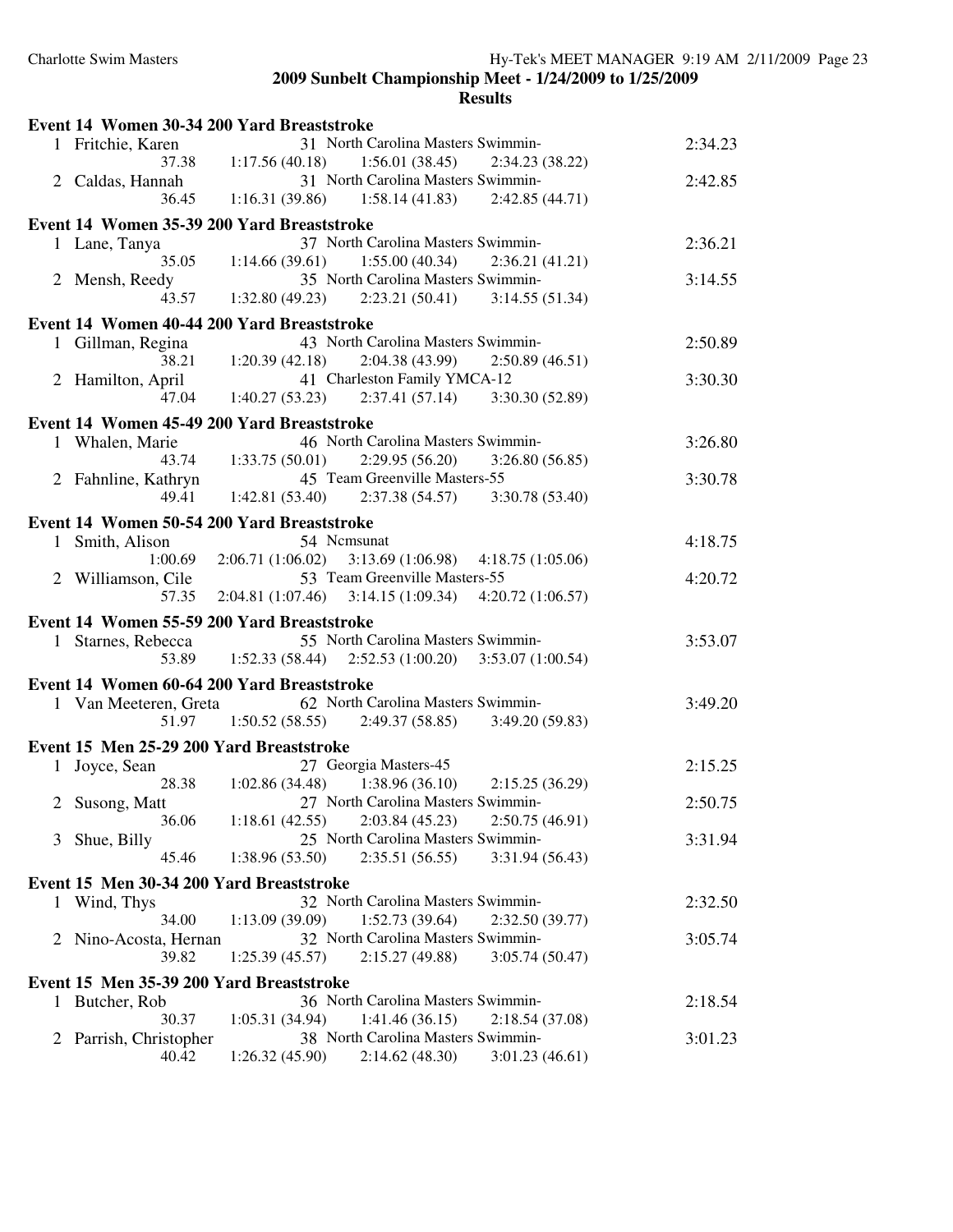|               |                     | Event 15 Men 40-44 200 Yard Breaststroke                   |                  |
|---------------|---------------------|------------------------------------------------------------|------------------|
|               | 1 Stuart, Steven    | 40 Team Greenville Masters-55                              | 2:33.87          |
|               |                     | $35.52 \t1:14.80(39.28) \t1:54.52(39.72)$                  | 2:33.87 (39.35)  |
|               |                     | Event 15 Men 45-49 200 Yard Breaststroke                   |                  |
|               | 1 Matysek, Jim      | 49 Movy Masters-28                                         | 2:23.88          |
|               | 32.95               | 1:10.03(37.08)<br>1:47.10(37.07)                           | 2:23.88 (36.78)  |
|               | 2 Hartley, Larry    | 49 North Carolina Masters Swimmin-                         | 2:49.25          |
|               | 36.93               | $1:21.63(44.70)$ $2:06.22(44.59)$                          | 2:49.25(43.03)   |
|               |                     | Event 15 Men 50-54 200 Yard Breaststroke                   |                  |
|               | 1 Gilchrist, Donald | 54 North Carolina Masters Swimmin-                         | 2:36.99          |
|               |                     | 34.87 1:14.28 (39.41) 1:55.41 (41.13) 2:36.99 (41.58)      |                  |
|               | 2 Lucas, Jeff       | 51 Charleston Family YMCA-12                               | 2:48.43          |
|               | 37.51               | 1:19.30 (41.79) $2:04.07(44.77)$ $2:48.43(44.36)$          |                  |
|               |                     |                                                            |                  |
|               |                     | Event 15 Men 55-59 200 Yard Breaststroke                   |                  |
|               | 1 Stone, Jeff       | 57 Team Greenville Masters-55                              | 3:19.01          |
|               | 43.92               | $1:36.47(52.55)$ $2:30.00(53.53)$ $3:19.01(49.01)$         |                  |
|               |                     | Event 15 Men 60-64 200 Yard Breaststroke                   |                  |
|               | 1 Zeigler, John     | 63 Georgia Masters-45                                      | 3:10.41          |
|               | 43.28               | $1:33.09(49.81)$ $2:22.52(49.43)$                          | 3:10.41 (47.89)  |
|               | 2 Britt, James      | 62 North Carolina Masters Swimmin-                         | 3:12.43          |
|               | 42.06               | $1:31.02(48.96)$ $2:21.52(50.50)$ $3:12.43(50.91)$         |                  |
|               |                     |                                                            |                  |
|               |                     | Event 15 Men 65-69 200 Yard Breaststroke                   |                  |
|               | 1 Fletcher, Doug    | 66 North Carolina Masters Swimmin-                         | 3:20.53          |
|               |                     | 44.26 1:35.51 (51.25)<br>$2:28.70(53.19)$ $3:20.53(51.83)$ |                  |
|               | 2 Gadol, Louis      | 67 North Carolina Masters Swimmin-                         | 3:24.00          |
|               | 44.96               | $1:37.41(52.45)$ $2:32.38(54.97)$ $3:24.00(51.62)$         |                  |
|               |                     | Event 15 Men 70-74 200 Yard Breaststroke                   |                  |
|               | 1 Morvay, Rudolf    | 71 North Carolina Masters Swimmin-                         | 4:02.67          |
|               | 53.42               | $1:56.26(1:02.84)$ $3:01.15(1:04.89)$                      | 4:02.67(1:01.52) |
|               |                     | Event 15 Men 85-89 200 Yard Breaststroke                   |                  |
|               | 1 Larson, E Ole     | 87 Nemsnems                                                | 5:04.59          |
|               |                     | $1:08.23$ $2:26.92$ $(1:18.69)$ $3:46.46$ $(1:19.54)$      | 5:04.59(1:18.13) |
|               |                     |                                                            |                  |
|               |                     | Event 16 Women 25-29 200 Yard Freestyle                    |                  |
|               | 1 Hester, Heidi     | 28 Unattached                                              | 2:02.45          |
|               |                     | 28.61 59.28 (30.67) 1:30.69 (31.41) 2:02.45 (31.76)        |                  |
| $\mathbb{Z}$  | Kleber, Shaynah     | 26 North Carolina Masters Swimmin-                         | 2:17.90          |
|               | 32.47               | 1:43.10(35.71)<br>1:07.39(34.92)                           | 2:17.90(34.80)   |
| 3             | Lawrence, Kari      | 27 North Carolina Masters Swimmin-                         | 2:17.96          |
|               | 32.13               | 1:42.62(35.55)<br>1:07.07(34.94)                           | 2:17.96 (35.34)  |
| 4             | Long, Ashley        | 27 Team Greenville Masters-55                              | 2:29.63          |
|               | 33.93               | 1:49.35 (39.04)<br>1:10.31(36.38)                          | 2:29.63(40.28)   |
| C.            | Mendez, Katie       | 25 Team Greenville Masters-55                              | 2:37.12          |
|               | 35.71               | 1:55.02(41.02)<br>1:14.00(38.29)                           | 2:37.12(42.10)   |
| b             | Gangloff, Karen     | 26 North Carolina Masters Swimmin-                         | 3:06.04          |
|               | 40.56               | 2:19.65(50.71)<br>1:28.94 (48.38)                          | 3:06.04 (46.39)  |
| $\frac{1}{2}$ | Vogel, Melissa      | 27 North Carolina Masters Swimmin-                         | 3:08.00          |
|               | 39.20               | 2:15.96(50.54)<br>1:25.42(46.22)                           | 3:08.00(52.04)   |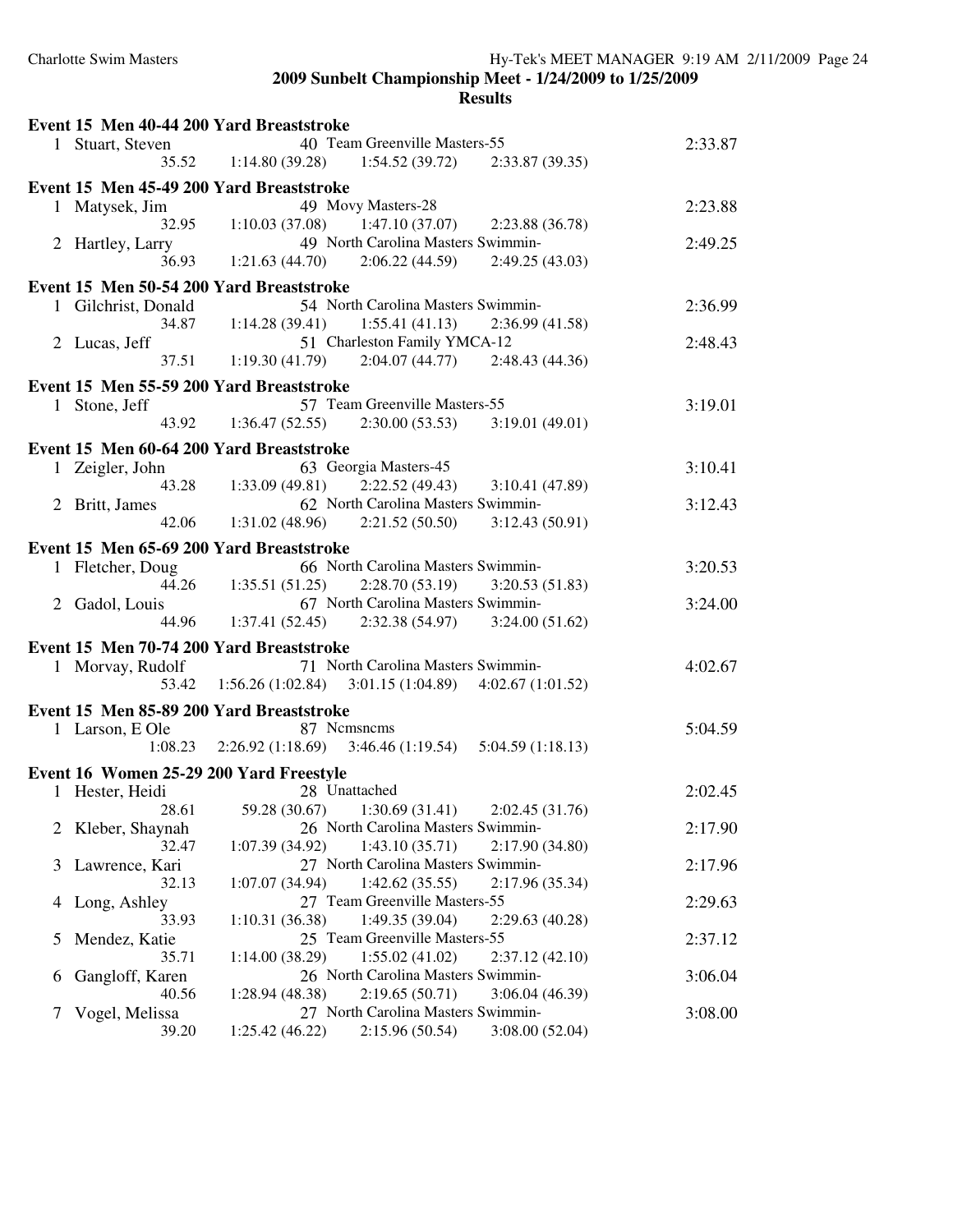|              | Event 16 Women 30-34 200 Yard Freestyle |                                                           |         |
|--------------|-----------------------------------------|-----------------------------------------------------------|---------|
|              | 1 Uhl, Alicia                           | 32 Wilmington-13                                          | 2:09.30 |
|              | 29.81                                   | 1:01.97(32.16)<br>1:35.90(33.93)<br>2:09.30(33.40)        |         |
|              | Event 16 Women 35-39 200 Yard Freestyle |                                                           |         |
|              | 1 Holland, Amy                          | 37 North Carolina Masters Swimmin-                        | 2:07.07 |
|              | 29.16                                   | 1:33.75(33.01)<br>1:00.74(31.58)<br>2:07.07(33.32)        |         |
| 2            | Williams, Heidi                         | 39 North Carolina Masters Swimmin-                        | 2:09.65 |
|              | 31.08                                   | 1:37.64(33.43)<br>1:04.21(33.13)<br>2:09.65(32.01)        |         |
| 3            | St Jean, Rebecca                        | 38 Charleston Family YMCA-12                              | 2:24.62 |
|              | 32.46                                   | 1:46.09 (37.98)<br>1:08.11(35.65)<br>2:24.62(38.53)       |         |
|              | Event 16 Women 40-44 200 Yard Freestyle |                                                           |         |
| $\mathbf{1}$ | Alston, Anne                            | 40 North Carolina Masters Swimmin-                        | 2:12.39 |
|              | 30.08                                   | $1:02.77(32.69)$ $1:37.19(34.42)$<br>2:12.39(35.20)       |         |
| 2            | Bear, Shelley                           | 41 North Carolina Masters Swimmin-                        | 2:30.49 |
|              |                                         | $1:11.20()$ $1:50.89(39.69)$<br>2:30.49(39.60)            |         |
| 3            | Blanchar, Jill                          | 44 North Carolina Masters Swimmin-                        | 2:31.88 |
|              | 34.37                                   | $1:12.94(38.57)$ $1:53.36(40.42)$<br>2:31.88 (38.52)      |         |
|              |                                         |                                                           |         |
|              | Event 16 Women 45-49 200 Yard Freestyle |                                                           |         |
|              | 1 Dore, Mary                            | 45 North Carolina Masters Swimmin-                        | 2:19.08 |
|              | 31.94                                   | 1:43.18(35.94)<br>1:07.24(35.30)<br>2:19.08(35.90)        |         |
|              | 2 Fisher, Barbie                        | 49 North Carolina Masters Swimmin-                        | 2:34.30 |
|              | 36.66                                   | 1:15.99(39.33)<br>1:55.39(39.40)<br>2:34.30 (38.91)       |         |
|              | Event 16 Women 50-54 200 Yard Freestyle |                                                           |         |
| 1            | Smith, Alison                           | 54 Nemsunat                                               | 2:59.94 |
|              | 39.84                                   | 1:25.87(46.03)<br>2:13.49(47.62)<br>2:59.94(46.45)        |         |
|              | 2 Richardson, Anita                     | 53 Nemsnems                                               | 3:45.80 |
|              | 49.80                                   | $1:45.54(55.74)$ $2:45.70(1:00.16)$<br>3:45.80(1:00.10)   |         |
|              | Event 16 Women 55-59 200 Yard Freestyle |                                                           |         |
| 1            | Starnes, Rebecca                        | 55 North Carolina Masters Swimmin-                        | 3:09.61 |
|              | 43.30                                   | $1:31.12(47.82)$ $2:21.54(50.42)$<br>3:09.61(48.07)       |         |
|              | 2 Parsons, Donna                        | 58 North Carolina Masters Swimmin-                        | 3:20.47 |
|              | 43.75                                   | $1:34.36(50.61)$ $2:27.39(53.03)$ $3:20.47(53.08)$        |         |
|              |                                         |                                                           |         |
|              | Event 16 Women 60-64 200 Yard Freestyle |                                                           |         |
|              | 1 Barry, Marcia                         | 60 Virginia Masters Swim Team-12                          | 2:32.97 |
|              | 35.39                                   | $1:14.74(39.35)$ $1:54.49(39.75)$<br>2:32.97 (38.48)      |         |
|              | 2 Wingerter, Pamela                     | 64 Team Greenville Masters-55                             | 3:00.15 |
|              | 39.36                                   | $1:24.86(45.50)$ $2:12.95(48.09)$<br>3:00.15(47.20)       |         |
| 3            | Klotz, Camille                          | 63 North Carolina Masters Swimmin-                        | 4:31.36 |
|              | 58.21                                   | 3:23.58(1:12.66)<br>4:31.36 (1:07.78)<br>2:10.92(1:12.71) |         |
|              | Event 16 Women 65-69 200 Yard Freestyle |                                                           |         |
|              | 1 Hovey, Mary Anna                      | 65 North Carolina Masters Swimmin-                        | 3:35.52 |
|              | 49.01                                   | 1:43.87(54.86)<br>2:41.59(57.72)<br>3:35.52 (53.93)       |         |
|              | Event 16 Women 85-89 200 Yard Freestyle |                                                           |         |
|              | 1 Willard, Juanita                      | 88 North Carolina Masters Swimmin-                        | 7:20.54 |
|              | 1:40.23                                 | 3:38.47(1:58.24)<br>5:37.57(1:59.10)<br>7:20.54 (1:42.97) |         |
|              |                                         |                                                           |         |
|              | Event 17 Men 18-24 200 Yard Freestyle   |                                                           |         |
|              | 1 Wisthoff, Matthew                     | 23 Wilmington-13                                          | 1:55.90 |
|              | 27.22                                   | 1:26.38(29.65)<br>56.73 (29.51)<br>1:55.90(29.52)         |         |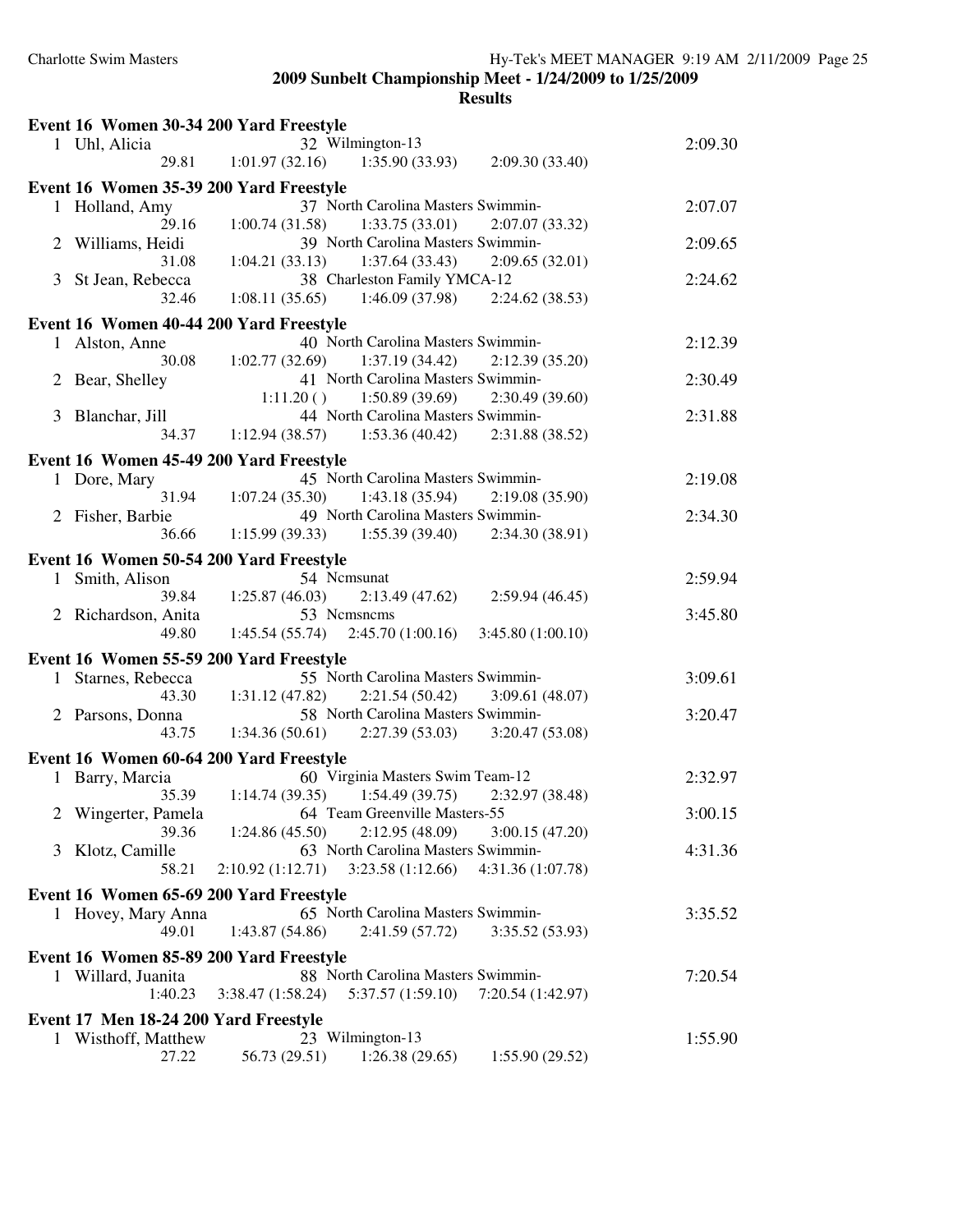#### **Event 17 Men 25-29 200 Yard Freestyle** 1 Faro, Aaron 27 North Carolina Masters Swimmin-13 2:00.42 1:29.78 (31.29) 2 Caruth, Joseph 27 North Carolina Masters Swimmin- 2:14.95 31.91 1:07.57 (35.66) 1:42.64 (35.07) 2:14.95 (32.31) 3 Eudailey, Joshua 26 North Carolina Masters Swimmin-<br>2:41.57 35.54 1:15.52 (39.98) 2:41.57 (1:26.05) 8 Shue, Billy 25 North Carolina Masters Swimmin-<br>39.41 1:25.35 (45.94) 2:12.87 (47.52) 2:57.41 (44.54)  $1:25.35(45.94)$   $2:12.87(47.52)$ **Event 17 Men 30-34 200 Yard Freestyle** 1 Bathazi, Istvan 30 North Carolina Masters Swimmin-<br>1:45.23 25.46 52.45 (26.99) 1:18.95 (26.50) 1:45.23 (26.28) 2 Ferris, Michael 31 North Carolina Masters Swimmin-<br>2:00.85 28.30 59.28 (30.98) 1:30.55 (31.27) 2:00.85 (30.30) 3 Parr, Derek 34 North Carolina Masters Swimmin-<br>2:08.00<br>2:08.00 2:08.00 2:08.00<br>2:08.00 29.15 1:02.40 (33.25) 1:36.22 (33.82) 2:08.00 (31.78) 4 Midgett, Todd 31 Wilmington-13 2:13.98 29.93 1:39.52 ( ) 2:13.98 (34.46) 5 Green, Marcus 33 North Carolina Masters Swimmin-<br>2:14.78 30.47 1:04.33 (33.86) 1:39.69 (35.36) 2:14.78 (35.09) **Event 17 Men 35-39 200 Yard Freestyle** 1 Murray, Jeff 39 North Carolina Masters Swimmin-<br>1:46.07 24.45 51.34 (26.89) 1:18.81 (27.47) 1:46.07 (27.26) 2 Lane, Will 37 North Carolina Masters Swimmin-<br>1:52.14 26.24 54.33 (28.09) 1:22.86 (28.53) 1:52.14 (29.28) 3 Andersen, Morten 38 North Carolina Masters Swimmin- 1:53.97 26.41 55.37 (28.96) 1:24.32 (28.95) 1:53.97 (29.65) 4 Robling, Steve 38 North Carolina Masters Swimmin-<br>2:00.56 28.19 59.18 (30.99) 1:30.45 (31.27) 2:00.56 (30.11) 5 Davis, Matthew 36 North Carolina Masters Swimmin-<br>2:07.32 28.74 1:00.20 (31.46) 1:33.49 (33.29) 2:07.32 (33.83) 6 Jordan, Jason 37 Unattached 2:18.19 29.98 1:03.45 (33.47) 1:39.52 (36.07) 2:18.19 (38.67) **Event 17 Men 40-44 200 Yard Freestyle** 1 Pistorio, Anthony 43 North Carolina Masters Swimmin-13 1:55.80 27.96 57.50 (29.54) 1:26.99 (29.49) 1:55.80 (28.81) 2 Schultz, Norman 43 North Carolina Masters Swimmin-<br>1:56.62 27.59 57.41 (29.82) 1:27.44 (30.03) 1:56.62 (29.18) 3 Davis, William 41 North Carolina Masters Swimmin- 1:59.34 27.46 57.60 (30.14) 1:28.29 (30.69) 1:59.34 (31.05) 4 Perers, Peter 42 North Carolina Masters Swimmin- 2:13.07 32.08 1:07.05 (34.97) 1:40.48 (33.43) 2:13.07 (32.59) 5 Blake, Thomas 40 North Carolina Masters Swimmin-<br>2:20.13 33.20 1:09.90 (36.70) 1:44.79 (34.89) 2:20.13 (35.34) **Event 17 Men 45-49 200 Yard Freestyle** 1 Switzer, Keith 45 Columbia Unattached-55 1:46.25 25.19 51.82 (26.63) 1:19.13 (27.31) 1:46.25 (27.12) 2 Cole, Robert 47 North Carolina Masters Swimmin- 2:02.60 28.72 59.90 (31.18) 1:30.49 (30.59) 2:02.60 (32.11) 3 Doyle, G. Mark 49 North Carolina Masters Swimmin-<br>2:05.42 30.26 1:02.57 (32.31) 1:34.30 (31.73) 2:05.42 (31.12)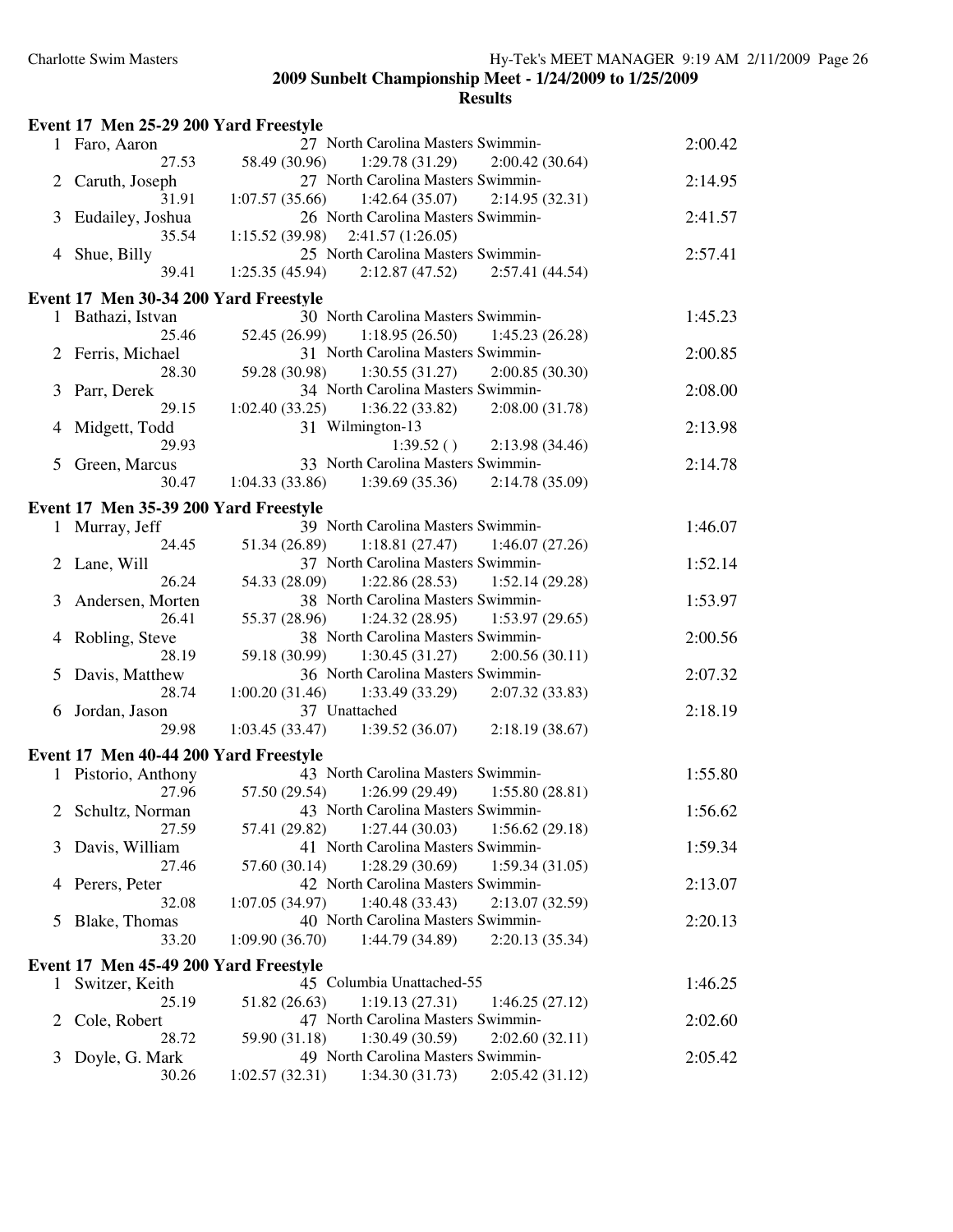|   | (Event 17 Men 45-49 200 Yard Freestyle) |                                                                                           |         |
|---|-----------------------------------------|-------------------------------------------------------------------------------------------|---------|
|   | 4 D'Englere, Paul                       | 47 North Carolina Masters Swimmin-                                                        | 2:05.98 |
|   | 30.28                                   | 1:02.27(31.99)<br>1:34.73(32.46)<br>2:05.98(31.25)                                        |         |
| 5 | Johnson, Steven                         | 48 North Carolina Masters Swimmin-                                                        | 2:07.03 |
|   | 30.27                                   | 1:35.32(33.00)<br>1:02.32(32.05)<br>2:07.03(31.71)                                        |         |
| 6 | Arnholt, Alan                           | 45 North Carolina Masters Swimmin-                                                        | 2:11.88 |
|   | 31.36                                   | 1:04.59(33.23)<br>1:38.51(33.92)<br>2:11.88(33.37)                                        |         |
| 7 | Cook, Gregory                           | 46 North Carolina Masters Swimmin-                                                        | 2:14.89 |
|   | 30.14                                   | 1:03.34(33.20)<br>1:38.70(35.36)<br>2:14.89(36.19)                                        |         |
| 8 | Ericson, David A                        | 47 Unattached                                                                             | 2:43.52 |
|   | 35.06                                   | 1:17.04(41.98)<br>2:02.11(45.07)<br>2:43.52(41.41)                                        |         |
|   | Event 17 Men 50-54 200 Yard Freestyle   |                                                                                           |         |
|   | 1 Gilchrist, Donald                     | 54 North Carolina Masters Swimmin-                                                        | 2:05.40 |
|   | 29.09                                   | 1:01.27(32.18)<br>1:34.10(32.83)<br>2:05.40(31.30)                                        |         |
|   | 2 Phillips, John M                      | 51 North Carolina Masters Swimmin-                                                        | 2:09.51 |
|   | 29.26                                   | 1:35.46(33.90)<br>1:01.56(32.30)<br>2:09.51(34.05)                                        |         |
| 3 | Miller, Richard                         | 54 North Carolina Masters Swimmin-                                                        | 2:19.91 |
|   | 31.00                                   | $1:06.27(35.27)$ $1:43.60(37.33)$<br>2:19.91(36.31)                                       |         |
| 4 | Lance, Robert                           | 52 North Carolina Masters Swimmin-                                                        | 2:37.19 |
|   | 34.83                                   | 1:14.66(39.83)<br>1:56.41(41.75)<br>2:37.19(40.78)                                        |         |
| 5 | Acheson, Scott                          | 50 North Carolina Masters Swimmin-                                                        | 2:39.79 |
|   | 35.79                                   | 1:58.15(41.98)<br>1:16.17(40.38)<br>2:39.79(41.64)                                        |         |
| 6 | McWhorter, Will                         | 52 Unattached                                                                             | 2:46.38 |
|   | 38.30                                   | 2:04.64(43.28)<br>1:21.36(43.06)<br>2:46.38(41.74)                                        |         |
| 7 | Sandford, Bill                          | 54 North Carolina Masters Swimmin-                                                        | 3:10.08 |
|   | 40.91                                   | $2:21.02(1:40.11)$ $3:10.08(49.06)$                                                       |         |
|   |                                         |                                                                                           |         |
|   |                                         |                                                                                           |         |
|   | Event 17 Men 55-59 200 Yard Freestyle   |                                                                                           |         |
|   | 1 Long, Douglas                         | 55 Team Greenville Masters-55                                                             | 2:11.94 |
|   | 30.24                                   | 1:03.60(33.36)<br>1:37.66 (34.06)<br>2:11.94 (34.28)                                      |         |
| 2 | Self, Howard                            | 55 Charleston Family YMCA-12                                                              | 2:18.03 |
|   | 32.22                                   | $1:07.08(34.86)$ $1:43.89(36.81)$<br>2:18.03(34.14)                                       |         |
| 3 | Turnbull, David                         | 55 Charleston Family YMCA-12                                                              | 2:20.42 |
|   | 31.58                                   | $1:08.49(36.91)$ $1:45.29(36.80)$<br>2:20.42(35.13)                                       |         |
| 4 | Glass, Ernie                            | 59 North Carolina Masters Swimmin-                                                        | 2:22.50 |
|   | 31.91                                   | $1:08.32(36.41)$ $1:45.55(37.23)$<br>2:22.50(36.95)                                       |         |
| 5 | Boder, Robert                           | 57 Charleston Family YMCA-12                                                              | 2:33.56 |
|   | 34.36                                   | 1:13.29(38.93)<br>1:54.22(40.93)<br>2:33.56 (39.34)                                       |         |
|   | 6 Fumi, Leonard                         | 59 North Carolina Masters Swimmin-                                                        | 3:13.18 |
|   | 43.32                                   | 1:32.65(49.33)<br>2:22.65(50.00)<br>3:13.18(50.53)                                        |         |
|   | Event 17 Men 60-64 200 Yard Freestyle   |                                                                                           |         |
|   | 1 Zeigler, John                         | 63 Georgia Masters-45                                                                     | 2:38.94 |
|   | 36.21                                   | 2:01.00(42.32)<br>1:18.68(42.47)<br>2:38.94 (37.94)                                       |         |
|   | Event 17 Men 65-69 200 Yard Freestyle   |                                                                                           |         |
| 1 | White, Bernard                          | 65 North Carolina Masters Swimmin-                                                        | 2:44.50 |
|   | 1:22.83                                 | 2:06.80 (43.97)<br>2:44.50 (37.70)                                                        |         |
| 2 | Wilson, Robin                           | 66 Charleston Family YMCA-12                                                              | 2:58.32 |
|   | 40.22                                   | 1:27.11 (46.89)<br>2:14.51(47.40)<br>2:58.32(43.81)                                       |         |
| 3 | Frogley, Chris S                        | 65 Virginia Masters Swim Team-12                                                          | 3:02.61 |
|   | 39.03                                   | 2:11.85(48.63)<br>1:23.22(44.19)<br>3:02.61(50.76)                                        |         |
| 4 | Fletcher, Doug<br>40.77                 | 66 North Carolina Masters Swimmin-<br>1:27.52(46.75)<br>2:16.36(48.84)<br>3:04.10 (47.74) | 3:04.10 |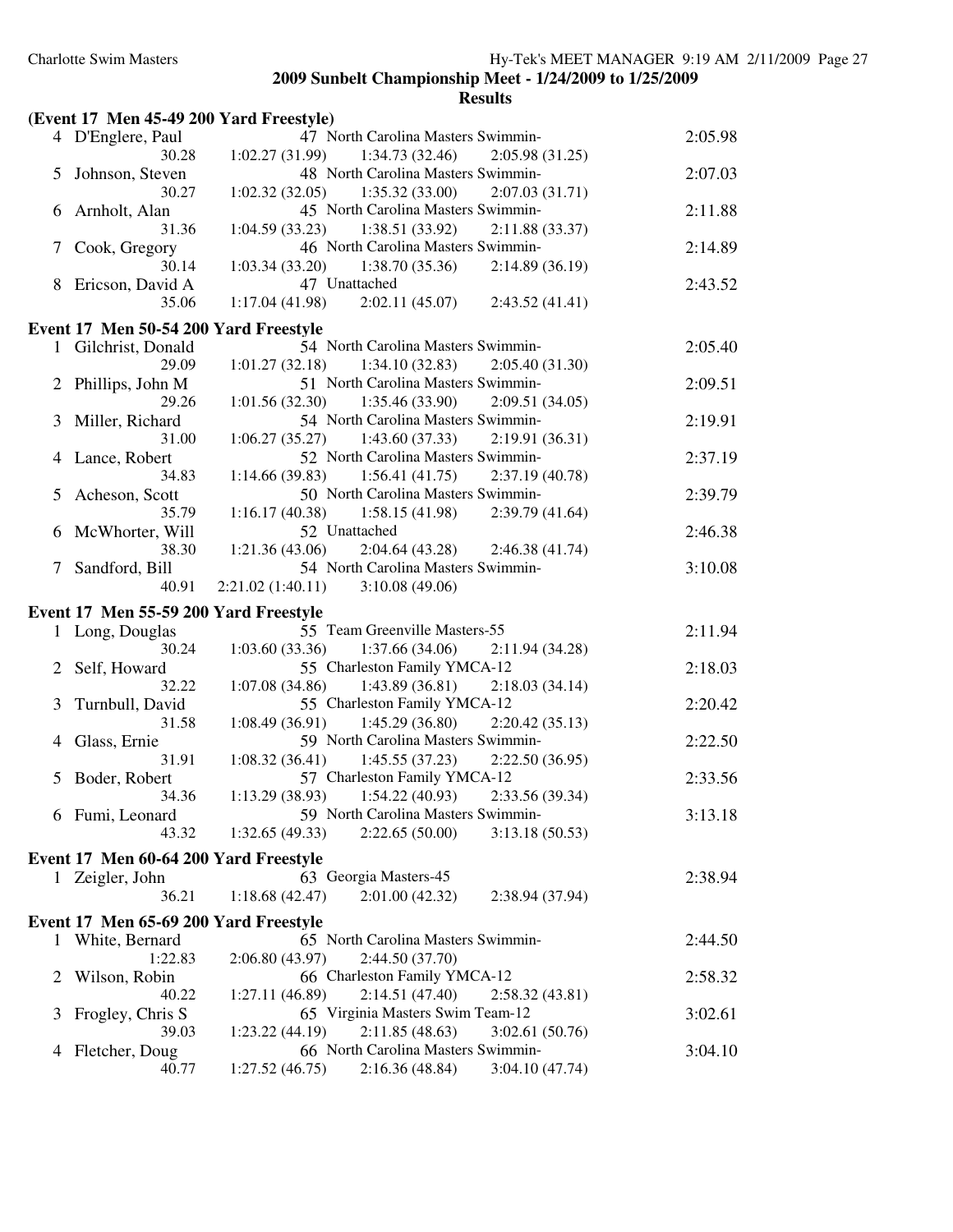|   | Event 17 Men 70-74 200 Yard Freestyle   |                                                                             |         |
|---|-----------------------------------------|-----------------------------------------------------------------------------|---------|
|   | 1 Clark, Jerry                          | 71 North Carolina Masters Swimmin-                                          | 2:20.38 |
|   | 32.30                                   | 1:07.92(35.62)<br>1:44.34(36.42)<br>2:20.38(36.04)                          |         |
| 2 | Robertson, William                      | 72 Team Greenville Masters-55                                               | 2:43.92 |
|   | 36.87                                   | $1:18.11(41.24)$ $2:00.90(42.79)$<br>2:43.92 (43.02)                        |         |
|   | Event 17 Men 75-79 200 Yard Freestyle   |                                                                             |         |
|   | 1 Mitchell, Clarke                      | 76 North Carolina Masters Swimmin-                                          | 2:45.63 |
| 2 | 37.24<br>Stoltz, Irwin                  | 2:04.22(44.32)<br>1:19.90(42.66)<br>2:45.63(41.41)<br>79 Georgia Masters-45 | 3:00.04 |
|   | 40.12                                   | $1:24.75(44.63)$ $2:11.14(46.39)$<br>3:00.04(48.90)                         |         |
|   | Event 18 Women 18-24 100 Yard IM        |                                                                             |         |
| 1 | Walker, Sarah                           | 20 North Carolina Masters Swimmin-                                          | 1:10.91 |
|   | 33.41                                   | 1:10.91(37.50)                                                              |         |
| 2 | Cheetham, Meredith                      | 22 North Carolina Masters Swimmin-                                          | 1:12.63 |
|   | 34.62                                   | 1:12.63(38.01)                                                              |         |
| 3 | Fischer, Amy<br>38.35                   | 22 North Carolina Masters Swimmin-                                          | 1:21.25 |
| 4 | Angermeier, Mary                        | 1:21.25(42.90)<br>24 North Carolina Masters Swimmin-                        | 1:25.43 |
|   | 42.59                                   | 1:25.43(42.84)                                                              |         |
|   | <b>Event 18 Women 25-29 100 Yard IM</b> |                                                                             |         |
|   | 1 Russo, Claire                         | 25 North Carolina Masters Swimmin-                                          | 1:08.89 |
|   | 32.46                                   | 1:08.89(36.43)                                                              |         |
| 2 | Pollock, Julia                          | 28 North Carolina Masters Swimmin-                                          | 1:10.12 |
|   | 33.40                                   | 1:10.12(36.72)                                                              |         |
| 3 | Lawrence, Kari<br>32.67                 | 27 North Carolina Masters Swimmin-<br>1:10.28(37.61)                        | 1:10.28 |
| 4 | Higgins, Nicole                         | 25 North Carolina Masters Swimmin-                                          | 1:13.05 |
|   | 32.15                                   | 1:13.05(40.90)                                                              |         |
| 5 | Proud, Jessica                          | 27 North Carolina Masters Swimmin-                                          | 1:13.57 |
|   | 33.96                                   | 1:13.57(39.61)                                                              |         |
| 6 | Potochnik, Sarah                        | 25 North Carolina Masters Swimmin-                                          | 1:19.49 |
|   | 36.69<br>Mendez, Katie                  | 1:19.49(42.80)<br>25 Team Greenville Masters-55                             | 1:22.48 |
|   | 37.94                                   | 1:22.48 (44.54)                                                             |         |
| 8 | Hawley, Kate                            | 28 North Carolina Masters Swimmin-                                          | 1:24.70 |
|   | 40.16                                   | 1:24.70 (44.54)                                                             |         |
| 9 | Koontz, Lani                            | 26 North Carolina Masters Swimmin-                                          | 1:42.57 |
|   | 45.32                                   | 1:42.57(57.25)                                                              |         |
|   | <b>Event 18 Women 30-34 100 Yard IM</b> |                                                                             |         |
|   | 1 Caldas, Hannah                        | 31 North Carolina Masters Swimmin-                                          | 1:06.56 |
| 2 | 31.03<br>Uhl, Alicia                    | 1:06.56(35.53)<br>32 Wilmington-13                                          | 1:08.20 |
|   | 31.70                                   | 1:08.20(36.50)                                                              |         |
|   | <b>Event 18 Women 35-39 100 Yard IM</b> |                                                                             |         |
| 1 | Braun, Erika                            | 36 North Carolina Masters Swimmin-                                          | 1:02.92 |
|   | 28.76                                   | 1:02.92(34.16)                                                              |         |
| 2 | Lane, Tanya                             | 37 North Carolina Masters Swimmin-                                          | 1:03.43 |
|   | 28.86                                   | 1:03.43(34.57)                                                              |         |
| 3 | Holland, Amy<br>30.93                   | 37 North Carolina Masters Swimmin-<br>1:06.54(35.61)                        | 1:06.54 |
| 4 | St Jean, Rebecca                        | 38 Charleston Family YMCA-12                                                | 1:15.50 |
|   | 36.39                                   | 1:15.50(39.11)                                                              |         |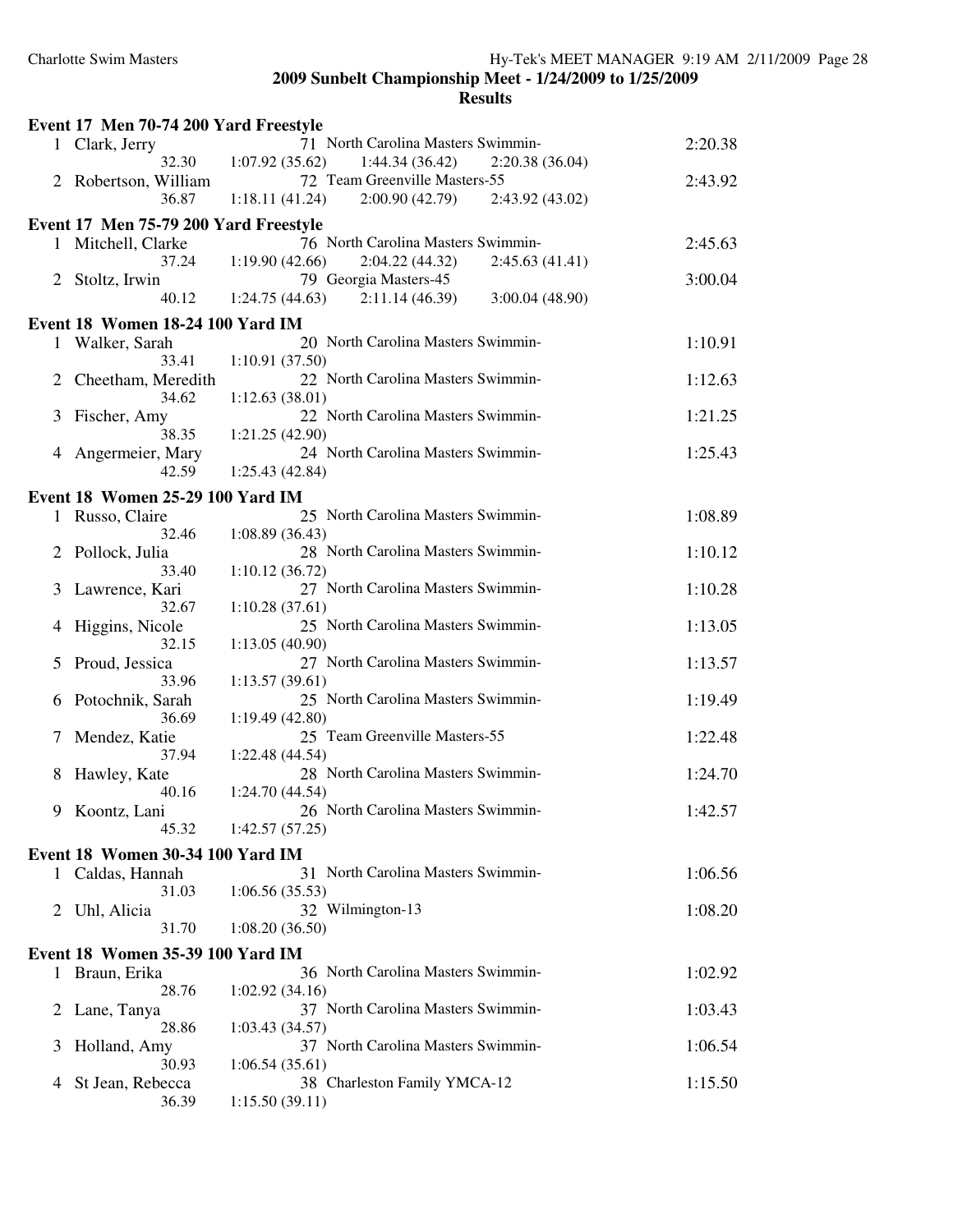|              | (Event 18 Women 35-39 100 Yard IM)      |                                                        |         |
|--------------|-----------------------------------------|--------------------------------------------------------|---------|
|              | 5 Mensh, Reedy<br>40.56                 | 35 North Carolina Masters Swimmin-<br>1:25.72(45.16)   | 1:25.72 |
|              | Event 18 Women 40-44 100 Yard IM        |                                                        |         |
| $\mathbf{1}$ | Gillman, Regina<br>34.53                | 43 North Carolina Masters Swimmin-<br>1:13.36(38.83)   | 1:13.36 |
| 2            | Alston, Anne<br>35.72                   | 40 North Carolina Masters Swimmin-<br>1:16.50(40.78)   | 1:16.50 |
| 3            | Bear, Shelley<br>36.28                  | 41 North Carolina Masters Swimmin-<br>1:17.11(40.83)   | 1:17.11 |
| 4            | Hamilton, April<br>41.33                | 41 Charleston Family YMCA-12<br>1:27.35(46.02)         | 1:27.35 |
|              |                                         |                                                        |         |
|              | Event 18 Women 45-49 100 Yard IM        | 46 North Carolina Masters Swimmin-                     |         |
|              | 1 Whalen, Marie<br>38.04                | 1:19.99(41.95)<br>47 North Carolina Masters Swimmin-   | 1:19.99 |
| 2            | Roeth, Cynthia<br>43.03                 | 1:30.81(47.78)                                         | 1:30.81 |
| 3            | Fahnline, Kathryn<br>48.64              | 45 Team Greenville Masters-55<br>1:37.81(49.17)        | 1:37.81 |
|              | Gilchrist, Eleanor<br>46.65             | 48 Middle Tennessee Masters Swim-1<br>DQ(1:00.24)      | DQ      |
|              | Event 18 Women 50-54 100 Yard IM        |                                                        |         |
| 1            | Adams, Martita<br>35.76                 | 50 Charleston Family YMCA-12<br>1:18.45(42.69)         | 1:18.45 |
| 2            | Goggin, Eimear<br>39.24                 | 51 North Carolina Masters Swimmin-<br>1:24.88(45.64)   | 1:24.88 |
| 3            | Ruebel, Deb<br>45.03                    | 52 North Carolina Masters Swimmin-<br>1:38.14(53.11)   | 1:38.14 |
| 4            | Williamson, Cile<br>57.98               | 53 Team Greenville Masters-55<br>1:53.85(55.87)        | 1:53.85 |
|              | <b>Event 18 Women 55-59 100 Yard IM</b> |                                                        |         |
| 1            | Rogers, Jennie<br>40.90                 | 56 North Carolina Masters Swimmin-<br>1:27.97(47.07)   | 1:27.97 |
| 2            | Parsons, Donna<br>53.32                 | 58 North Carolina Masters Swimmin-<br>1:53.04(59.72)   | 1:53.04 |
|              |                                         |                                                        |         |
|              | Event 18 Women 60-64 100 Yard IM        | 60 Virginia Masters Swim Team-12                       |         |
|              | 1 Barry, Marcia<br>41.53                | 1:27.48 (45.95)                                        | 1:27.48 |
| 2            | Wingerter, Pamela<br>44.49              | 64 Team Greenville Masters-55<br>1:31.36 (46.87)       | 1:31.36 |
|              | Event 18 Women 65-69 100 Yard IM        |                                                        |         |
|              | 1 Hovey, Mary Anna<br>52.51             | 65 North Carolina Masters Swimmin-<br>1:54.70(1:02.19) | 1:54.70 |
|              | Event 19 Men 18-24 100 Yard IM          |                                                        |         |
|              | 1 Moran, Brian<br>26.55                 | 22 Unattached<br>59.36 (32.81)                         | 59.36   |
|              |                                         |                                                        |         |
|              | Event 19 Men 25-29 100 Yard IM          |                                                        |         |
| $\mathbf{I}$ | Joyce, Sean<br>26.36                    | 27 Georgia Masters-45<br>55.88 (29.52)                 | 55.88   |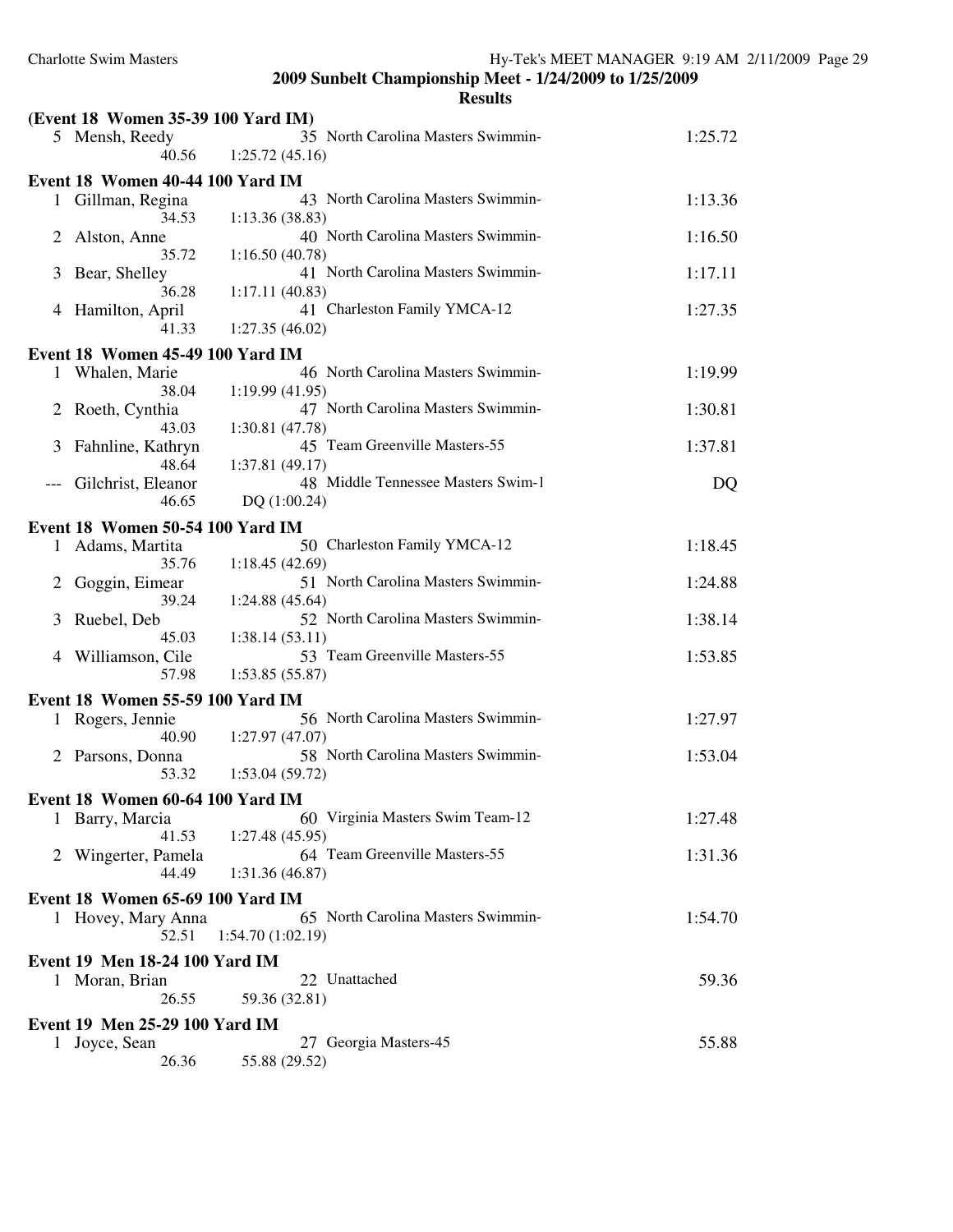|          | (Event 19 Men 25-29 100 Yard IM)      |                                                      |         |
|----------|---------------------------------------|------------------------------------------------------|---------|
|          | 2 Miller, Christopher                 | 27 North Carolina Masters Swimmin-                   | 59.24   |
|          | 26.92                                 | 59.24 (32.32)                                        |         |
| 3        | Bowker, Chris<br>26.17                | 25 North Carolina Masters Swimmin-<br>59.45 (33.28)  | 59.45   |
| 4        | Squires, Jacob                        | 27 North Carolina Masters Swimmin-                   | 1:00.38 |
|          | 28.46                                 | 1:00.38(31.92)                                       |         |
| 5        | Faro, Aaron                           | 27 North Carolina Masters Swimmin-                   | 1:02.51 |
|          | 29.04                                 | 1:02.51(33.47)                                       |         |
| 6        | Houck, Andrew<br>28.67                | 28 North Carolina Masters Swimmin-<br>1:02.64(33.97) | 1:02.64 |
| 7        | Mikrut, Joel                          | 26 North Carolina Masters Swimmin-                   | 1:03.83 |
|          | 30.44                                 | 1:03.83(33.39)                                       |         |
| 8        | Shuford, Adam                         | 27 North Carolina Masters Swimmin-                   | 1:05.59 |
|          | 31.02                                 | 1:05.59(34.57)                                       |         |
| 9        | Caruth, Joseph<br>33.13               | 27 North Carolina Masters Swimmin-<br>1:10.55(37.42) | 1:10.55 |
| 10       | Susong, Matt                          | 27 North Carolina Masters Swimmin-                   | 1:12.52 |
|          | 34.85                                 | 1:12.52(37.67)                                       |         |
| 11       | Eudailey, Joshua                      | 26 North Carolina Masters Swimmin-                   | 1:20.41 |
| 12       | 39.73<br>Shue, Billy                  | 1:20.41(40.68)<br>25 North Carolina Masters Swimmin- | 1:37.48 |
|          | 49.43                                 | 1:37.48 (48.05)                                      |         |
|          | Event 19 Men 30-34 100 Yard IM        |                                                      |         |
| 1        | Terndrup, Seth                        | 32 North Carolina Masters Swimmin-                   | 59.04   |
|          | 27.25                                 | 59.04 (31.79)                                        |         |
| 2        | Carmine, Jay                          | 31 Wilmington-13                                     | 1:00.11 |
| 3        | 28.52<br>Green, Marcus                | 1:00.11(31.59)<br>33 North Carolina Masters Swimmin- | 1:04.68 |
|          | 30.95                                 | 1:04.68(33.73)                                       |         |
| 4        | Su, Billy                             | 34 North Carolina Masters Swimmin-                   | 1:07.32 |
|          | 31.64                                 | 1:07.32(35.68)                                       |         |
| 5        | Vierling, Eric<br>33.53               | 30 Wilmington-13<br>1:10.36(36.83)                   | 1:10.36 |
| 6        | Dunn, Chris                           | 33 North Carolina Masters Swimmin-                   | 1:10.99 |
|          | 34.95                                 | 1:10.99(36.04)                                       |         |
| 7        | Nino-Acosta, Hernan                   | 32 North Carolina Masters Swimmin-                   | 1:16.25 |
|          | 35.78                                 | 1:16.25(40.47)<br>33 North Carolina Masters Swimmin- |         |
| 8        | Mask, Jason<br>35.74                  | 1:16.55(40.81)                                       | 1:16.55 |
|          | <b>Event 19 Men 35-39 100 Yard IM</b> |                                                      |         |
| 1        | Pletcher, Todd                        | 38 Wilmington-13                                     | 56.39   |
|          | 25.85                                 | 56.39 (30.54)                                        |         |
| 2        | Hunter, Ralph                         | 39 North Carolina Masters Swimmin-                   | 1:00.44 |
| 3        | 28.01                                 | 1:00.44(32.43)<br>38 North Carolina Masters Swimmin- |         |
|          | Robling, Steve<br>30.02               | 1:04.56(34.54)                                       | 1:04.56 |
| 4        | Sturgis, Jason                        | 36 North Carolina Masters Swimmin-                   | 1:13.25 |
|          | 33.17                                 | 1:13.25(40.08)                                       |         |
| 5        | Jordan, Jason<br>35.76                | 37 Unattached<br>1:15.80(40.04)                      | 1:15.80 |
| $\sigma$ | Parrish, Christopher                  | 38 North Carolina Masters Swimmin-                   | 1:16.63 |
|          | 36.21                                 | 1:16.63(40.42)                                       |         |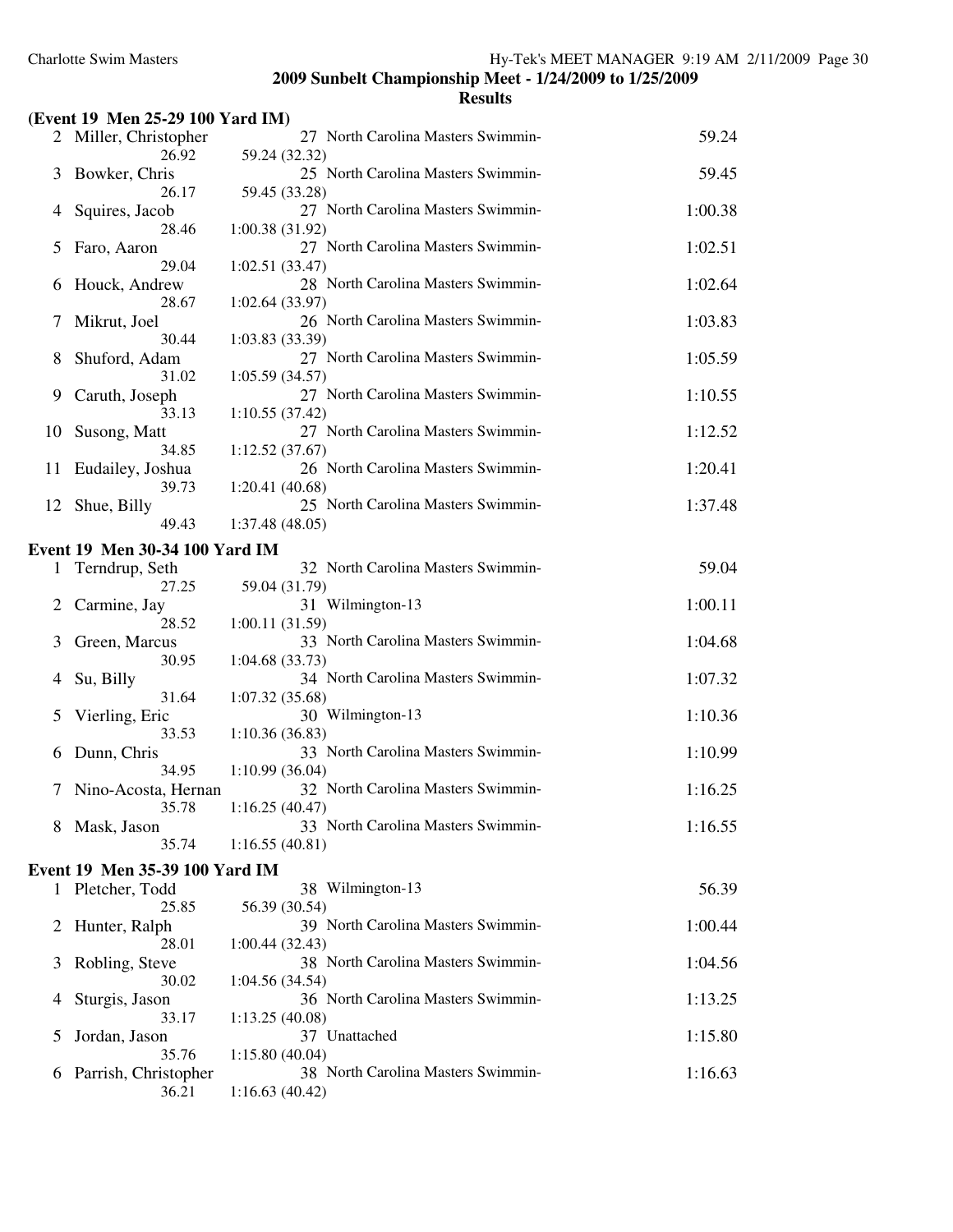|  |  | <b>Event 19 Men 40-44 100 Yard IM</b> |
|--|--|---------------------------------------|
|  |  |                                       |

|              | Brewick, Noel                         | 40 North Carolina Masters Swimmin-                   | 57.58   |
|--------------|---------------------------------------|------------------------------------------------------|---------|
| 2            | 26.79<br>St Jean, Rob                 | 57.58 (30.79)<br>40 Charleston Family YMCA-12        | 58.82   |
|              | 26.55                                 | 58.82 (32.27)                                        |         |
| 3            | Finn, John                            | 40 North Carolina Masters Swimmin-                   | 1:02.41 |
|              | 28.17                                 | 1:02.41(34.24)                                       |         |
| 4            | Curtis, Russ<br>29.19                 | 42 North Carolina Masters Swimmin-<br>1:03.71(34.52) | 1:03.71 |
| 5            | Stuart, Steven                        | 40 Team Greenville Masters-55                        | 1:03.95 |
|              | 30.20                                 | 1:03.95(33.75)                                       |         |
| 6            | Gantt, Rick<br>28.91                  | 41 Team Greenville Masters-55<br>1:04.91(36.00)      | 1:04.91 |
| 7            | Smith, Stratton                       | 44 North Carolina Masters Swimmin-                   | 1:05.77 |
|              | 29.88                                 | 1:05.77(35.89)                                       |         |
| 8            | Fawcett, Frank<br>30.26               | 44 Unattached<br>1:06.77(36.51)                      | 1:06.77 |
| 9            | Tomlinson, Scott                      | 42 North Carolina Masters Swimmin-                   | 1:07.05 |
|              | 31.50                                 | 1:07.05(35.55)                                       |         |
|              | Event 19 Men 45-49 100 Yard IM        |                                                      |         |
| 1            | Smith, Jeffrey                        | 45 North Carolina Masters Swimmin-                   | 1:02.17 |
|              | 29.36<br>Matysek, Jim                 | 1:02.17(32.81)<br>49 Movy Masters-28                 | 1:02.56 |
|              | 30.34                                 | 1:02.56(32.22)                                       |         |
| 3            | Breen, James                          | 47 Georgia Masters-45                                | 1:04.42 |
|              | 29.17<br>D'Englere, Paul              | 1:04.42(35.25)<br>47 North Carolina Masters Swimmin- | 1:05.06 |
| 4            | 30.11                                 | 1:05.06(34.95)                                       |         |
| 5            | Johnson, Steven                       | 48 North Carolina Masters Swimmin-                   | 1:06.09 |
|              | 30.01                                 | 1:06.09(36.08)<br>48 North Carolina Masters Swimmin- | 1:06.66 |
| 6            | Williams, Ned<br>31.66                | 1:06.66(35.00)                                       |         |
| 7            | Tucker, David                         | 45 North Carolina Masters Swimmin-                   | 1:07.14 |
|              | 30.50                                 | 1:07.14(36.64)                                       |         |
| 8            | Cook, Gregory<br>32.68                | 46 North Carolina Masters Swimmin-<br>1:09.31(36.63) | 1:09.31 |
| 9            | White, Jay                            | 48 North Carolina Masters Swimmin-                   | 1:16.72 |
|              | 35.88                                 | 1:16.72(40.84)                                       |         |
|              | 10 Holshouser, Boyce Jay<br>39.44     | 46 North Carolina Masters Swimmin-<br>1:18.47(39.03) | 1:18.47 |
|              | <b>Event 19 Men 50-54 100 Yard IM</b> |                                                      |         |
| $\mathbf{I}$ | Dyer, Andy                            | 50 Atlanta Water Jocks-45                            | 59.93   |
|              | 28.06                                 | 59.93 (31.87)                                        |         |
| 2            | Gilchrist, Donald                     | 54 North Carolina Masters Swimmin-                   | 1:05.08 |
| 3            | 30.70<br>Lucas, Jeff                  | 1:05.08(34.38)<br>51 Charleston Family YMCA-12       | 1:13.35 |
|              | 36.24                                 | 1:13.35(37.11)                                       |         |
| 4            | Wolfe, Bill                           | 51 North Carolina Masters Swimmin-                   | 1:15.12 |
| 5            | 35.83<br>King, Edward                 | 1:15.12(39.29)<br>53 Grand Strand Masters Swimming-  | 1:17.87 |
|              | 33.23                                 | 1:17.87(44.64)                                       |         |
| 6            | Lance, Robert                         | 52 North Carolina Masters Swimmin-                   | 1:24.87 |
|              | 40.31                                 | 1:24.87 (44.56)                                      |         |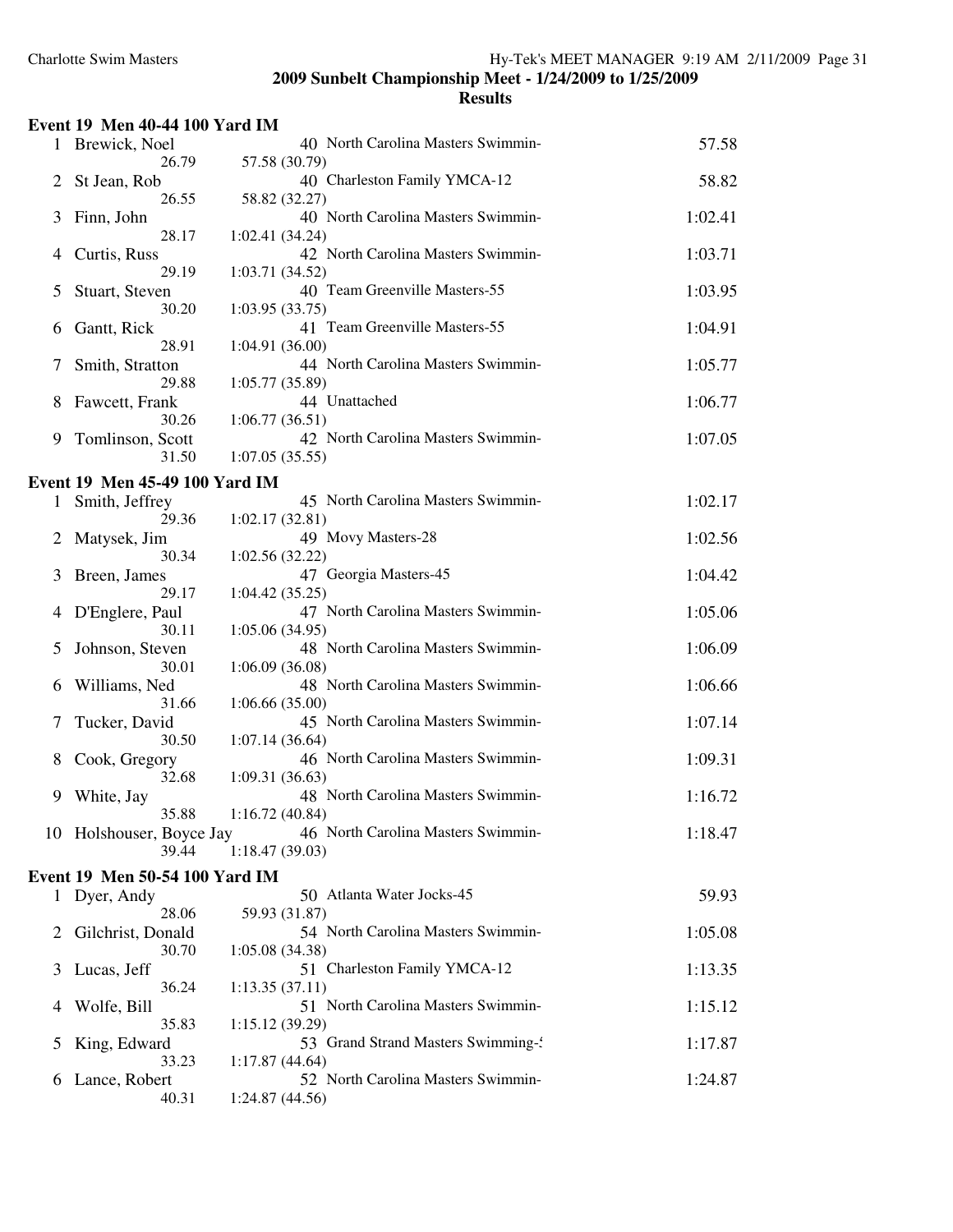|   | (Event 19 Men 50-54 100 Yard IM)        |                                                           |                                              |                         |
|---|-----------------------------------------|-----------------------------------------------------------|----------------------------------------------|-------------------------|
|   | 7 McWhorter, Will                       | 52 Unattached                                             |                                              | 1:32.94                 |
|   | 44.66<br>8 Miller, Jamie                | 1:32.94 (48.28)<br>54 Unattached                          |                                              | 1:38.91                 |
|   | 43.37                                   | 1:38.91 (55.54)                                           |                                              |                         |
|   | Event 19 Men 55-59 100 Yard IM          |                                                           |                                              |                         |
|   | 1 Long, Douglas                         | 55 Team Greenville Masters-55                             |                                              | 1:07.67                 |
|   | 31.23<br>2 Rensink, Rick                | 1:07.67(36.44)<br>56 North Carolina Masters Swimmin-      |                                              | 1:21.67                 |
|   | 37.45                                   | 1:21.67(44.22)                                            |                                              |                         |
| 3 | Stone, Jeff<br>41.10                    | 57 Team Greenville Masters-55<br>1:22.10(41.00)           |                                              | 1:22.10                 |
|   | 4 Fumi, Leonard                         | 59 North Carolina Masters Swimmin-                        |                                              | 1:42.46                 |
|   | 52.82                                   | 1:42.46(49.64)                                            |                                              |                         |
|   | Event 19 Men 60-64 100 Yard IM          |                                                           |                                              |                         |
|   | 1 Kute, Tim                             | 63 North Carolina Masters Swimmin-                        |                                              | 1:13.32                 |
|   | 34.03                                   | 1:13.32(39.29)                                            |                                              |                         |
|   | 2 Richelson, Andrew<br>38.00            | 61 North Carolina Masters Swimmin-<br>1:19.25(41.25)      |                                              | 1:19.25                 |
| 3 | Britt, James                            | 62 North Carolina Masters Swimmin-                        |                                              | 1:28.25                 |
|   | 44.01<br>4 Van Meeteren, Hans           | 1:28.25(44.24)<br>64 North Carolina Masters Swimmin-      |                                              | 1:30.13                 |
|   | 44.50                                   | 1:30.13(45.63)                                            |                                              |                         |
|   | Event 19 Men 65-69 100 Yard IM          |                                                           |                                              |                         |
|   | 1 Gadol, Louis                          | 67 North Carolina Masters Swimmin-                        |                                              | 1:23.77                 |
|   | 38.42                                   | 1:23.77(45.35)                                            |                                              |                         |
|   | 2 Fletcher, Doug<br>47.92               | 66 North Carolina Masters Swimmin-<br>1:34.87(46.95)      |                                              | 1:34.87                 |
| 3 | Wilson, Robin                           | 66 Charleston Family YMCA-12                              |                                              | 1:39.69                 |
|   | 46.33<br>4 Leen, Walter                 | 1:39.69(53.36)<br>66 Georgia Masters-45                   |                                              | 2:22.61                 |
|   | 1:06.36                                 | 2:22.61(1:16.25)                                          |                                              |                         |
|   | Event 19 Men 70-74 100 Yard IM          |                                                           |                                              |                         |
|   | 1 Robertson, William                    | 72 Team Greenville Masters-55                             |                                              | 1:29.46                 |
|   | 42.13<br>2 Morvay, Rudolf               | 1:29.46(47.33)<br>71 North Carolina Masters Swimmin-      |                                              | 1:58.90                 |
|   |                                         | 58.90 1:58.90 (1:00.00)                                   |                                              |                         |
|   | Event 19 Men 75-79 100 Yard IM          |                                                           |                                              |                         |
|   | 1 DePaul, Donald<br>1:25.92             | 75 North Carolina Masters Swimmin-<br>3:10.77(1:44.85)    |                                              | 3:10.77                 |
|   |                                         |                                                           |                                              |                         |
|   | Event 20 Mixed 18+200 Yard Medley Relay |                                                           |                                              |                         |
|   | 1 North Carolina Masters Swim           | A                                                         |                                              | 2:07.75                 |
|   | 1) Faro, Aaron M27<br>33.86             | 2) Vogel, Melissa W27<br>1:08.57(34.71)<br>1:44.28(35.71) | 3) Walker, Sarah W20<br>2:07.75(23.47)       | 4) Bear, Shelley W41    |
|   | 2 North Carolina Masters Swim           | C                                                         |                                              | 2:11.61                 |
|   | 1) Caruth, Joseph M27                   | 2) Fritchie, Karen W31                                    | 3) Fischer, Amy W22                          | 4) Mask, Jason M33      |
|   | 33.26                                   | 1:07.12(33.86)<br>1:43.36 (36.24)                         | 2:11.61(28.25)                               |                         |
|   | North Carolina Masters Swim             | A                                                         |                                              | 2:22.71                 |
|   | 1) Johnson, Steven M48<br>33.70         | 2) Fletcher, Doug M66<br>1:14.28(40.58)<br>1:47.69(33.41) | 3) Cheetham, Meredith W22<br>2:22.71 (35.02) | 4) Angermeier, Mary W24 |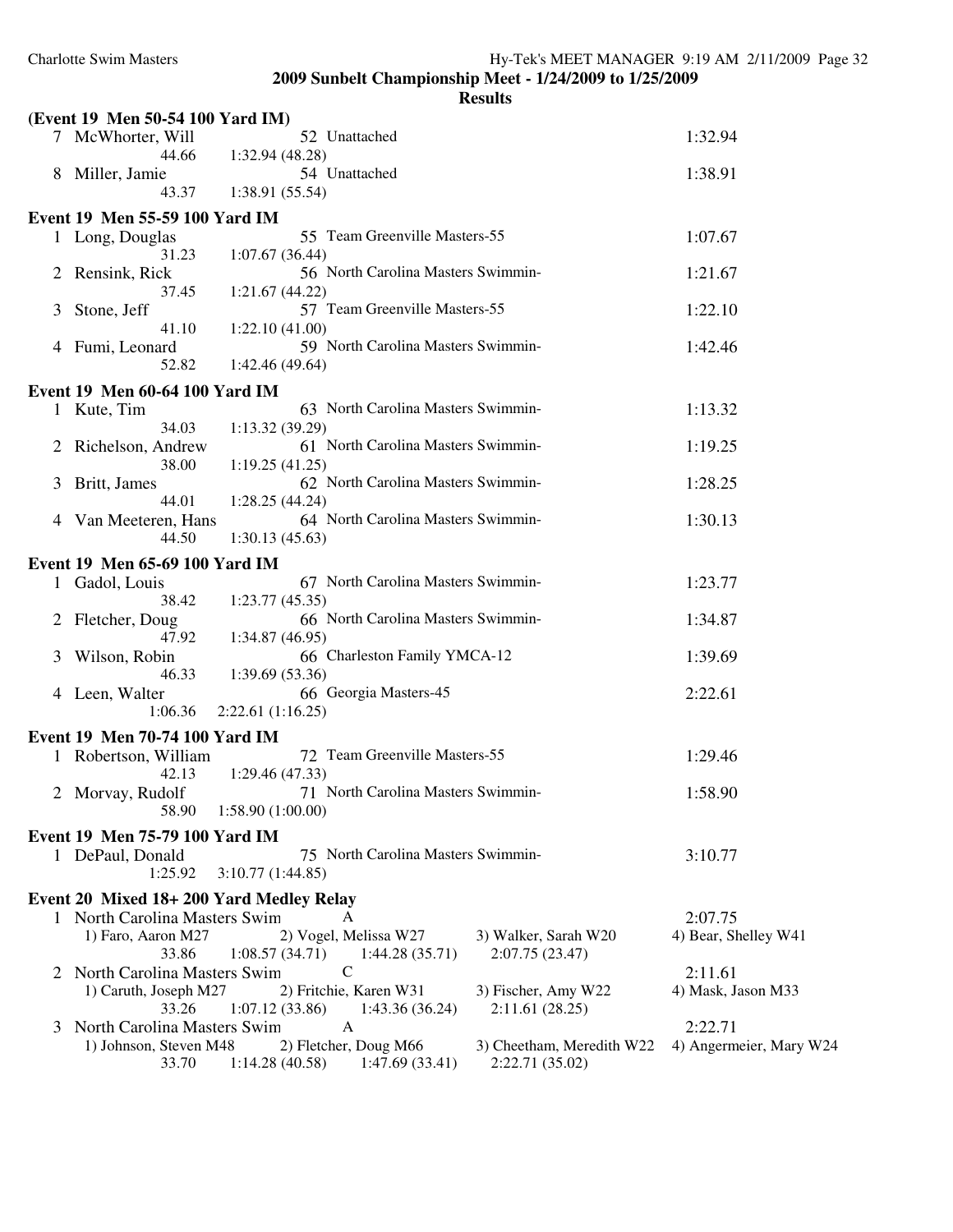|   | Event 20 Mixed 25+ 200 Yard Medley Relay                                                    |                                                                   |                             |
|---|---------------------------------------------------------------------------------------------|-------------------------------------------------------------------|-----------------------------|
|   | 1 North Carolina Masters Swim<br>B                                                          |                                                                   | 1:57.29                     |
|   | 1) Miller, Christopher M27 2) Parr, Derek M34<br>33.37<br>$1:04.90(31.53)$ $1:29.31(24.41)$ | 3) Proud, Jessica W27<br>1:57.29(27.98)                           | 4) Williams, Heidi W39      |
|   | 2 North Carolina Masters Swim<br>$\mathsf{A}$                                               |                                                                   | 1:58.41                     |
|   | 1) Squires, Jacob M27<br>2) Lawrence, Kari W27                                              | 3) Bathazi, Istvan M30                                            | 4) Potochnik, Sarah W25     |
|   | $1:04.42(35.53)$ $1:28.46(24.04)$<br>28.89                                                  | 1:58.41(29.95)                                                    |                             |
|   | 3 North Carolina Masters Swim<br>B                                                          |                                                                   | 2:04.11                     |
|   | 1) Braun, Erika W36<br>2) Holshouser, Boyce Jay M46 3) Su, Billy M34                        |                                                                   | 4) Hawley, Kate W28         |
|   | $1:04.45(35.01)$ $1:32.93(28.48)$<br>29.44                                                  | 2:04.11(31.18)                                                    |                             |
|   | 4 Team Greenville Masters-55<br>$\mathbf{A}$                                                |                                                                   | 2:08.83                     |
|   | 1) Long, Douglas M55<br>2) Stuart, Steven M40                                               | 3) Mendez, Katie W25                                              | 4) Long, Ashley W27         |
|   | $1:03.99(32.28)$ $1:39.00(35.01)$<br>31.71                                                  | 2:08.83(29.83)                                                    |                             |
|   | 5 North Carolina Masters Swim<br>$\mathbf{A}$                                               |                                                                   | 2:09.48                     |
|   | 1) Higgins, Nicole W25<br>2) Fisher, Barbie W49                                             | 3) Arnholt, Alan M45                                              | 4) Miller, Richard M54      |
|   | $1:08.05(34.40)$ $1:42.85(34.80)$<br>33.65                                                  | 2:09.48(26.63)                                                    |                             |
|   | $\mathbf{A}$<br>7 North Carolina Masters Swim                                               |                                                                   | 2:35.43                     |
|   | 1) Hovey, Mary Anna W65 2) Eudailey, Joshua M26                                             | 3) Davis, Matthew M36                                             | 4) Kennedy, Katie W30       |
|   | $1:32.15(41.14)$ $2:01.77(29.62)$<br>51.01                                                  | 2:35.43(33.66)                                                    |                             |
|   | $\mathbf{A}$<br>Wilmington-13                                                               |                                                                   | X1:58.38                    |
|   | 1) Pletcher, Todd M38 2) Vierling, Eric M30                                                 | 3) Carmine, Jay M31                                               | 4) Uhl, Alicia W32          |
|   | $1:04.00(35.30)$ $1:32.26(28.26)$<br>28.70<br>B                                             | 1:58.38(26.12)                                                    |                             |
|   | North Carolina Masters Swim<br>2) Holbrook, Russell M57                                     |                                                                   | X2:15.71                    |
|   | 1) Koontz, Lani W26<br>$1:10.98(37.72)$ $1:44.57(33.59)$<br>33.26                           | 3) Nino-Acosta, Hernan M32 4) Blake, Thomas M40<br>2:15.71(31.14) |                             |
|   |                                                                                             |                                                                   |                             |
|   | Event 20 Mixed 35+ 200 Yard Medley Relay                                                    |                                                                   |                             |
|   | 1 North Carolina Masters Swim<br>A                                                          |                                                                   | 1:54.20                     |
|   | 1) Lane, Will M37<br>2) Lane, Tanya W37 3) Holland, Amy W37                                 |                                                                   | 4) Parrish, Christopher M38 |
|   | 26.15<br>58.52 (32.37) 1:26.65 (28.13) 1:54.20 (27.55)                                      |                                                                   |                             |
|   | 2 North Carolina Masters Swim<br>D                                                          |                                                                   | 2:02.23                     |
|   | 1) Gillman, Regina W43<br>2) Butcher, Rob M36<br>36.40<br>$51.73(15.33)$ $1:29.57(37.84)$   | 3) Andersen, Morten M38<br>2:02.23(32.66)                         | 4) Roberts, Connie W41      |
|   | $\mathbf{A}$<br>3 North Carolina Masters Swim                                               |                                                                   | 2:03.81                     |
|   | 1) Alston, Anne W40<br>2) Curtis, Russ M42                                                  | 3) Wolfe, Bill M51                                                | 4) Battle, Ruth W46         |
|   | $1:07.31(32.20)$ $1:37.14(29.83)$<br>35.11                                                  | 2:03.81(26.67)                                                    |                             |
|   | $\mathbf{A}$<br>4 Charleston Family YMCA-12                                                 |                                                                   | 2:17.26                     |
|   | 1) Hamilton, April W41<br>2) St Jean, Rebecca W38                                           | 3) St Jean, Rob M40                                               | 4) Wilson, Robin M66        |
|   | 27.84 1:11.33 (43.49) 1:45.70 (34.37) 2:17.26 (31.56)                                       |                                                                   |                             |
|   | B<br><b>Team Greenville Masters-55</b>                                                      |                                                                   | 2:38.57                     |
|   | 2) Stone, Jeff M57<br>1) Williamson, Cile W53                                               | 3) Gantt, Rick M41                                                | 4) Wingerter, Pamela W64    |
|   | 1:36.03(38.12)<br>57.91<br>2:03.65(27.62)                                                   | 2:38.57 (34.92)                                                   |                             |
|   | Event 20 Mixed 45+ 200 Yard Medley Relay                                                    |                                                                   |                             |
|   | 1 Charleston Family YMCA-12<br>В                                                            |                                                                   | 2:26.49                     |
|   | 1) Turnbull, David M55<br>2) Lucas, Jeff M51                                                | 3) Adams, Martita W50                                             | 4) Self, Tracy W53          |
|   | 34.02<br>1:15.97(41.95)<br>1:49.42(33.45)                                                   | 2:26.49 (37.07)                                                   |                             |
|   | A<br>2 North Carolina Masters Swim                                                          |                                                                   | 2:52.31                     |
|   | 2) Van Meeteren, Greta W62<br>1) Doyle, G. Mark M49                                         | 3) Van Meeteren, Hans M64                                         | 4) Klotz, Camille W63       |
|   | 2:00.98(43.71)<br>30.05<br>1:17.27(47.22)                                                   | 2:52.31(51.33)                                                    |                             |
|   | Event 21 Women 18-24 50 Yard Butterfly                                                      |                                                                   |                             |
|   | 23 North Carolina Masters Swimmin-<br>1 Allen, Kristen                                      |                                                                   | 28.81                       |
| 2 | 20 North Carolina Masters Swimmin-<br>Walker, Sarah                                         |                                                                   | 31.73                       |
| 3 | Cheetham, Meredith<br>22 North Carolina Masters Swimmin-                                    |                                                                   | 32.00                       |
| 4 | Fischer, Amy<br>22 North Carolina Masters Swimmin-                                          |                                                                   | 35.11                       |
|   |                                                                                             |                                                                   |                             |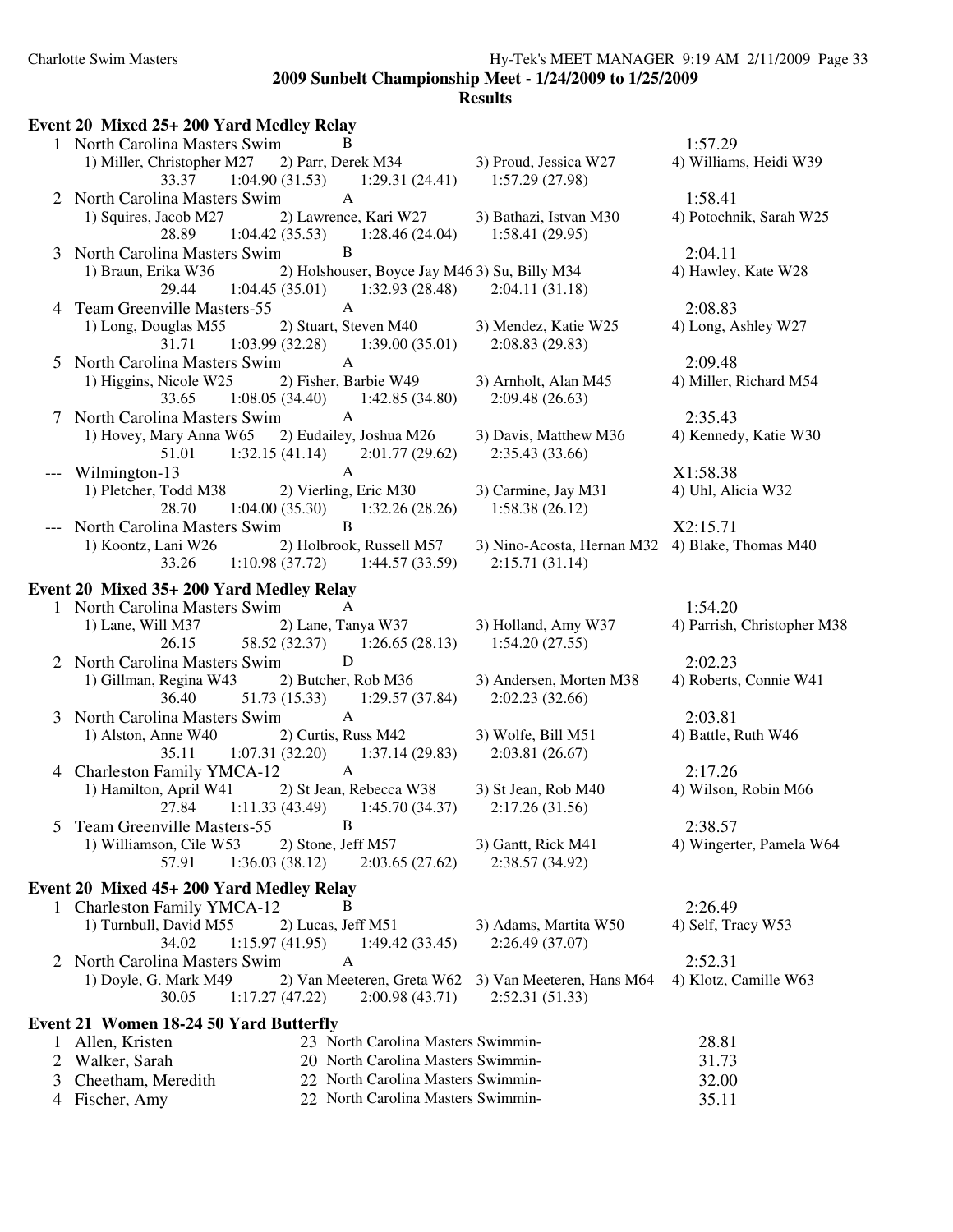| Event 21 Women 25-29 50 Yard Butterfly    |                                    |         |
|-------------------------------------------|------------------------------------|---------|
| 1 Lawrence, Kari                          | 27 North Carolina Masters Swimmin- | 29.49   |
| 2 Higgins, Nicole                         | 25 North Carolina Masters Swimmin- | 30.87   |
| 3 Russo, Claire                           | 25 North Carolina Masters Swimmin- | 31.21   |
| 4 Proud, Jessica                          | 27 North Carolina Masters Swimmin- | 32.63   |
| 5 Koontz, Lani                            | 26 North Carolina Masters Swimmin- | 41.18   |
| Event 21 Women 30-34 50 Yard Butterfly    |                                    |         |
| 1 Caldas, Hannah                          | 31 North Carolina Masters Swimmin- | 28.91   |
| Event 21 Women 35-39 50 Yard Butterfly    |                                    |         |
| 1 Braun, Erika                            | 36 North Carolina Masters Swimmin- | 27.91   |
| 2 Holland, Amy                            | 37 North Carolina Masters Swimmin- | 28.99   |
| 3 Williams, Heidi                         | 39 North Carolina Masters Swimmin- | 30.64   |
| 4 St Jean, Rebecca                        | 38 Charleston Family YMCA-12       | 34.71   |
| Event 21 Women 40-44 50 Yard Butterfly    |                                    |         |
| 1 Bear, Shelley                           | 41 North Carolina Masters Swimmin- | 34.42   |
| Event 21 Women 45-49 50 Yard Butterfly    |                                    |         |
| 1 Fisher, Barbie                          | 49 North Carolina Masters Swimmin- | 35.20   |
| 2 Roeth, Cynthia                          | 47 North Carolina Masters Swimmin- | 40.77   |
| 3 Fahnline, Kathryn                       | 45 Team Greenville Masters-55      | 44.07   |
| Event 21 Women 50-54 50 Yard Butterfly    |                                    |         |
| 1 Adams, Martita                          | 50 Charleston Family YMCA-12       | 33.94   |
| 2 Ruebel, Deb                             | 52 North Carolina Masters Swimmin- | 44.53   |
| 3 Williamson, Cile                        | 53 Team Greenville Masters-55      | 1:00.62 |
|                                           |                                    |         |
|                                           |                                    |         |
| Event 21 Women 55-59 50 Yard Butterfly    |                                    |         |
| 1 Casey, Peg                              | 56 North Carolina Masters Swimmin- | 35.05   |
| Event 21 Women 60-64 50 Yard Butterfly    |                                    |         |
| 1 Wingerter, Pamela                       | 64 Team Greenville Masters-55      | 43.42   |
| Event 21 Women 80-84 50 Yard Butterfly    |                                    |         |
| 1 Derr, Carolyn                           | 80 North Carolina Masters Swimmin- | 1:22.36 |
| Event 22 Men 18-24 50 Yard Butterfly      |                                    |         |
| 1 Moran, Brian                            | 22 Unattached                      | 24.11   |
| Thompson, Jeff<br>2                       | 24 North Carolina Masters Swimmin- | 27.07   |
|                                           |                                    |         |
| Event 22 Men 25-29 50 Yard Butterfly<br>1 | 27 North Carolina Masters Swimmin- | 23.94   |
| Miller, Christopher<br>2                  | 27 North Carolina Masters Swimmin- | 24.61   |
| Squires, Jacob<br>3                       | 27 Georgia Masters-45              | 24.77   |
| Joyce, Sean<br>4                          | 25 North Carolina Masters Swimmin- | 25.24   |
| Gentile, Anthony<br>5<br>Bowker, Chris    | 25 North Carolina Masters Swimmin- | 25.47   |
| Black, Kevin<br>6                         | 25 North Carolina Masters Swimmin- | 26.20   |
| Houck, Andrew<br>7                        | 28 North Carolina Masters Swimmin- | 26.49   |
| Faro, Aaron<br>8                          | 27 North Carolina Masters Swimmin- | 27.43   |
| Mikrut, Joel<br>9                         | 26 North Carolina Masters Swimmin- | 29.05   |
| Eudailey, Joshua<br>10                    | 26 North Carolina Masters Swimmin- | 37.90   |
| Shue, Billy<br>11                         | 25 North Carolina Masters Swimmin- | 53.71   |
| Event 22 Men 30-34 50 Yard Butterfly      |                                    |         |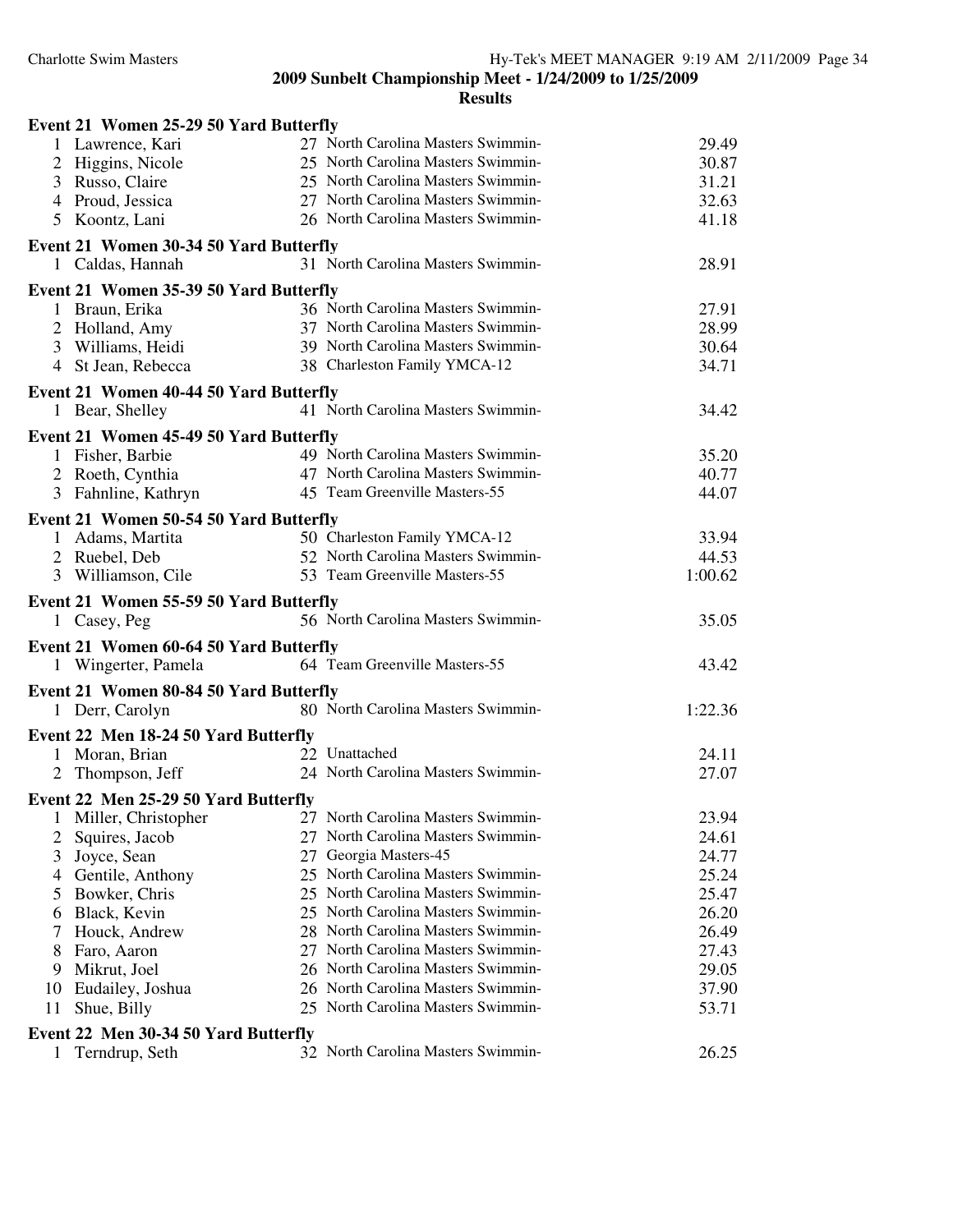|                   | (Event 22 Men 30-34 50 Yard Butterfly) |                                    |                |
|-------------------|----------------------------------------|------------------------------------|----------------|
|                   | 2 Green, Marcus                        | 33 North Carolina Masters Swimmin- | 27.56          |
| 3                 | Ferris, Michael                        | 31 North Carolina Masters Swimmin- | 27.58          |
| 4                 | Parr, Derek                            | 34 North Carolina Masters Swimmin- | 28.67          |
| 5<br>Su, Billy    |                                        | 34 North Carolina Masters Swimmin- | 28.97          |
| 6                 | Vierling, Eric                         | 30 Wilmington-13                   | 29.17          |
| $\tau$            | Mask, Jason                            | 33 North Carolina Masters Swimmin- | 30.14          |
| 8                 | Nino-Acosta, Hernan                    | 32 North Carolina Masters Swimmin- | 33.13          |
| 9                 | Midgett, Todd                          | 31 Wilmington-13                   | 35.69          |
|                   | Event 22 Men 35-39 50 Yard Butterfly   |                                    |                |
| 1                 | Lane, Will                             | 37 North Carolina Masters Swimmin- | 24.14          |
| $\overline{2}$    | Murray, Jeff                           | 39 North Carolina Masters Swimmin- | 24.21          |
| 3                 | Pletcher, Todd                         | 38 Wilmington-13                   | 24.65          |
| 4                 | Butcher, Rob                           | 36 North Carolina Masters Swimmin- | 25.91          |
| 5                 | Harper, Gregory                        | 36 North Carolina Masters Swimmin- | 26.21          |
| 6                 | Hunter, Ralph                          | 39 North Carolina Masters Swimmin- | 26.30          |
| 7                 | Robling, Steve                         | 38 North Carolina Masters Swimmin- | 26.64          |
| 8                 | Davis, Matthew                         | 36 North Carolina Masters Swimmin- | 31.23          |
| 9                 | Parrish, Christopher                   | 38 North Carolina Masters Swimmin- | 33.50          |
|                   | Event 22 Men 40-44 50 Yard Butterfly   |                                    |                |
|                   | 1 Brewick, Noel                        | 40 North Carolina Masters Swimmin- | 24.63          |
| $\overline{2}$    | Schultz, Norman                        | 43 North Carolina Masters Swimmin- | 25.50          |
| 3                 | Finn, John                             | 40 North Carolina Masters Swimmin- | 25.80          |
| 4                 | St Jean, Rob                           | 40 Charleston Family YMCA-12       | 25.85          |
| 5                 | Curtis, Russ                           | 42 North Carolina Masters Swimmin- | 26.38          |
| 6                 | Gantt, Rick                            | 41 Team Greenville Masters-55      | 27.18          |
| $\tau$            | Fawcett, Frank                         | 44 Unattached                      | 27.73          |
|                   | 8 Perers, Peter                        | 42 North Carolina Masters Swimmin- | 28.79          |
| 9                 | Dudley, Thomas                         | 42 Team Greenville Masters-55      | 29.84          |
|                   | Event 22 Men 45-49 50 Yard Butterfly   |                                    |                |
| 1                 | Smith, Jeffrey                         | 45 North Carolina Masters Swimmin- | 27.19          |
| $\overline{2}$    | D'Englere, Paul                        | 47 North Carolina Masters Swimmin- | 28.74          |
| 3                 | Doyle, G. Mark                         | 49 North Carolina Masters Swimmin- | 28.77          |
| 4                 | Dickerman, Dwight                      | 47 North Carolina Masters Swimmin- | 29.05          |
| 5                 | Turpin, Tom                            | 47 Nemsnems                        | 31.30          |
| 6                 | White, Jay                             | 48 North Carolina Masters Swimmin- | 33.22          |
|                   | 7 Ericson, David A                     | 47 Unattached                      | 33.68          |
| --- Haller, Fritz |                                        | 49 Unattached                      | DQ             |
|                   | Event 22 Men 50-54 50 Yard Butterfly   |                                    |                |
|                   | 1 Phillips, John M                     | 51 North Carolina Masters Swimmin- | 26.84          |
|                   | 2 Gilchrist, Donald                    | 54 North Carolina Masters Swimmin- | 27.23          |
| 3                 | Lucas, Jeff                            | 51 Charleston Family YMCA-12       | 31.77          |
|                   | 4 King, Edward                         | 53 Grand Strand Masters Swimming-  | 32.64          |
| 5                 | Miller, Jamie                          | 54 Unattached                      | 42.34          |
|                   |                                        |                                    |                |
|                   | Event 22 Men 55-59 50 Yard Butterfly   | 59 North Carolina Masters Swimmin- |                |
| L                 | Sesler, Richard                        | 59 Unattached                      | 30.25<br>39.14 |
|                   | 2 Conover, Steven                      |                                    |                |
|                   | Event 22 Men 60-64 50 Yard Butterfly   |                                    |                |
| $\mathbf{1}$      | Zeigler, John                          | 63 Georgia Masters-45              | 36.48          |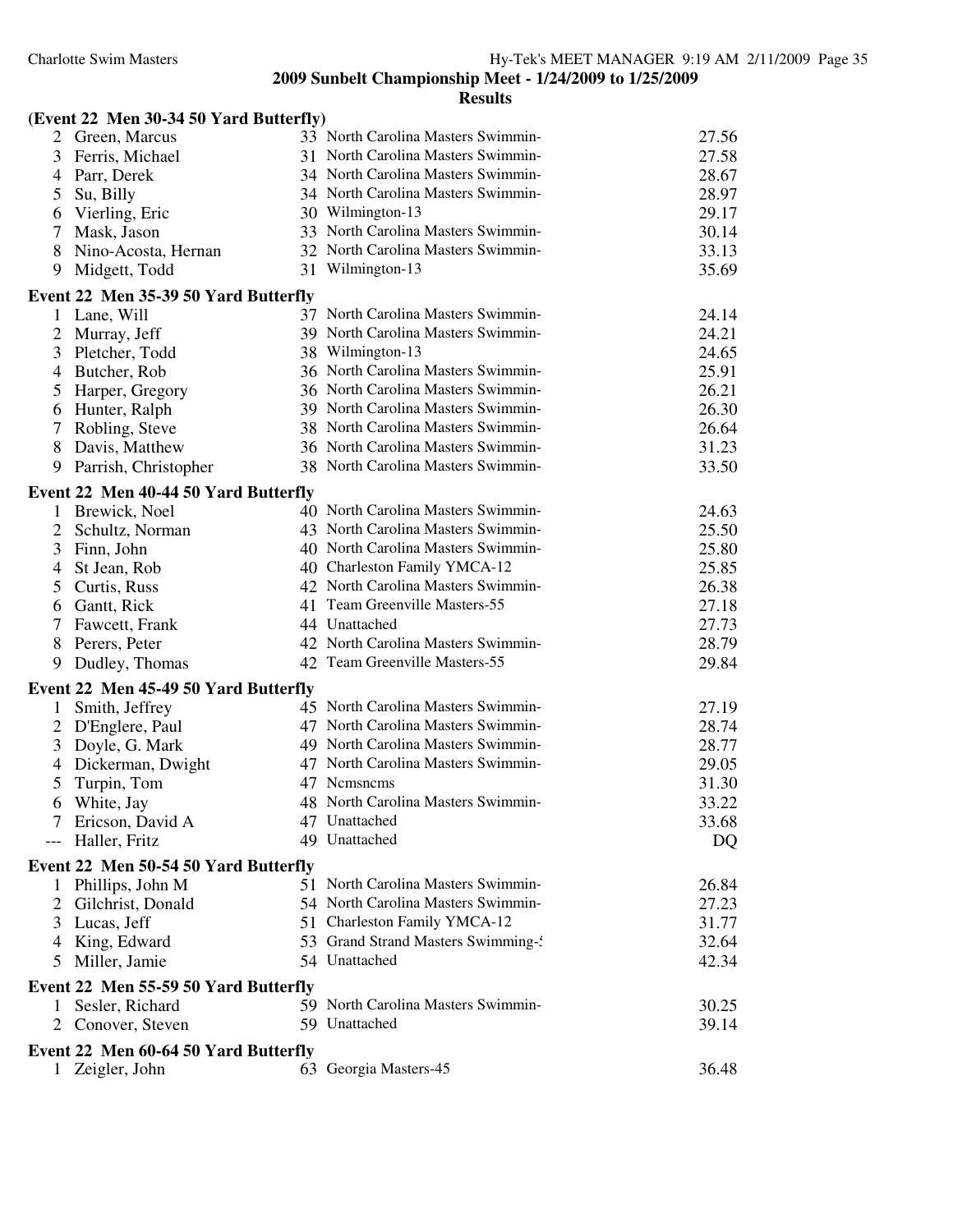| (Event 22 Men 60-64 50 Yard Butterfly)                                 |         |
|------------------------------------------------------------------------|---------|
| 62 North Carolina Masters Swimmin-<br>2 Calandro, James                | 38.58   |
| 64 North Carolina Masters Swimmin-<br>3 Van Meeteren, Hans             | 43.07   |
| Event 22 Men 65-69 50 Yard Butterfly                                   |         |
| 65 North Carolina Masters Swimmin-<br>1 White, Bernard                 | 31.00   |
| 66 Charleston Family YMCA-12<br>2 Wilson, Robin                        | 39.74   |
| Event 22 Men 70-74 50 Yard Butterfly                                   |         |
| 72 Team Greenville Masters-55<br>1 Robertson, William                  | 39.73   |
|                                                                        |         |
| Event 22 Men 75-79 50 Yard Butterfly                                   |         |
| 75 North Carolina Masters Swimmin-<br>1 DePaul, Donald                 | 1:25.89 |
| <b>Event 23 Women 18-24 200 Yard IM</b>                                |         |
| 20 North Carolina Masters Swimmin-<br>1 Walker, Sarah                  | 2:32.98 |
| $1:11.82(38.80)$ $1:56.07(44.25)$<br>33.02<br>2:32.98 (36.91)          |         |
| 24 North Carolina Masters Swimmin-<br>Carter, Jamie<br>$\overline{2}$  | 2:33.67 |
| 34.25<br>$1:14.60(40.35)$ $1:55.71(41.11)$<br>2:33.67 (37.96)          |         |
| 22 North Carolina Masters Swimmin-<br>Fischer, Amy<br>3                | 2:54.03 |
| 37.15<br>$1:23.54(46.39)$ $2:12.87(49.33)$<br>2:54.03(41.16)           |         |
| 24 North Carolina Masters Swimmin-<br>Angermeier, Mary<br>4            | 2:59.72 |
| 2:18.88(50.66)<br>39.91<br>1:28.22(48.31)<br>2:59.72(40.84)            |         |
| Event 23 Women 25-29 200 Yard IM                                       |         |
| 27 North Carolina Masters Swimmin-<br>1 Lawrence, Kari                 | 2:28.64 |
| 1:09.34(38.18)<br>2:28.64(35.66)<br>31.16<br>1:52.98(43.64)            |         |
| Event 23 Women 30-34 200 Yard IM                                       |         |
| 31 North Carolina Masters Swimmin-<br>1 Fritchie, Karen                | 2:24.52 |
| 1:10.77(38.49)<br>1:51.42(40.65)<br>32.28<br>2:24.52(33.10)            |         |
|                                                                        |         |
| Event 23 Women 35-39 200 Yard IM<br>37 North Carolina Masters Swimmin- |         |
| 1 Lane, Tanya                                                          | 2:18.76 |
| 29.79<br>1:04.27(34.48)<br>1:44.59(40.32)<br>2:18.76(34.17)            |         |
| Event 23 Women 40-44 200 Yard IM                                       |         |
| 43 North Carolina Masters Swimmin-<br>1 Gillman, Regina                | 2:40.41 |
| 35.47<br>1:16.06(40.59)<br>2:01.46(45.40)<br>2:40.41 (38.95)           |         |
| 41 North Carolina Masters Swimmin-<br>Bear, Shelley<br>2               | 2:46.42 |
| 36.16<br>2:06.61(46.87)<br>1:19.74(43.58)<br>2:46.42(39.81)            |         |
| 41 North Carolina Masters Swimmin-<br>3 Roberts, Connie                | 3:03.60 |
| $1:31.69(49.32)$ $2:24.31(52.62)$ $3:03.60(39.29)$<br>42.37            |         |
| 41 Charleston Family YMCA-12<br>4 Hamilton, April                      | 3:08.78 |
| 2:27.92(56.95)<br>40.60<br>1:30.97(50.37)<br>3:08.78(40.86)            |         |
| <b>Event 23 Women 45-49 200 Yard IM</b>                                |         |
| 45 North Carolina Masters Swimmin-<br>1 Dore, Mary                     | 2:40.77 |
| 34.72<br>1:16.68(41.96)<br>2:04.83(48.15)<br>2:40.77 (35.94)           |         |
| Event 23 Women 50-54 200 Yard IM                                       |         |
| 51 North Carolina Masters Swimmin-<br>Goggin, Eimear<br>1              | 3:03.45 |
| 39.57<br>2:21.34 (54.97)<br>1:26.37(46.80)<br>3:03.45(42.11)           |         |
| 54 Ncmsunat<br>Smith, Alison<br>2                                      | 3:40.22 |
|                                                                        |         |
| 2:55.50(1:04.73)<br>3:40.22(44.72)<br>50.03<br>1:50.77(1:00.74)        |         |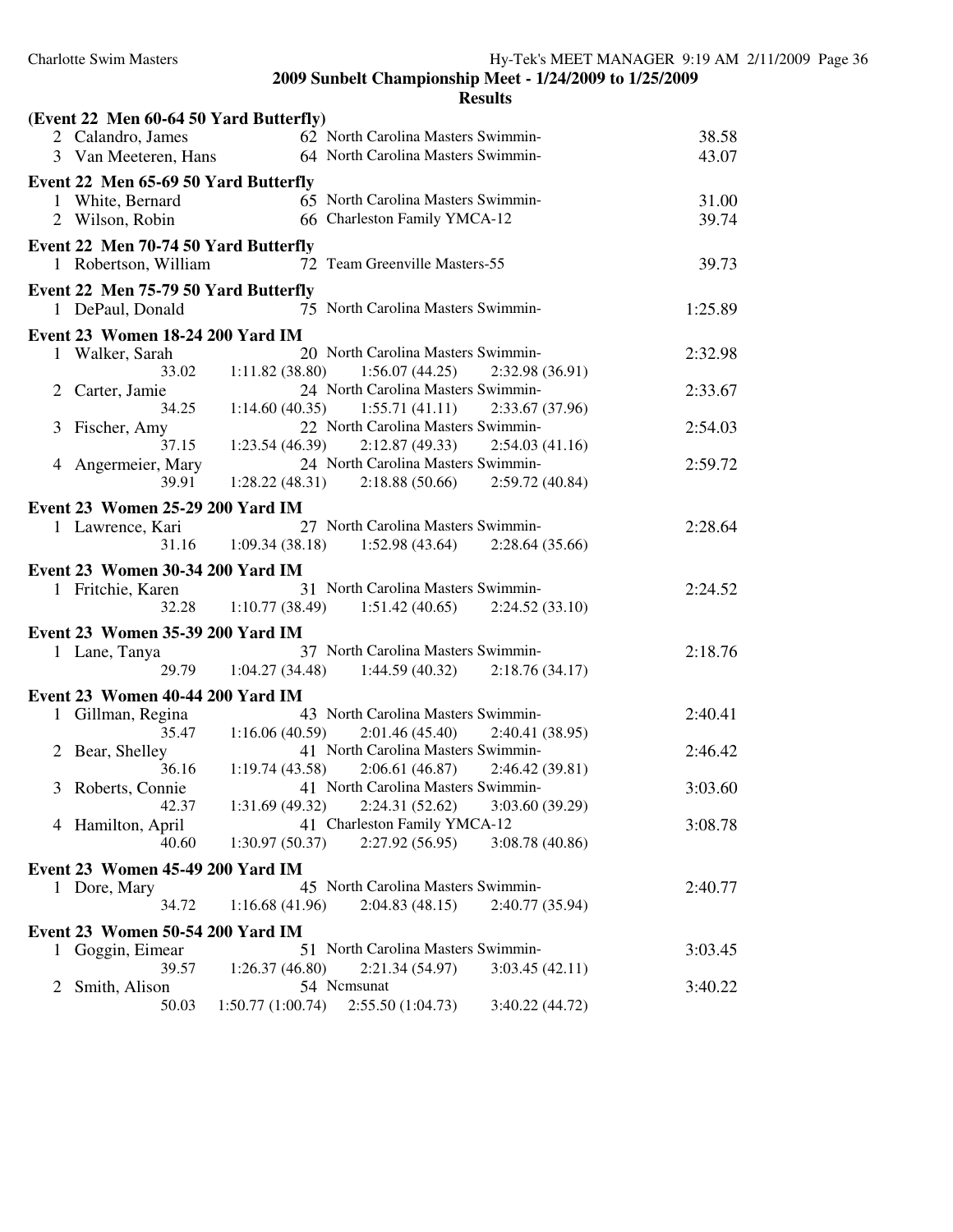|   | Event 23 Women 55-59 200 Yard IM      |                |                                                     |                 |         |
|---|---------------------------------------|----------------|-----------------------------------------------------|-----------------|---------|
|   | 1 Rogers, Jennie                      |                | 56 North Carolina Masters Swimmin-                  |                 | 3:14.41 |
|   |                                       |                | $45.02 \qquad 1:31.79(46.77) \qquad 2:30.21(58.42)$ | 3:14.41(44.20)  |         |
|   | <b>Event 24 Men 18-24 200 Yard IM</b> |                |                                                     |                 |         |
|   | 1 Wisthoff, Matthew                   |                | 23 Wilmington-13                                    |                 | 2:08.46 |
|   |                                       |                | 26.71 58.95 (32.24) 1:38.26 (39.31) 2:08.46 (30.20) |                 |         |
|   |                                       |                |                                                     |                 |         |
|   | Event 24 Men 25-29 200 Yard IM        |                |                                                     |                 |         |
|   | 1 Bowker, Chris                       |                | 25 North Carolina Masters Swimmin-                  |                 | 2:10.23 |
|   | 26.53                                 |                | $1:00.18(33.65)$ $1:40.26(40.08)$ $2:10.23(29.97)$  |                 |         |
|   | Event 24 Men 30-34 200 Yard IM        |                |                                                     |                 |         |
|   | 1 Carmine, Jay                        |                | 31 Wilmington-13                                    |                 | 2:13.90 |
|   | 29.99                                 | 1:04.79(34.80) | 1:43.52(38.73)                                      | 2:13.90(30.38)  |         |
|   | 2 Nino-Acosta, Hernan                 |                | 32 North Carolina Masters Swimmin-                  |                 | 2:51.95 |
|   | 35.19                                 |                | $1:20.38(45.19)$ $2:10.46(50.08)$                   | 2:51.95(41.49)  |         |
|   | Event 24 Men 35-39 200 Yard IM        |                |                                                     |                 |         |
|   | 1 Andersen, Morten                    |                | 38 North Carolina Masters Swimmin-                  |                 | 2:05.92 |
|   | 25.88                                 |                | 58.64 (32.76) 1:35.51 (36.87) 2:05.92 (30.41)       |                 |         |
|   |                                       |                | 38 North Carolina Masters Swimmin-                  |                 | 2:48.07 |
|   | 2 Parrish, Christopher<br>36.11       |                | $1:23.61(47.50)$ $2:11.06(47.45)$ $2:48.07(37.01)$  |                 |         |
|   |                                       |                |                                                     |                 |         |
|   | Event 24 Men 40-44 200 Yard IM        |                |                                                     |                 |         |
|   | 1 Pistorio, Anthony                   |                | 43 North Carolina Masters Swimmin-                  |                 | 2:10.23 |
|   | 27.39                                 |                | $1:00.06(32.67)$ $1:38.99(38.93)$ $2:10.23(31.24)$  |                 |         |
|   | 2 Schultz, Norman                     |                | 43 North Carolina Masters Swimmin-                  |                 | 2:11.79 |
|   | 28.45                                 |                | $1:03.57(35.12)$ $1:41.78(38.21)$ $2:11.79(30.01)$  |                 |         |
| 3 | Hilgen, Thomas                        |                | 44 North Carolina Masters Swimmin-                  |                 | 2:16.30 |
|   | 29.91                                 |                | $1:05.00(35.09)$ $1:44.56(39.56)$ $2:16.30(31.74)$  |                 |         |
|   | 4 Smith, Stratton                     |                | 44 North Carolina Masters Swimmin-                  |                 | 2:25.68 |
|   | 30.04                                 |                | $1:05.02(34.98)$ $1:50.13(45.11)$ $2:25.68(35.55)$  |                 |         |
|   | 5 Jewett, Russell                     |                | 42 North Carolina Masters Swimmin-                  |                 | 2:34.26 |
|   | 31.89                                 |                | $1:12.44(40.55)$ $1:58.43(45.99)$ $2:34.26(35.83)$  |                 |         |
|   | 6 Blake, Thomas                       |                | 40 North Carolina Masters Swimmin-                  |                 | 2:34.64 |
|   | 30.95                                 |                | 1:12.06 (41.11) 1:59.15 (47.09) 2:34.64 (35.49)     |                 |         |
|   | Event 24 Men 45-49 200 Yard IM        |                |                                                     |                 |         |
|   | 1 Matysek, Jim                        |                | 49 Movy Masters-28                                  |                 | 2:15.60 |
|   | 30.33                                 |                | $1:06.15(35.82)$ $1:43.71(37.56)$ $2:15.60(31.89)$  |                 |         |
|   | 2 D'Englere, Paul                     |                | 47 North Carolina Masters Swimmin-                  |                 | 2:23.52 |
|   | 30.23                                 | 1:06.20(35.97) | 1:49.29(43.09)                                      | 2:23.52 (34.23) |         |
| 3 | Hartley, Larry                        |                | 49 North Carolina Masters Swimmin-                  |                 | 2:31.12 |
|   | 32.82                                 | 1:12.80(39.98) | 1:57.78(44.98)                                      | 2:31.12 (33.34) |         |
| 4 | Cook, Gregory                         |                | 46 North Carolina Masters Swimmin-                  |                 | 2:31.36 |
|   | 31.63                                 | 1:10.64(39.01) | 1:55.60(44.96)                                      | 2:31.36 (35.76) |         |
| 5 | Arnholt, Alan                         |                | 45 North Carolina Masters Swimmin-                  |                 | 2:33.63 |
|   | 31.44                                 | 1:11.75(40.31) | 1:57.52(45.77)                                      | 2:33.63(36.11)  |         |
|   |                                       |                |                                                     |                 |         |
|   | Event 24 Men 50-54 200 Yard IM        |                | 50 Atlanta Water Jocks-45                           |                 |         |
|   | 1 Dyer, Andy                          |                |                                                     |                 | 2:13.86 |
|   | 29.33                                 | 1:04.07(34.74) | 1:42.55(38.48)                                      | 2:13.86 (31.31) |         |
| 2 | Gilchrist, Donald                     |                | 54 North Carolina Masters Swimmin-                  |                 | 2:15.08 |
|   | 29.03                                 | 1:04.23(35.20) | 1:44.15(39.92)                                      | 2:15.08(30.93)  |         |
| 3 | Lance, Robert                         |                | 52 North Carolina Masters Swimmin-                  |                 | 3:00.97 |
|   | 39.67                                 | 1:27.03(47.36) | 2:22.60(55.57)                                      | 3:00.97 (38.37) |         |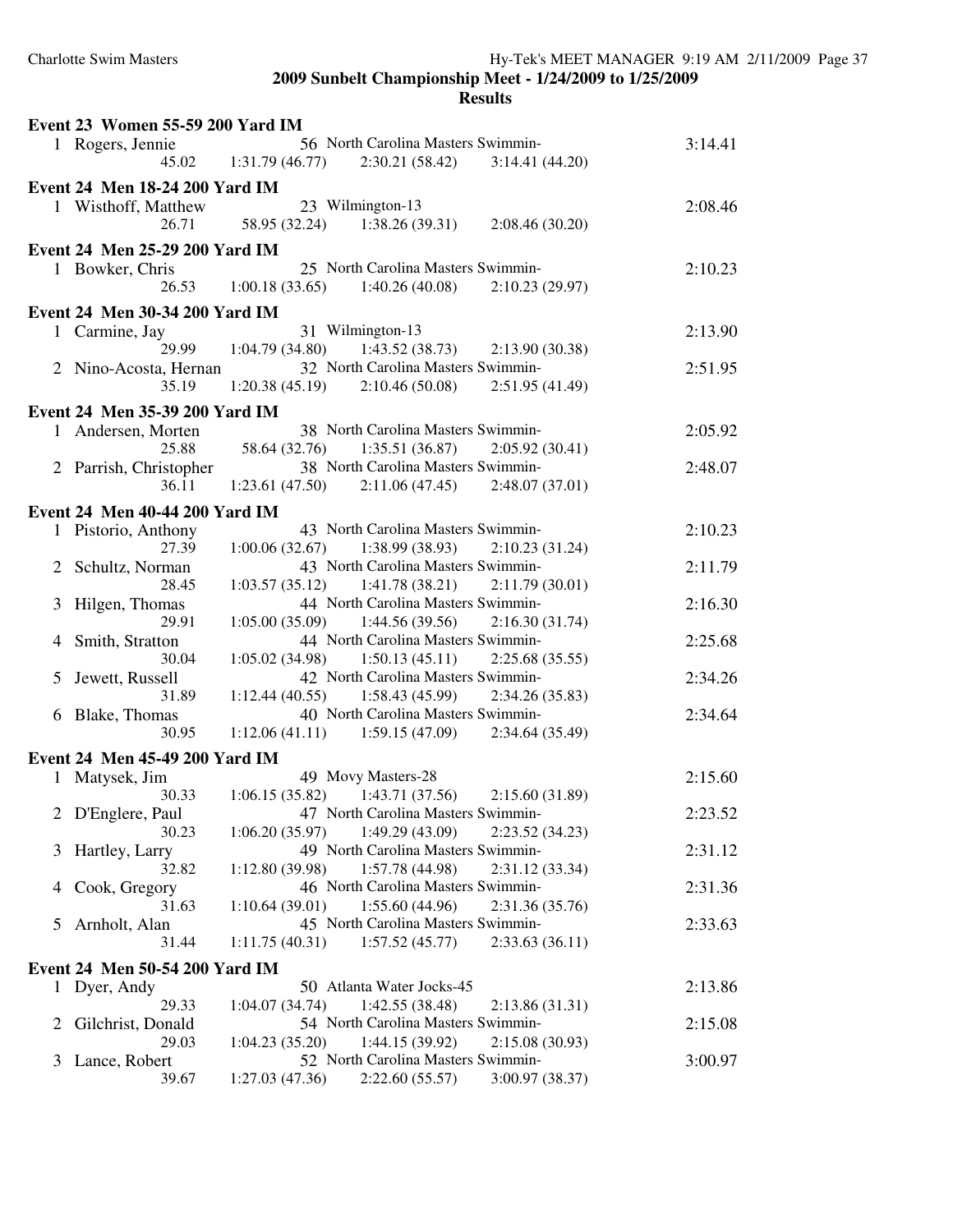| Event 24 Men 55-59 200 Yard IM          |                                                         |         |
|-----------------------------------------|---------------------------------------------------------|---------|
| 1 Boder, Robert                         | 57 Charleston Family YMCA-12                            | 3:02.01 |
| 43.73                                   | 1:31.86(48.13)<br>2:21.40 (49.54)<br>3:02.01(40.61)     |         |
| 2 Conover, Steven                       | 59 Unattached                                           | 3:08.72 |
| 39.90                                   | 1:28.67(48.77)<br>2:27.86(59.19)<br>3:08.72(40.86)      |         |
| Event 24 Men 60-64 200 Yard IM          |                                                         |         |
| 1 Kute, Tim                             | 63 North Carolina Masters Swimmin-                      | 2:47.64 |
| 36.26                                   | 2:07.32(51.44)<br>1:15.88(39.62)<br>2:47.64 (40.32)     |         |
| 2<br>Zeigler, John                      | 63 Georgia Masters-45                                   | 3:05.07 |
| 39.56                                   | 2:20.70(49.44)<br>1:31.26(51.70)<br>3:05.07(44.37)      |         |
| 3<br>Van Meeteren, Hans                 | 64 North Carolina Masters Swimmin-                      | 3:26.65 |
| 49.38                                   | 1:44.63(55.25)<br>2:37.60(52.97)<br>3:26.65(49.05)      |         |
| Event 24 Men 65-69 200 Yard IM          |                                                         |         |
| 1 Wilson, Robin                         | 66 Charleston Family YMCA-12                            | 3:38.24 |
| 44.44                                   | 1:46.18 (1:01.74)<br>2:54.23(1:08.05)<br>3:38.24(44.01) |         |
| Event 24 Men 70-74 200 Yard IM          |                                                         |         |
| --- Robertson, William                  | 72 Team Greenville Masters-55                           | DQ      |
| 49.79                                   | 1:52.12(1:02.33)<br>2:50.52(58.40)<br>DQ(1:03.31)       |         |
|                                         |                                                         |         |
| Event 24 Men 75-79 200 Yard IM          |                                                         |         |
| 1 Mitchell, Clarke                      | 76 North Carolina Masters Swimmin-                      | 3:03.32 |
| 38.29                                   | 1:26.64(48.35)<br>2:20.26(53.62)<br>3:03.32(43.06)      |         |
| Event 25 Women 18-24 50 Yard Backstroke |                                                         |         |
| 1 Allen, Kristen                        | 23 North Carolina Masters Swimmin-                      | 30.18   |
| 2 Cheetham, Meredith                    | 22 North Carolina Masters Swimmin-                      | 34.27   |
| 3 Fischer, Amy                          | 22 North Carolina Masters Swimmin-                      | 38.64   |
| Angermeier, Mary<br>4                   | 24 North Carolina Masters Swimmin-                      | 41.49   |
| Event 25 Women 25-29 50 Yard Backstroke |                                                         |         |
| 1 Hester, Heidi                         | 28 Unattached                                           | 32.77   |
| 2 Proud, Jessica                        | 27 North Carolina Masters Swimmin-                      | 33.62   |
| 3 Higgins, Nicole                       | 25 North Carolina Masters Swimmin-                      | 34.24   |
| 4 Long, Ashley                          | 27 Team Greenville Masters-55                           | 40.16   |
| 5 Koontz, Lani                          | 26 North Carolina Masters Swimmin-                      | 40.65   |
| Vogel, Melissa                          | 27 North Carolina Masters Swimmin-                      | DQ      |
|                                         |                                                         |         |
| Event 25 Women 35-39 50 Yard Backstroke |                                                         |         |
| 1 Lane, Tanya                           | 37 North Carolina Masters Swimmin-                      | 29.08   |
| Braun, Erika                            | 36 North Carolina Masters Swimmin-                      | 29.50   |
| 3<br>Holland, Amy                       | 37 North Carolina Masters Swimmin-                      | 31.19   |
| 4 Williams, Heidi                       | 39 North Carolina Masters Swimmin-                      | 32.18   |
| St Jean, Rebecca<br>5.                  | 38 Charleston Family YMCA-12                            | 37.03   |
| Event 25 Women 40-44 50 Yard Backstroke |                                                         |         |
| Alston, Anne<br>1                       | 40 North Carolina Masters Swimmin-                      | 34.73   |
| 2 Bear, Shelley                         | 41 North Carolina Masters Swimmin-                      | 38.36   |
| Hamilton, April<br>3                    | 41 Charleston Family YMCA-12                            | 40.24   |
| Event 25 Women 45-49 50 Yard Backstroke |                                                         |         |
|                                         | 45 Team Greenville Masters-55                           |         |
| 1 Fahnline, Kathryn                     |                                                         | 45.43   |
| Event 25 Women 50-54 50 Yard Backstroke |                                                         |         |
| Adams, Martita<br>1                     | 50 Charleston Family YMCA-12                            | 36.44   |
| 2 Hardison, Kathleen                    | 50 North Carolina Masters Swimmin-                      | 40.99   |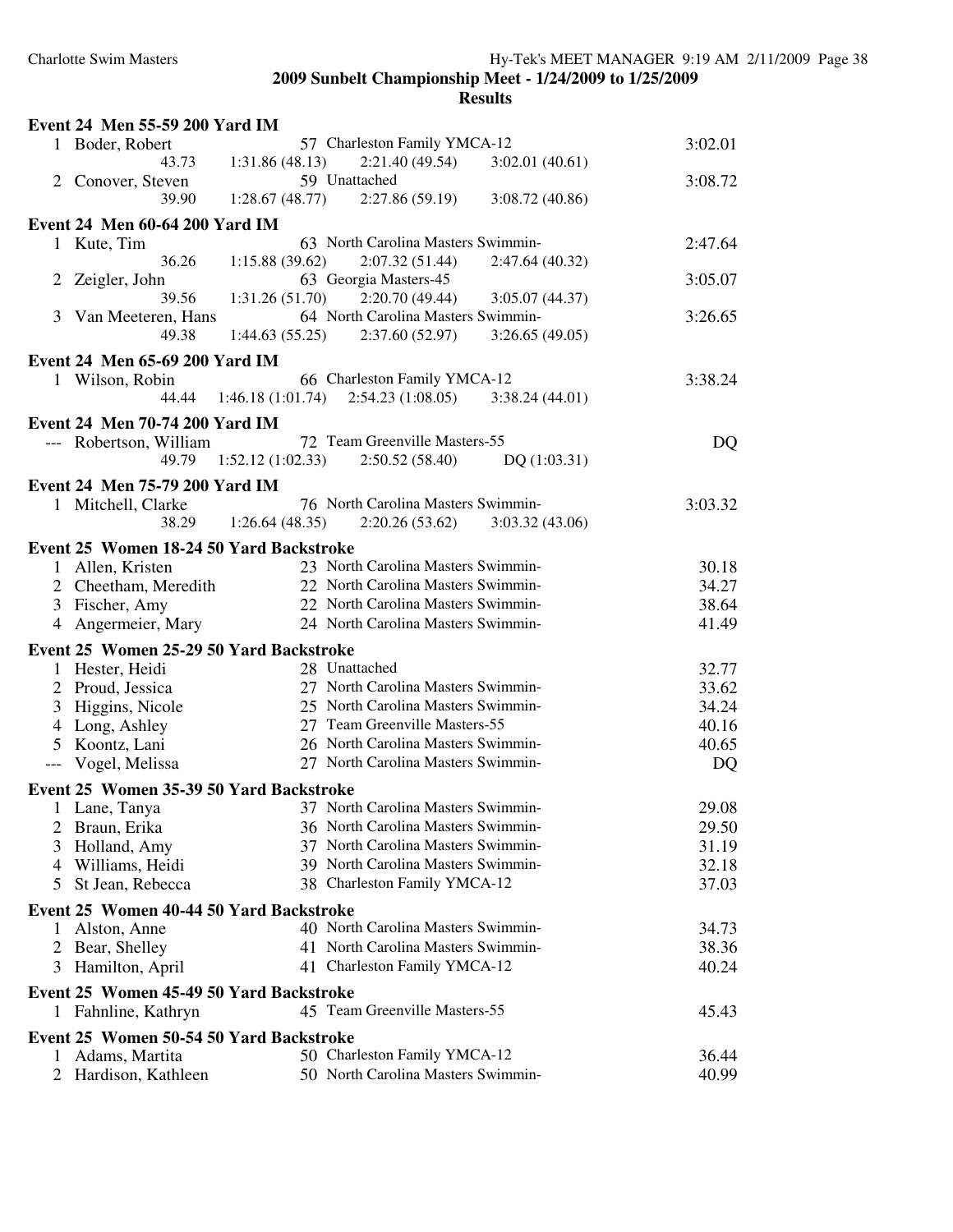|                | (Event 25 Women 50-54 50 Yard Backstroke)<br>3 Ruebel, Deb | 52 North Carolina Masters Swimmin-                                       | 46.33          |
|----------------|------------------------------------------------------------|--------------------------------------------------------------------------|----------------|
|                | Event 25 Women 55-59 50 Yard Backstroke                    |                                                                          |                |
| 1              | Rogers, Jennie                                             | 56 North Carolina Masters Swimmin-                                       | 40.48          |
|                | Starnes, Rebecca                                           | 55 North Carolina Masters Swimmin-                                       | 53.48          |
|                | Event 25 Women 60-64 50 Yard Backstroke                    |                                                                          |                |
|                | 1 Barry, Marcia                                            | 60 Virginia Masters Swim Team-12                                         | 38.27          |
|                | 2 Wingerter, Pamela                                        | 64 Team Greenville Masters-55                                            | 41.71          |
|                | Event 25 Women 80-84 50 Yard Backstroke                    |                                                                          |                |
|                | 1 Derr, Carolyn                                            | 80 North Carolina Masters Swimmin-                                       | 1:07.54        |
|                |                                                            |                                                                          |                |
|                | Event 26 Men 18-24 50 Yard Backstroke                      | 22 Unattached                                                            |                |
|                | 1 Moran, Brian                                             | 24 North Carolina Masters Swimmin-                                       | 27.05<br>29.42 |
|                | 2 Thompson, Jeff                                           |                                                                          |                |
|                | Event 26 Men 25-29 50 Yard Backstroke                      |                                                                          |                |
| 1              | Miller, Christopher                                        | 27 North Carolina Masters Swimmin-                                       | 26.75          |
| 2              | <b>Black, Douglas</b>                                      | 25 North Carolina Masters Swimmin-                                       | 27.27          |
| 3              | Gentile, Anthony                                           | 25 North Carolina Masters Swimmin-                                       | 27.40          |
| 4              | Houck, Andrew                                              | 28 North Carolina Masters Swimmin-<br>25 North Carolina Masters Swimmin- | 28.59          |
| 5              | Black, Kevin                                               | 27 North Carolina Masters Swimmin-                                       | 29.09          |
| $\tau$         | 6 Caruth, Joseph                                           | 26 North Carolina Masters Swimmin-                                       | 32.40<br>37.40 |
| 8              | Eudailey, Joshua<br>Shue, Billy                            | 25 North Carolina Masters Swimmin-                                       | 43.20          |
|                |                                                            |                                                                          |                |
|                | Event 26 Men 30-34 50 Yard Backstroke                      |                                                                          |                |
| 1              | Terndrup, Seth                                             | 32 North Carolina Masters Swimmin-                                       | 28.12          |
| 2              | Ferris, Michael                                            | 31 North Carolina Masters Swimmin-<br>34 North Carolina Masters Swimmin- | 29.98<br>32.67 |
| 3              | Su, Billy                                                  |                                                                          |                |
|                | Event 26 Men 35-39 50 Yard Backstroke                      |                                                                          |                |
|                | Lane, Will                                                 | 37 North Carolina Masters Swimmin-                                       | 25.79          |
| $\overline{c}$ | Pletcher, Todd                                             | 38 Wilmington-13                                                         | 26.07          |
| 3              | Murray, Jeff                                               | 39 North Carolina Masters Swimmin-                                       | 26.21          |
| 4              | Harper, Gregory                                            | 36 North Carolina Masters Swimmin-                                       | 27.88          |
| 5              | Hunter, Ralph                                              | 39 North Carolina Masters Swimmin-<br>38 North Carolina Masters Swimmin- | 28.43          |
| 6              | Parrish, Christopher                                       |                                                                          | 38.10          |
|                | Event 26 Men 40-44 50 Yard Backstroke                      |                                                                          |                |
| 1              | St Jean, Rob                                               | 40 Charleston Family YMCA-12                                             | 27.87          |
| 2              | Gantt, Rick                                                | 41 Team Greenville Masters-55                                            | 29.64          |
| 3              | Dudley, Thomas                                             | 42 Team Greenville Masters-55                                            | 31.60          |
| 4              | Blake, Thomas                                              | 40 North Carolina Masters Swimmin-                                       | 33.89          |
|                | Event 26 Men 45-49 50 Yard Backstroke                      |                                                                          |                |
| 1              | Smith, Jeffrey                                             | 45 North Carolina Masters Swimmin-                                       | 28.29          |
| 2              | D'Englere, Paul                                            | 47 North Carolina Masters Swimmin-                                       | 29.52          |
| 3              | Doyle, G. Mark                                             | 49 North Carolina Masters Swimmin-                                       | 30.18          |
| 4              | Williams, Ned                                              | 48 North Carolina Masters Swimmin-                                       | 31.78          |
| 5              | White, Jay                                                 | 48 North Carolina Masters Swimmin-                                       | 34.01          |
| 6              | Dickerman, Dwight                                          | 47 North Carolina Masters Swimmin-                                       | 35.20          |
|                | Holshouser, Boyce Jay                                      | 46 North Carolina Masters Swimmin-                                       | 40.50          |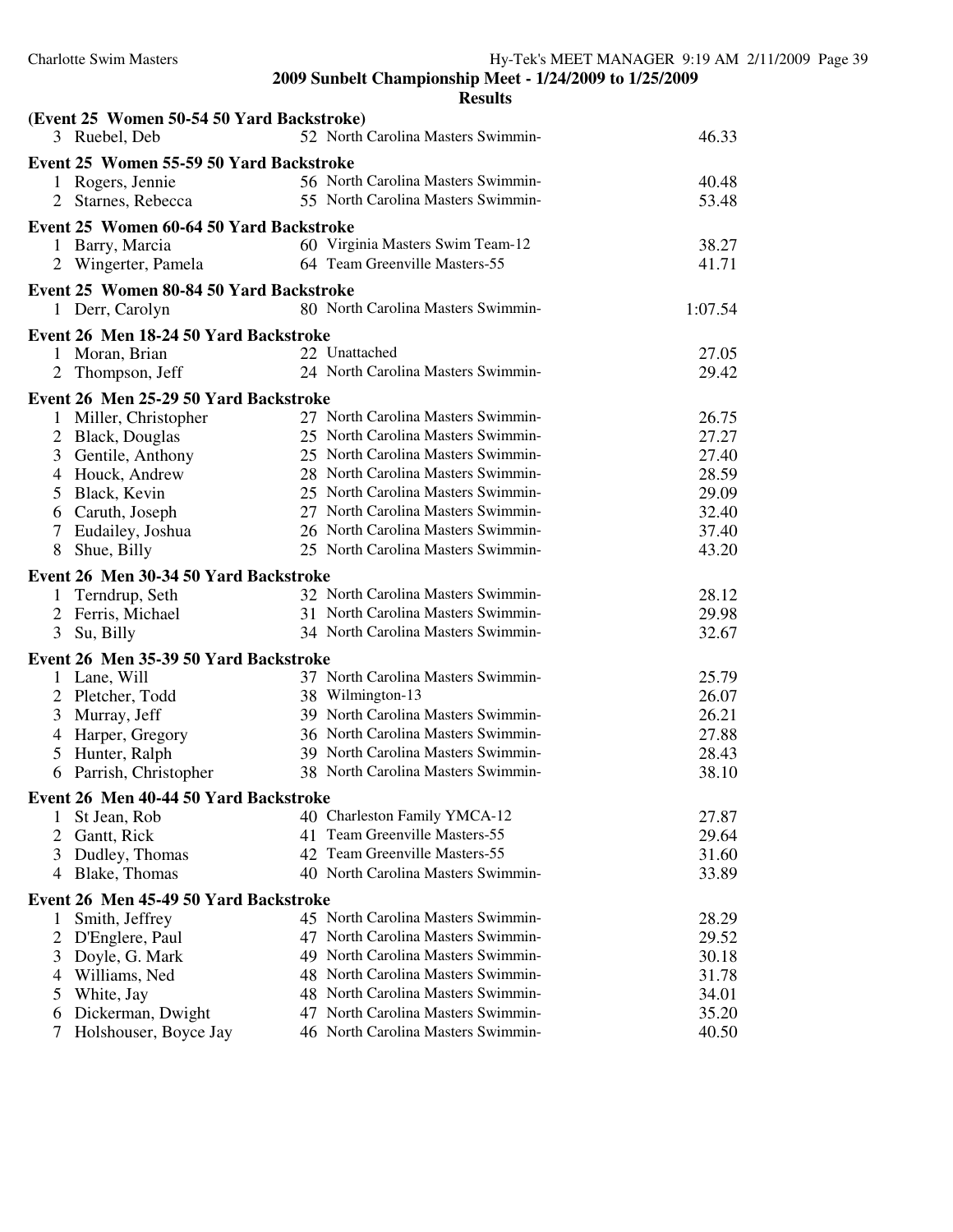|   | Event 26 Men 50-54 50 Yard Backstroke           |                                    |                                                  |                            |
|---|-------------------------------------------------|------------------------------------|--------------------------------------------------|----------------------------|
|   | 1 Gilchrist, Donald                             | 54 North Carolina Masters Swimmin- |                                                  | 30.26                      |
| 2 | King, Edward                                    | 53 Grand Strand Masters Swimming-  |                                                  | 34.88                      |
|   | 3 Miller, Jamie                                 | 54 Unattached                      |                                                  | 47.73                      |
|   | Event 26 Men 55-59 50 Yard Backstroke           |                                    |                                                  |                            |
|   | 1 Long, Douglas                                 | 55 Team Greenville Masters-55      |                                                  | 30.11                      |
|   | 2 Turnbull, David                               | 55 Charleston Family YMCA-12       |                                                  | 34.29                      |
| 3 | Boder, Robert                                   | 57 Charleston Family YMCA-12       |                                                  | 42.07                      |
|   | 4 Conover, Steven                               | 59 Unattached                      |                                                  | 44.10                      |
|   | Event 26 Men 60-64 50 Yard Backstroke           |                                    |                                                  |                            |
|   | 1 McDonald, Mike                                | 64 North Carolina Masters Swimmin- |                                                  | 36.72                      |
|   |                                                 |                                    |                                                  |                            |
|   | Event 26 Men 65-69 50 Yard Backstroke           | 66 Charleston Family YMCA-12       |                                                  |                            |
|   | 1 Wilson, Robin<br>2 Leen, Walter               | 66 Georgia Masters-45              |                                                  | 46.40<br>55.43             |
|   | 3 Denker, Martin                                | 65 Team Greenville Masters-55      |                                                  | 1:15.74                    |
|   |                                                 |                                    |                                                  |                            |
|   | Event 26 Men 70-74 50 Yard Backstroke           |                                    |                                                  |                            |
|   | 1 Clark, Jerry                                  | 71 North Carolina Masters Swimmin- |                                                  | 40.78                      |
|   | 2 Morvay, Rudolf                                | 71 North Carolina Masters Swimmin- |                                                  | 49.56                      |
|   | Event 26 Men 75-79 50 Yard Backstroke           |                                    |                                                  |                            |
|   | 1 DePaul, Donald                                | 75 North Carolina Masters Swimmin- |                                                  | 1:25.60                    |
|   | Event 27 Mixed 18+200 Yard Freestyle Relay      |                                    |                                                  |                            |
|   | 1 North Carolina Masters Swim                   | A                                  |                                                  | 1:50.03                    |
|   | 1) Cheetham, Meredith W22 2) Su, Billy M34      |                                    | 3) Holshouser, Boyce Jay M46 4) Braun, Erika W36 |                            |
|   | 28.70<br>59.08 (30.38)                          | 1:25.00(25.92)                     | 1:50.03(25.03)                                   |                            |
|   | 2 North Carolina Masters Swim                   | $\bf{B}$                           |                                                  | 1:54.24                    |
|   | 1) Mask, Jason M33                              | 2) Fischer, Amy W22                | 3) Davis, Matthew M36                            | 4) Proud, Jessica W27      |
|   | 33.31<br>1:00.69(27.38)                         | 1:25.32(24.63)                     | 1:54.24(28.92)                                   |                            |
|   | 3 Charleston Family YMCA-12                     | $\mathbf{A}$                       |                                                  | 1:54.46                    |
|   | 1) Hamilton, April W41<br>32.48                 | 2) Boder, Robert M57               | 3) St Jean, Rebecca W38                          | 4) St Jean, Rob M40        |
|   | 1:01.55(29.07)<br>5 North Carolina Masters Swim | 1:30.65(29.10)<br>$\mathbf{A}$     | 1:54.46(23.81)                                   | 1:59.33                    |
|   | 1) Blake, Thomas M40                            | 2) Bear, Shelley W41               | 3) Walker, Sarah W20                             | 4) Nino-Acosta, Hernan M32 |
|   | 25.84<br>58.07 (32.23)                          | 1:29.84(31.77)                     | 1:59.33(29.49)                                   |                            |
|   | North Carolina Masters Swim                     | Q                                  |                                                  | X2:13.62                   |
|   | 1:17.51(34.40)<br>43.11                         | 1:47.41(29.90)                     | 2:13.62(26.21)                                   |                            |
|   | Event 27 Mixed 25+ 200 Yard Freestyle Relay     |                                    |                                                  |                            |
|   | 1 North Carolina Masters Swim                   | A                                  |                                                  | 1:44.61                    |
|   | 1) Parr, Derek M34                              | 2) Fritchie, Karen W31             | 3) Williams, Heidi W39                           | 4) Miller, Christopher M27 |
|   | 25.73<br>53.64 (27.91)                          | 1:21.50(27.86)                     | 1:44.61(23.11)                                   |                            |
| 2 | North Carolina Masters Swim                     | A                                  |                                                  | 1:47.08                    |
|   | 1) Curtis, Russ M42                             | 2) Pollock, Julia W28              | 3) Battle, Ruth W46                              | 4) Hartley, Larry M49      |
|   | 25.21<br>52.46 (27.25)                          | 1:20.01(27.55)                     | 1:47.08(27.07)                                   |                            |
|   | Event 27 Mixed 35+ 200 Yard Freestyle Relay     |                                    |                                                  |                            |
|   | 1 North Carolina Masters Swim                   | B                                  |                                                  | 1:59.24                    |
|   | 1) Vogel, Melissa W27                           | 2) Susong, Matt M27                | 3) Faro, Aaron M27                               | 4) Koontz, Lani W26        |
|   | 28.70<br>1:00.72(32.02)                         | 1:36.90(36.18)                     | 1:59.24(22.34)                                   |                            |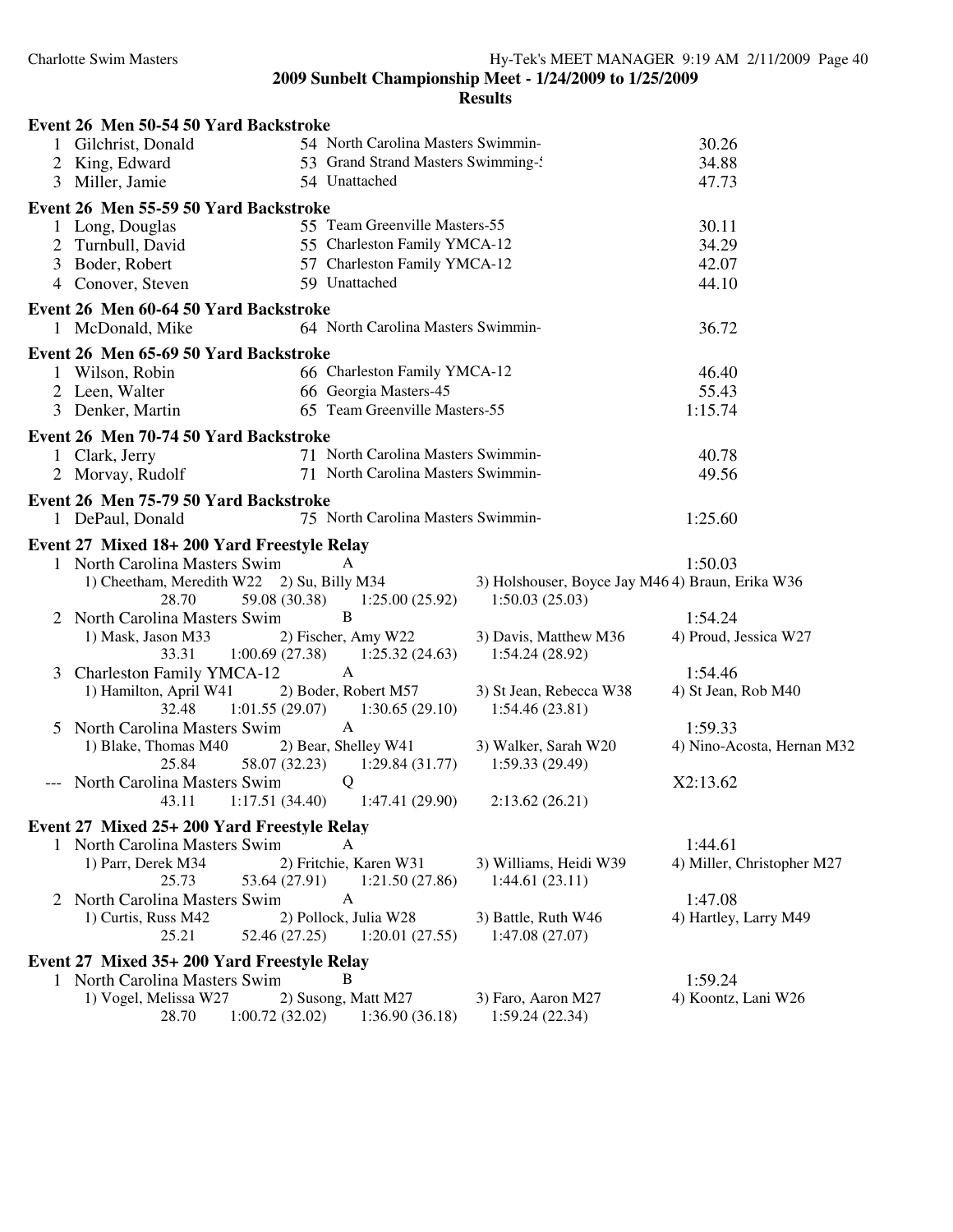|                | Event 27 Mixed 45+ 200 Yard Freestyle Relay          |                                                                                  |                                |
|----------------|------------------------------------------------------|----------------------------------------------------------------------------------|--------------------------------|
|                | 1 Charleston Family YMCA-12<br>1) Adams, Martita W50 | B<br>2) Self, Tracy W53<br>3) Lucas, Jeff $M51$                                  | 2:00.48<br>4) Self, Howard M55 |
|                | 29.89                                                | $1:08.01(38.12)$ $1:24.44(16.43)$ $2:00.48(36.04)$                               |                                |
|                | 1 Carter, Jamie                                      | Event 28 Women 18-24 100 Yard Breaststroke<br>24 North Carolina Masters Swimmin- | 1:12.28                        |
| $\overline{2}$ | 34.16<br>Cheetham, Meredith                          | 1:12.28(38.12)<br>22 North Carolina Masters Swimmin-                             | 1:19.29                        |
| 3              | 37.90<br>Walker, Sarah                               | 1:19.29(41.39)<br>20 North Carolina Masters Swimmin-                             | 1:22.05                        |
| 4              | 38.66<br>Fischer, Amy                                | 1:22.05(43.39)<br>22 North Carolina Masters Swimmin-                             | 1:31.03                        |
|                | 43.02                                                | 1:31.03(48.01)                                                                   |                                |
|                | 1 Russo, Claire                                      | Event 28 Women 25-29 100 Yard Breaststroke<br>25 North Carolina Masters Swimmin- | 1:17.87                        |
| 2              | 37.05<br>Lawrence, Kari                              | 1:17.87(40.82)<br>27 North Carolina Masters Swimmin-                             | 1:18.19                        |
| 3              | 37.05<br>Hawley, Kate<br>44.22                       | 1:18.19(41.14)<br>28 North Carolina Masters Swimmin-<br>1:33.01 (48.79)          | 1:33.01                        |
|                |                                                      | Event 28 Women 30-34 100 Yard Breaststroke                                       |                                |
|                | 1 Caldas, Hannah<br>34.49                            | 31 North Carolina Masters Swimmin-<br>1:13.90(39.41)                             | 1:13.90                        |
|                | 2 Fritchie, Karen<br>36.42                           | 31 North Carolina Masters Swimmin-<br>1:15.11(38.69)                             | 1:15.11                        |
|                |                                                      | Event 28 Women 35-39 100 Yard Breaststroke                                       |                                |
|                | 1 St Jean, Rebecca<br>42.25                          | 38 Charleston Family YMCA-12<br>1:28.41(46.16)                                   | 1:28.41                        |
|                | 2 Mensh, Reedy<br>42.14                              | 35 North Carolina Masters Swimmin-<br>1:29.27(47.13)                             | 1:29.27                        |
|                |                                                      | Event 28 Women 40-44 100 Yard Breaststroke                                       |                                |
|                | 1 Gillman, Regina<br>37.96                           | 43 North Carolina Masters Swimmin-<br>1:20.38(42.42)                             | 1:20.38                        |
|                | 2 Hamilton, April<br>46.73                           | 41 Charleston Family YMCA-12<br>1:39.89(53.16)                                   | 1:39.89                        |
|                | Event 28 Women 45-49 100 Yard Breaststroke           |                                                                                  |                                |
|                | 1 Roeth, Cynthia<br>45.36                            | 47 North Carolina Masters Swimmin-<br>1:35.09(49.73)                             | 1:35.09                        |
|                | 2 Fahnline, Kathryn<br>48.32                         | 45 Team Greenville Masters-55<br>1:41.49(53.17)                                  | 1:41.49                        |
|                | Event 28 Women 50-54 100 Yard Breaststroke           |                                                                                  |                                |
|                | 1 Hardison, Kathleen<br>46.29                        | 50 North Carolina Masters Swimmin-<br>1:37.30(51.01)                             | 1:37.30                        |
| 2              | Williamson, Cile<br>56.86                            | 53 Team Greenville Masters-55<br>2:00.28 (1:03.42)                               | 2:00.28                        |
| 3              | Smith, Alison<br>1:00.03                             | 54 Ncmsunat<br>2:02.73(1:02.70)                                                  | 2:02.73                        |
|                |                                                      | Event 28 Women 55-59 100 Yard Breaststroke                                       |                                |
| $\mathbf{1}$   | Starnes, Rebecca<br>55.00                            | 55 North Carolina Masters Swimmin-<br>1:51.84(56.84)                             | 1:51.84                        |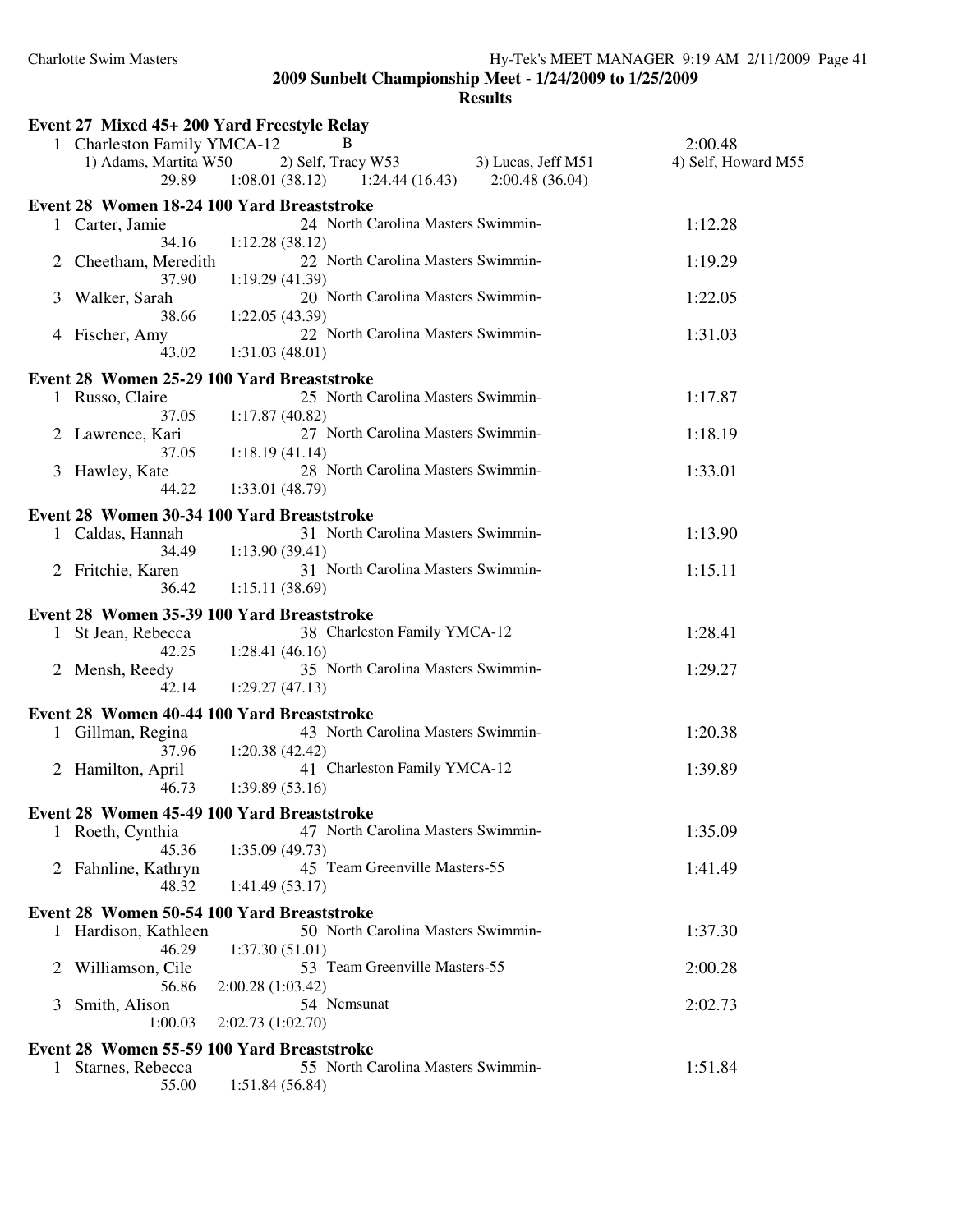|   | Event 28 Women 60-64 100 Yard Breaststroke |                                    |         |
|---|--------------------------------------------|------------------------------------|---------|
|   | 1 Van Meeteren, Greta                      | 62 North Carolina Masters Swimmin- | 1:43.80 |
|   | 49.72                                      | 1:43.80(54.08)                     |         |
|   | Event 29 Men 25-29 100 Yard Breaststroke   |                                    |         |
|   | 1 Joyce, Sean                              | 27 Georgia Masters-45              | 59.32   |
|   | 27.23                                      | 59.32 (32.09)                      |         |
| 2 | Squires, Jacob                             | 27 North Carolina Masters Swimmin- | 1:06.21 |
|   | 31.88                                      | 1:06.21(34.33)                     |         |
| 3 | Black, Kevin                               | 25 North Carolina Masters Swimmin- | 1:07.67 |
|   | 31.47                                      | 1:07.67(36.20)                     |         |
| 4 | Faro, Aaron                                | 27 North Carolina Masters Swimmin- | 1:10.08 |
|   | 32.99                                      | 1:10.08(37.09)                     |         |
| 5 | Mikrut, Joel                               | 26 North Carolina Masters Swimmin- | 1:10.36 |
|   | 33.72                                      | 1:10.36(36.64)                     |         |
| 6 | Susong, Matt                               | 27 North Carolina Masters Swimmin- | 1:18.05 |
|   | 36.33                                      | 1:18.05(41.72)                     |         |
| 7 | Caruth, Joseph                             | 27 North Carolina Masters Swimmin- | 1:20.57 |
|   | 36.94                                      | 1:20.57(43.63)                     |         |
| 8 | Eudailey, Joshua                           | 26 North Carolina Masters Swimmin- | 1:32.98 |
|   | 44.41                                      | 1:32.98 (48.57)                    |         |
| 9 | Shue, Billy                                | 25 North Carolina Masters Swimmin- | 1:34.20 |
|   | 43.71                                      | 1:34.20 (50.49)                    |         |
|   | Event 29 Men 30-34 100 Yard Breaststroke   |                                    |         |
|   | 1 Terndrup, Seth                           | 32 North Carolina Masters Swimmin- | 1:04.18 |
|   | 30.55                                      | 1:04.18(33.63)                     |         |
| 2 | Parr, Derek                                | 34 North Carolina Masters Swimmin- | 1:11.76 |
|   | 33.68                                      | 1:11.76(38.08)                     |         |
| 3 | Ferris, Michael                            | 31 North Carolina Masters Swimmin- | 1:13.75 |
|   | 35.43                                      | 1:13.75(38.32)                     |         |
| 4 | Nino-Acosta, Hernan                        | 32 North Carolina Masters Swimmin- | 1:23.27 |
|   | 38.69                                      | 1:23.27 (44.58)                    |         |
| 5 | Mask, Jason                                | 33 North Carolina Masters Swimmin- | 1:24.68 |
|   | 40.19                                      | 1:24.68 (44.49)                    |         |
|   | Event 29 Men 35-39 100 Yard Breaststroke   |                                    |         |
|   | 1 Butcher, Rob                             | 36 North Carolina Masters Swimmin- | 1:01.99 |
|   | 28.85                                      | 1:01.99(33.14)                     |         |
|   | Andersen, Morten                           | 38 North Carolina Masters Swimmin- | 1:06.69 |
|   | 31.67                                      | 1:06.69(35.02)                     |         |
| 3 | Parrish, Christopher                       | 38 North Carolina Masters Swimmin- | 1:23.28 |
|   | 39.23                                      | 1:23.28(44.05)                     |         |
|   | Event 29 Men 40-44 100 Yard Breaststroke   |                                    |         |
| 1 | Brewick, Noel                              | 40 North Carolina Masters Swimmin- | 1:03.76 |
|   | 29.81                                      | 1:03.76(33.95)                     |         |
| 2 | Finn, John                                 | 40 North Carolina Masters Swimmin- | 1:05.20 |
|   | 30.12                                      | 1:05.20(35.08)                     |         |
| 3 | St Jean, Rob                               | 40 Charleston Family YMCA-12       | 1:09.42 |
|   | 33.05                                      | 1:09.42(36.37)                     |         |
| 4 | Schultz, Norman                            | 43 North Carolina Masters Swimmin- | 1:10.19 |
|   | 33.62                                      | 1:10.19(36.57)                     |         |
| 5 | Curtis, Russ                               | 42 North Carolina Masters Swimmin- | 1:13.17 |
|   | 33.93                                      | 1:13.17(39.24)                     |         |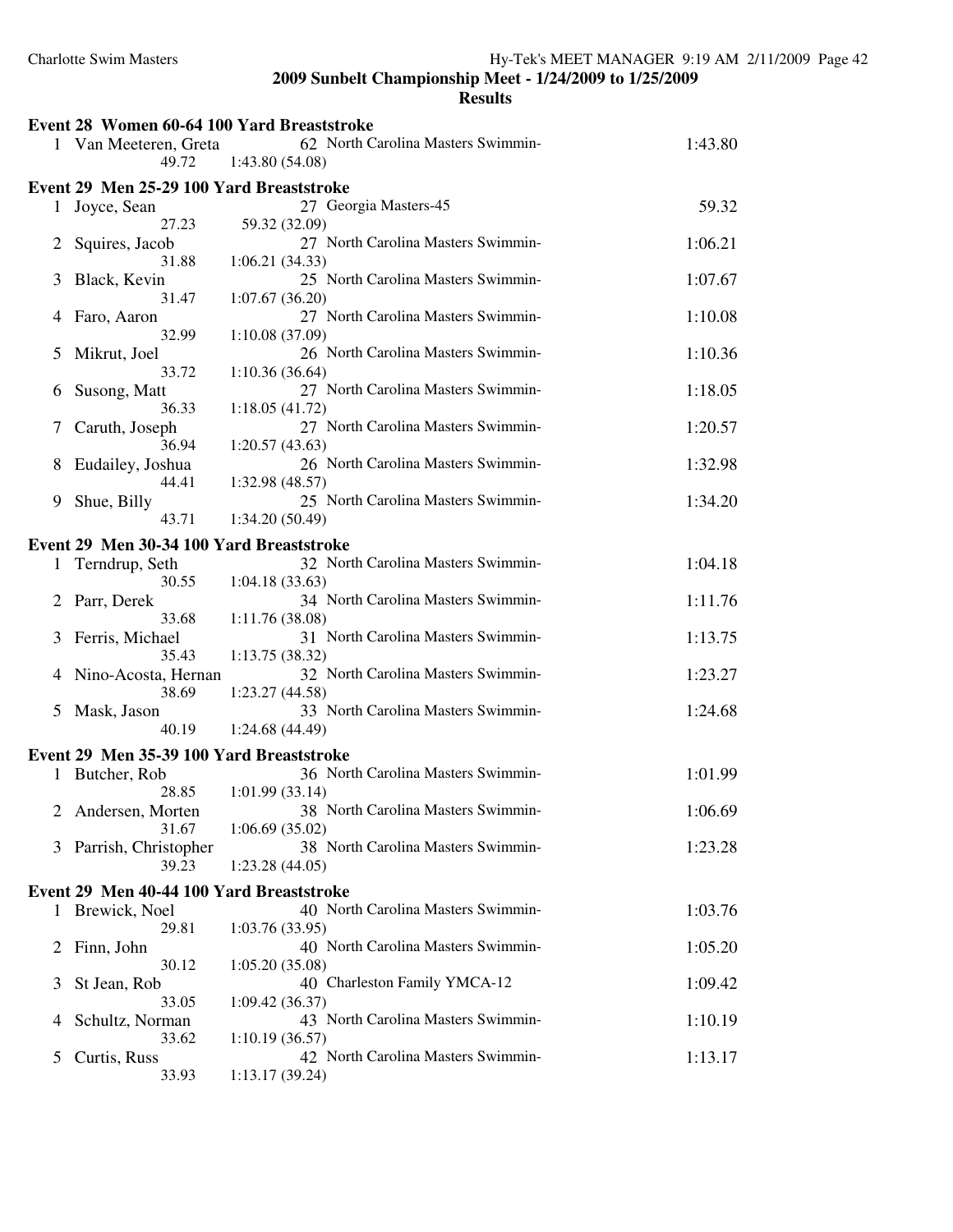|              | Event 29 Men 45-49 100 Yard Breaststroke |                                                      |         |
|--------------|------------------------------------------|------------------------------------------------------|---------|
| 1            | Matysek, Jim                             | 49 Movy Masters-28                                   | 1:07.13 |
|              | 31.51                                    | 1:07.13(35.62)                                       |         |
| 2            | Smith, Jeffrey<br>33.29                  | 45 North Carolina Masters Swimmin-<br>1:10.09(36.80) | 1:10.09 |
| 3            | D'Englere, Paul<br>35.19                 | 47 North Carolina Masters Swimmin-<br>1:14.46(39.27) | 1:14.46 |
| 4            | Hartley, Larry<br>36.66                  | 49 North Carolina Masters Swimmin-<br>1:17.08(40.42) | 1:17.08 |
| 5            | Cook, Gregory<br>36.80                   | 46 North Carolina Masters Swimmin-<br>1:17.57(40.77) | 1:17.57 |
| 6            | Holshouser, Boyce Jay<br>37.76           | 46 North Carolina Masters Swimmin-<br>1:20.97(43.21) | 1:20.97 |
|              | Event 29 Men 50-54 100 Yard Breaststroke |                                                      |         |
| 1            | Dyer, Andy                               | 50 Atlanta Water Jocks-45                            | 1:06.02 |
|              | 31.25                                    | 1:06.02(34.77)                                       |         |
|              | Gilchrist, Donald<br>33.15               | 54 North Carolina Masters Swimmin-<br>1:10.98(37.83) | 1:10.98 |
| 3            | Lucas, Jeff                              | 51 Charleston Family YMCA-12                         | 1:13.31 |
|              | 34.51                                    | 1:13.31(38.80)                                       |         |
| 4            | Lance, Robert<br>46.73                   | 52 North Carolina Masters Swimmin-<br>1:37.36(50.63) | 1:37.36 |
| 5            | Miller, Jamie                            | 54 Unattached                                        | 1:46.24 |
|              | 49.46                                    | 1:46.24(56.78)                                       |         |
|              | Event 29 Men 55-59 100 Yard Breaststroke |                                                      |         |
|              | 1 Boder, Robert                          | 57 Charleston Family YMCA-12                         | 1:24.94 |
|              | 40.04                                    | 1:24.94 (44.90)                                      |         |
| 2            | Fumi, Leonard                            | 59 North Carolina Masters Swimmin-                   | 1:40.62 |
|              | 48.31                                    | 1:40.62(52.31)                                       |         |
| 3            | Conover, Steven                          | 59 Unattached                                        | 1:47.97 |
|              | 52.31                                    | 1:47.97(55.66)                                       |         |
|              | Event 29 Men 60-64 100 Yard Breaststroke |                                                      |         |
|              | 1 Zeigler, John                          | 63 Georgia Masters-45                                | 1:23.14 |
|              | 40.13                                    | 1:23.14(43.01)                                       |         |
|              | 2 Kute, Tim                              | 63 North Carolina Masters Swimmin-                   | 1:24.78 |
|              | 40.29                                    | 1:24.78 (44.49)                                      |         |
|              | 3 Van Meeteren, Hans                     | 64 North Carolina Masters Swimmin-                   | 1:36.20 |
|              | 46.00                                    | 1:36.20(50.20)                                       |         |
|              | Event 29 Men 65-69 100 Yard Breaststroke |                                                      |         |
|              | 1 Fletcher, Doug                         | 66 North Carolina Masters Swimmin-                   | 1:30.32 |
|              | 42.17                                    | 1:30.32(48.15)                                       |         |
| $\mathbb{Z}$ | Frogley, Chris S                         | 65 Virginia Masters Swim Team-12                     | 1:40.26 |
|              | 47.93                                    | 1:40.26(52.33)                                       |         |
| 3            | Denker, Martin<br>1:04.21                | 65 Team Greenville Masters-55<br>2:12.97(1:08.76)    | 2:12.97 |
|              | Event 29 Men 70-74 100 Yard Breaststroke |                                                      |         |
|              | 1 Morvay, Rudolf                         | 71 North Carolina Masters Swimmin-                   | 1:46.64 |
|              | 50.47                                    | 1:46.64(56.17)                                       |         |
|              | Event 29 Men 85-89 100 Yard Breaststroke |                                                      |         |
| 1            | Scherbarth, James                        | 85 North Carolina Masters Swimmin-                   | 1:37.30 |
|              | 46.29                                    | 1:37.30(51.01)                                       |         |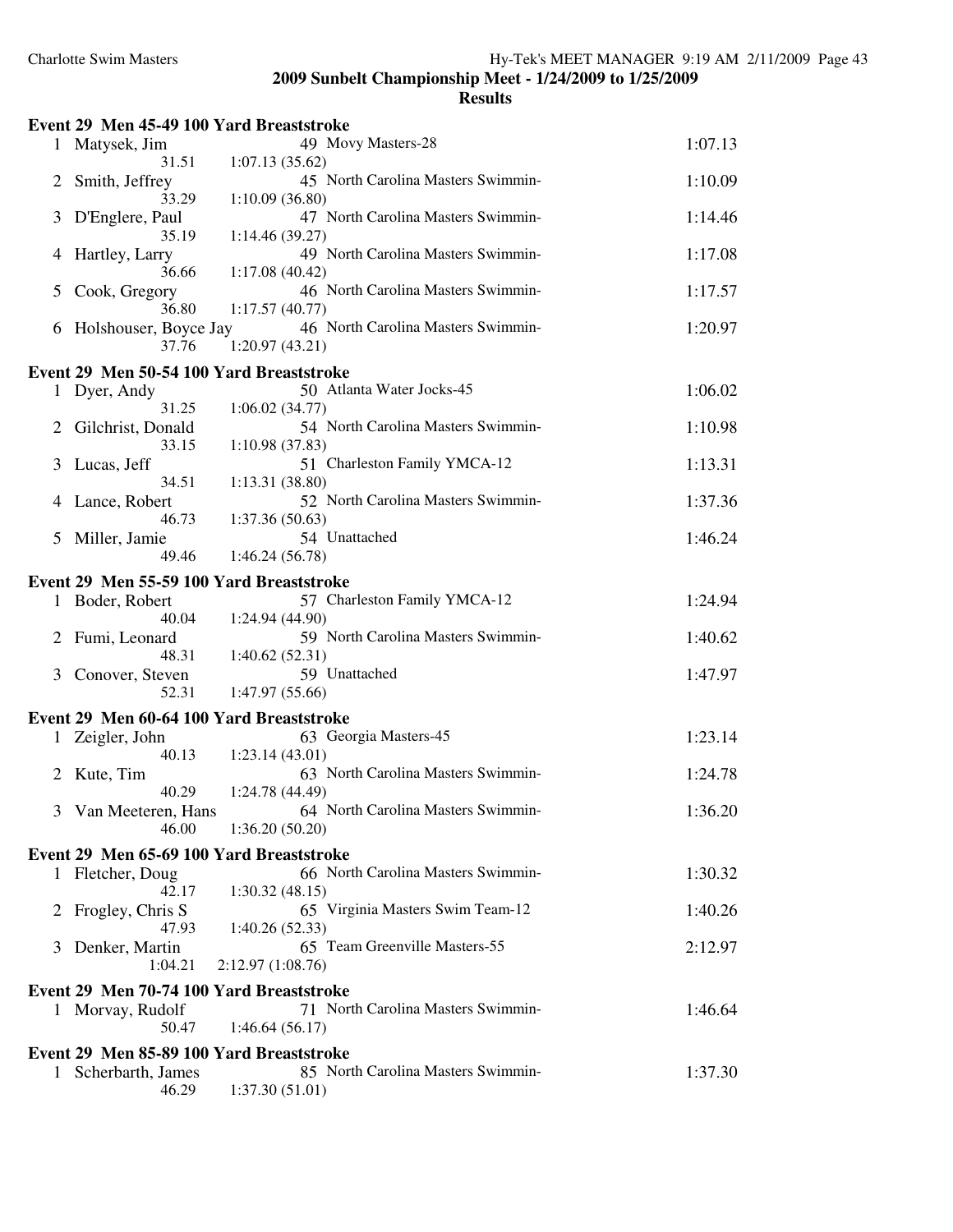|              |                                        | <b>Results</b>                                                     |         |
|--------------|----------------------------------------|--------------------------------------------------------------------|---------|
|              |                                        | (Event 29 Men 85-89 100 Yard Breaststroke)                         |         |
|              | 2 Larson, E Ole                        | 87 Nemsnems                                                        | 2:22.83 |
|              |                                        | $1:07.61$ $2:22.83$ $(1:15.22)$                                    |         |
|              |                                        | Event 30 Women 25-29 200 Yard Backstroke                           |         |
|              | 1 Hester, Heidi                        | 28 Unattached                                                      | 2:26.97 |
|              | 34.77                                  | $1:11.36(36.59)$ $1:49.13(37.77)$ $2:26.97(37.84)$                 |         |
|              |                                        |                                                                    |         |
|              |                                        | Event 30 Women 35-39 200 Yard Backstroke                           |         |
|              | 1 Lane, Tanya                          | 37 North Carolina Masters Swimmin-                                 | 2:16.81 |
|              | 32.94                                  | $1:08.07(35.13)$ $1:42.53(34.46)$<br>2:16.81(34.28)                |         |
|              | 2 Williams, Heidi                      | 39 North Carolina Masters Swimmin-                                 | 2:35.22 |
|              | 36.21                                  | 1:15.33 (39.12) 1:54.95 (39.62) 2:35.22 (40.27)                    |         |
|              | 3 St Jean, Rebecca                     | 38 Charleston Family YMCA-12                                       | 3:00.56 |
|              | 42.38                                  | $1:27.43(45.05)$ $2:14.12(46.69)$ $3:00.56(46.44)$                 |         |
|              |                                        | Event 30 Women 45-49 200 Yard Backstroke                           |         |
|              | 1 Fahnline, Kathryn                    | 45 Team Greenville Masters-55                                      | 3:28.31 |
|              |                                        | 49.09 1:41.98 (52.89) 2:35.96 (53.98) 3:28.31 (52.35)              |         |
|              |                                        |                                                                    |         |
|              |                                        | Event 30 Women 50-54 200 Yard Backstroke                           |         |
|              | 1 Adams, Martita                       | 50 Charleston Family YMCA-12                                       | 3:06.50 |
|              |                                        | 43.46 1:29.66 (46.20)<br>$2:19.57(49.91)$ $3:06.50(46.93)$         |         |
|              | 2 Smith, Alison                        | 54 Nemsunat                                                        | 4:00.56 |
|              | 59.51                                  | $2:01.62(1:02.11)$ $3:02.69(1:01.07)$ $4:00.56(57.87)$             |         |
|              |                                        | Event 30 Women 55-59 200 Yard Backstroke                           |         |
|              | 1 Rogers, Jennie                       | 56 North Carolina Masters Swimmin-                                 | 3:04.15 |
|              |                                        | 43.11 1:29.60 (46.49) 2:16.49 (46.89) 3:04.15 (47.66)              |         |
|              | 2 Starnes, Rebecca                     | 55 North Carolina Masters Swimmin-                                 | 3:56.23 |
|              | 56.51                                  | $1:55.53(59.02)$ $2:56.58(1:01.05)$ $3:56.23(59.65)$               |         |
|              |                                        |                                                                    |         |
|              |                                        | Event 30 Women 60-64 200 Yard Backstroke                           |         |
|              | 1 Barry, Marcia                        | 60 Virginia Masters Swim Team-12                                   | 2:57.55 |
|              |                                        | 42.67 1:27.62 (44.95) 2:14.14 (46.52) 2:57.55 (43.41)              |         |
|              |                                        | Event 31 Men 25-29 200 Yard Backstroke                             |         |
|              | 1 Caruth, Joseph                       | 27 North Carolina Masters Swimmin-                                 | 2:54.58 |
|              |                                        | $41.40 \qquad 1:25.53(44.13)$<br>$2:11.28(45.75)$ $2:54.58(43.30)$ |         |
|              |                                        |                                                                    |         |
|              | Event 31 Men 35-39 200 Yard Backstroke |                                                                    |         |
|              | 1 Lane, Will                           | 37 North Carolina Masters Swimmin-                                 | 2:05.01 |
|              | 30.28                                  | 1:34.77 (32.34)<br>1:02.43(32.15)<br>2:05.01(30.24)                |         |
|              | 2 Davis, Matthew                       | 36 North Carolina Masters Swimmin-                                 | 2:35.98 |
|              | 36.21                                  | 1:14.28(38.07)<br>1:54.45(40.17)<br>2:35.98 (41.53)                |         |
|              | Event 31 Men 40-44 200 Yard Backstroke |                                                                    |         |
| $\mathbf{1}$ | St Jean, Rob                           | 40 Charleston Family YMCA-12                                       | 2:04.41 |
|              | 30.73                                  | 1:02.71 (31.98)<br>1:34.15(31.44)<br>2:04.41 (30.26)               |         |
| $\mathbb{Z}$ | Hilgen, Thomas                         | 44 North Carolina Masters Swimmin-                                 | 2:16.81 |
|              | 32.53                                  | 1:42.89(35.41)<br>1:07.48(34.95)<br>2:16.81 (33.92)                |         |
| 3            | Gantt, Rick                            | 41 Team Greenville Masters-55                                      | 2:17.16 |
|              | 32.44                                  | 1:42.40(35.14)<br>1:07.26(34.82)<br>2:17.16 (34.76)                |         |
| 4            | Dudley, Thomas                         | 42 Team Greenville Masters-55                                      | 2:31.78 |
|              | 35.78                                  | 2:31.78 (1:17.43)<br>1:14.35(38.57)                                |         |
|              |                                        |                                                                    |         |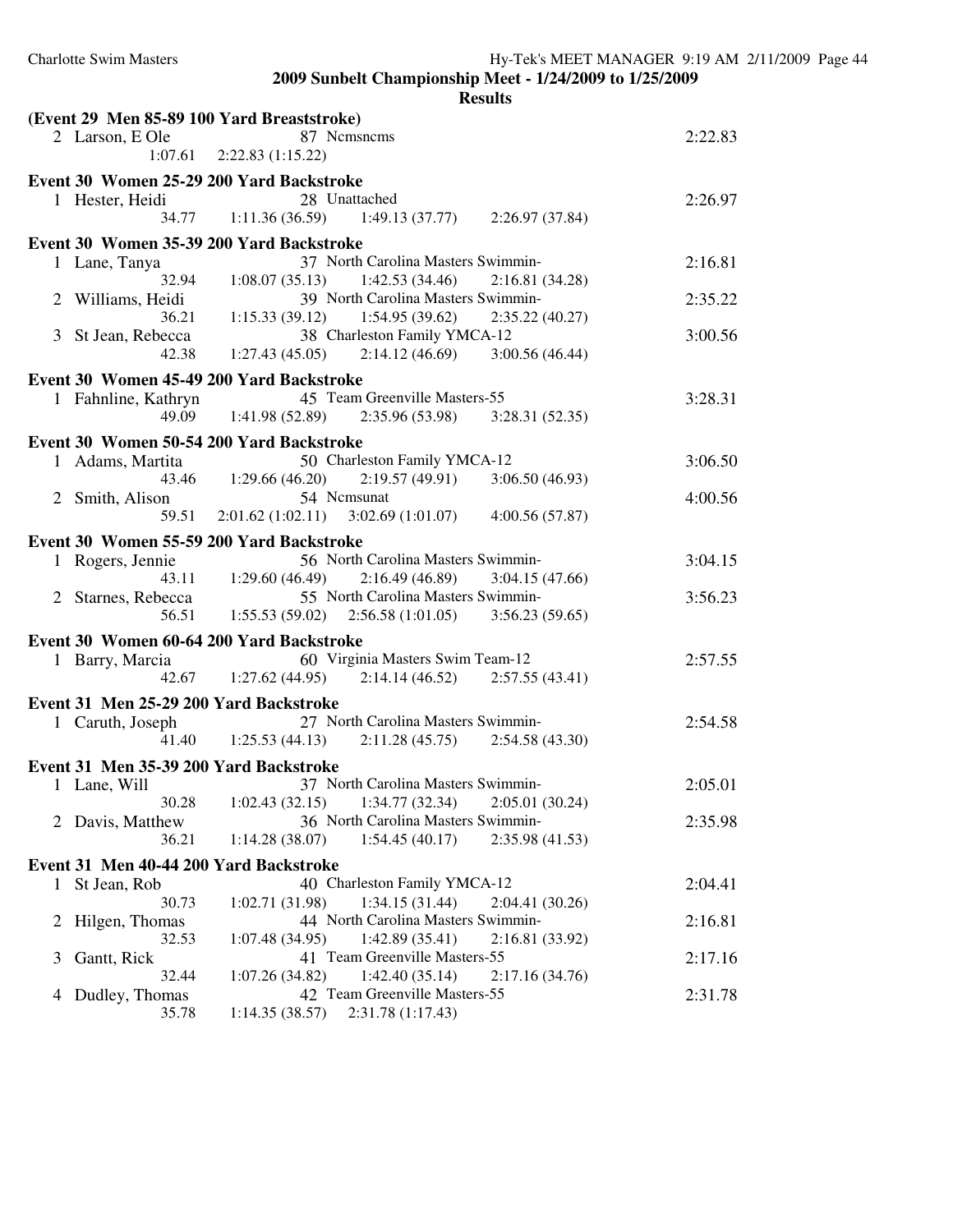|              | Event 31 Men 45-49 200 Yard Backstroke                  |                                                                                            |         |
|--------------|---------------------------------------------------------|--------------------------------------------------------------------------------------------|---------|
|              | 1 Doyle, G. Mark<br>33.14                               | 49 North Carolina Masters Swimmin-<br>$1:08.55(35.41)$ $1:44.51(35.96)$<br>2:20.29 (35.78) | 2:20.29 |
| 2            | White, Jay                                              | 48 North Carolina Masters Swimmin-                                                         | 2:46.96 |
|              | 40.00                                                   | $1:22.31(42.31)$ $2:05.91(43.60)$<br>2:46.96(41.05)                                        |         |
|              | Event 31 Men 55-59 200 Yard Backstroke                  |                                                                                            |         |
|              | 1 Long, Douglas                                         | 55 Team Greenville Masters-55                                                              | 2:30.62 |
|              | Turnbull, David                                         | 35.54 1:13.31 (37.77)<br>1:52.21(38.90)<br>2:30.62(38.41)<br>55 Charleston Family YMCA-12  | 2:46.16 |
|              | 38.76                                                   | 1:21.39(42.63)<br>$2:05.12(43.73)$ $2:46.16(41.04)$                                        |         |
|              | Event 31 Men 70-74 200 Yard Backstroke                  |                                                                                            |         |
| $\mathbf{1}$ | Robertson, William                                      | 72 Team Greenville Masters-55                                                              | 3:39.87 |
|              | 49.73                                                   | $1:45.94(56.21)$ $2:43.41(57.47)$ $3:39.87(56.46)$                                         |         |
|              | Event 32 Women 18-24 100 Yard Freestyle                 |                                                                                            |         |
|              | 1 Allen, Kristen<br>27.71                               | 23 North Carolina Masters Swimmin-<br>57.43 (29.72)                                        | 57.43   |
| 2            | Cheetham, Meredith                                      | 22 North Carolina Masters Swimmin-                                                         | 1:03.08 |
|              | 30.25                                                   | 1:03.08(32.83)                                                                             |         |
| 3            | Carter, Jamie<br>29.79                                  | 24 North Carolina Masters Swimmin-<br>1:03.31(33.52)                                       | 1:03.31 |
| 4            | Angermeier, Mary                                        | 24 North Carolina Masters Swimmin-                                                         | 1:14.63 |
|              | 36.40                                                   | 1:14.63(38.23)                                                                             |         |
| 5            | Fischer, Amy<br>35.09                                   | 22 North Carolina Masters Swimmin-<br>1:15.68(40.59)                                       | 1:15.68 |
|              | Event 32 Women 25-29 100 Yard Freestyle                 |                                                                                            |         |
|              | 1 Hester, Heidi                                         | 28 Unattached                                                                              | 57.70   |
|              | 28.13                                                   | 57.70 (29.57)                                                                              |         |
| $*2$         | Russo, Claire<br>28.68                                  | 25 North Carolina Masters Swimmin-<br>59.89 (31.21)                                        | 59.89   |
| $*2$         | Pollock, Julia                                          | 28 North Carolina Masters Swimmin-                                                         | 59.89   |
|              | 29.18                                                   | 59.89 (30.71)                                                                              |         |
| 4            | Proud, Jessica<br>29.79                                 | 27 North Carolina Masters Swimmin-<br>1:02.55(32.76)                                       | 1:02.55 |
| 5            | Higgins, Nicole                                         | 25 North Carolina Masters Swimmin-                                                         | 1:03.49 |
|              | 30.15                                                   | 1:03.49(33.34)                                                                             |         |
| 6            | Long, Ashley<br>32.01                                   | 27 Team Greenville Masters-55<br>1:08.13(36.12)                                            | 1:08.13 |
| 7            | Hawley, Kate                                            | 28 North Carolina Masters Swimmin-                                                         | 1:11.53 |
|              | 33.83                                                   | 1:11.53(37.70)                                                                             |         |
| 8            | Koontz, Lani<br>34.84                                   | 26 North Carolina Masters Swimmin-<br>1:12.02(37.18)                                       | 1:12.02 |
| 9            | Vogel, Melissa                                          | 27 North Carolina Masters Swimmin-                                                         | 1:23.07 |
|              | 39.17                                                   | 1:23.07(43.90)                                                                             |         |
|              | Event 32 Women 30-34 100 Yard Freestyle                 |                                                                                            |         |
|              | 1 Caldas, Hannah                                        | 31 North Carolina Masters Swimmin-                                                         | 57.73   |
|              | 27.81                                                   | 57.73 (29.92)                                                                              |         |
| 1            | Event 32 Women 35-39 100 Yard Freestyle<br>Braun, Erika | 36 North Carolina Masters Swimmin-                                                         | 55.23   |
|              | 26.10                                                   | 55.23 (29.13)                                                                              |         |
| 2            | Holland, Amy                                            | 37 North Carolina Masters Swimmin-                                                         | 56.83   |
|              | 27.27                                                   | 56.83 (29.56)                                                                              |         |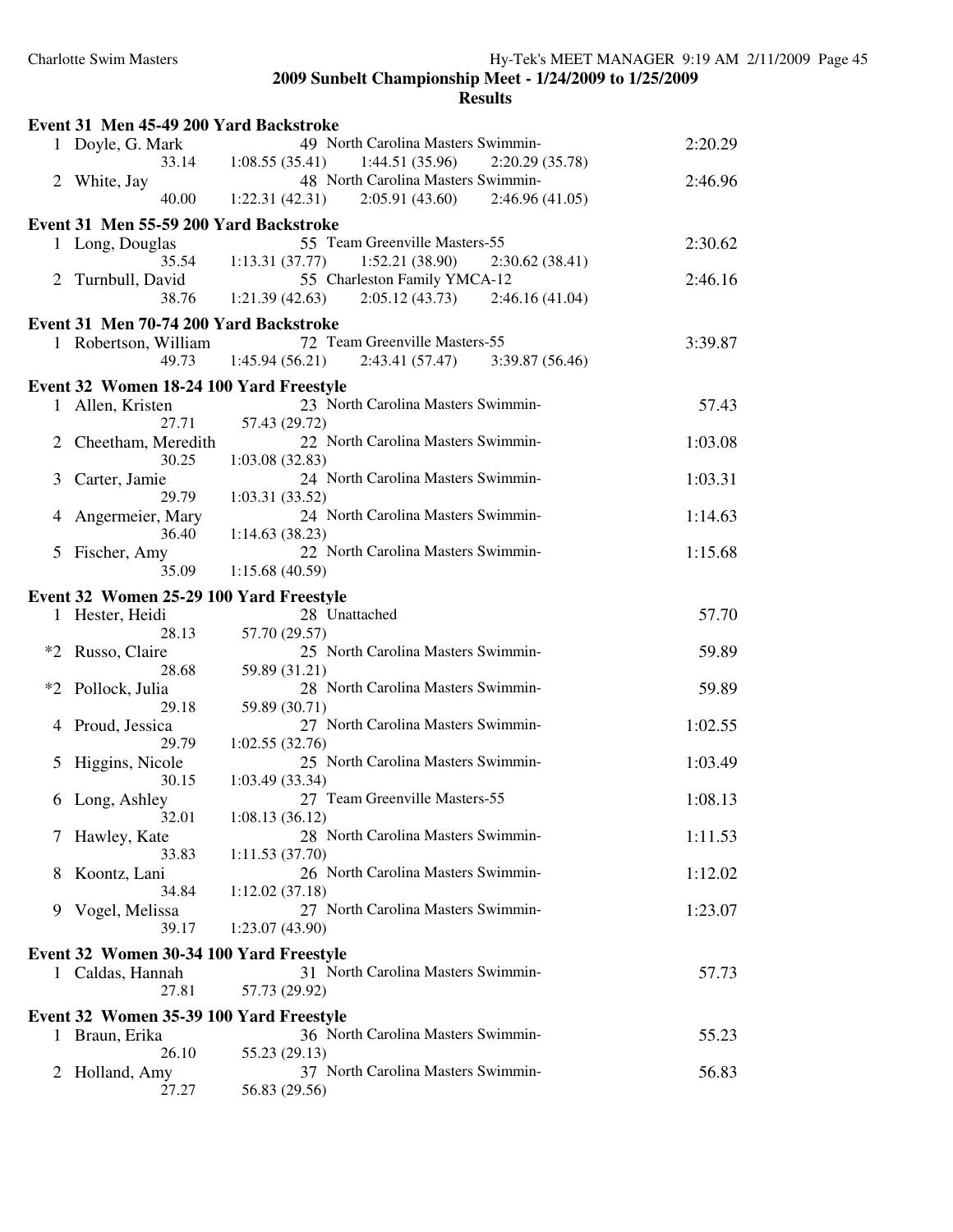|   |                                           | <b>Results</b>                                       |         |
|---|-------------------------------------------|------------------------------------------------------|---------|
|   | (Event 32 Women 35-39 100 Yard Freestyle) |                                                      |         |
|   | 3 St Jean, Rebecca<br>32.33               | 38 Charleston Family YMCA-12<br>1:07.21(34.88)       | 1:07.21 |
|   | 4 Mensh, Reedy                            | 35 North Carolina Masters Swimmin-                   | 1:16.44 |
|   | 36.45                                     | 1:16.44(39.99)                                       |         |
|   | Event 32 Women 40-44 100 Yard Freestyle   |                                                      |         |
|   | 1 Alston, Anne                            | 40 North Carolina Masters Swimmin-                   | 1:01.40 |
| 2 | 29.80<br>Gillman, Regina                  | 1:01.40(31.60)<br>43 North Carolina Masters Swimmin- | 1:07.21 |
|   | 31.58                                     | 1:07.21(35.63)                                       |         |
| 3 | Bear, Shelley                             | 41 North Carolina Masters Swimmin-                   | 1:07.77 |
|   | 32.01<br>4 Hamilton, April                | 1:07.77(35.76)<br>41 Charleston Family YMCA-12       | 1:13.75 |
|   | 35.01                                     | 1:13.75(38.74)                                       |         |
|   | Event 32 Women 45-49 100 Yard Freestyle   |                                                      |         |
| 1 | Dore, Mary                                | 45 North Carolina Masters Swimmin-                   | 1:02.24 |
|   | 30.02<br>2 Roeth, Cynthia                 | 1:02.24(32.22)<br>47 North Carolina Masters Swimmin- | 1:16.83 |
|   | 36.40                                     | 1:16.83(40.43)                                       |         |
|   | Event 32 Women 50-54 100 Yard Freestyle   |                                                      |         |
|   | 1 Adams, Martita                          | 50 Charleston Family YMCA-12                         | 1:06.03 |
| 2 | 31.82<br>Hardison, Kathleen               | 1:06.03(34.21)<br>50 North Carolina Masters Swimmin- | 1:13.66 |
|   | 35.92                                     | 1:13.66(37.74)                                       |         |
| 3 | Goggin, Eimear                            | 51 North Carolina Masters Swimmin-                   | 1:16.09 |
| 4 | 37.39<br>Ruebel, Deb                      | 1:16.09(38.70)<br>52 North Carolina Masters Swimmin- | 1:24.87 |
|   | 40.35                                     | 1:24.87 (44.52)                                      |         |
| 5 | Williamson, Cile                          | 53 Team Greenville Masters-55                        | 1:38.11 |
|   | 45.85                                     | 1:38.11(52.26)                                       |         |
|   | Event 32 Women 55-59 100 Yard Freestyle   | 56 North Carolina Masters Swimmin-                   |         |
|   | 1 Casey, Peg<br>34.36                     | 1:12.78(38.42)                                       | 1:12.78 |
|   | 2 Starnes, Rebecca                        | 55 North Carolina Masters Swimmin-                   | 1:26.29 |
|   | 42.56                                     | 1:26.29(43.73)                                       |         |
|   | 3 Parsons, Donna<br>43.80                 | 58 North Carolina Masters Swimmin-<br>1:32.23(48.43) | 1:32.23 |
|   | Event 32 Women 60-64 100 Yard Freestyle   |                                                      |         |
|   | 1 Barry, Marcia                           | 60 Virginia Masters Swim Team-12                     | 1:10.86 |
|   | 34.89                                     | 1:10.86(35.97)                                       |         |
| 2 | Wingerter, Pamela<br>36.88                | 64 Team Greenville Masters-55<br>1:17.17 (40.29)     | 1:17.17 |
| 3 | Klotz, Camille                            | 63 North Carolina Masters Swimmin-                   | 2:31.11 |
|   | 58.61                                     | 2:31.11 (1:32.50)                                    |         |
|   | Event 32 Women 65-69 100 Yard Freestyle   |                                                      |         |
|   | 1 Hovey, Mary Anna<br>46.73               | 65 North Carolina Masters Swimmin-<br>1:38.47(51.74) | 1:38.47 |
|   | Event 32 Women 80-84 100 Yard Freestyle   |                                                      |         |
| 1 | Derr, Carolyn                             | 80 North Carolina Masters Swimmin-                   | 2:04.49 |
|   | 59.01                                     | 2:04.49 (1:05.48)                                    |         |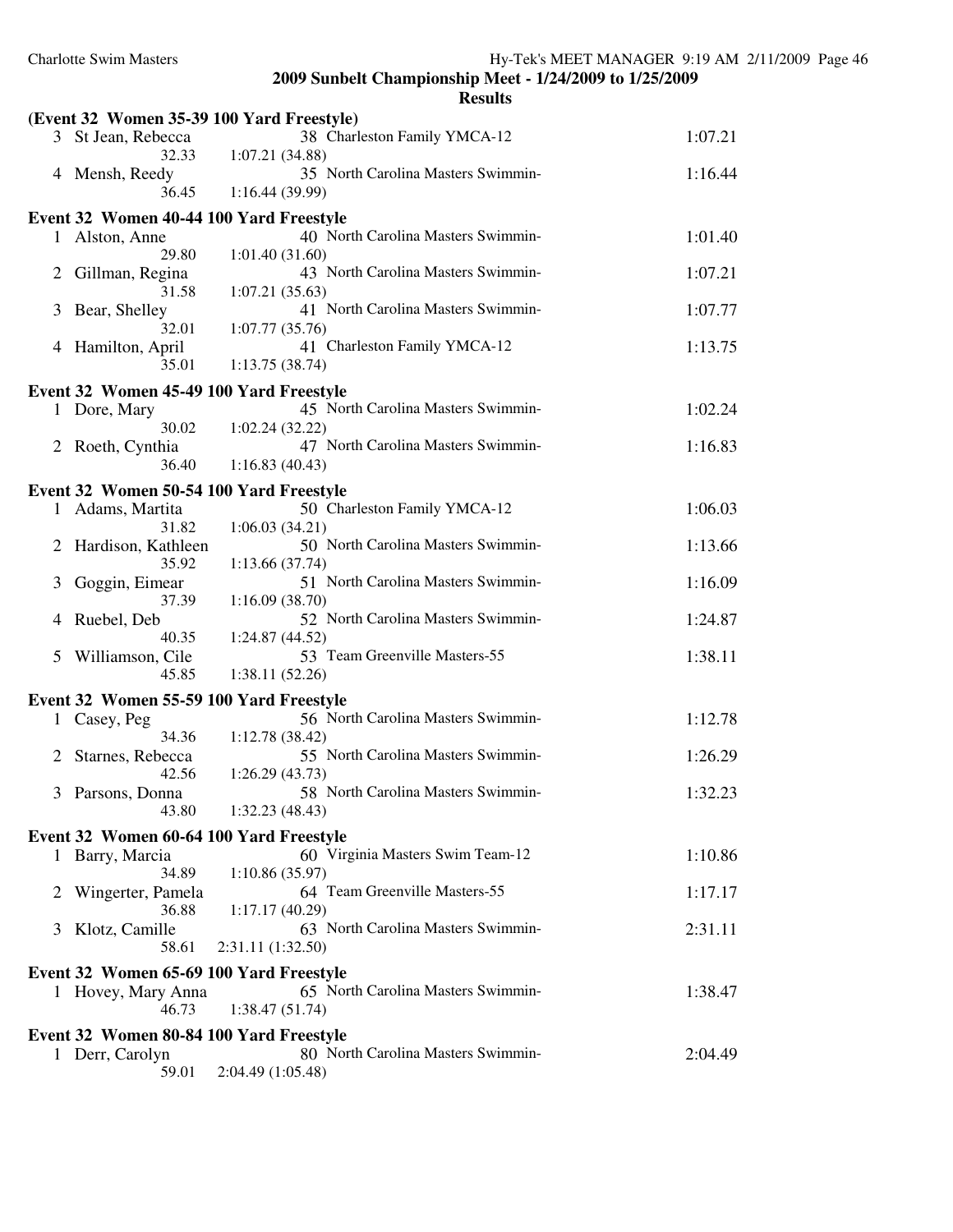| Event 32 Women 85-89 100 Yard Freestyle |                                       |                                                        |         |
|-----------------------------------------|---------------------------------------|--------------------------------------------------------|---------|
|                                         | 1 Willard, Juanita<br>1:39.97         | 88 North Carolina Masters Swimmin-<br>3:14.25(1:34.28) | 3:14.25 |
|                                         | Event 33 Men 18-24 100 Yard Freestyle |                                                        |         |
|                                         | 1 Moran, Brian<br>24.39               | 22 Unattached<br>51.72 (27.33)                         | 51.72   |
| 2                                       | Thompson, Jeff<br>25.46               | 24 North Carolina Masters Swimmin-<br>54.28 (28.82)    | 54.28   |
|                                         | Event 33 Men 25-29 100 Yard Freestyle |                                                        |         |
|                                         |                                       | 27 North Carolina Masters Swimmin-                     | 50.41   |
|                                         | 1 Squires, Jacob<br>24.08             | 50.41 (26.33)                                          |         |
| 2                                       | Bowker, Chris                         | 25 North Carolina Masters Swimmin-                     | 52.11   |
|                                         | 25.06                                 | 52.11 (27.05)                                          |         |
| 3                                       | Faro, Aaron                           | 27 North Carolina Masters Swimmin-                     | 52.31   |
|                                         | 24.79                                 | 52.31 (27.52)                                          |         |
| 4                                       | Miller, Christopher                   | 27 North Carolina Masters Swimmin-                     | 52.63   |
|                                         | 24.79                                 | 52.63 (27.84)                                          |         |
| 5                                       | Mikrut, Joel                          | 26 North Carolina Masters Swimmin-                     | 54.04   |
|                                         | 25.62                                 | 54.04 (28.42)                                          |         |
|                                         |                                       | 28 North Carolina Masters Swimmin-                     | 55.39   |
| 6                                       | Houck, Andrew<br>26.59                |                                                        |         |
|                                         |                                       | 55.39 (28.80)<br>27 North Carolina Masters Swimmin-    |         |
| 7                                       | Caruth, Joseph                        |                                                        | 57.70   |
|                                         | 27.48                                 | 57.70 (30.22)                                          |         |
| 8                                       | Susong, Matt                          | 27 North Carolina Masters Swimmin-                     | 1:03.38 |
|                                         | 30.86                                 | 1:03.38(32.52)                                         |         |
| 9                                       | Eudailey, Joshua                      | 26 North Carolina Masters Swimmin-                     | 1:08.18 |
|                                         | 33.37                                 | 1:08.18(34.81)                                         |         |
| 10                                      | Shue, Billy                           | 25 North Carolina Masters Swimmin-                     | 1:16.41 |
|                                         | 36.40                                 | 1:16.41(40.01)                                         |         |
|                                         | Event 33 Men 30-34 100 Yard Freestyle |                                                        |         |
| 1                                       | Terndrup, Seth                        | 32 North Carolina Masters Swimmin-                     | 50.05   |
|                                         | 24.36                                 | 50.05 (25.69)                                          |         |
| 2                                       | Carmine, Jay                          | 31 Wilmington-13                                       | 53.05   |
|                                         | 25.21                                 | 53.05 (27.84)                                          |         |
| 3                                       | Parr, Derek                           | 34 North Carolina Masters Swimmin-                     | 56.09   |
|                                         | 26.35                                 | 56.09 (29.74)                                          |         |
|                                         | Green, Marcus                         | 33 North Carolina Masters Swimmin-                     | 56.77   |
|                                         | 27.12                                 | 56.77 (29.65)                                          |         |
| 5                                       | Midgett, Todd                         | 31 Wilmington-13                                       | 59.75   |
|                                         | 28.46                                 | 59.75 (31.29)                                          |         |
| 6                                       | Vierling, Eric                        | 30 Wilmington-13                                       | 1:00.44 |
|                                         | 29.16                                 | 1:00.44(31.28)                                         |         |
| 7                                       | Mask, Jason                           | 33 North Carolina Masters Swimmin-                     | 1:02.50 |
| 8                                       | Nino-Acosta, Hernan                   | 32 North Carolina Masters Swimmin-                     | 1:07.48 |
|                                         | 31.97                                 | 1:07.48(35.51)                                         |         |
|                                         |                                       |                                                        |         |
|                                         | Event 33 Men 35-39 100 Yard Freestyle |                                                        |         |
|                                         | 1 Murray, Jeff                        | 39 North Carolina Masters Swimmin-                     | 48.25   |
|                                         | 22.79                                 | 48.25 (25.46)                                          |         |
| 2                                       | Pletcher, Todd                        | 38 Wilmington-13                                       | 48.33   |
|                                         | 22.92                                 | 48.33 (25.41)                                          |         |
| 3                                       | Lane, Will                            | 37 North Carolina Masters Swimmin-                     | 51.01   |
|                                         | 24.93                                 | 51.01 (26.08)                                          |         |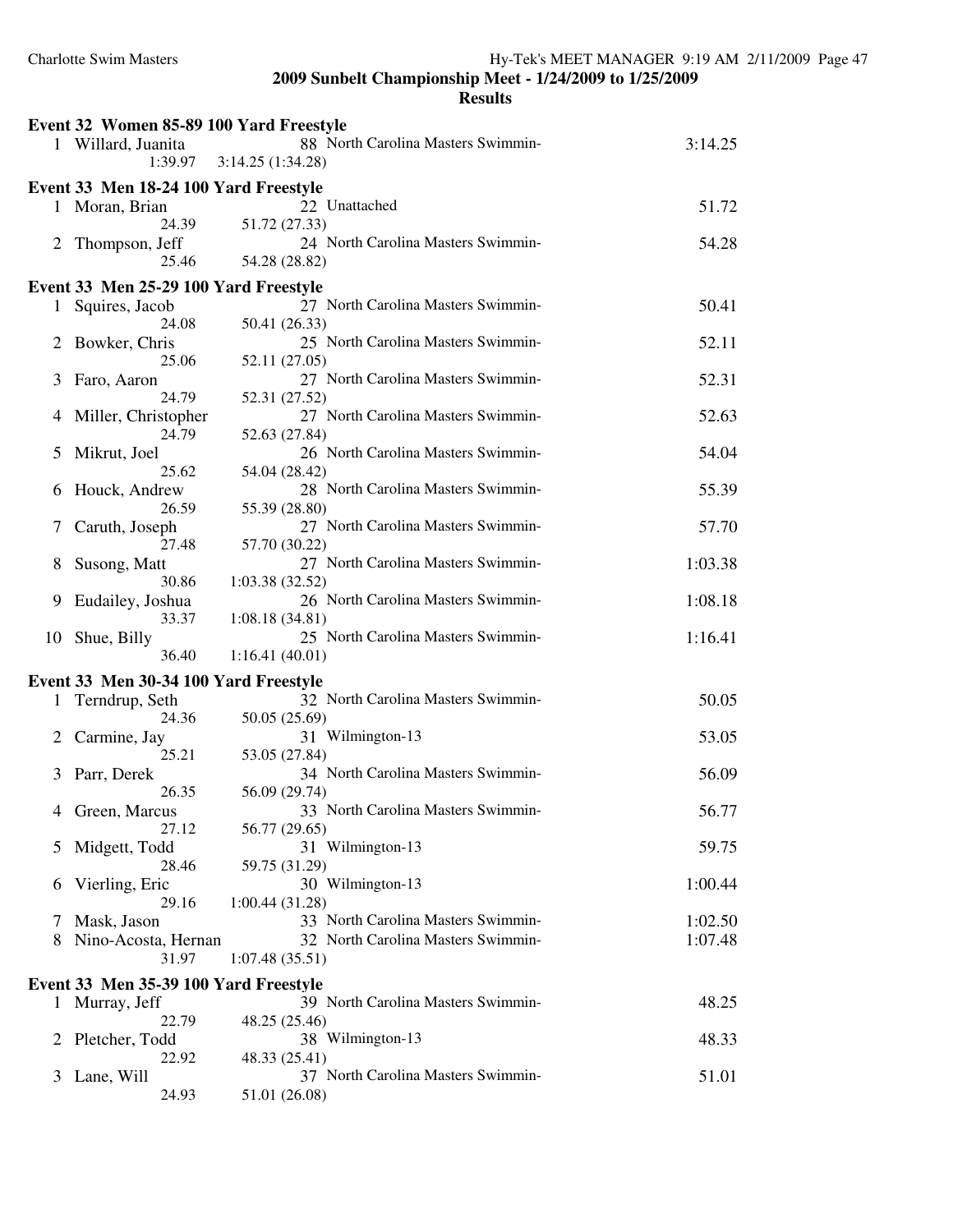|               | (Event 33 Men 35-39 100 Yard Freestyle) |                                                      |         |
|---------------|-----------------------------------------|------------------------------------------------------|---------|
|               | 4 Harper, Gregory                       | 36 North Carolina Masters Swimmin-                   | 51.17   |
| 5             | 24.55<br>Butcher, Rob                   | 51.17 (26.62)<br>36 North Carolina Masters Swimmin-  | 52.21   |
|               | 24.55                                   | 52.21 (27.66)                                        |         |
| O             | Hunter, Ralph<br>25.55                  | 39 North Carolina Masters Swimmin-<br>52.88 (27.33)  | 52.88   |
|               | Robling, Steve<br>25.37                 | 38 North Carolina Masters Swimmin-<br>52.98 (27.61)  | 52.98   |
| 8             | Davis, Matthew                          | 36 North Carolina Masters Swimmin-                   | 56.58   |
|               | 27.33                                   | 56.58 (29.25)<br>37 Nemsnems                         |         |
| 9             | Lee, David<br>28.62                     | 1:01.44(32.82)                                       | 1:01.44 |
|               | 10 Parrish, Christopher<br>30.48        | 38 North Carolina Masters Swimmin-<br>1:03.68(33.20) | 1:03.68 |
|               | Event 33 Men 40-44 100 Yard Freestyle   |                                                      |         |
| 1             | Schultz, Norman                         | 43 North Carolina Masters Swimmin-                   | 51.39   |
|               | 24.94                                   | 51.39 (26.45)                                        |         |
|               | Pistorio, Anthony<br>24.59              | 43 North Carolina Masters Swimmin-<br>51.69 (27.10)  | 51.69   |
| 3             | Brewick, Noel<br>25.22                  | 40 North Carolina Masters Swimmin-                   | 52.13   |
|               | St Jean, Rob                            | 52.13 (26.91)<br>40 Charleston Family YMCA-12        | 53.21   |
| $\mathcal{L}$ | 25.82<br>Finn, John                     | 53.21 (27.39)<br>40 North Carolina Masters Swimmin-  | 54.33   |
|               | 25.88                                   | 54.33 (28.45)                                        |         |
| b             | Davis, William<br>26.85                 | 41 North Carolina Masters Swimmin-<br>54.60 (27.75)  | 54.60   |
|               | Fawcett, Frank                          | 44 Unattached                                        | 55.10   |
|               | 26.29                                   | 55.10 (28.81)                                        |         |
| 8             | Curtis, Russ<br>26.91                   | 42 North Carolina Masters Swimmin-<br>55.73 (28.82)  | 55.73   |
| 9             | Perers, Peter                           | 42 North Carolina Masters Swimmin-                   | 58.79   |
|               | 29.09                                   | 58.79 (29.70)                                        |         |
| 10            | Jewett, Russell                         | 42 North Carolina Masters Swimmin-                   | 1:00.00 |
| 11            | 28.50<br>Blake, Thomas                  | 1:00.00(31.50)<br>40 North Carolina Masters Swimmin- | 1:00.63 |
|               | 29.18                                   | 1:00.63(31.45)                                       |         |
|               | Event 33 Men 45-49 100 Yard Freestyle   |                                                      |         |
| 1             | Smith, Jeffrey<br>25.82                 | 45 North Carolina Masters Swimmin-<br>53.35 (27.53)  | 53.35   |
| 2             | Cole, Robert                            | 47 North Carolina Masters Swimmin-                   | 55.28   |
| 3             | 26.10<br>D'Englere, Paul                | 55.28 (29.18)<br>47 North Carolina Masters Swimmin-  | 56.30   |
|               | 27.40                                   | 56.30 (28.90)                                        |         |
| 4             | Arnholt, Alan<br>27.42                  | 45 North Carolina Masters Swimmin-<br>57.04 (29.62)  | 57.04   |
| 5             | Williams, Ned<br>27.13                  | 48 North Carolina Masters Swimmin-<br>57.47 (30.34)  | 57.47   |
| 6             | Dickerman, Dwight                       | 47 North Carolina Masters Swimmin-                   | 58.44   |
|               | 28.03                                   | 58.44 (30.41)<br>49 North Carolina Masters Swimmin-  | 1:00.15 |
| 7             | Hartley, Larry<br>28.61                 | 1:00.15(31.54)                                       |         |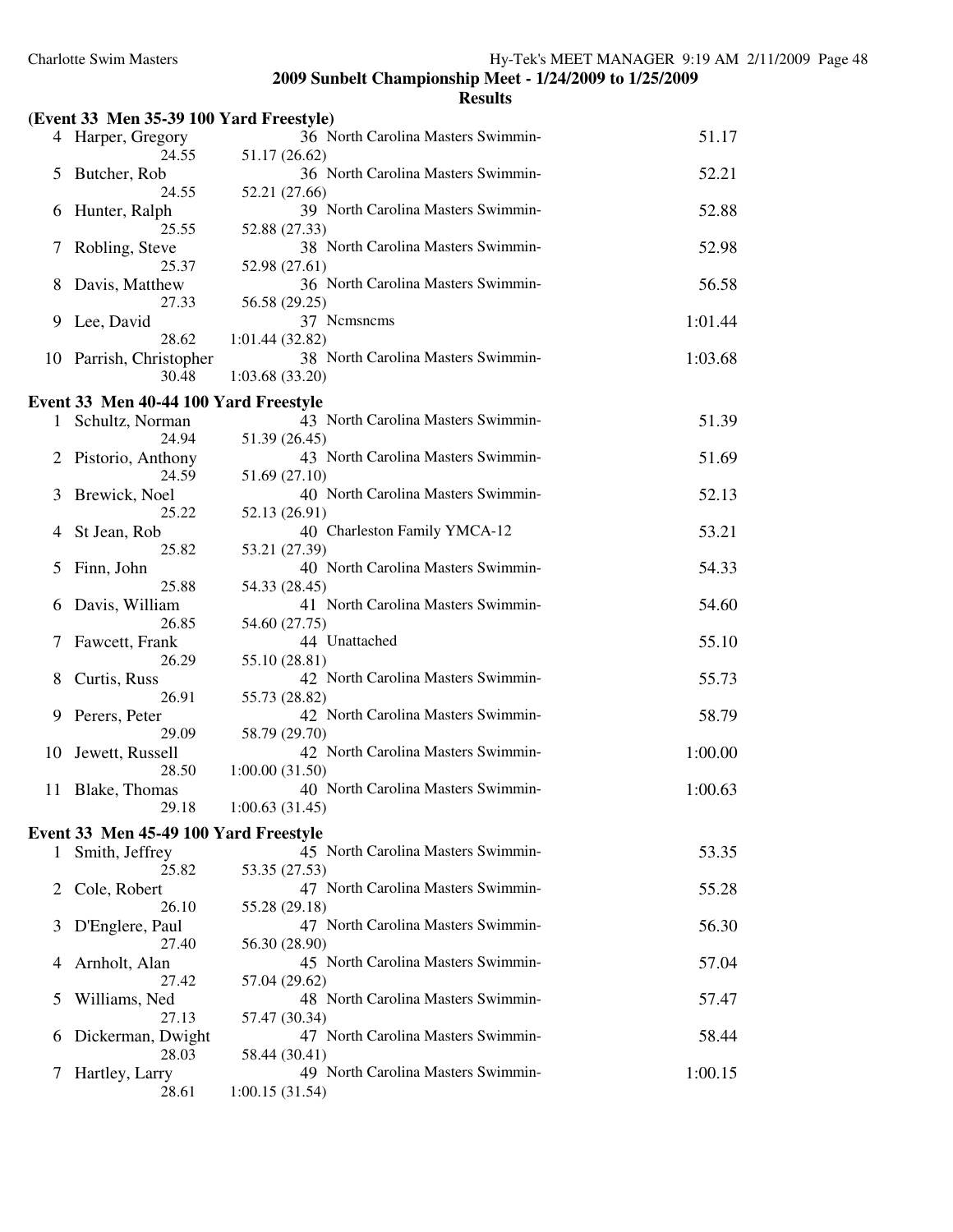|               |                                         | <b>Results</b>                                       |         |
|---------------|-----------------------------------------|------------------------------------------------------|---------|
|               | (Event 33 Men 45-49 100 Yard Freestyle) |                                                      |         |
|               | 8 Cook, Gregory                         | 46 North Carolina Masters Swimmin-                   | 1:00.91 |
|               | 29.10                                   | 1:00.91(31.81)                                       |         |
| 9.            | Turpin, Tom<br>28.58                    | 47 Nemsnems                                          | 1:01.22 |
|               |                                         | 1:01.22(32.64)                                       |         |
|               | Event 33 Men 50-54 100 Yard Freestyle   |                                                      |         |
|               | 1 Dyer, Andy<br>25.86                   | 50 Atlanta Water Jocks-45                            | 53.79   |
|               | Gilchrist, Donald                       | 53.79 (27.93)<br>54 North Carolina Masters Swimmin-  | 54.60   |
|               | 26.35                                   | 54.60 (28.25)                                        |         |
| 3             | Phillips, John M                        | 51 North Carolina Masters Swimmin-                   | 55.66   |
|               | 27.01                                   | 55.66 (28.65)                                        |         |
| 4             | King, Edward                            | 53 Grand Strand Masters Swimming-                    | 1:02.20 |
| 5             | Lucas, Jeff                             | 51 Charleston Family YMCA-12                         | 1:06.03 |
|               | 31.75                                   | 1:06.03(34.28)                                       |         |
| b             | Lance, Robert                           | 52 North Carolina Masters Swimmin-                   | 1:08.91 |
|               | 32.81                                   | 1:08.91(36.10)<br>54 North Carolina Masters Swimmin- |         |
| 7             | Sandford, Bill<br>39.57                 | 1:21.30(41.73)                                       | 1:21.30 |
| 8             | Miller, Jamie                           | 54 Unattached                                        | 1:23.14 |
|               | 38.39                                   | 1:23.14(44.75)                                       |         |
|               | Event 33 Men 55-59 100 Yard Freestyle   |                                                      |         |
|               | 1 Long, Douglas                         | 55 Team Greenville Masters-55                        | 58.27   |
|               | 27.87                                   | 58.27 (30.40)                                        |         |
| 2             | Self, Howard                            | 55 Charleston Family YMCA-12                         | 59.11   |
|               | 27.92                                   | 59.11 (31.19)                                        |         |
| 3             | Glass, Ernie                            | 59 North Carolina Masters Swimmin-                   | 59.38   |
|               | 28.56                                   | 59.38 (30.82)                                        |         |
| 4             | Turnbull, David<br>29.70                | 55 Charleston Family YMCA-12<br>1:01.81(32.11)       | 1:01.81 |
| 5             | Boder, Robert                           | 57 Charleston Family YMCA-12                         | 1:04.88 |
|               | 30.83                                   | 1:04.88 (34.05)                                      |         |
| 6             | Fumi, Leonard                           | 59 North Carolina Masters Swimmin-                   | 1:22.41 |
|               | 39.77                                   | 1:22.41 (42.64)                                      |         |
|               | Event 33 Men 60-64 100 Yard Freestyle   |                                                      |         |
|               | 1 Calandro, James                       | 62 North Carolina Masters Swimmin-                   | 1:09.46 |
|               | 34.33                                   | 1:09.46(35.13)                                       |         |
| 2             | Zeigler, John                           | 63 Georgia Masters-45                                | 1:11.80 |
|               | 34.66                                   | 1:11.80(37.14)                                       |         |
| 3             | Van Meeteren, Hans                      | 64 North Carolina Masters Swimmin-                   | 1:27.30 |
|               | 42.48                                   | 1:27.30(44.82)                                       |         |
|               | Event 33 Men 65-69 100 Yard Freestyle   |                                                      |         |
| 1             | White, Bernard                          | 65 North Carolina Masters Swimmin-                   | 1:10.43 |
|               | 33.11<br>Frogley, Chris S               | 1:10.43(37.32)<br>65 Virginia Masters Swim Team-12   | 1:14.81 |
| $\mathbb{Z}$  | 36.37                                   | 1:14.81(38.44)                                       |         |
| 3             | Wilson, Robin                           | 66 Charleston Family YMCA-12                         | 1:16.37 |
|               | 35.44                                   | 1:16.37(40.93)                                       |         |
| 4             | Fletcher, Doug                          | 66 North Carolina Masters Swimmin-                   | 1:21.51 |
|               | 37.93                                   | 1:21.51(43.58)                                       |         |
| $\mathcal{L}$ | Leen, Walter                            | 66 Georgia Masters-45                                | 1:54.39 |
|               | 52.78                                   | 1:54.39(1:01.61)                                     |         |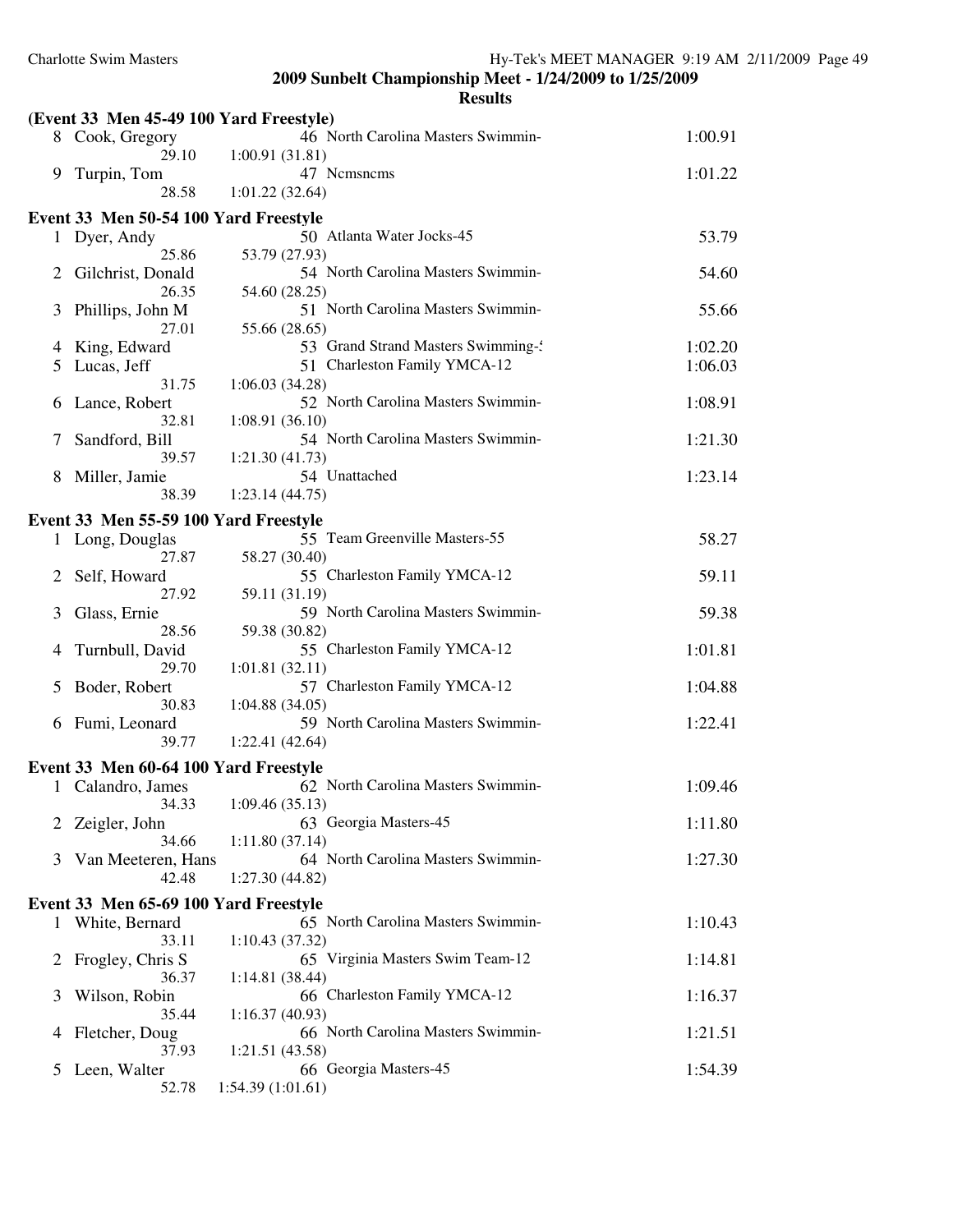| Event 33 Men 70-74 100 Yard Freestyle                                      |                                                                                                   |                                |
|----------------------------------------------------------------------------|---------------------------------------------------------------------------------------------------|--------------------------------|
| 1 Clark, Jerry                                                             | 71 North Carolina Masters Swimmin-                                                                | 1:02.63                        |
| 29.78                                                                      | 1:02.63(32.85)                                                                                    |                                |
| 2 Robertson, William                                                       | 72 Team Greenville Masters-55                                                                     | 1:09.02                        |
| 33.01                                                                      | 1:09.02(36.01)                                                                                    |                                |
| Event 33 Men 75-79 100 Yard Freestyle                                      |                                                                                                   |                                |
| 1 Stoltz, Irwin<br>43.06                                                   | 79 Georgia Masters-45<br>1:29.00(45.94)                                                           | 1:29.00                        |
| 2 DePaul, Donald                                                           | 75 North Carolina Masters Swimmin-                                                                | 2:10.57                        |
| 59.89                                                                      | 2:10.57(1:10.68)                                                                                  |                                |
| Event 34 Women 35-39 200 Yard Butterfly                                    |                                                                                                   |                                |
| 1 Williams, Heidi                                                          | 39 North Carolina Masters Swimmin-                                                                | 2:40.47                        |
| 36.52                                                                      | 1:17.39(40.87)<br>2:00.67(43.28)<br>2:40.47 (39.80)                                               |                                |
| Event 34 Women 45-49 200 Yard Butterfly                                    |                                                                                                   |                                |
| 1 Dore, Mary                                                               | 45 North Carolina Masters Swimmin-                                                                | 2:46.98                        |
| 37.67                                                                      | 2:04.01(43.37)<br>1:20.64(42.97)<br>2:46.98 (42.97)                                               |                                |
| 2 Fisher, Barbie                                                           | 49 North Carolina Masters Swimmin-                                                                | 2:57.92                        |
| 38.03                                                                      | 1:22.04(44.01)<br>2:09.19(47.15)<br>2:57.92(48.73)                                                |                                |
| Event 35 Men 40-44 200 Yard Butterfly                                      |                                                                                                   |                                |
| 1 Dudley, Thomas                                                           | 42 Team Greenville Masters-55                                                                     | 2:43.95                        |
| 32.88                                                                      | $1:12.32(39.44)$ $1:58.71(46.39)$<br>2:43.95(45.24)                                               |                                |
| Event 35 Men 50-54 200 Yard Butterfly                                      |                                                                                                   |                                |
| 1 Lucas, Jeff                                                              | 51 Charleston Family YMCA-12                                                                      | 3:17.90                        |
| 43.55                                                                      | 2:27.59(52.94)<br>1:34.65(51.10)<br>3:17.90(50.31)                                                |                                |
| Event 35 Men 55-59 200 Yard Butterfly                                      |                                                                                                   |                                |
| 1 Conover, Steven                                                          | 59 Unattached                                                                                     | 3:19.29                        |
| 42.46                                                                      | 1:32.85(50.39)<br>2:25.91 (53.06)<br>3:19.29(53.38)                                               |                                |
| Event 35 Men 60-64 200 Yard Butterfly                                      |                                                                                                   |                                |
| 1 Zeigler, John                                                            | 63 Georgia Masters-45                                                                             | 3:07.51                        |
| 40.87                                                                      | 1:29.67(48.80)<br>2:20.13(50.46)<br>3:07.51 (47.38)                                               |                                |
| Event 36 Women 18+200 Yard Freestyle Relay                                 |                                                                                                   |                                |
| 1 North Carolina Masters Swim                                              | $\mathsf{A}$                                                                                      | 1:56.97                        |
| 1) Proud, Jessica W27                                                      | 2) Fritchie, Karen W31<br>3) Fischer, Amy W22                                                     | 4) Williams, Heidi W39         |
| 32.76                                                                      | $1:00.89(28.13)$ $1:28.92(28.03)$<br>1:56.97(28.05)                                               |                                |
| 2 North Carolina Masters Swim A                                            |                                                                                                   | 2:08.31                        |
| 1) Bear, Shelley W41<br>31.43                                              | 2) Vogel, Melissa W27<br>3) Koontz, Lani W26<br>47.31 (15.88)<br>2:08.31(29.45)<br>1:38.86(51.55) | 4) Walker, Sarah W20           |
|                                                                            |                                                                                                   |                                |
| Event 36 Women 25+ 200 Yard Freestyle Relay                                |                                                                                                   |                                |
| North Carolina Masters Swim<br>1) Alston, Anne W40                         | A<br>2) Pollock, Julia W28<br>3) Rogers, Jennie W56                                               | 1:58.20<br>4) Battle, Ruth W46 |
| 27.17                                                                      | 1:58.20(26.51)<br>55.91 (28.74)<br>1:31.69(35.78)                                                 |                                |
|                                                                            |                                                                                                   |                                |
| Event 36 Women 35+ 200 Yard Freestyle Relay<br>1 Charleston Family YMCA-12 | A                                                                                                 | 2:08.93                        |
| 1) Hamilton, April W41                                                     | 2) Self, Tracy W53<br>3) Adams, Martita W50                                                       | 4) St Jean, Rebecca W38        |
| 29.51                                                                      | 2:08.93 (29.08)<br>1:07.43(37.92)<br>1:39.85(32.42)                                               |                                |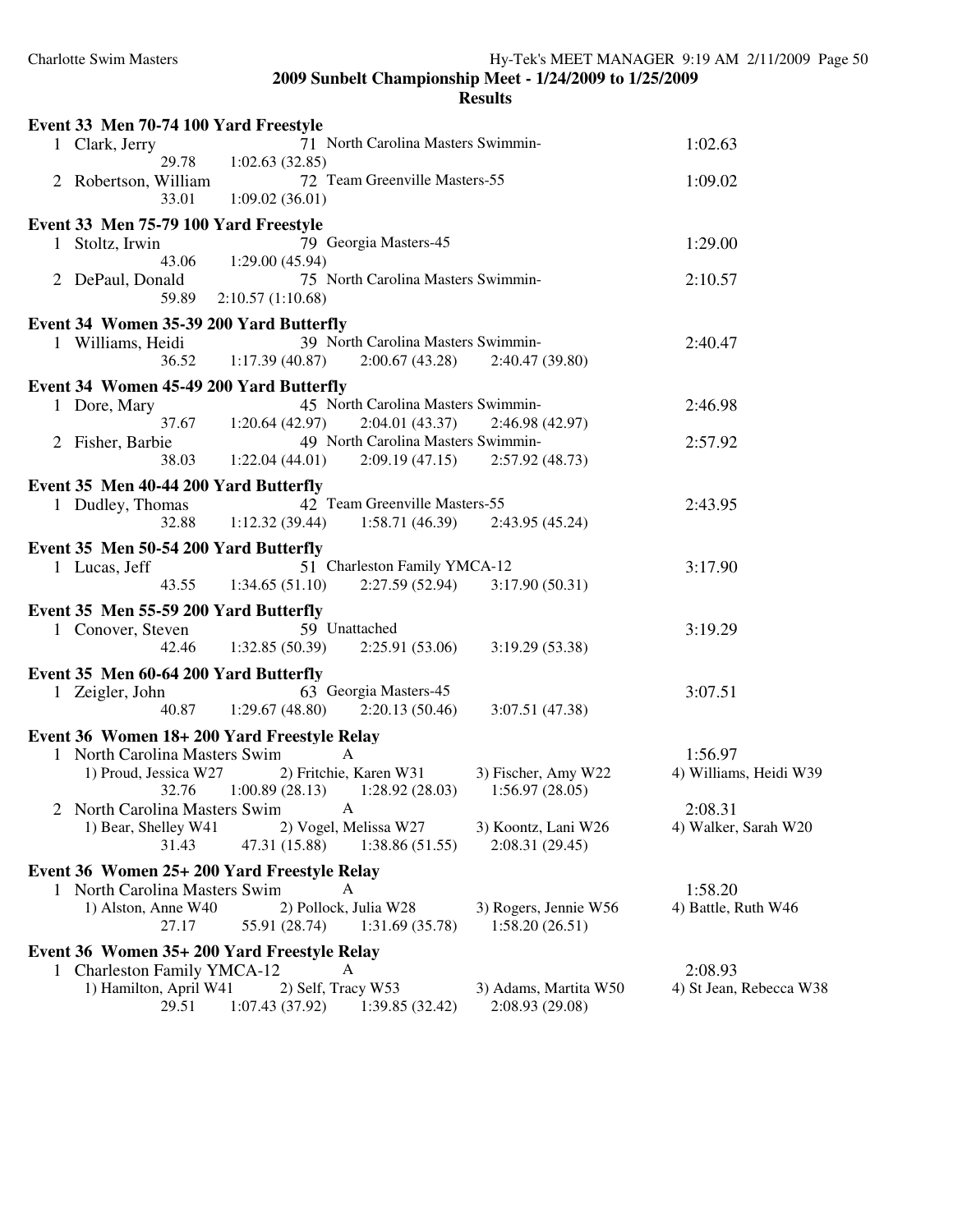|   | Event 37 Men 18+200 Yard Freestyle Relay  |                 |                                    |                                                 |                         |
|---|-------------------------------------------|-----------------|------------------------------------|-------------------------------------------------|-------------------------|
|   | 1 North Carolina Masters Swim             |                 | A                                  |                                                 | 1:33.88                 |
|   | 1) Thompson, Jeff M24                     |                 | 2) Black, Kevin M25                | 3) Gentile, Anthony M25                         | 4) Black, Douglas M25   |
|   | 24.37                                     |                 | 48.15 (23.78) 1:10.98 (22.83)      | 1:33.88(22.90)                                  |                         |
|   | Event 37 Men 25+ 200 Yard Freestyle Relay |                 |                                    |                                                 |                         |
|   | 1 Wilmington-13                           |                 |                                    |                                                 | 1:39.71                 |
|   | 1) Midgett, Todd M31                      |                 | 2) Carmine, Jay M31                | 3) Vierling, Eric M30                           | 4) Pletcher, Todd M38   |
|   | 24.61                                     | 51.06(26.45)    | 1:17.19(26.13)                     | 1:39.71(22.52)                                  |                         |
|   | 2 North Carolina Masters Swim             |                 | A                                  |                                                 | 1:42.54                 |
|   | 1) Miller, Christopher M27                |                 | 2) Parr, Derek M34                 | 3) Mask, Jason M33                              | 4) Caruth, Joseph M27   |
|   | 25.57                                     | 53.57 (28.00)   | 1:19.15(25.58)                     | 1:42.54(23.39)                                  |                         |
|   | 3 North Carolina Masters Swim             |                 | $\mathbf{A}$                       |                                                 | 1:47.63                 |
|   | 1) Faro, Aaron M27                        |                 | 2) Susong, Matt M27                | 3) Nino-Acosta, Hernan M32 4) Blake, Thomas M40 |                         |
|   | 29.81                                     |                 | $57.62(27.81)$ $1:24.09(26.47)$    | 1:47.63(23.54)                                  |                         |
|   | 4 North Carolina Masters Swim             |                 | A                                  |                                                 | 1:49.16                 |
|   | 1) Harper, Gregory M36                    |                 | 2) Glass, Ernie M59                | 3) Shue, Billy M25                              | 4) Phillips, John M M51 |
|   | 24.71                                     |                 | 49.63 (24.92) 1:15.70 (26.07)      | 1:49.16(33.46)                                  |                         |
|   |                                           |                 |                                    |                                                 |                         |
|   | Event 37 Men 35+200 Yard Freestyle Relay  |                 |                                    |                                                 |                         |
|   | 1 North Carolina Masters Swim             |                 | A                                  |                                                 | 1:30.39                 |
|   | 1) Murray, Jeff M39                       |                 | 2) Butcher, Rob M36                | 3) Brewick, Noel M40                            | 4) Schultz, Norman M43  |
|   | 22.78                                     | 45.32 (22.54)   | 1:07.78(22.46)                     | 1:30.39(22.61)                                  |                         |
|   | Event 37 Men 55+ 200 Yard Freestyle Relay |                 |                                    |                                                 |                         |
|   | 1 Charleston Family YMCA-12               |                 | A                                  |                                                 | 1:53.86                 |
|   | 1) Boder, Robert M57                      |                 | 2) Wilson, Robin M66               | 3) Turnbull, David M55                          | 4) Self, Howard M55     |
|   | 29.76                                     |                 | $1:00.82(31.06)$ $1:27.65(26.83)$  | 1:53.86(26.21)                                  |                         |
|   |                                           |                 |                                    |                                                 |                         |
|   | Event 38 Women 25-29 500 Yard Freestyle   |                 | 28 Unattached                      |                                                 |                         |
|   | 1 Hester, Heidi<br>30.65                  | 1:03.52(32.87)  | 1:37.13(33.61)                     | 2:10.86(33.73)                                  | 5:32.38                 |
|   | 2:44.72 (33.86)                           | 3:18.64(33.92)  | 3:52.37(33.73)                     | 4:26.13(33.76)                                  |                         |
|   | 4:59.61 (33.48)                           | 5:32.38 (32.77) |                                    |                                                 |                         |
|   | 2 Hawley, Kate                            |                 | 28 North Carolina Masters Swimmin- |                                                 | 6:34.96                 |
|   | 35.56                                     | 1:15.38(39.82)  | 1:56.37(40.99)                     | 2:36.11(39.74)                                  |                         |
|   | 3:16.29(40.18)                            | 3:56.26(39.97)  | 6:34.96(2:38.70)                   |                                                 |                         |
|   | 3 Long, Ashley                            |                 | 27 Team Greenville Masters-55      |                                                 | 6:58.73                 |
|   | 37.66                                     | 1:17.76(40.10)  | 1:59.40(41.64)                     | 2:41.66(42.26)                                  |                         |
|   | 3:24.26(42.60)                            | 4:07.11(42.85)  | 4:50.11(43.00)                     | 5:33.38 (43.27)                                 |                         |
|   | 6:16.80(43.42)                            | 6:58.73(41.93)  |                                    |                                                 |                         |
|   | 4 Vogel, Melissa                          |                 | 27 North Carolina Masters Swimmin- |                                                 | 8:57.91                 |
|   | 41.87                                     | 1:31.53(49.66)  | 2:28.29(56.76)                     | 3:27.13(58.84)                                  |                         |
|   |                                           | 5:22.37()       | 6:18.97(56.60)                     | 8:08.04 (1:49.07)                               |                         |
|   | 8:57.91 (49.87)                           |                 |                                    |                                                 |                         |
|   |                                           |                 |                                    |                                                 |                         |
|   | Event 38 Women 30-34 500 Yard Freestyle   |                 |                                    |                                                 |                         |
|   | 1 Fritchie, Karen                         |                 | 31 North Carolina Masters Swimmin- |                                                 | 5:46.65                 |
|   | 32.95                                     | 1:07.81(34.86)  | 1:42.73 (34.92)                    | 2:17.77(35.04)                                  |                         |
|   | 2:52.96 (35.19)                           | 3:28.60(35.64)  | 4:03.72(35.12)                     | 4:39.08 (35.36)                                 |                         |
|   | 5:13.52 (34.44)                           | 5:46.65(33.13)  |                                    |                                                 |                         |
|   | Event 38 Women 35-39 500 Yard Freestyle   |                 |                                    |                                                 |                         |
| 1 | Williams, Heidi                           |                 | 39 North Carolina Masters Swimmin- |                                                 | 5:51.86                 |
|   | 33.60                                     | 1:09.70(36.10)  | 1:47.16 (37.46)                    | 2:24.86 (37.70)                                 |                         |
|   | 3:02.80 (37.94)                           | 3:37.09 (34.29) | 4:11.19(34.10)                     | 4:44.96 (33.77)                                 |                         |
|   | 5:18.96 (34.00)                           | 5:51.86 (32.90) |                                    |                                                 |                         |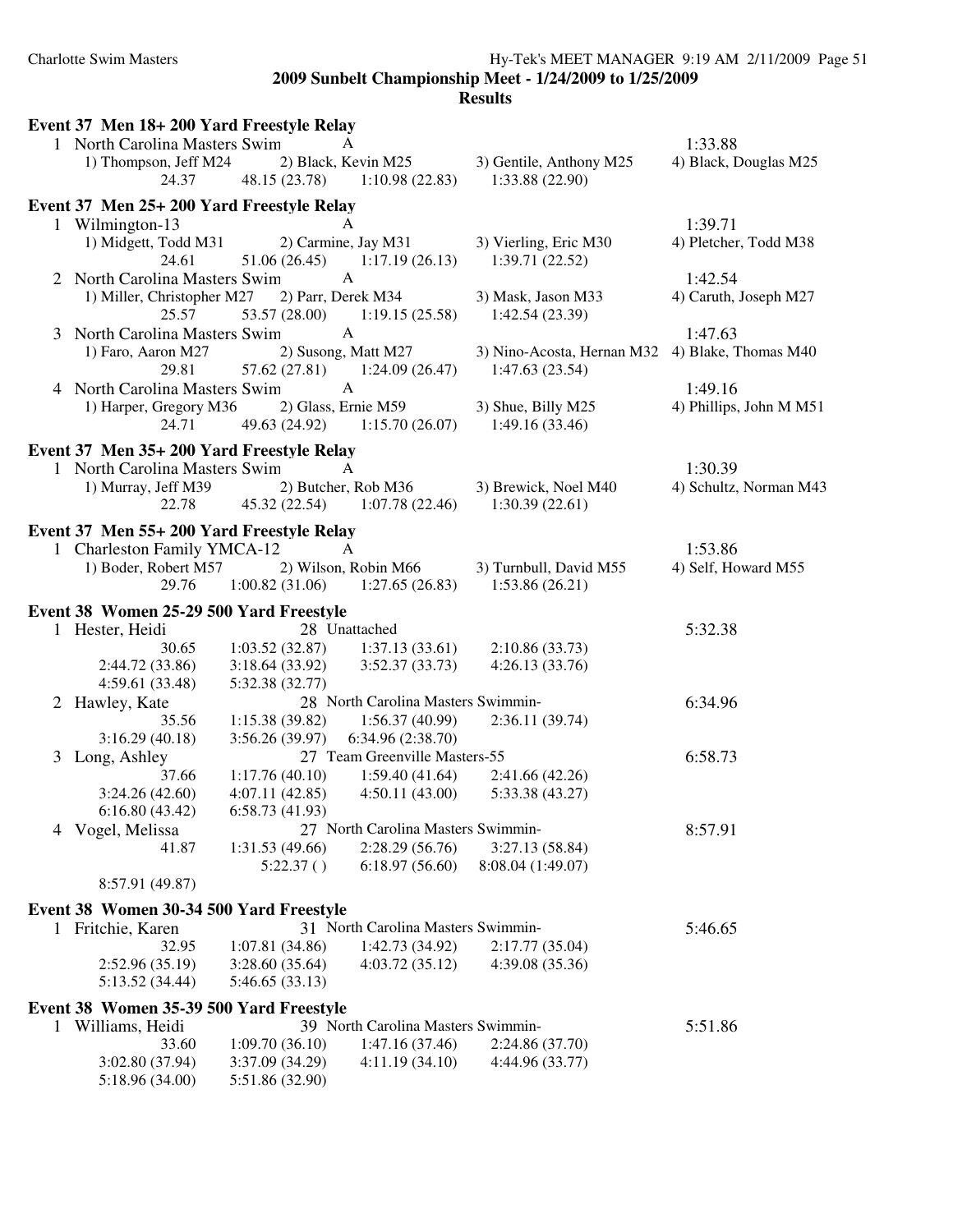|    | <b>Event 38 Women 40-44 500 Yard Freestyle</b> |                 |                                    |                 |         |
|----|------------------------------------------------|-----------------|------------------------------------|-----------------|---------|
| 1  | Alston, Anne                                   |                 | 40 North Carolina Masters Swimmin- |                 | 5:51.87 |
|    | 31.27                                          | 1:05.54(34.27)  | 1:40.34(34.80)                     | 2:16.10(35.76)  |         |
|    | 2:52.18 (36.08)                                | 3:28.29(36.11)  | 4:04.29(36.00)                     | 4:40.74(36.45)  |         |
|    | 5:16.71 (35.97)                                | 5:51.87(35.16)  |                                    |                 |         |
| 2  | Bear, Shelley                                  |                 | 41 North Carolina Masters Swimmin- |                 | 6:42.84 |
|    |                                                |                 |                                    | 2:38.46()       |         |
|    | 3:19.58(41.12)                                 | 4:00.74(41.16)  | 4:41.78 (41.04)                    | 5:22.68 (40.90) |         |
|    | 6:03.32(40.64)                                 | 6:42.84(39.52)  |                                    |                 |         |
| 3  | Roberts, Connie                                |                 | 41 North Carolina Masters Swimmin- |                 | 7:08.13 |
|    | 37.83                                          | 1:20.95(43.12)  | 2:05.11(44.16)                     | 2:48.99 (43.88) |         |
|    | 3:32.72 (43.73)                                | 4:16.39(43.67)  | 4:59.39(43.00)                     | 5:43.19 (43.80) |         |
|    | 6:26.49(43.30)                                 | 7:08.13(41.64)  |                                    |                 |         |
| 4  | Hamilton, April                                |                 | 41 Charleston Family YMCA-12       |                 | 7:35.89 |
|    | 37.52                                          | 1:22.37(44.85)  | 2:09.15(46.78)                     | 2:55.92(46.77)  |         |
|    | 3:43.15(47.23)                                 | 4:30.20(47.05)  | 5:17.82(47.62)                     | 6:05.14(47.32)  |         |
|    | 6:52.03(46.89)                                 | 7:35.89(43.86)  |                                    |                 |         |
|    | Event 38 Women 45-49 500 Yard Freestyle        |                 |                                    |                 |         |
| 1  | Dore, Mary                                     |                 | 45 North Carolina Masters Swimmin- |                 | 6:14.13 |
|    | 34.30                                          | 1:12.94(38.64)  | 1:51.75(38.81)                     | 2:30.17(38.42)  |         |
|    | 3:08.75 (38.58)                                | 3:46.48 (37.73) | 4:24.02 (37.54)                    | 5:01.29 (37.27) |         |
|    | 5:38.29 (37.00)                                | 6:14.13(35.84)  |                                    |                 |         |
|    | 2 Fahnline, Kathryn                            |                 | 45 Team Greenville Masters-55      |                 | 8:08.39 |
|    | 46.00                                          | 1:35.22(49.22)  | 2:25.73(50.51)                     | 3:15.40(49.67)  |         |
|    | 4:04.80 (49.40)                                | 4:54.06 (49.26) | 5:43.12 (49.06)                    | 6:32.51 (49.39) |         |
|    | 7:21.43 (48.92)                                | 8:08.39 (46.96) |                                    |                 |         |
| 3  | Roeth, Cynthia                                 |                 | 47 North Carolina Masters Swimmin- |                 | 8:09.27 |
|    | 40.80                                          | 1:27.39(46.59)  | 2:16.50(49.11)                     | 3:05.81(49.31)  |         |
|    | 3:56.85(51.04)                                 | 4:46.99(50.14)  | 5:38.77(51.78)                     | 6:30.04(51.27)  |         |
|    | 7:21.12(51.08)                                 | 8:09.27(48.15)  |                                    |                 |         |
|    |                                                |                 |                                    |                 |         |
|    | Event 38 Women 50-54 500 Yard Freestyle        |                 |                                    |                 |         |
| 1  | Smith, Alison                                  |                 | 54 Ncmsunat                        |                 | 8:19.20 |
|    | 45.37                                          | 1:35.10(49.73)  | 2:26.03(50.93)                     | 3:17.04(51.01)  |         |
|    | 4:07.88 (50.84)                                | 4:58.30 (50.42) | 5:48.80 (50.50)                    | 6:39.99(51.19)  |         |
|    | 7:29.42 (49.43)                                | 8:19.20 (49.78) |                                    |                 |         |
| 2  | Williamson, Cile                               |                 | 53 Team Greenville Masters-55      |                 | 9:14.64 |
|    | 45.98                                          | 1:40.13(54.15)  | 2:37.22 (57.09)                    | 3:33.85 (56.63) |         |
|    | 4:31.69 (57.84)                                |                 | $5:28.49(56.80)$ $6:25.02(56.53)$  | 7:22.81 (57.79) |         |
|    | 8:20.40 (57.59)                                | 9:14.64(54.24)  |                                    |                 |         |
|    | Event 38 Women 55-59 500 Yard Freestyle        |                 |                                    |                 |         |
| 1. | Rogers, Jennie                                 |                 | 56 North Carolina Masters Swimmin- |                 | 7:20.92 |
|    | 40.52                                          | 1:24.98(44.46)  | 2:10.65(45.67)                     | 2:56.13(45.48)  |         |
|    | 3:40.69 (44.56)                                | 4:25.24(44.55)  | 5:09.55(44.31)                     | 5:54.32(44.77)  |         |
|    | 6:38.57(44.25)                                 | 7:20.92(42.35)  |                                    |                 |         |
| 2  | Starnes, Rebecca                               |                 | 55 North Carolina Masters Swimmin- |                 | 8:42.79 |
|    | 46.66                                          | 1:37.19(50.53)  | 2:29.01(51.82)                     | 3:21.37(52.36)  |         |
|    | 4:15.06(53.69)                                 | 5:08.59 (53.53) | 6:03.27(54.68)                     | 6:57.51(54.24)  |         |
|    | 7:51.28 (53.77)                                | 8:42.79 (51.51) |                                    |                 |         |
| 3  | Parsons, Donna                                 |                 | 58 North Carolina Masters Swimmin- |                 | 8:59.05 |
|    | 44.98                                          | 1:37.95(52.97)  | 2:33.58(55.63)                     | 3:28.23(54.65)  |         |
|    | 4:24.27(56.04)                                 | 5:19.81 (55.54) | 6:15.63(55.82)                     | 7:11.99 (56.36) |         |
|    | 8:07.32 (55.33)                                | 8:59.05 (51.73) |                                    |                 |         |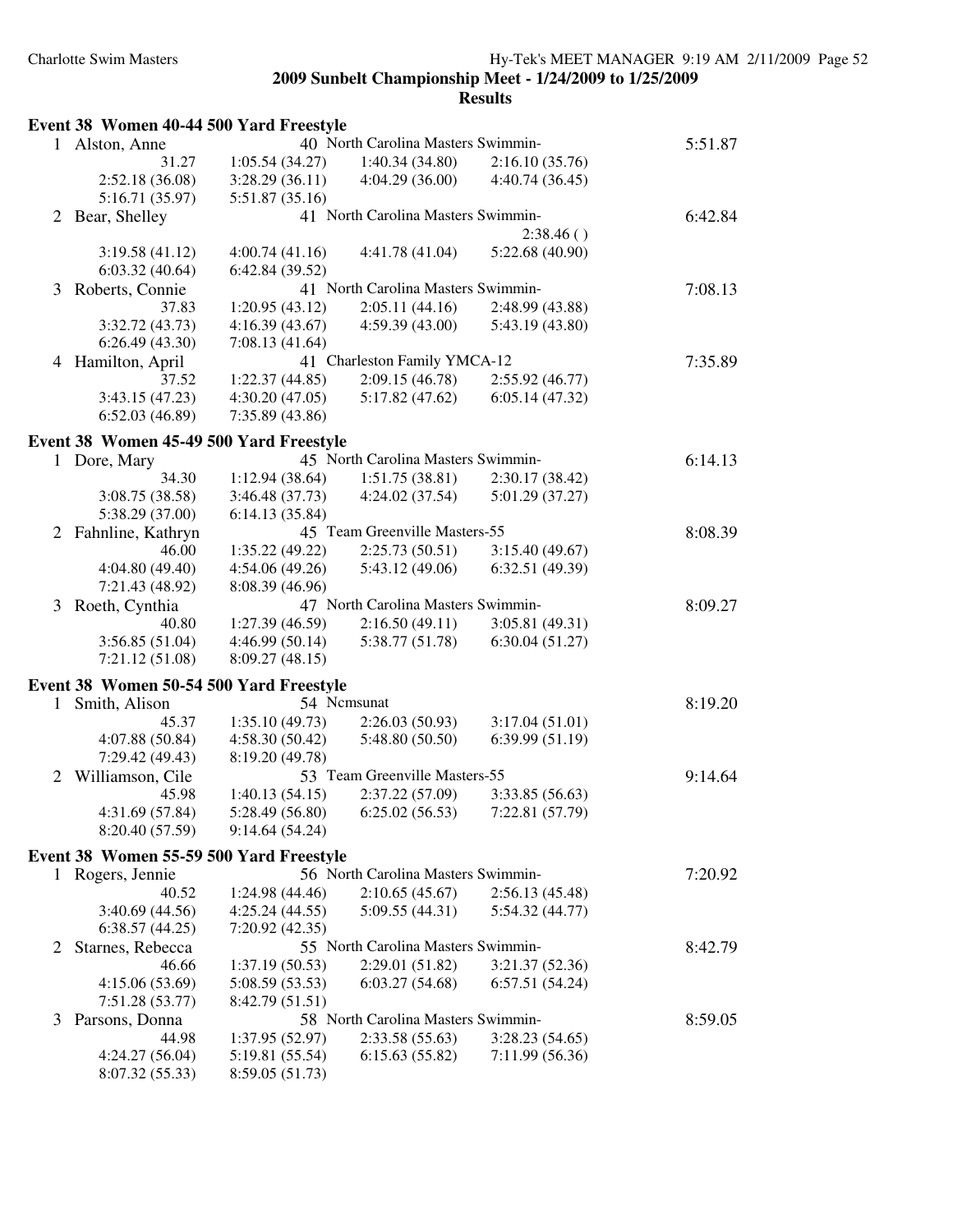|   | Event 38 Women 60-64 500 Yard Freestyle |                                    |                                                             |                                      |          |
|---|-----------------------------------------|------------------------------------|-------------------------------------------------------------|--------------------------------------|----------|
| 1 | Barry, Marcia                           |                                    | 60 Virginia Masters Swim Team-12                            |                                      | 6:35.07  |
|   | 35.73                                   | 1:15.44(39.71)                     | 1:55.53(40.09)                                              | 2:36.13(40.60)                       |          |
|   | 3:16.63(40.50)                          | 3:57.03(40.40)                     | 4:37.57(40.54)                                              | 5:18.12(40.55)                       |          |
|   | 5:58.21 (40.09)                         | 6:35.07(36.86)                     |                                                             |                                      |          |
| 2 | Wingerter, Pamela                       |                                    | 64 Team Greenville Masters-55                               |                                      | 7:47.90  |
|   | 40.35                                   | 1:26.38(46.03)                     | 2:13.83(47.45)                                              | 3:02.17(48.34)                       |          |
|   | 3:49.74(47.57)                          | 4:36.97(47.23)                     | 5:25.17(48.20)                                              | 6:12.90(47.73)                       |          |
|   | 7:01.43(48.53)                          | 7:47.90 (46.47)                    |                                                             |                                      |          |
| 3 | Van Meeteren, Greta                     |                                    | 62 North Carolina Masters Swimmin-                          |                                      | 8:10.75  |
|   | 45.46                                   | 1:34.71(49.25)                     | 2:25.05(50.34)                                              | 3:15.27(50.22)                       |          |
|   | 4:05.50(50.23)                          | 4:54.29 (48.79)                    | 5:43.27 (48.98)                                             | 6:33.00(49.73)                       |          |
|   | 7:22.16(49.16)                          | 8:10.75 (48.59)                    |                                                             |                                      |          |
| 4 | Klotz, Camille                          |                                    | 63 North Carolina Masters Swimmin-                          |                                      | 12:28.25 |
|   | 1:05.42                                 | 2:24.65(1:19.23)                   | 3:40.86 (1:16.21)                                           | 4:55.40(1:14.54)                     |          |
|   | 6:11.51(1:16.11)                        | 7:25.37(1:13.86)                   |                                                             | 8:42.01 (1:16.64) 10:00.17 (1:18.16) |          |
|   | 11:16.53(1:16.36)                       | 12:28.25(1:11.72)                  |                                                             |                                      |          |
|   | Event 38 Women 65-69 500 Yard Freestyle |                                    |                                                             |                                      |          |
|   | Hovey, Mary Anna                        |                                    | 65 North Carolina Masters Swimmin-                          |                                      | 9:19.47  |
|   | 49.16                                   | 1:44.19(55.03)                     | 2:42.54(58.35)                                              | 3:39.90 (57.36)                      |          |
|   | 4:37.33(57.43)                          | 5:34.92 (57.59)                    | 6:32.21(57.29)                                              | 7:28.90(56.69)                       |          |
|   | 8:26.67(57.77)                          | 9:19.47(52.80)                     |                                                             |                                      |          |
|   | Event 38 Women 85-89 500 Yard Freestyle |                                    |                                                             |                                      |          |
|   | 1 Willard, Juanita                      |                                    | 88 North Carolina Masters Swimmin-                          |                                      | 19:05.58 |
|   | 1:40.68                                 | 3:37.74(1:57.06)                   | 5:32.92(1:55.18)                                            | 7:23.64(1:50.72)                     |          |
|   | 9:12.97(1:49.33)                        |                                    | $11:16.90(2:03.93)$ $13:24.67(2:07.77)$ $15:25.73(2:01.06)$ |                                      |          |
|   | 17:22.75 (1:57.02)                      | 19:05.58 (1:42.83)                 |                                                             |                                      |          |
|   |                                         |                                    |                                                             |                                      |          |
|   | Event 38 Men 18-24 500 Yard Freestyle   |                                    | 23 Wilmington-13                                            |                                      |          |
| 1 | Wisthoff, Matthew<br>27.57              | 57.98 (30.41)                      | 1:28.80(30.82)                                              | 2:00.14(31.34)                       | 5:08.72  |
|   | 2:31.80(31.66)                          | 3:03.34(31.54)                     | 3:34.87(31.53)                                              | 4:06.85(31.98)                       |          |
|   | 4:38.30(31.45)                          | 5:08.72(30.42)                     |                                                             |                                      |          |
|   |                                         |                                    |                                                             |                                      |          |
|   | Event 38 Men 25-29 500 Yard Freestyle   |                                    |                                                             |                                      |          |
|   | 1 Faro, Aaron                           |                                    | 27 North Carolina Masters Swimmin-                          |                                      | 5:45.86  |
|   | 30.14                                   | 1:03.88(33.74)                     | 1:38.66(34.78)                                              | 2:14.41(35.75)                       |          |
|   | 2:50.25(35.84)                          | 3:26.06(35.81)                     | 4:01.53(35.47)                                              | 4:36.89(35.36)                       |          |
|   | 5:12.36 (35.47)                         | 5:45.86 (33.50)                    |                                                             |                                      |          |
|   | Caruth, Joseph                          |                                    | 27 North Carolina Masters Swimmin-                          |                                      | 6:20.99  |
|   | 33.67                                   | 1:10.22(36.55)                     | 1:47.40(37.18)                                              | 2:25.45(38.05)                       |          |
|   | 3:04.78 (39.33)                         | 3:45.52(40.74)                     | 4:26.00(40.48)                                              | 5:06.76 (40.76)                      |          |
|   | 5:45.55 (38.79)                         | 6:20.99(35.44)                     |                                                             |                                      |          |
| 3 | Eudailey, Joshua                        |                                    | 26 North Carolina Masters Swimmin-                          |                                      | 7:39.80  |
|   | 37.59                                   |                                    | 2:05.67()                                                   | 2:52.55(46.88)                       |          |
|   | 3:40.63(48.08)                          | 4:29.25(48.62)                     | 5:18.23 (48.98)                                             | 6:07.87(49.64)                       |          |
|   | 6:54.14(46.27)                          | 7:39.80(45.66)                     |                                                             |                                      |          |
| 4 | Shue, Billy                             |                                    | 25 North Carolina Masters Swimmin-                          |                                      | 7:59.03  |
|   | 38.01                                   | 1:23.36(45.35)                     | 2:11.88(48.52)                                              | 3:01.43 (49.55)                      |          |
|   | 3:51.29(49.86)<br>7:11.69 (49.69)       | 4:41.29 (50.00)<br>7:59.03 (47.34) | 5:31.85 (50.56)                                             | 6:22.00(50.15)                       |          |
|   |                                         |                                    |                                                             |                                      |          |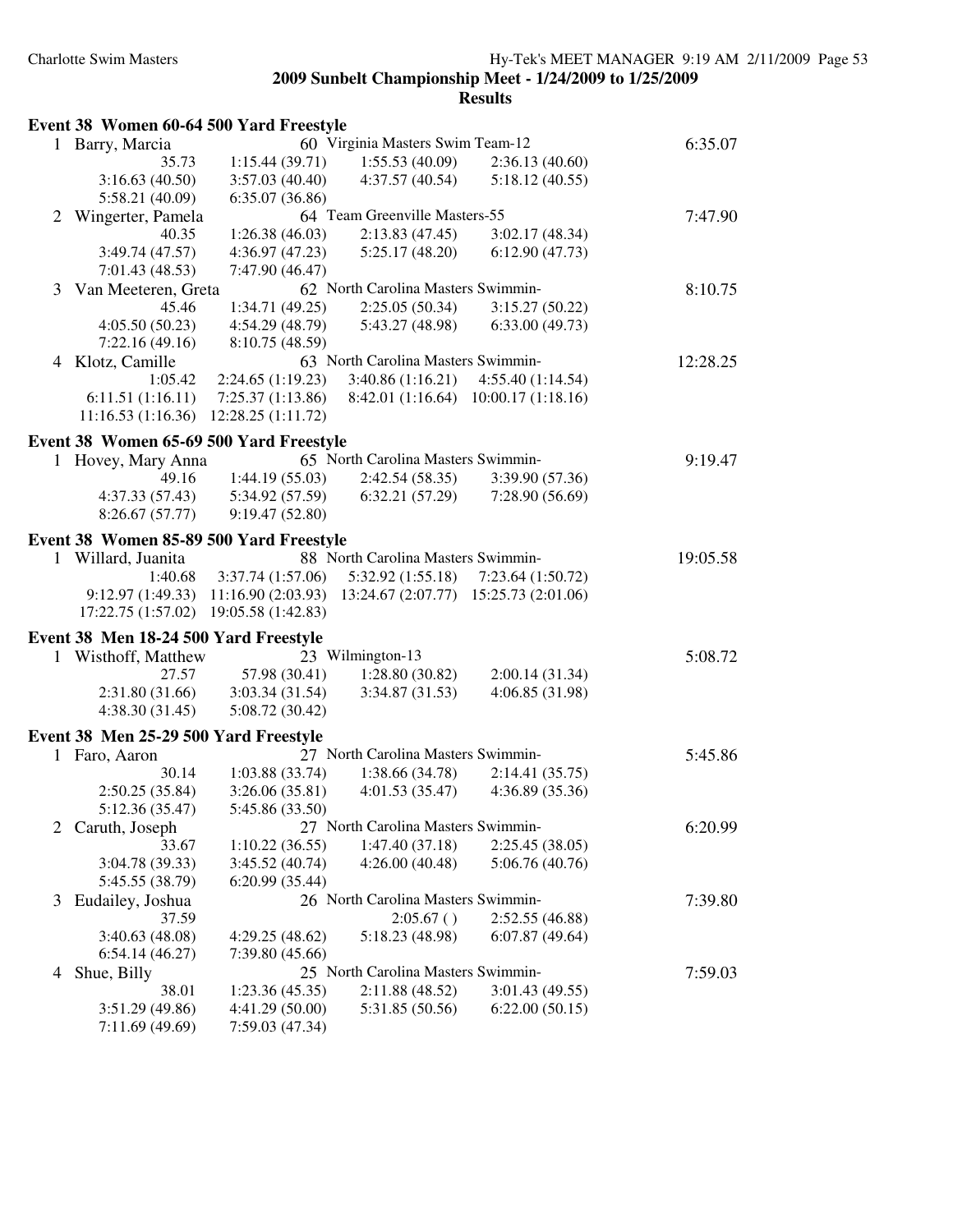|              | Event 38 Men 30-34 500 Yard Freestyle                     |                                   |                                    |                                  |         |
|--------------|-----------------------------------------------------------|-----------------------------------|------------------------------------|----------------------------------|---------|
|              | 1 Green, Marcus                                           |                                   | 33 North Carolina Masters Swimmin- |                                  | 6:23.81 |
|              | 33.42                                                     | 1:10.81(37.39)                    | 1:49.36(38.55)                     | 2:27.80(38.44)                   |         |
|              | 3:06.63(38.83)                                            | 3:45.66 (39.03)                   | 4:25.25(39.59)                     | 5:05.26(40.01)                   |         |
|              | 5:45.68 (40.42)                                           | 6:23.81(38.13)                    |                                    |                                  |         |
|              |                                                           |                                   |                                    |                                  |         |
| $\mathbf{1}$ | Event 38 Men 35-39 500 Yard Freestyle<br>Andersen, Morten |                                   | 38 North Carolina Masters Swimmin- |                                  | 5:17.37 |
|              | 28.39                                                     |                                   | 1:31.36(31.87)                     |                                  |         |
|              | 2:35.54 (31.90)                                           | 59.49 (31.10)                     | 3:39.73 (31.82)                    | 2:03.64(32.28)<br>4:12.43(32.70) |         |
|              |                                                           | 3:07.91 (32.37)                   |                                    |                                  |         |
|              | 4:45.11 (32.68)                                           | 5:17.37 (32.26)                   |                                    |                                  |         |
| 2            | Murray, Jeff                                              |                                   | 39 North Carolina Masters Swimmin- |                                  | 5:50.98 |
|              | 27.37                                                     | 58.38 (31.01)                     | 1:31.93(33.55)                     | 2:07.23(35.30)                   |         |
|              | 2:39.47 (32.24)                                           | 3:14.96 (35.49)                   | 3:54.65(39.69)                     | 4:33.88 (39.23)                  |         |
|              | 5:12.04(38.16)                                            | 5:50.98 (38.94)                   |                                    |                                  |         |
| 3            | Davis, Matthew                                            |                                   | 36 North Carolina Masters Swimmin- |                                  | 6:09.10 |
|              | 32.10                                                     | 1:07.04(34.94)                    | 1:43.15(36.11)                     | 2:20.16(37.01)                   |         |
|              | 2:58.35(38.19)                                            | 3:36.88 (38.53)                   | 4:15.44(38.56)                     | 4:54.11(38.67)                   |         |
|              | 5:32.86 (38.75)                                           | 6:09.10(36.24)                    |                                    |                                  |         |
|              | Event 38 Men 40-44 500 Yard Freestyle                     |                                   |                                    |                                  |         |
|              | 1 Pistorio, Anthony                                       |                                   | 43 North Carolina Masters Swimmin- |                                  | 5:23.11 |
|              | 30.17                                                     | 1:02.45(32.28)                    | 1:35.29(32.84)                     | 2:08.41(33.12)                   |         |
|              | 2:41.74 (33.33)                                           | 3:15.03 (33.29)                   | 3:47.28(32.25)                     | 4:19.55(32.27)                   |         |
|              | 4:52.00(32.45)                                            | 5:23.11(31.11)                    |                                    |                                  |         |
| 2            | Davis, William                                            |                                   | 41 North Carolina Masters Swimmin- |                                  | 5:26.94 |
|              | 29.81                                                     | 1:01.57(31.76)                    | 1:34.29(32.72)                     | 2:07.58 (33.29)                  |         |
|              | 2:41.18 (33.60)                                           | 3:14.73(33.55)                    | 3:47.85(33.12)                     | 4:21.16(33.31)                   |         |
|              | 4:54.59 (33.43)                                           | 5:26.94 (32.35)                   |                                    |                                  |         |
| 3            | Hilgen, Thomas                                            |                                   | 44 North Carolina Masters Swimmin- |                                  | 5:36.14 |
|              | 31.15                                                     | 1:05.61(34.46)                    | 1:39.18(33.57)                     | 2:13.36(34.18)                   |         |
|              | 2:47.34 (33.98)                                           | 3:21.62 (34.28)                   | 3:55.76(34.14)                     | 4:29.89 (34.13)                  |         |
|              | 5:03.60 (33.71)                                           | 5:36.14 (32.54)                   |                                    |                                  |         |
| 4            | Schultz, Norman                                           |                                   | 43 North Carolina Masters Swimmin- |                                  | 5:37.49 |
|              | 33.01                                                     | 1:08.09(35.08)                    | 1:43.33(35.24)                     | 2:18.05(34.72)                   |         |
|              | 2:52.63 (34.58)                                           | 3:27.21(34.58)                    | 4:00.38(33.17)                     | 4:33.07 (32.69)                  |         |
|              | 5:05.47 (32.40)                                           | 5:37.49 (32.02)                   |                                    |                                  |         |
| 5            | Smith, Stratton                                           |                                   | 44 North Carolina Masters Swimmin- |                                  | 5:47.54 |
|              | 31.88                                                     | 1:06.20(34.32)                    | 1:39.99 (33.79)                    | 2:14.34(34.35)                   |         |
|              | 2:48.95 (34.61)                                           | 3:24.13 (35.18)                   | 4:00.06(35.93)                     | 4:36.09(36.03)                   |         |
|              | 5:12.17 (36.08)                                           | 5:47.54 (35.37)                   |                                    |                                  |         |
| 6            | Jewett, Russell                                           |                                   | 42 North Carolina Masters Swimmin- |                                  | 6:16.33 |
|              | 31.80                                                     | 1:06.43(34.63)                    | 1:42.95 (36.52)                    | 2:21.00(38.05)                   |         |
|              | 2:59.80 (38.80)                                           | 3:39.56 (39.76)                   | 4:19.47 (39.91)                    | 4:59.17 (39.70)                  |         |
|              | 5:38.36 (39.19)                                           | 6:16.33(37.97)                    |                                    |                                  |         |
|              | Event 38 Men 45-49 500 Yard Freestyle                     |                                   |                                    |                                  |         |
|              | Matysek, Jim                                              |                                   | 49 Movy Masters-28                 |                                  | 5:34.19 |
| $\perp$      | 29.52                                                     | 1:01.80(32.28)                    | 1:34.51(32.71)                     | 2:07.94 (33.43)                  |         |
|              |                                                           |                                   |                                    | 4:26.25(35.33)                   |         |
|              | 2:41.87 (33.93)                                           | 3:15.97(34.10)<br>5:34.19 (32.90) | 3:50.92 (34.95)                    |                                  |         |
|              | 5:01.29 (35.04)                                           |                                   | 47 North Carolina Masters Swimmin- |                                  |         |
| 2            | Cole, Robert                                              |                                   |                                    |                                  | 5:51.14 |
|              | 31.10                                                     | 1:06.22(35.12)                    | 1:41.50(35.28)                     | 2:16.77(35.27)                   |         |
|              | 2:52.31 (35.54)                                           | 3:27.97 (35.66)                   | 4:04.05(36.08)                     | 4:39.80(35.75)                   |         |
|              | 5:15.06 (35.26)                                           | 5:51.14 (36.08)                   |                                    |                                  |         |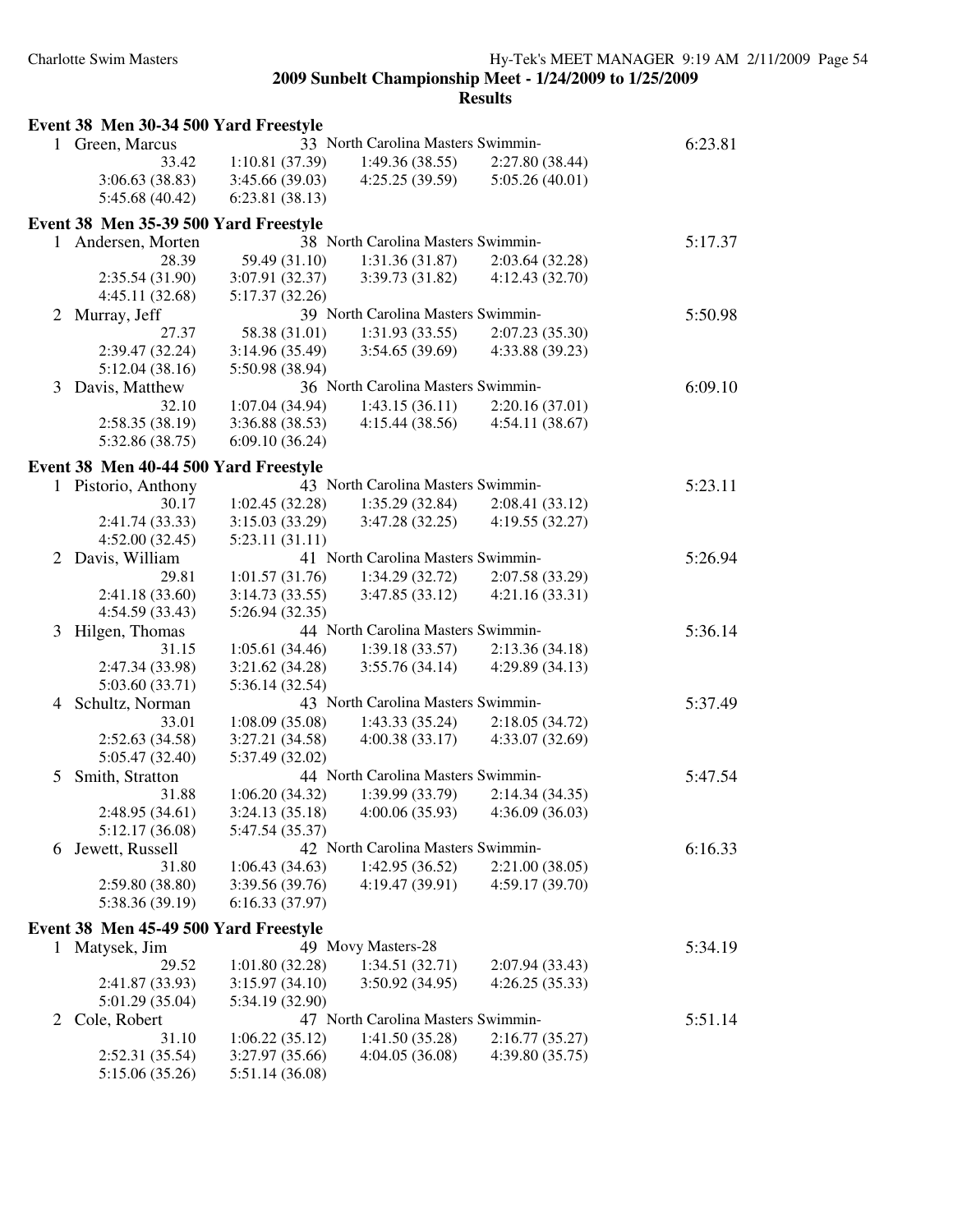|              | (Event 38 Men 45-49 500 Yard Freestyle) |                              |                                    |                 |         |
|--------------|-----------------------------------------|------------------------------|------------------------------------|-----------------|---------|
|              | 3 Cook, Gregory                         |                              | 46 North Carolina Masters Swimmin- |                 | 6:18.61 |
|              | 31.45                                   | 1:05.85(34.40)               | 1:42.32(36.47)                     | 2:20.16(37.84)  |         |
|              | 2:59.18 (39.02)                         | 3:38.96 (39.78)              | 4:19.04(40.08)                     | 4:59.49(40.45)  |         |
|              | 5:40.22 (40.73)                         | 6:18.61 (38.39)              |                                    |                 |         |
| 4            | Turpin, Tom                             |                              | 47 Nemsnems                        |                 | 6:27.87 |
|              | 31.83                                   | 1:09.81 (37.98)              | 1:49.29 (39.48)                    | 2:29.15 (39.86) |         |
|              | 3:09.60(40.45)                          | 3:50.36(40.76)               | 4:30.93(40.57)                     | 5:10.94(40.01)  |         |
|              | 5:50.71 (39.77)                         | 6:27.87(37.16)               |                                    |                 |         |
|              | Event 38 Men 50-54 500 Yard Freestyle   |                              |                                    |                 |         |
|              | 1 Lance, Robert                         |                              | 52 North Carolina Masters Swimmin- |                 | 7:09.48 |
|              | 37.75                                   | 1:17.96(40.21)               | 1:59.86(41.90)                     | 2:42.37(42.51)  |         |
|              | 3:25.95 (43.58)                         | 4:09.58 (43.63)              | 4:54.04(44.46)                     | 5:40.99 (46.95) |         |
|              | 6:26.23(45.24)                          | 7:09.48(43.25)               |                                    |                 |         |
|              | 2 Lucas, Jeff                           |                              | 51 Charleston Family YMCA-12       |                 | 7:39.60 |
|              | 38.65                                   | 1:23.88(45.23)               | 2:10.83(46.95)                     | 2:58.79 (47.96) |         |
|              | 3:46.54(47.75)                          | 4:34.00(47.46)               | 5:21.62(47.62)                     | 6:10.74(49.12)  |         |
|              | 6:56.64(45.90)                          | 7:39.60 (42.96)              |                                    |                 |         |
| 3            | Miller, Jamie                           |                              | 54 Unattached                      |                 | 8:51.08 |
|              | 1:39.96                                 |                              |                                    | 3:30.77 (54.90) |         |
|              |                                         |                              | 2:35.87()<br>6:14.32(54.01)        |                 |         |
|              | 4:26.08(55.31)                          | 5:20.31(54.23)               |                                    | 7:05.90(51.58)  |         |
|              | 8:02.27 (56.37)                         | 8:51.08 (48.81)              |                                    |                 |         |
| 4            | Sandford, Bill                          |                              | 54 North Carolina Masters Swimmin- |                 | 9:07.74 |
|              | 45.01                                   | 1:35.76(50.75)               |                                    | 3:30.36()       |         |
|              | 8:19.35()                               | 5:26.34()<br>9:07.74 (48.39) |                                    |                 |         |
|              |                                         |                              |                                    |                 |         |
|              | Event 38 Men 55-59 500 Yard Freestyle   |                              |                                    |                 |         |
|              | 1 Long, Douglas                         |                              | 55 Team Greenville Masters-55      |                 | 6:05.56 |
|              | 31.01                                   | 1:05.30(34.29)               | 1:41.07(35.77)                     | 2:18.54(37.47)  |         |
|              | 2:55.94(37.40)                          | 3:33.26 (37.32)              | 4:11.42(38.16)                     | 4:49.87 (38.45) |         |
|              | 5:28.43 (38.56)                         | 6:05.56(37.13)               |                                    |                 |         |
| 2            | Glass, Ernie                            |                              | 59 North Carolina Masters Swimmin- |                 | 6:22.39 |
|              | 33.81                                   | 1:12.49(38.68)               | 1:52.18(39.69)                     | 2:32.29(40.11)  |         |
|              | 3:12.34(40.05)                          | 3:52.32 (39.98)              | 4:31.31 (38.99)                    | 5:09.68 (38.37) |         |
|              | 5:47.52 (37.84)                         | 6:22.39(34.87)               |                                    |                 |         |
| 3            | Self, Howard                            |                              | 55 Charleston Family YMCA-12       |                 | 6:24.55 |
|              | 35.00                                   | 1:13.22(38.22)               | 1:52.84(39.62)                     | 2:32.29 (39.45) |         |
|              | 3:12.24 (39.95)                         | 3:51.79(39.55)               | 4:31.31(39.52)                     | 5:10.49(39.18)  |         |
|              | 5:49.50 (39.01)                         | 6:24.55(35.05)               |                                    |                 |         |
|              | 4 Boder, Robert                         |                              | 57 Charleston Family YMCA-12       |                 | 7:12.86 |
|              | 37.41                                   | 1:19.14(41.73)               | 2:01.92(42.78)                     | 2:47.45 (45.53) |         |
|              | 3:34.28(46.83)                          | 4:20.67(46.39)               | 5:04.71 (44.04)                    | 5:48.60 (43.89) |         |
|              | 6:32.62(44.02)                          | 7:12.86(40.24)               |                                    |                 |         |
|              | Event 38 Men 60-64 500 Yard Freestyle   |                              |                                    |                 |         |
|              | 1 Kute, Tim                             |                              | 63 North Carolina Masters Swimmin- |                 | 6:50.18 |
|              | 33.61                                   | 1:11.44(37.83)               | 1:51.15(39.71)                     | 2:32.16(41.01)  |         |
|              | 3:13.96(41.80)                          | 3:57.16(43.20)               | 4:40.53(43.37)                     | 5:24.33 (43.80) |         |
|              | 6:07.64(43.31)                          | 6:50.18(42.54)               |                                    |                 |         |
|              |                                         |                              |                                    |                 |         |
|              | Event 38 Men 65-69 500 Yard Freestyle   |                              |                                    |                 |         |
| $\mathbf{I}$ | Fletcher, Doug                          |                              | 66 North Carolina Masters Swimmin- |                 | 8:05.24 |
|              | 42.64                                   | 1:29.71 (47.07)              | 2:19.89(50.18)                     | 3:09.43(49.54)  |         |
|              | 3:58.65(49.22)                          | 4:49.09 (50.44)              | 5:39.28(50.19)                     | 6:29.25(49.97)  |         |
|              | 7:19.75(50.50)                          | 8:05.24 (45.49)              |                                    |                 |         |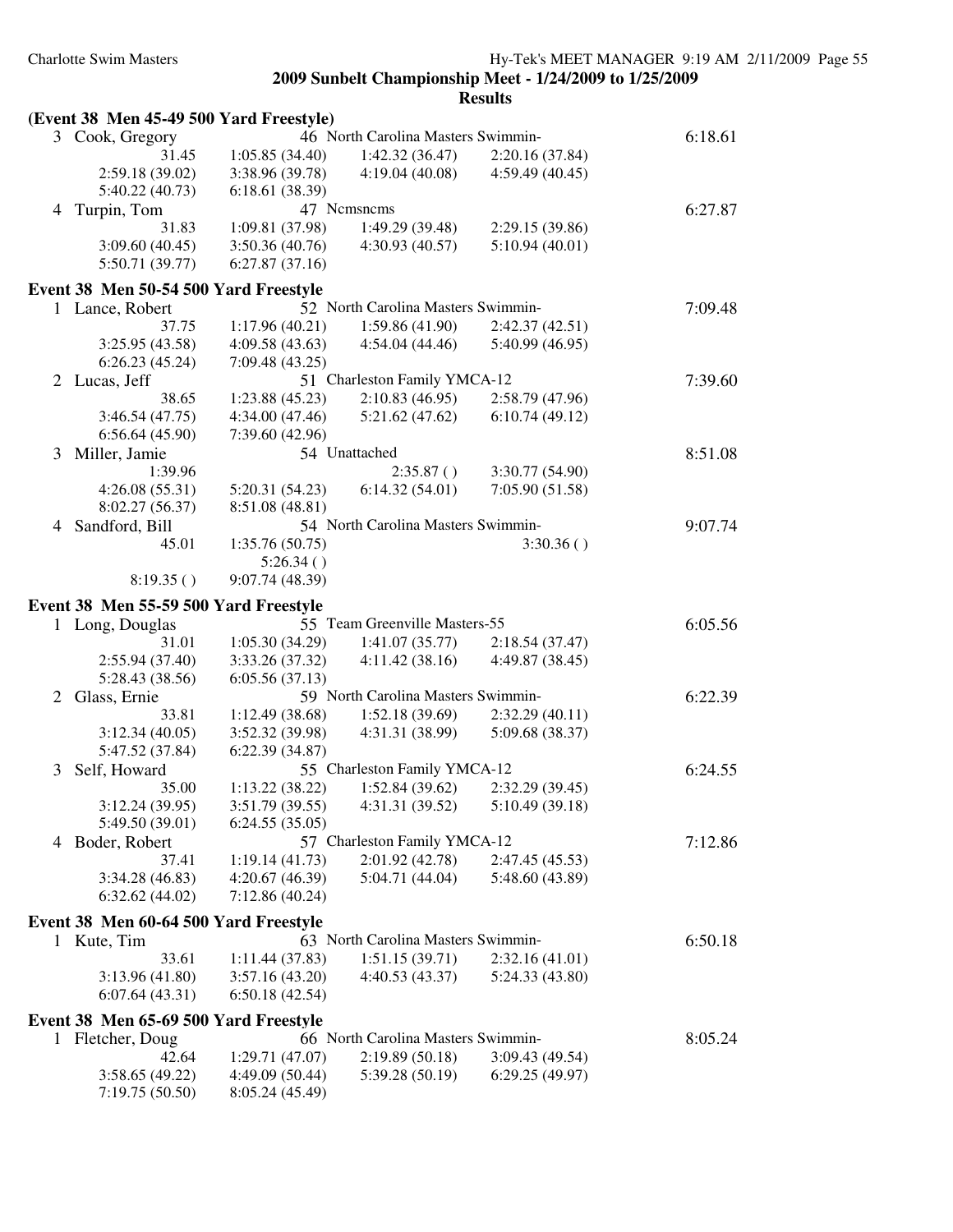|   | (Event 38 Men 65-69 500 Yard Freestyle) |                                        |                                          |                                    |          |       |
|---|-----------------------------------------|----------------------------------------|------------------------------------------|------------------------------------|----------|-------|
|   | 2 Wilson, Robin                         |                                        | 66 Charleston Family YMCA-12             |                                    | 8:09.82  |       |
|   | 41.82                                   | 1:30.97(49.15)                         | 2:21.74(50.77)                           | 3:12.14(50.40)                     |          |       |
|   | 4:02.37(50.23)                          | 4:53.05(50.68)                         | 5:41.36 (48.31)                          | 6:32.17(50.81)                     |          |       |
|   | 7:22.02(49.85)                          | 8:09.82 (47.80)                        |                                          |                                    |          |       |
| 3 | Denker, Martin                          |                                        | 65 Team Greenville Masters-55            |                                    | 13:06.57 |       |
|   | 1:07.86                                 | 2:26.80(1:18.94)                       | 3:45.32(1:18.52)                         | 5:04.00(1:18.68)                   |          |       |
|   | 6:26.29(1:22.29)<br>11:52.95(1:19.69)   | 7:49.26 (1:22.97)<br>13:06.57(1:13.62) | 9:10.06 (1:20.80) 10:33.26 (1:23.20)     |                                    |          |       |
|   |                                         |                                        |                                          |                                    |          |       |
|   | Event 38 Men 70-74 500 Yard Freestyle   |                                        | 71 North Carolina Masters Swimmin-       |                                    |          |       |
|   | 1 Clark, Jerry<br>37.62                 | 1:17.60 (39.98)                        | 1:58.58(40.98)                           | 2:39.35 (40.77)                    | 6:43.53  |       |
|   | 3:20.35(41.00)                          | 4:00.55(40.20)                         | 4:41.15(40.60)                           | 5:22.48(41.33)                     |          |       |
|   | 6:03.62(41.14)                          | 6:43.53(39.91)                         |                                          |                                    |          |       |
|   | Event 38 Men 75-79 500 Yard Freestyle   |                                        |                                          |                                    |          |       |
| 1 | Mitchell, Clarke                        |                                        | 76 North Carolina Masters Swimmin-       |                                    | 7:45.26  |       |
|   | 40.02                                   | 1:24.92(44.90)                         | 2:12.14(47.22)                           | 3:00.55(48.41)                     |          |       |
|   | 3:49.74(49.19)                          | 4:38.05(48.31)                         | 5:26.39(48.34)                           | 6:15.43(49.04)                     |          |       |
|   | 7:01.08(45.65)                          | 7:45.26(44.18)                         |                                          |                                    |          |       |
| 2 | Stoltz, Irwin                           |                                        | 79 Georgia Masters-45                    |                                    | 8:01.11  |       |
|   | 43.51                                   | 1:29.64(46.13)                         | 2:19.13(49.49)                           | 3:08.28(49.15)                     |          |       |
|   | 3:57.17 (48.89)                         | 4:46.77(49.60)                         | 5:35.44(48.67)                           | 6:24.49(49.05)                     |          |       |
|   | 7:13.38 (48.89)                         | 8:01.11 (47.73)                        |                                          |                                    |          |       |
|   | Event 38 Men 85-89 500 Yard Freestyle   |                                        |                                          |                                    |          |       |
|   | 1 Larson, E Ole                         |                                        | 87 Nemsnems                              |                                    | 10:40.04 |       |
|   | 54.60                                   | 1:56.61(1:02.01)                       | 3:00.99(1:04.38)                         | 4:06.01(1:05.02)                   |          |       |
|   | 5:12.10 (1:06.09)                       | 6:17.78(1:05.68)                       | 7:24.20(1:06.42)                         | 8:31.10 (1:06.90)                  |          |       |
|   | 9:37.29(1:06.19)                        | 10:40.04 (1:02.75)                     |                                          |                                    |          |       |
|   |                                         |                                        | Women - Team Rankings - Through Event 38 |                                    |          |       |
|   | 1. North Carolina Masters Swimmin       |                                        | 427                                      | 2. North Carolina Masters Swimmin  |          | 286   |
|   | 3. Charleston Family YMCA               |                                        | 223                                      | 4. Team Greenville Masters         |          | 221   |
|   | 5. North Carolina Masters Swimmin       |                                        | 193.5                                    | 6. North Carolina Masters Swimmin  |          | 192   |
|   | 7. North Carolina Masters Swimmin       |                                        | 186.5                                    | 8. North Carolina Masters Swimmin  |          | 168   |
|   | 9. North Carolina Masters Swimmin       |                                        | 146                                      | 10. North Carolina Masters Swimmin |          | 144   |
|   | 11. North Carolina Masters Swimmin      |                                        | 108                                      | 12. North Carolina Masters Swimmin |          | 99    |
|   | 13. Virginia Masters Swim Team          |                                        | 81                                       | 14. Unattached                     |          | 75    |
|   | 15. North Carolina Masters Swimmin      |                                        | 72                                       | 16. Ncmsunat                       |          | 61    |
|   | 17. Wilmington                          |                                        | 34                                       | 18. North Carolina Masters Swimmin |          | 21    |
|   | 19. Nemsnems                            |                                        | 17                                       | 20. North Carolina Masters Swimmin |          | 9     |
|   | 21. Middle Tennessee Masters Swim       |                                        | 6                                        |                                    |          |       |
|   |                                         |                                        | Men - Team Rankings - Through Event 38   |                                    |          |       |
|   | 1. North Carolina Masters Swimmin       |                                        | 1104.5                                   | 2. Charleston Family YMCA          |          | 387   |
|   | 3. North Carolina Masters Swimmin       |                                        | 287                                      | 4. North Carolina Masters Swimmin  |          | 280.5 |
|   | 5. Team Greenville Masters              |                                        | 265                                      | 6. North Carolina Masters Swimmin  |          | 220   |
|   | 7. Unattached                           |                                        | 204                                      | 7. Georgia Masters                 |          | 204   |
|   | 9. Wilmington                           |                                        | 185                                      | 10. North Carolina Masters Swimmin |          | 157   |
|   | 11. North Carolina Masters Swimmin      |                                        | 137.5                                    | 12. North Carolina Masters Swimmin |          | 98.5  |